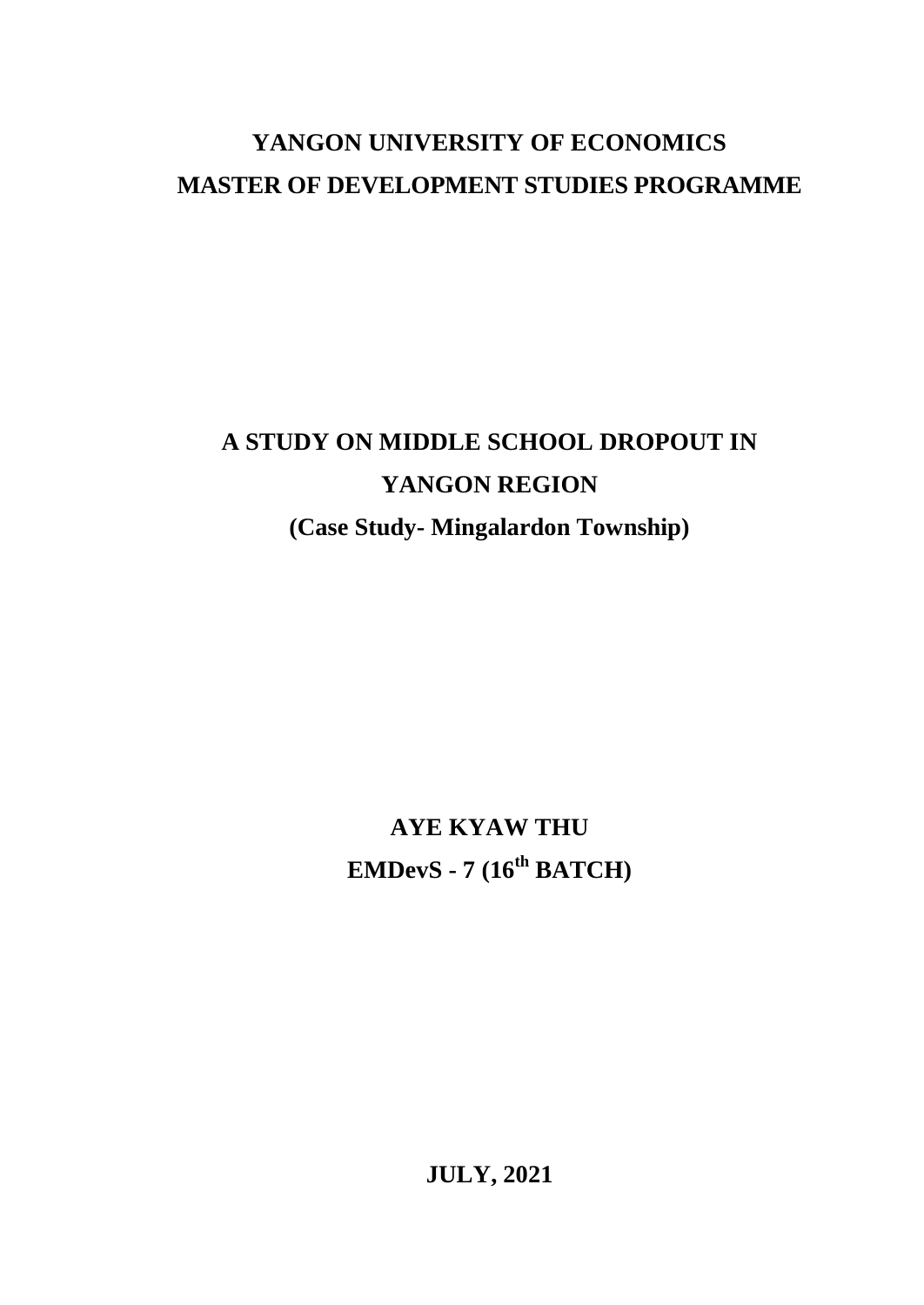# **YANGON UNIVERSITY OF ECONOMICS MASTER OF DEVELOPMENT STUDIES PROGRAMME**

# **A STUDY ON MIDDLE SCHOOL DROPOUT IN YANGON REGION (Case Study- Mingalardon Township)**

**A thesis submitted in partial fulfilment towards requirement for the Master of Development Studies (MDevS)**

**Supervised by: Submitted By:**

Dr Cho Cho Thein Aye Kyaw Thu Pro-Rector Roll No. 7 Yangon University Economics EMDevS 16<sup>th</sup> Batch

2018 - 2020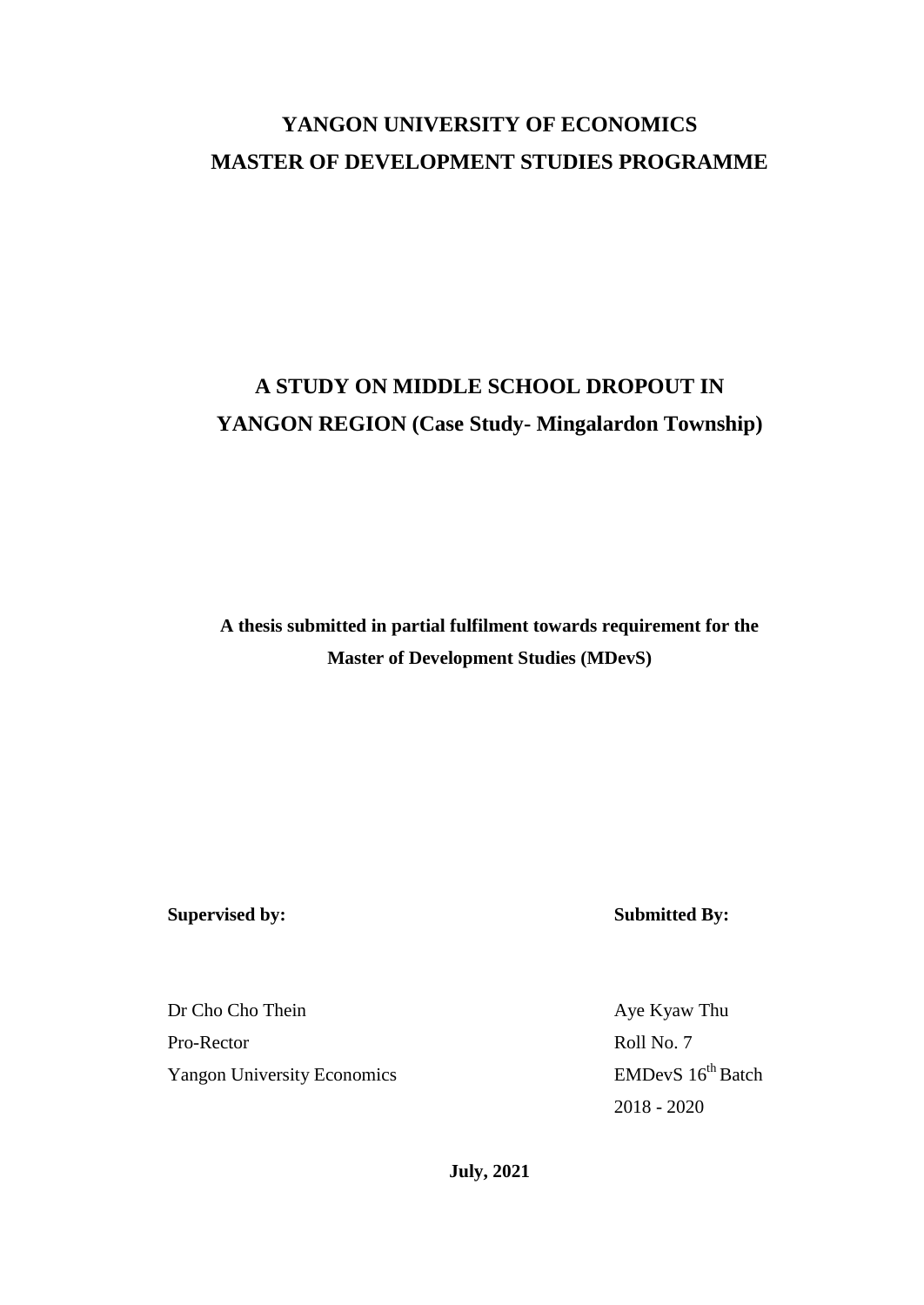# **YANGON UNIVERSITY OF ECONOMICS DEPARTMENT OF ECONOMICS MASTER OF DEVELOPMENT STUDIES**

This is to certify that this thesis entitled **"A STUDY ON MIDDLE SCHOOL DROPOUT IN YANGON REGION (Case Study- Mingalardon Township)"** submitted as the requirement for the Degree of Master of Development Studies has been accepted by the Board of Examiners.

### **BOARD OF EXAMINERS**

Dr. Kyaw Min Htun (Chairman) Pro-Rector (Retired) Yangon University of Economics

Dr. Yin Myo Oo Dr. Zin Zin Shwe (Examiner) (Examiner) Professor and Head Associate Professor Department of Economics Department of Economics Yangon University of Economics Yangon University of Economics

Department of Economics Pro-Rector Yangon University of Economics Yangon University of Economics

Dr. Sandar Dr. Cho Cho Thein (Examiner) (Supervisor)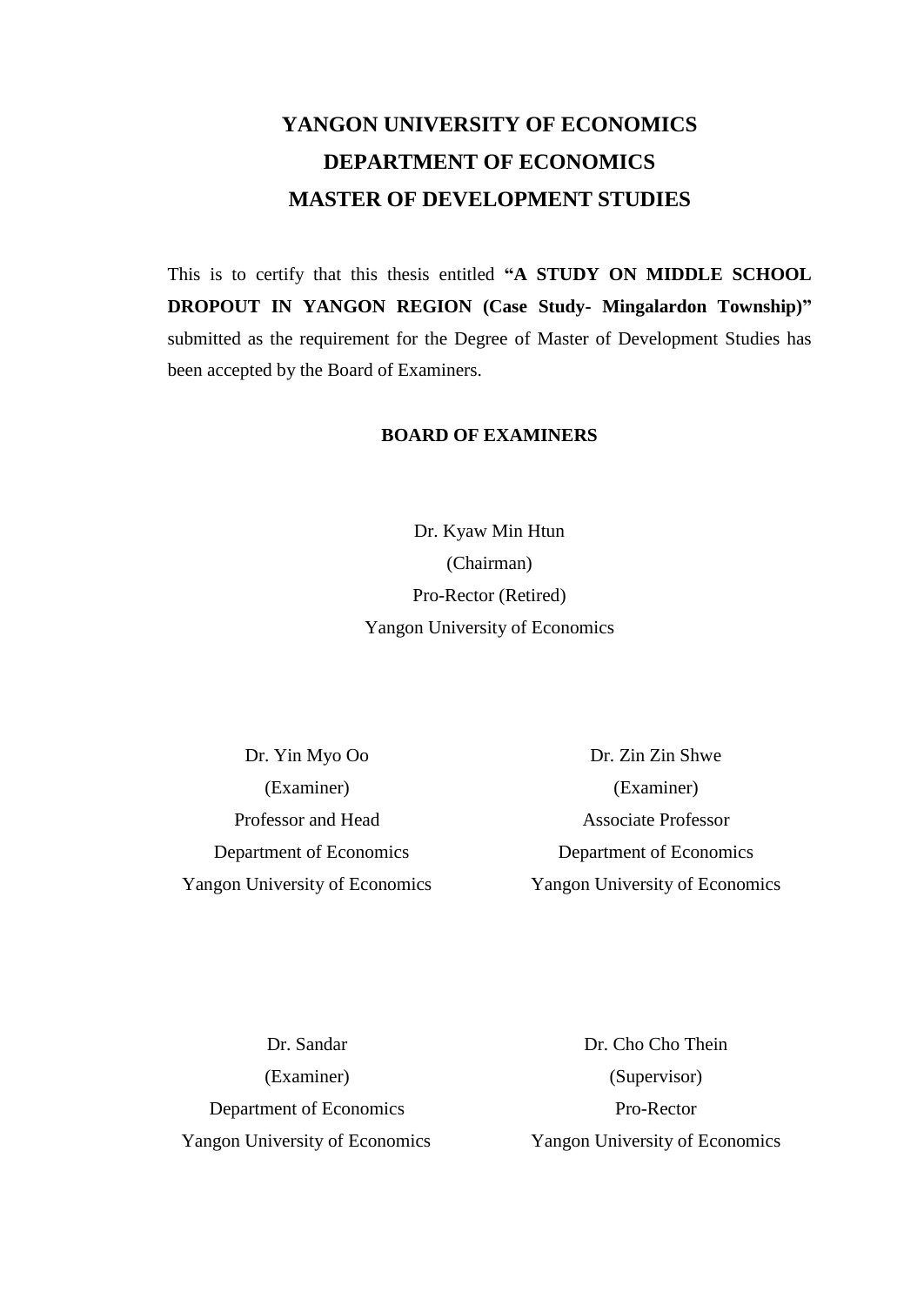### **ABSTRACT**

 This study focuses on the "causes and consequences of middle school dropout in Mingalardon township" during 2010-2011 to 2018-2019 academic years. The objectives of study are to analyze the causes and the effects of middle school drop-out rates of level of basic education in Mingalardon Township. Descriptive method is used in this study by qualitative and quantitative approaches based on the primary and secondary data. Primary data are collected from Key Informant Interviews (KII) with focused groups including selected teachers, parents and drop-out students from study area. According to the study result, the middle school students drop-out increased into 71 and the percentage of drop-out was 0.98% from 2015-2016 to 2018-2019 because of appearing the private schools in the townships and many students transferred to private schools although the government is giving priority to and seriously conducting education for all programme for keeping school-age children in school. To generate the workforce for the development of the nation, need to increase the youth literacy rate to achieve and continued efforts are required to achieve universal ability to read and write among the new generation.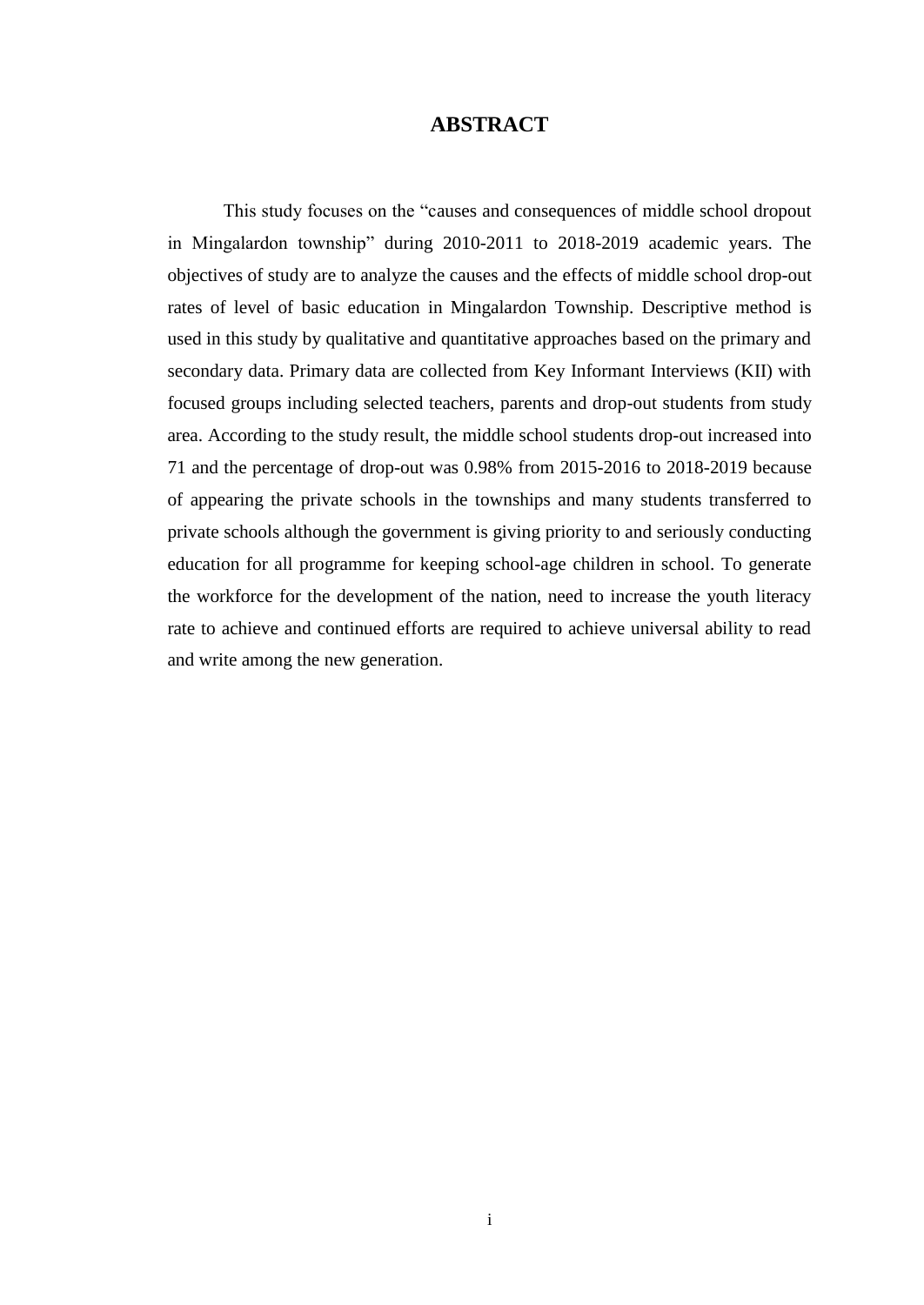### **ACKNOWLEDGEMENTS**

First and foremost, I would like to express my deep gratitude to Professor Dr. Tin Win, Rector of the Yangon University of Economics and also Professor Dr. Ni Lar Myint Htoo, Pro-Rector/Head for giving me the opportunity to attend Master of Development Studies Programme.

I would like acknowledge deepest gratitude to Professor Dr. Cho Cho Thein, Pro-Rector of the Yangon University of Economics for her kind guidance and advice to accomplish this thesis.

I am also grateful to Professor Dr. Kyaw Min Htun, Pro-Rector (Retired) of Yangon University of Economics for his explanation and knowledge contribution to us. In addition, I am deeply indebted to all of Board of Examiners for their time, kind advice and guidance.

I would like to special thanks to Township Education Officer of Mingalardon Township Education Office and Yangon Region Education Officer of Department of Basic Education for their Willingness, kind supports and advice.

Then, I would like to thank to my family for their continuous support and understanding through my study. Last not least, I thank to all my classmates for their kind help, sharing their knowledge throughout the academic year from 2018 to 2020.

**AYE KYAW THU**

**Roll No. 7**

**EMDevS 16th Batch**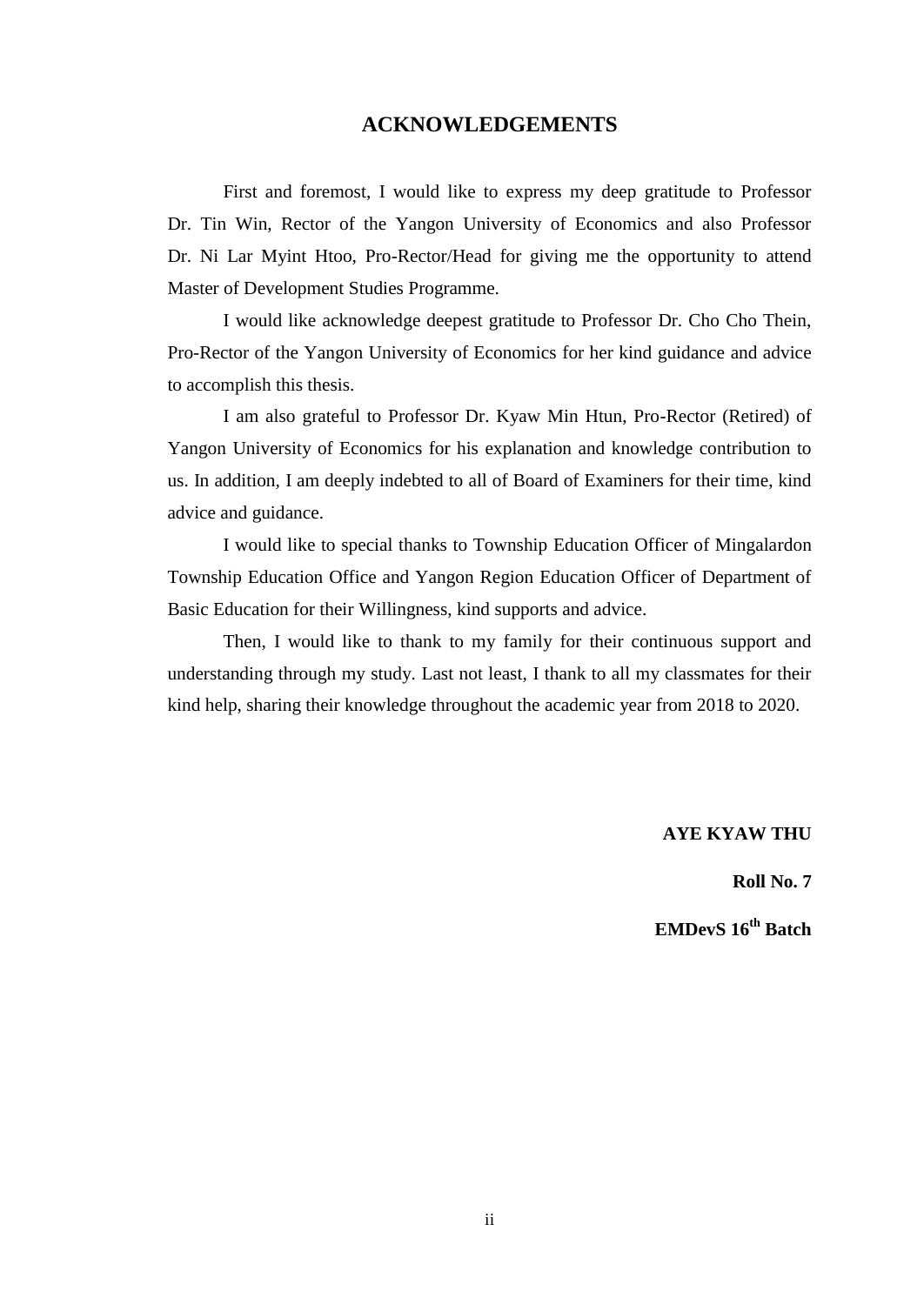### **TABLE OF CONTENTS**

| <b>ABSTRACT</b>             |                  |
|-----------------------------|------------------|
| <b>ACKNOWLEDGEMENTS</b>     | $\mathbf{ii}$    |
| <b>TABLES OF CONTENTS</b>   | iii              |
| <b>LIST OF TABLES</b>       | V                |
| <b>LIST OF FIGURES</b>      | vii              |
| <b>LIST OF ABBREVIATION</b> | $\cdots$<br>V111 |

### **CHAPTER I INTRODUCTION**

| 1.1 Rationale of the Study             |                             |
|----------------------------------------|-----------------------------|
| 1.2 Objective of the Study             | $\mathcal{D}_{\cdot}$       |
| 1.3 Method of Study                    | $\mathcal{D}_{\mathcal{L}}$ |
| 1.4 Scope and Limitations of the Study | $\mathcal{D}_{\mathcal{L}}$ |
| 1.5 Organization of the Study          |                             |

### **CHAPTER II LITERATURE REVIEW**

| 2.1 | Nature and Concept of Early School Leavers and Dropout | $\overline{4}$ |
|-----|--------------------------------------------------------|----------------|
|     | <b>Students</b>                                        |                |
| 2.2 | Causes of Early Leaving School and Dropout Students    | 5              |
| 2.3 | Consequences of Early School Leavers and Dropout       | 6              |
|     | <b>Students</b>                                        |                |
| 2.4 | Parents' Opinion                                       | 10             |
| 2.5 | <b>Review on Previous Studies</b>                      |                |

### **CHAPTER III OVERVIEW ON THE BASIC EDUCATION SECTOR IN MYANMAR AND IN MINGALARDON TOWNSHIP**

|     | 3.1 Role of Basic Education Sector in Myanmar        | 16 |
|-----|------------------------------------------------------|----|
|     | 3.2 Role of Basic Education Sector in Myanmar        | 16 |
|     | 3.3 Basic Education Situation of in Yangon Region    | 24 |
| 3.4 | Situation of Basic Education in Mingalardon Township | 29 |
|     | 3.5 Number of Drop-Out Rate in Basic Education in    | 37 |
|     | Mingalardon Township                                 |    |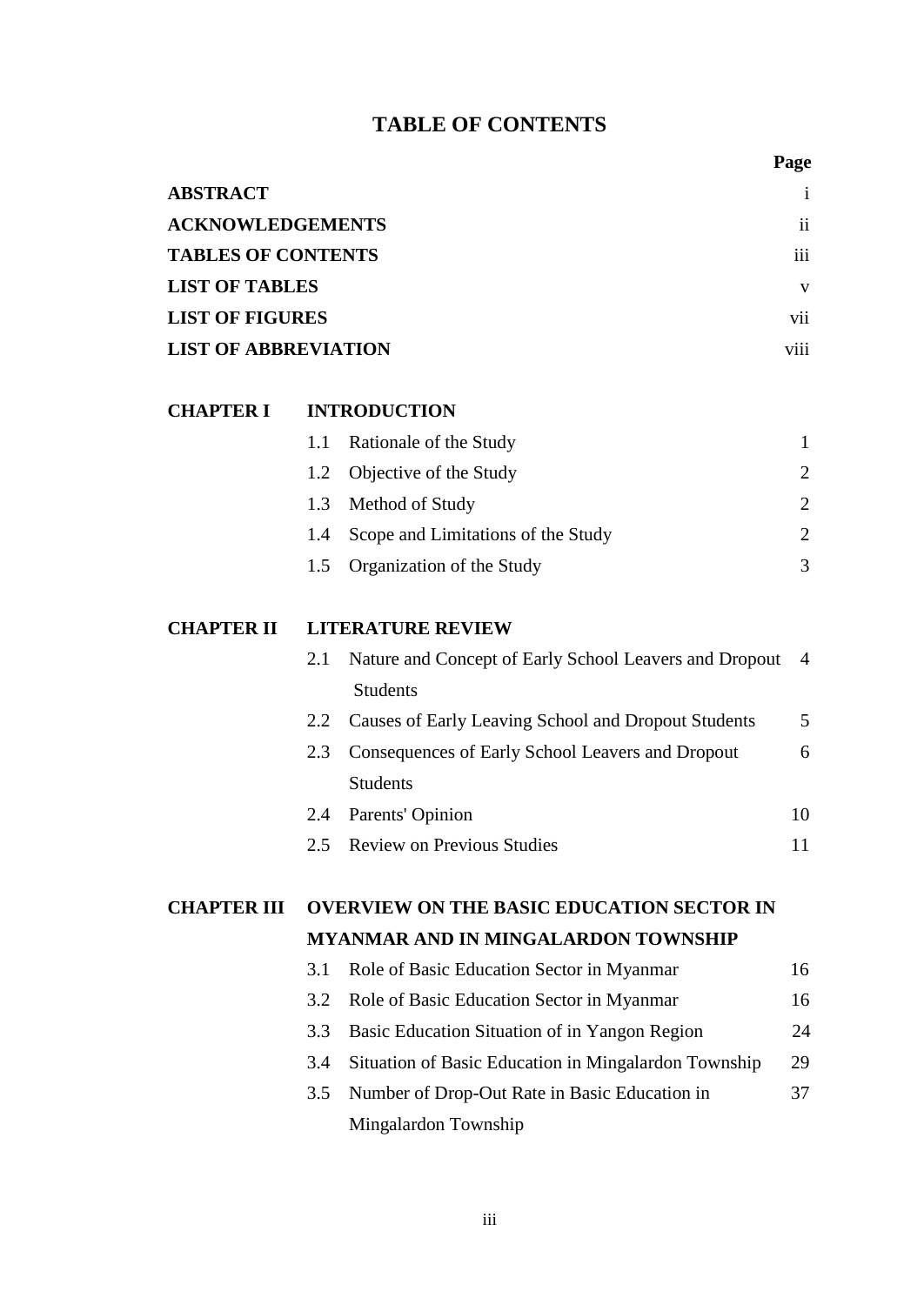# **CHAPTER IV ANALYSIS OF MIDDLE SCHOOL DROPOUT IN MINGALARDON TOWNSHIP**

| 4.1 Survey Area                    |     |
|------------------------------------|-----|
| 4.2 Survey Design                  | 44  |
| 4.3 Survey Result                  | 44  |
| 4.4 Analysis on Qualitative Result | 55. |

### **CHAPTER V CONCLUSION**

| 5.1 Findings    |    |
|-----------------|----|
| 4.2 Suggestions | 58 |

### **REFERENCES**

**APPENDIX**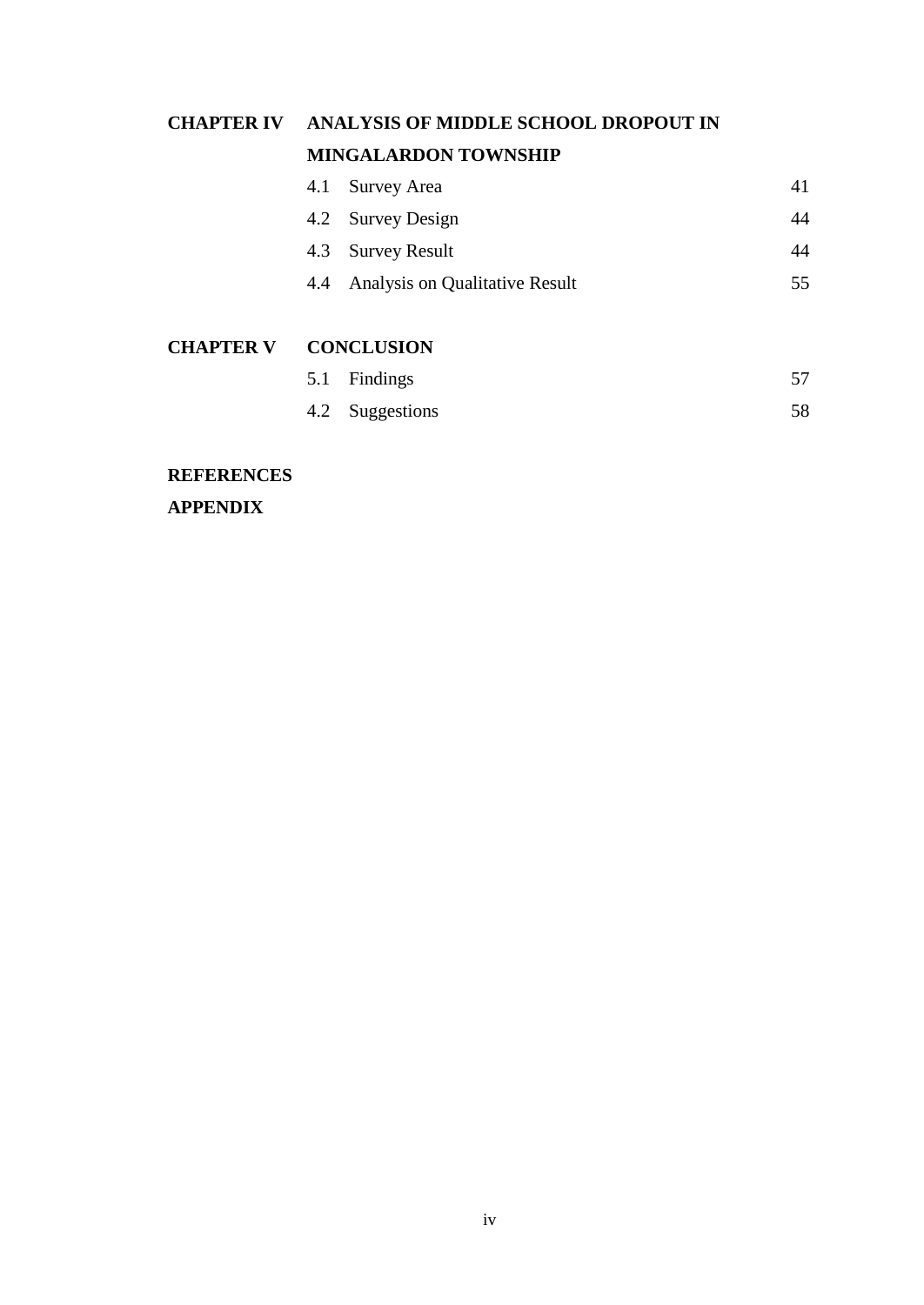### **LIST OF TABLES**

| Table No. | <b>Title</b>                                                   | Page |
|-----------|----------------------------------------------------------------|------|
| 3.1       | Number of Schools, Teachers and Students in Myanmar            | 25   |
|           | (2017-2018) Academic Year                                      |      |
| 3.2       | Number of Primary, Middle and High Schools in Yangon Region    | 26   |
|           | (2012-13 to 2017-18) Academic Year                             |      |
| 3.3       | Number of Primary, Middle and High Schools Teachers            | 27   |
| 3.4       | Students in Primary, Middle, and High Schools                  | 28   |
| 3.5       | Teacher Student Ratio (2010-11 to 2017-18) AY (Average Value)  | 29   |
| 3.6       | Number of Schools in Mingalardon Township                      | 30   |
|           | $(2018 - 2019) = 100$ Academic Year                            |      |
| 3.7       | Number of Teachers in Mingalardon Township                     | 31   |
|           | (2018-2019 Academic Year                                       |      |
| 3.8       | Youth Literacy Rate (15-24 Age Groups) in Mingalardon Township | 32   |
|           | in 2014                                                        |      |
| 3.9       | The Teacher-Student Radio of Primary School Level in           | 34   |
|           | Mingalardon Township                                           |      |
| 3.10      | The Teacher-Student Ratio in Middle School Level in            | 35   |
|           | Mingalardon Township                                           |      |
| 3.11      | The Teacher-Student Radio in High School Level in Mingalardon  | 36   |
|           | Township                                                       |      |
| 3.12      | Number of Drop-Out in Primary School Level in Mingalardon      | 37   |
|           | Township (2015-16 to 2018-19AY)                                |      |
| 3.13      | Number of Drop-Out in Middle School Level in Mingalardon       | 38   |
|           | Township                                                       |      |
| 3.14      | Number of Drop-Out in High School Level in Mingalardon         | 39   |
|           | Township                                                       |      |
| 4.1       | Population and Number of Conventional Households by Sex by     | 42   |
|           | Ward and Village Tract in Mangalardon Township (North          |      |
|           | District, Yangon Region) (2014 census data)                    |      |
| 4.2       | Socio-demographic Characteristics Respondents (Teachers)       | 45   |
| 4.3       | Economic Status of Drop-Out Parents                            | 46   |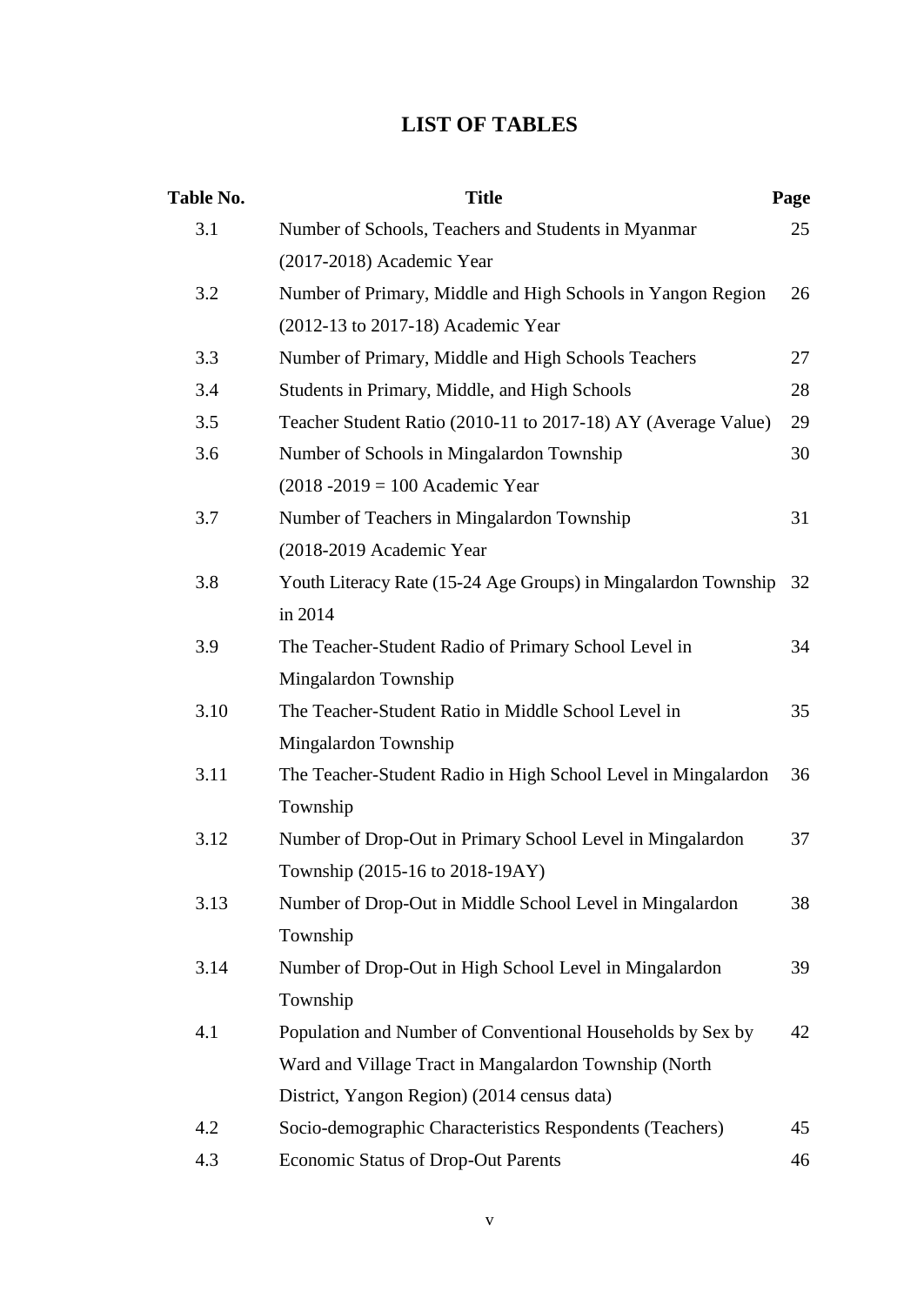| 4.4  | Difficult for education expenditure such as buy school uniform,        | 47 |
|------|------------------------------------------------------------------------|----|
|      | text book and necessary things                                         |    |
| 4.5  | Teachers' Perception about Satisfaction of Daily Attendance            | 47 |
| 4.6  | Teachers' Perception about the causes and consequences of              | 48 |
|      | Drop-Outs                                                              |    |
| 4.7  | Socio-Demographic Characteristics of Respondents (Dropout              | 49 |
|      | <b>Students and Parents)</b>                                           |    |
| 4.8  | Did you participate in any extra-curricular activities or after school | 51 |
|      | Programs, football team, sport clubs, etc.?                            |    |
| 4.9  | Major reasons for school dropout                                       | 51 |
| 4.10 | Employed during the school life                                        | 52 |
| 4.11 | How are you happy with your school environment?                        | 53 |
| 4.12 | Reliability Teat for the factor of dropout                             | 54 |
| 4.13 | Students' Perception about the Factor of dropouts                      | 54 |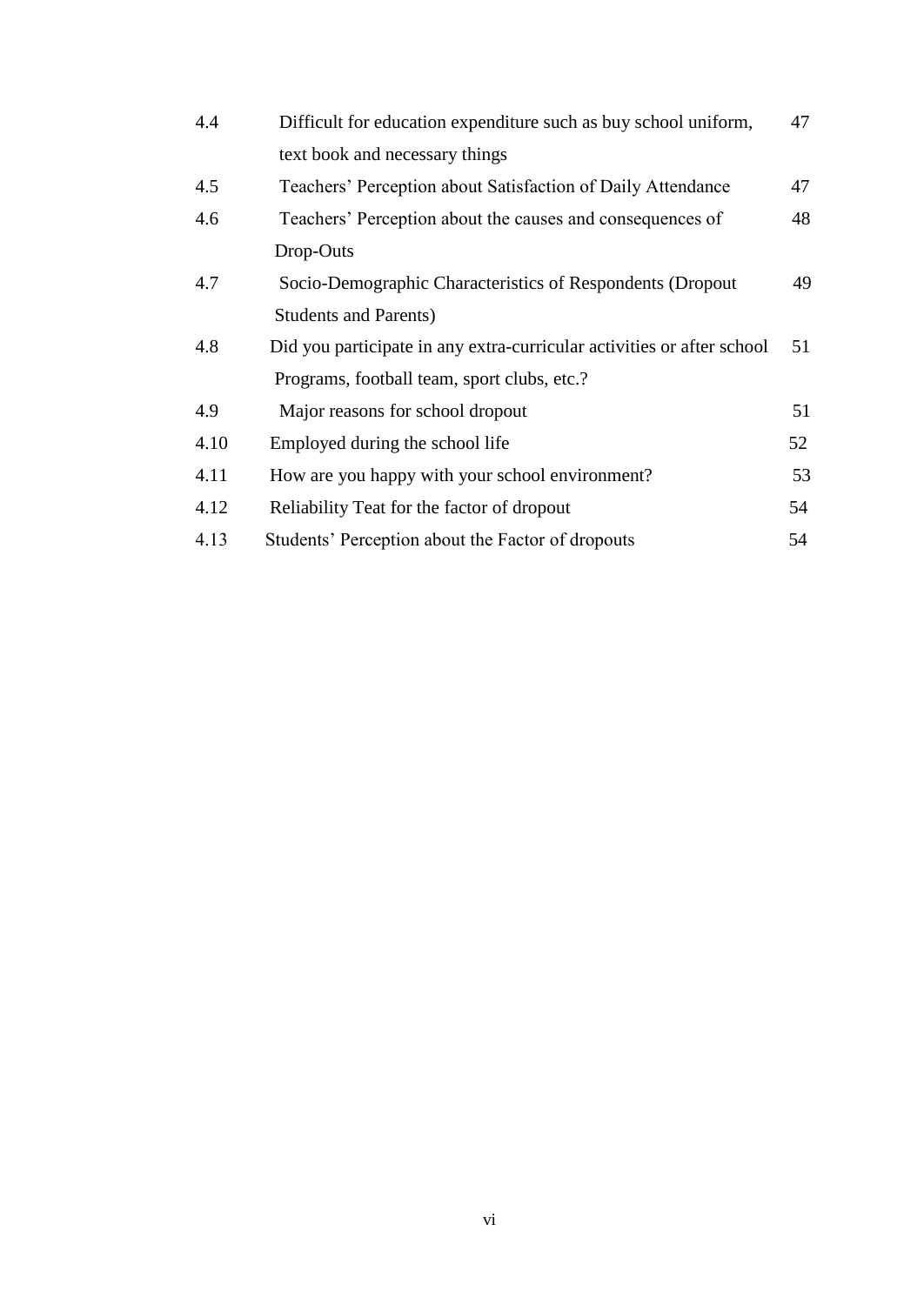### **LIST OF FIGURES**

| <b>Figure No.</b> | <b>Title</b>                                                    | Page |
|-------------------|-----------------------------------------------------------------|------|
| 3.1               | Number of Schools in Mingalardon Township (2018-2019 Academic   | 30   |
|                   | Year)                                                           |      |
| 3.2               | Number of Teachers in Mingalardon Township (2018-2019)          | 31   |
|                   | Academic Year)                                                  |      |
| 3.3               | Youth Literacy Rate (15-24 Age Groups) in Mingalardon Township  | 32   |
|                   | in 2014                                                         |      |
| 3.4               | The Teacher-Student Ratio of Primary School Level in            | 34   |
|                   | Mingalardon Township                                            |      |
| 3.5               | The Teacher-Student Ratio in Middle School Level in Mingalardon | 35   |
|                   | Township                                                        |      |
| 3.6               | The Teacher-Student Ratio in High School Level in Mingalardon   | 36   |
|                   | Township                                                        |      |
| 3.7               | Number of Drop-Out in Primary School Level in Mingalardon       | 37   |
|                   | Township                                                        |      |
| 3.8               | Number of Drop-Out in Middle School Level in Mingalardon        | 38   |
|                   | Township                                                        |      |
| 3.9               | Number of Drop-Out in High School Level in Mingalardon          | 40   |
|                   | Township                                                        |      |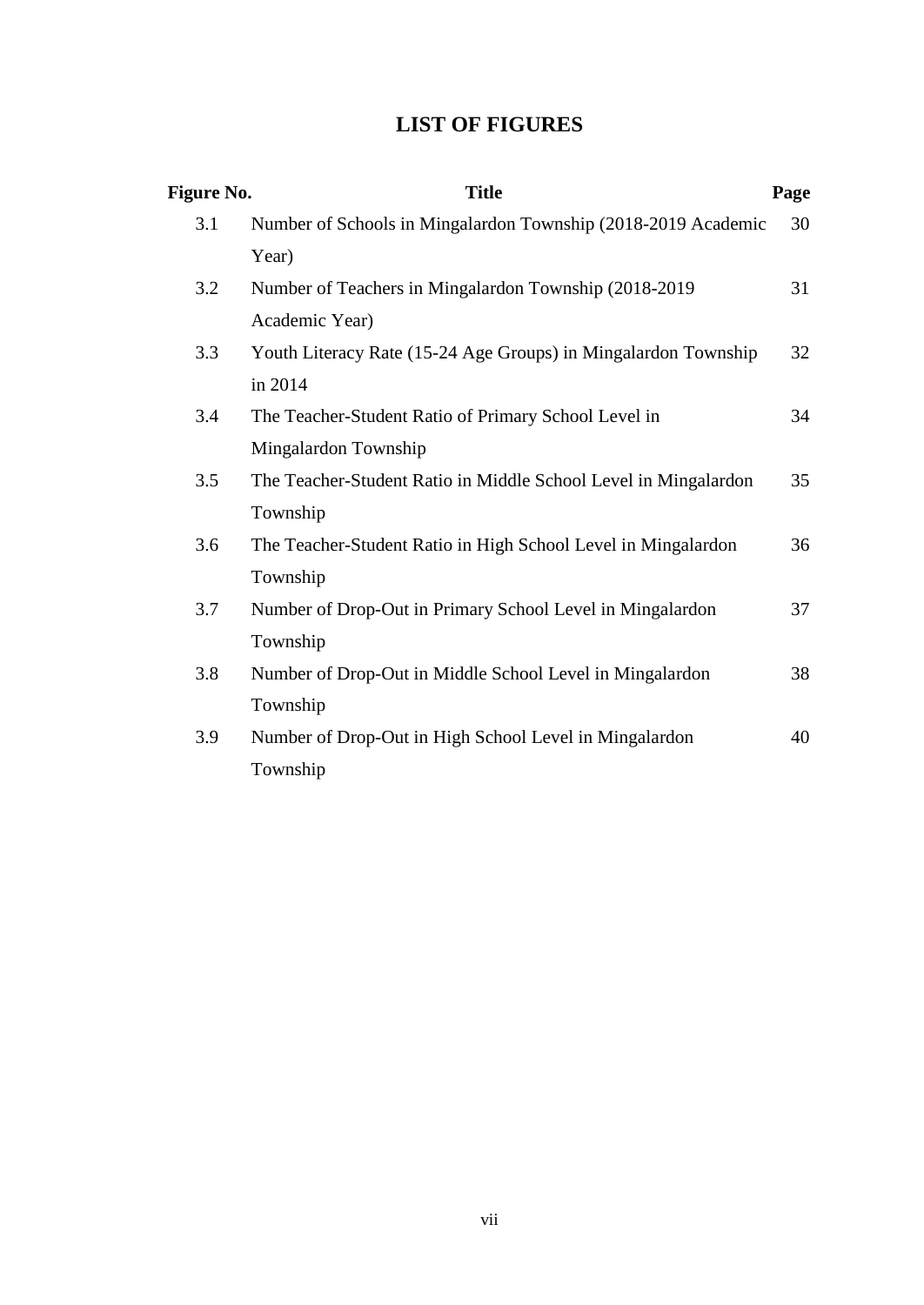### **LIST OF ABBREVIATIONS**

| <b>ASEAN</b>  | <b>Association of South East Asian Nations</b>                         |
|---------------|------------------------------------------------------------------------|
| AY            | Academic Year                                                          |
| <b>CESR</b>   | <b>Comprehensive Education Sector Review</b>                           |
| <b>CSO</b>    | <b>Central Statistical Organization</b>                                |
| <b>EFA</b>    | <b>Education for All</b>                                               |
| <b>EPIC</b>   | <b>Education Promotion Implementation Committee</b>                    |
| <b>ESL</b>    | Early School Leaving                                                   |
| KG            | Kindergarten                                                           |
| <b>MDG</b>    | Millennium Development Goals                                           |
| <b>MOE</b>    | Ministry of Education                                                  |
| <b>NGO</b>    | Non-Governmental Organization                                          |
| <b>NFA</b>    | <b>Non-Formal Education</b>                                            |
| <b>NFPE</b>   | <b>Non-Formal Primary Education</b>                                    |
| <b>UN</b>     | <b>United Nations</b>                                                  |
|               | UNESCO United Nations Educational Scientific and Cultural Organization |
| <b>UNICEF</b> | United Nations International Children's Emergency Fund                 |
| <b>UPE</b>    | <b>Universal Primary Education</b>                                     |
|               |                                                                        |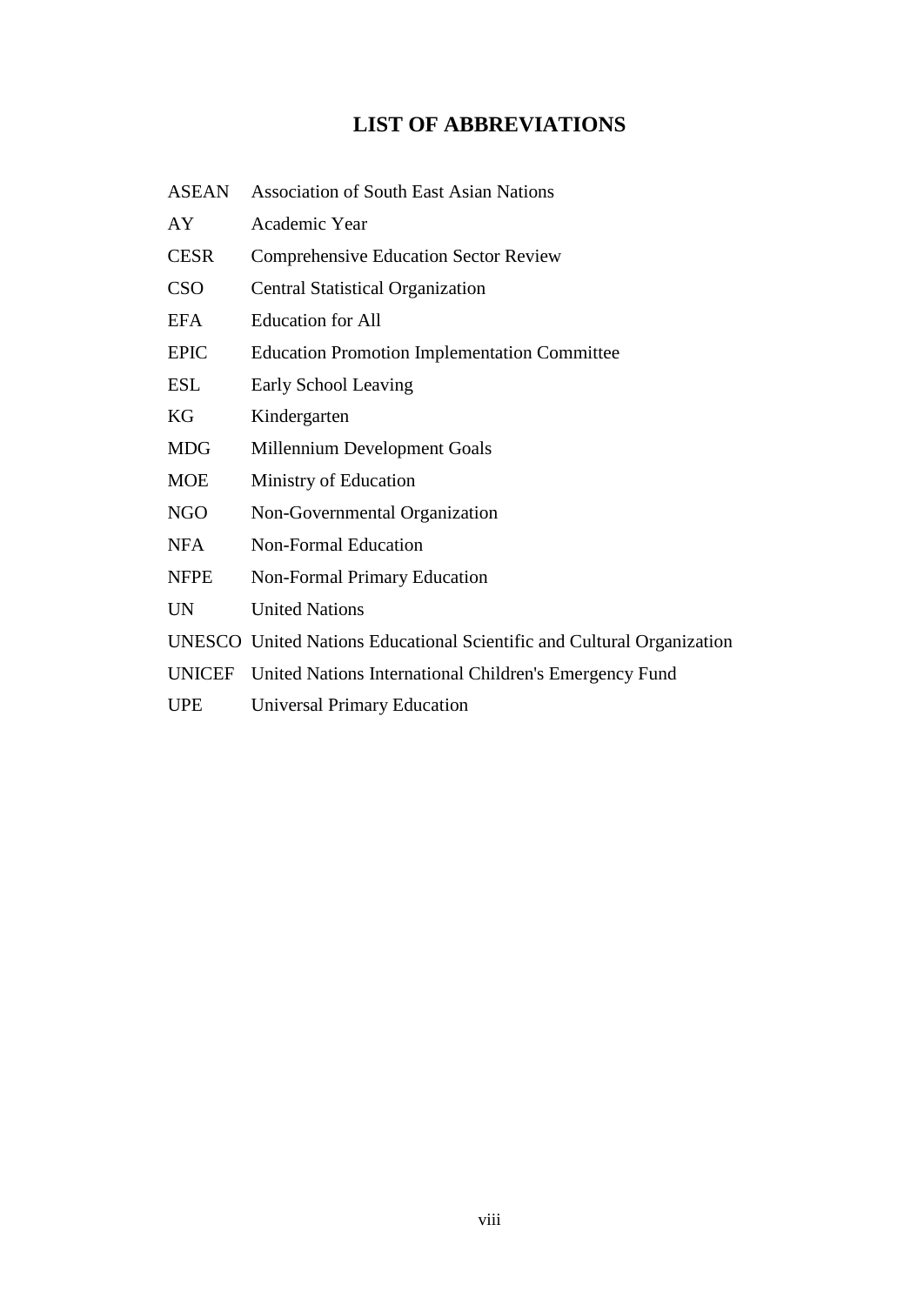### **CHAPTER I INTRODUCTION**

### **1.1 Rationale of the Study**

Education means to obtain a deeper knowledge and understanding of a variety of subjects to be applied to daily life. Education is not limited to just knowledge from books. It can also be obtained through practical experiences outside of the classroom (Blasco,2009). Education gives us knowledge of the world around us and changes it into something better. It develops in us a perspective of looking at life. It assists us in forming opinions and forming points of view on various topics. People argue about whether education is the only means of acquiring knowledge.

This study was designed to initiate further research that will expand understanding of high school dropouts by examining a range of perceptions of students who have dropped out previously and who have reenrolled as adults now completing their education. Although dropping out can be viewed as an individual decision, "early school leaving is embedded within a complex array of family, peer, relationship, work, school, and individual psychological processes" (Jozefowicz, 2003, p. 2). Specific questions regarding gender, race, family income, parent education, and peer groups will refine the understanding of school dropout and groups in order to develop more effective and efficient dropout prevention curriculums.

Little is known regarding the feelings and reasons of those who have dropped out. Questions regarding why students have left school, their experiences since they have left, and what could have been done to prevent their leaving are just some of the directions to delve into when studying this area, as it has not been dissected in detail previously. This angle is important to research because there are many specific reasons why individuals drop out. Understanding and taking each reason into consideration when creating prevention programs will provide additional support for programs in schools.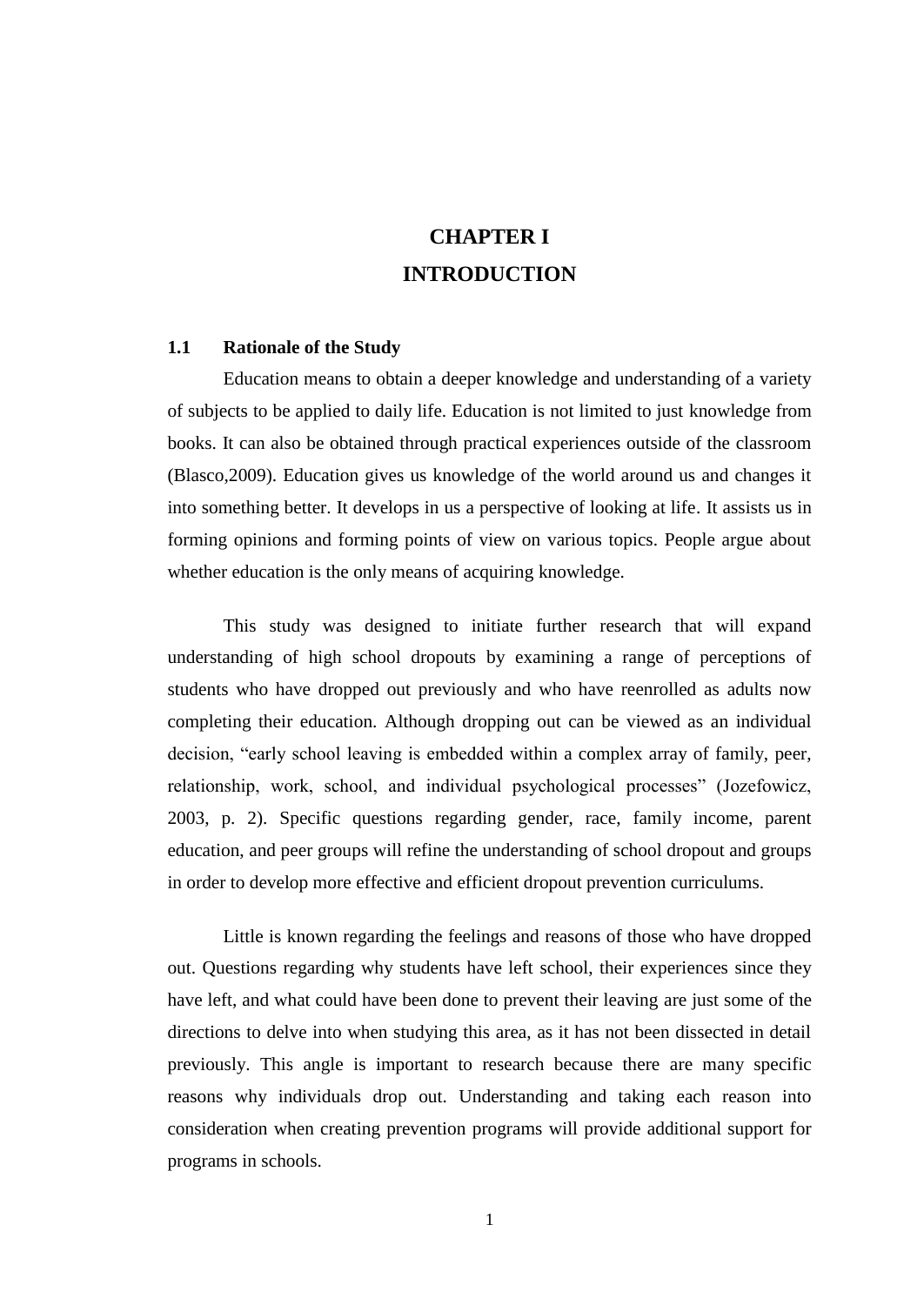According to the National Education review report (2016-2017) in Myanmar, despite educational developments, it is generally accepted that the education sector has challenges to increase net enrolment at different levels and ensure the quality of education by establishing a quality assurance system. Poverty, diverse languages of over one hundred and thirty national races and conflict situations mentioned in the earlier section also create challenges that affect the education sector.

Regarding Universal Primary Education, the country has made progress but the completion rates of primary, lower and upper secondary school levels (less than 75% at the primary/lower secondary school level and 31% at the upper secondary school level) indicate that it is critical to increase access to high-quality basic education. Yangon Region is the sixth level of school attendance compare with other regions and this point shows that Yangon has higher school dropout rate than other regions.

The school dropout problem is one of the most significant issues in almost all countries. Similarly, Myanmar is facing the problem of school dropout as if every country all over the world is facing. More than one million children in Myanmar are now estimated to be out of school, over 500,000 at primary and over 250,000 at lower secondary levels. This study mainly intends to look into the situation of basic education, teacher-student ratios, youth literacy rates, and secondary school dropout rate in Mingalardon Township, Yangon region. (Myanmar Population and Housing Census, 2014, volume 4-H). The Mingalardon township have many people who are farmers and livestock people, industrial workers, workers earning a bare living, army family, the families who responsible in hospitals and vocational schools and the migrant workers.The rationale behind to choose the Mingalardon township that there are many types and different layers of people and occupation exist. That is why the dropout rate are more increase than the other township.

### **1.2 Objective of the Study**

The study"s objective is to analyze the causes and the effects of middle school drop-out rates of basic education in Mingalardon Township.

### **1.3 Method of Study**

This study was conducted by using face to face interview through structured questionnaires and key informant interview (KII) with selected respondents to analyze the socio-demographic characteristics of the respondents such as teachers, parents and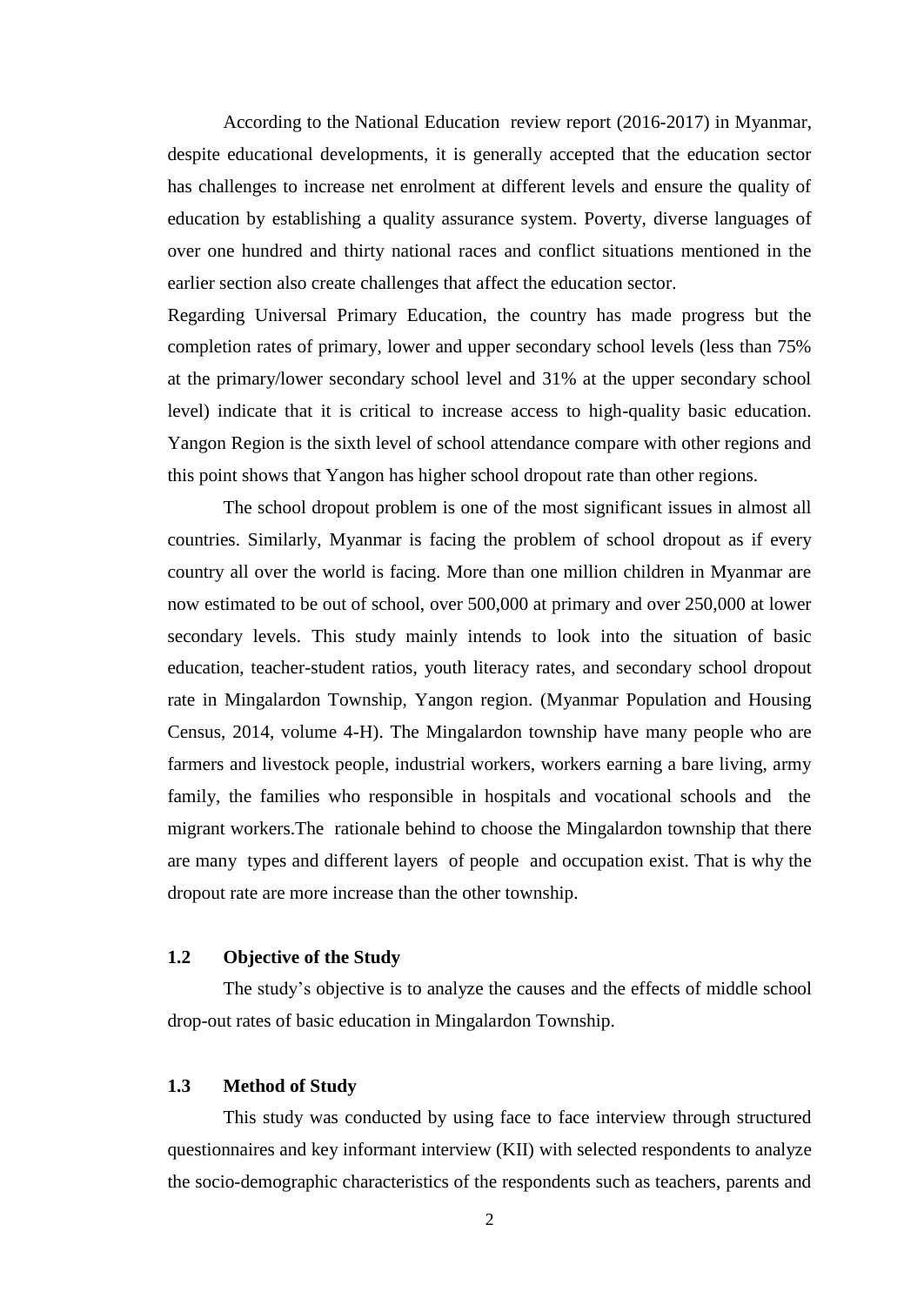drop-out students and reasons, causes and consequences of the middle school drop-out students from Mingalardon township.

Descriptive Method is used in this study. The primary and secondary data are collected from various sources during 2021. The primary data are collected by using survey questionnaires. The survey questionnaire was designed with three parts. Part I is related socio-demographic characteristics of the respondents. Part II consists of the questions about factors contribution to dropout of students by using fivepoint Likerttype scale. Part III consists of reasons, causes, perceptions, challenges and suggestions for the drop-out problems. Key informant interview (KII) was conducted with selected respondents such as Head master of the middle school, township education officer and middle school teachers from Mingalardon Township and middle school drop-out students and their parents from survey area. The secondary data are used in this study and the data are collected (2010-2011) academic year to (2018- 2019) academic year from Ministry of Education and statistical year books published by the central statistical organization.

### **1.4 Scope and Limitations of the Study**

This study focused to analyze the education sector school dropout in Mingalardon Township, Yangon Region. This study only examined the cause and effects of the middle school dropouts from Mingalardon township between (2010- 2011) academic year and (2018-2019) academic year. The official published data and information are gathered from the ministry of education and the township education office. This study only focuses on public schools at the Mingalardon Township.

### **1.5 Organization of the Study**

 This study was organized into five chapters. Chapter includes the rationale of the study, the objective of the study, method of study, scope and limitation of the study and organization of the study. Chapter two deals with the literature review on the educational services at primary level and lower secondary level and the nature and causes of school dropout. Chapter three presents the role of basic education sector in Myanmar, background history of study area Mingalardon township in Yangon region and the teacher-student ratios, school attendance and dropout rates in primary, middle and high school levels. Chapter four presents the survey analysis which included the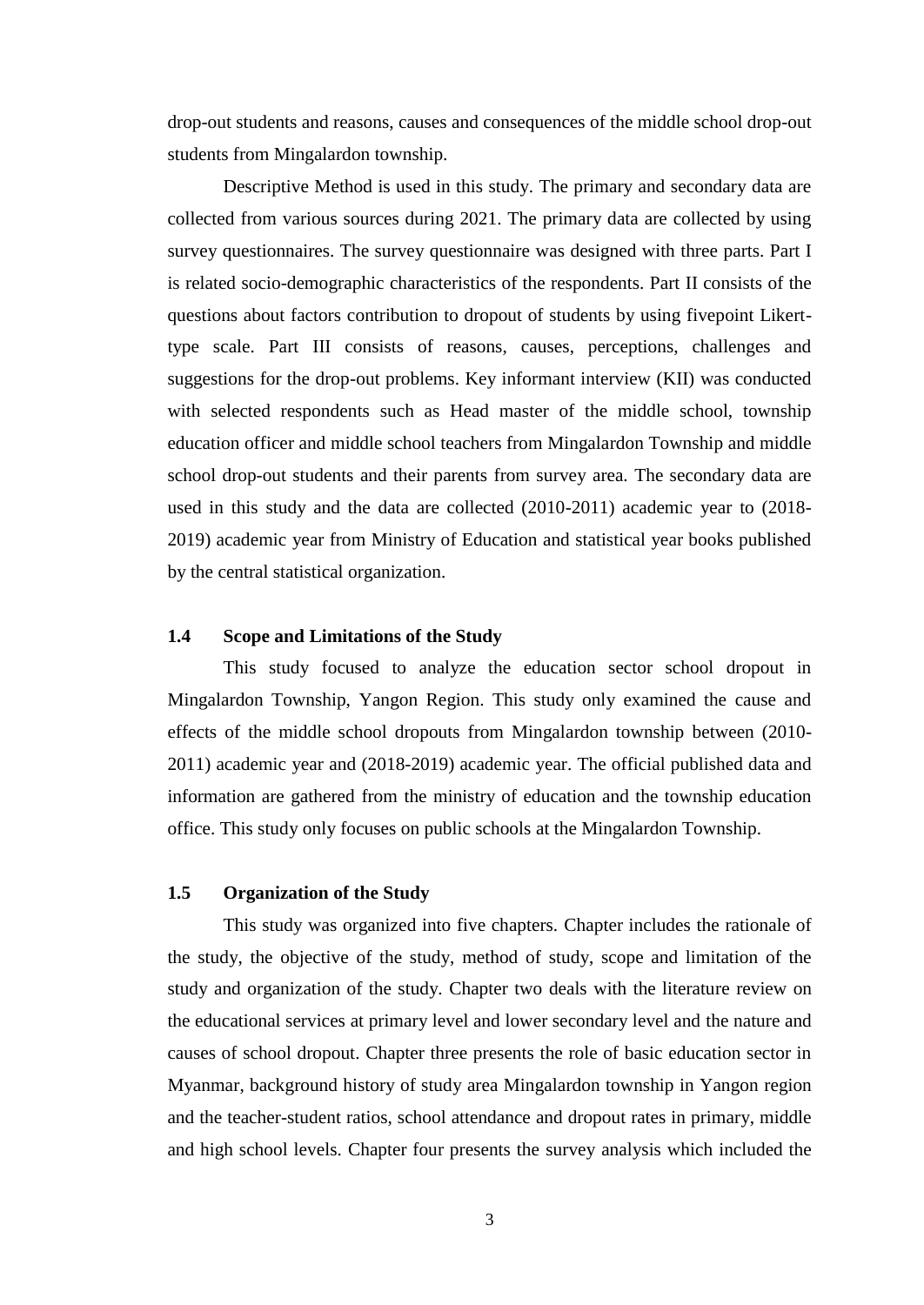study profile, quantitative and qualitative survey data analysis and survey result. Chapter five presents the conclusions including findings and suggestions.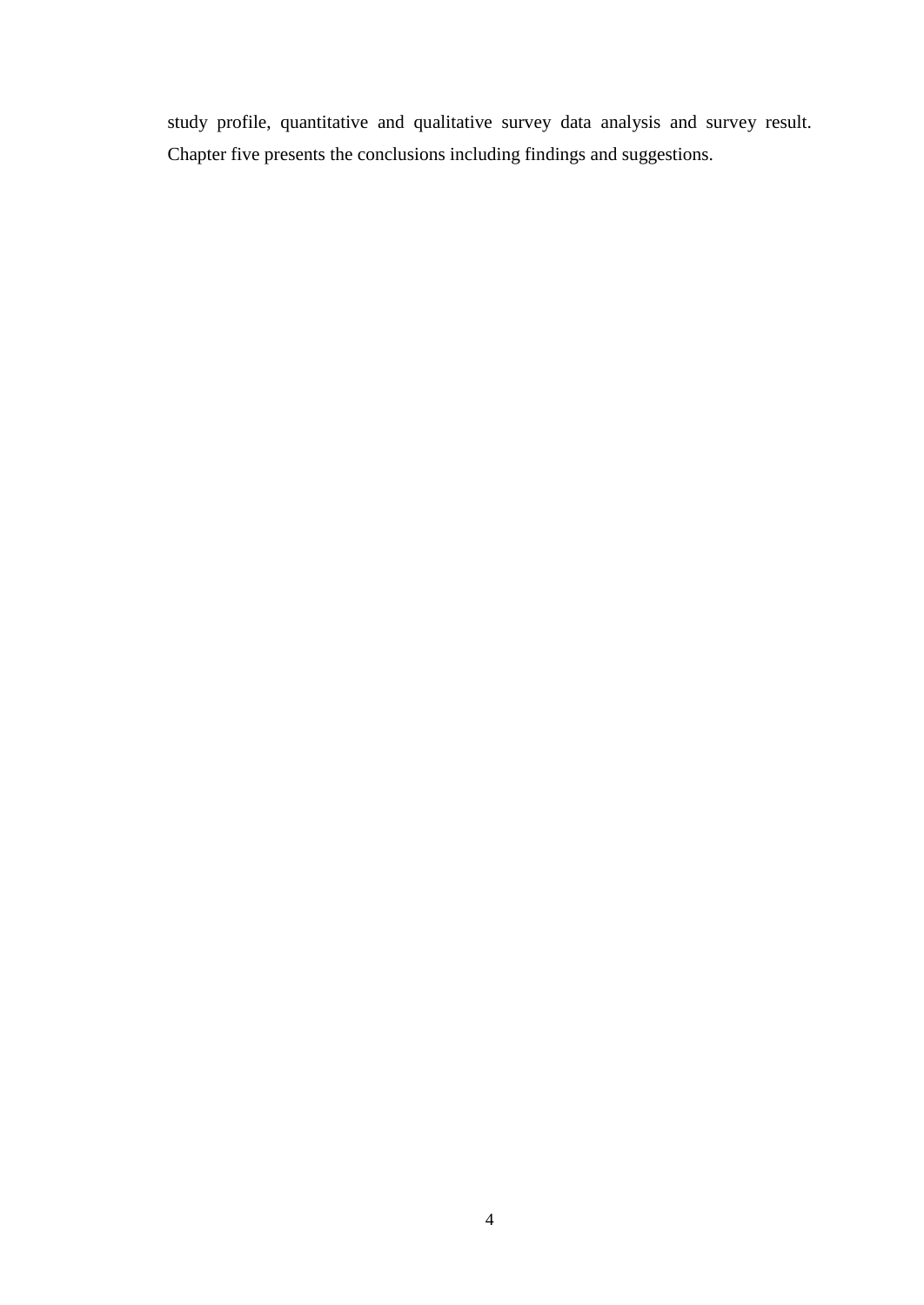### **CHAPTER II LITERATURE REVIEW**

### **2.1 Nature and Concept of Early School Leavers and Dropout Students**

The concept of Early School Leaving is not in employment, education or training and school dropout. Students who have 75 % are not attending school and thus are unable to meet the demands set for basic education. In the national context ESL (Early School Leaving) can mean either not having completed compulsory education or not having achieved and upper secondary certificate or the school leaving certificated. (Christle, C.A, etal, 2007)

The underlying issue is that early school leavers are less likely to pursue further education or training later in life, which can lead to a slew of other socioeconomic issues and risks. Early school dropouts are more likely to become unemployed, require various social supports and services, become reliant on government social programs, commit crimes, live in poverty, and be socially outcast. (Christle, C.A, et al, 2007).

When a document recognizing that a student leaves either the qualification or the school is signed, it is referred to as a dropout. Dropout is often thought to be a long and complex procession during which several influencing factors can be identified in students' life until they leave their qualification. As the two phrases (early school leaving and school dropout) are used parallel both in everyday conversations and in scientific literature referring to early school leaving during daytime students in public education. (Christle, C.A, et al, 2007).

Dropout rates among students are a critical problem in any country. Students Dropout refers to students who stop attending school due to financial or practical reasons, as well as dissatisfaction with their social structure and exam results. Dropping out refers to a circumstance in which a student leaves school before completing their graduating degree and does not enroll in any university. It is not required for students to drop out, students may choose to cease attending school by canceling their enrollment. Dropout refers to students who leave school without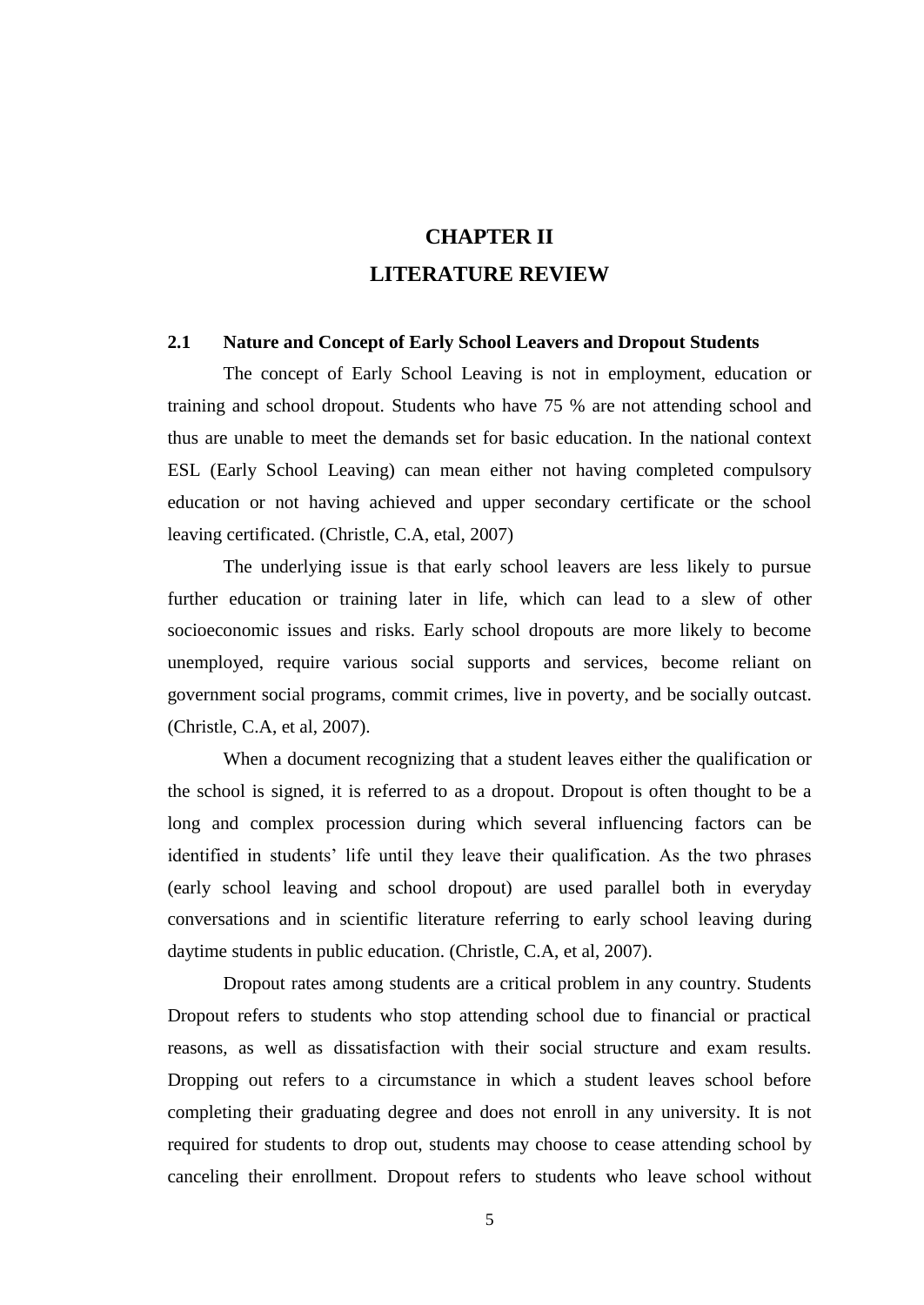completing their primary and secondary education. Every developed and developing countries in the world has a student dropout problem. Dropout rate are remarkably high in developing countries, even for the basic school going children. (Christle, C.A, et al, 2007).

The definition of the term dropout is controversial. A dropout is defined in North Carolina as "any student who leaves school for whatever reason before graduation or completion of a program of studies without transferring to another elementary or secondary school."

Early school leaving has often been referred to as "dropout". Dropouts are the students who are unrolled in school at any time during the school year, but they are not enrolled at the end of the school year and did not transfer, graduate, or die. Dropout may refer either to leaving school before passing any recognize exams, or to leaving unqualified to pursue employment opportunities of personal fulfillment. The term "early school leaving" is referred to all forms of leaving education and training before completing upper secondary. It includes both people who have never enrolled in school and those who have dropped out. It also covers people who do not continue their education and training after completing lower secondary education or those who fail their final examinations in upper secondary school (Hammond, C. et al .2007).

### **2.2 Causes of Early School Leavers and Dropout Students**

Several causes are listed in both national and international scientific literature as indicators of early school leaving, but four groups may usually identify: individual, family, school and community society. There are several causes leading to school dropout, such as, family background, conflict between family and school, absenteeism from school, bad school achievements, weak school contacts, school failures, etc. There are innumerable socio demographic factors implicated in the phenomenon of dropout (Hammond, C. et al .2007).

### **2.2.1 Individual Characteristics**

There are significant differences between dropouts and graduates according their socio-economic status: students with disadvantageous socio-economical background have two and a half more probabilities to drop out compared with their middle-class peers. The causes on an individual perspective that focus on the attribute of students such as their educational performance, attitudes, and behaviors and how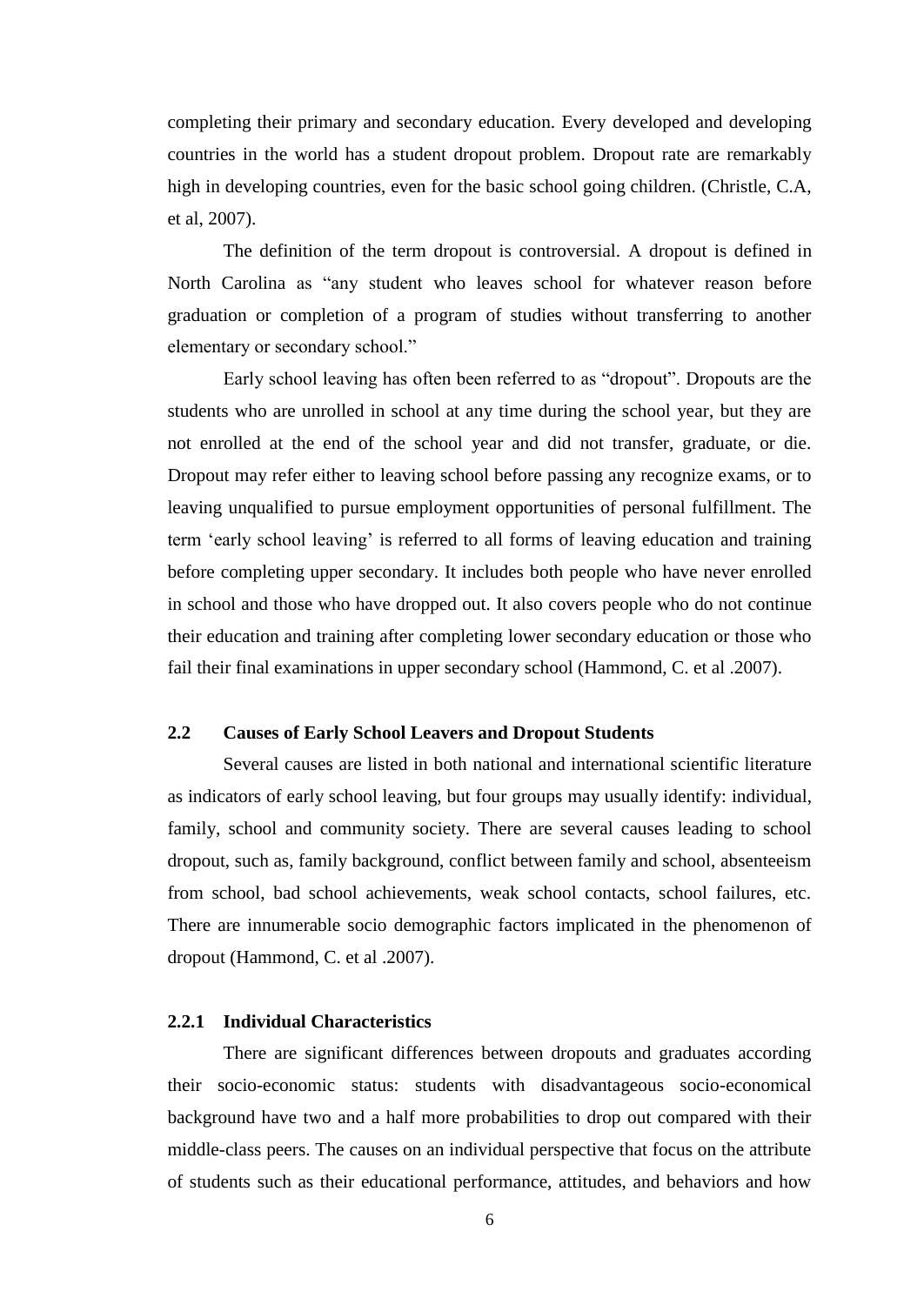these attributes to their decisions to quit school. Several aspects of educational performance haves been widely identified in the research literature as strong predicators of dropping out (1) academic achievement, as reflected in grades and test scores, (2) educational stability, which reflects whether students remain in the same school (school stability) or remain enrolled in school at all (enrollment stability), and (3) educational attainment, which reflects by years of schooling completed and the completion of degrees of diplomas. Numerous studies that poor academic achievement is a strong predictor of dropping out (Ekstrom, R.B, 2007). The suggests that educational attainment is dependent on both educational stability and academic achievement. That is, students who either interrupts their schooling by dropping out or changing schools, or who have poor academic achievement in school, are less likely to graduator complete that segment of schooling. (Drewy, J.A, 2007).

While a large array of individual attitudes, behaviors, and aspects of educational performance influence dropping out and graduating, these individual factors are shaped by the institutional setting where children live. Another important insight of scientific inquiry is the profound influence of settings on adolescents' behavior and development". This perspective is common in developmental psychology. It recognizes that the various settings or contexts in which live-families, schools, and communities- all shape their attitudes, behaviors, and experiences. Students' work schedules may be interfering with learning. According to several studies, when a student works 14 hours per week on a regular basis, they are more likely to drop out. According to other studies, the crucial level is 20 hours per week, with the risk of dropping out increasing as the amount of hours worked increases (Drewy, J.A, 2007).

### **2.2.2 Family Related Factors**

Family is one of the most significant indicators contributing to early school leaving. Based on an American study (Christle, C.A., et al. 2007), the socio-economic status of the family has a fundamental influence on school dropout: children from low-income families are 2.4 more likely to leave education than their middle-class peers. Their research also proved that students whose families receive social maintenance are more likely to drop out of school when starting secondary education. Moreover, students are at risk whose parents have low qualification (only elementary). Archambault and her colleagues 2009 stated that the educational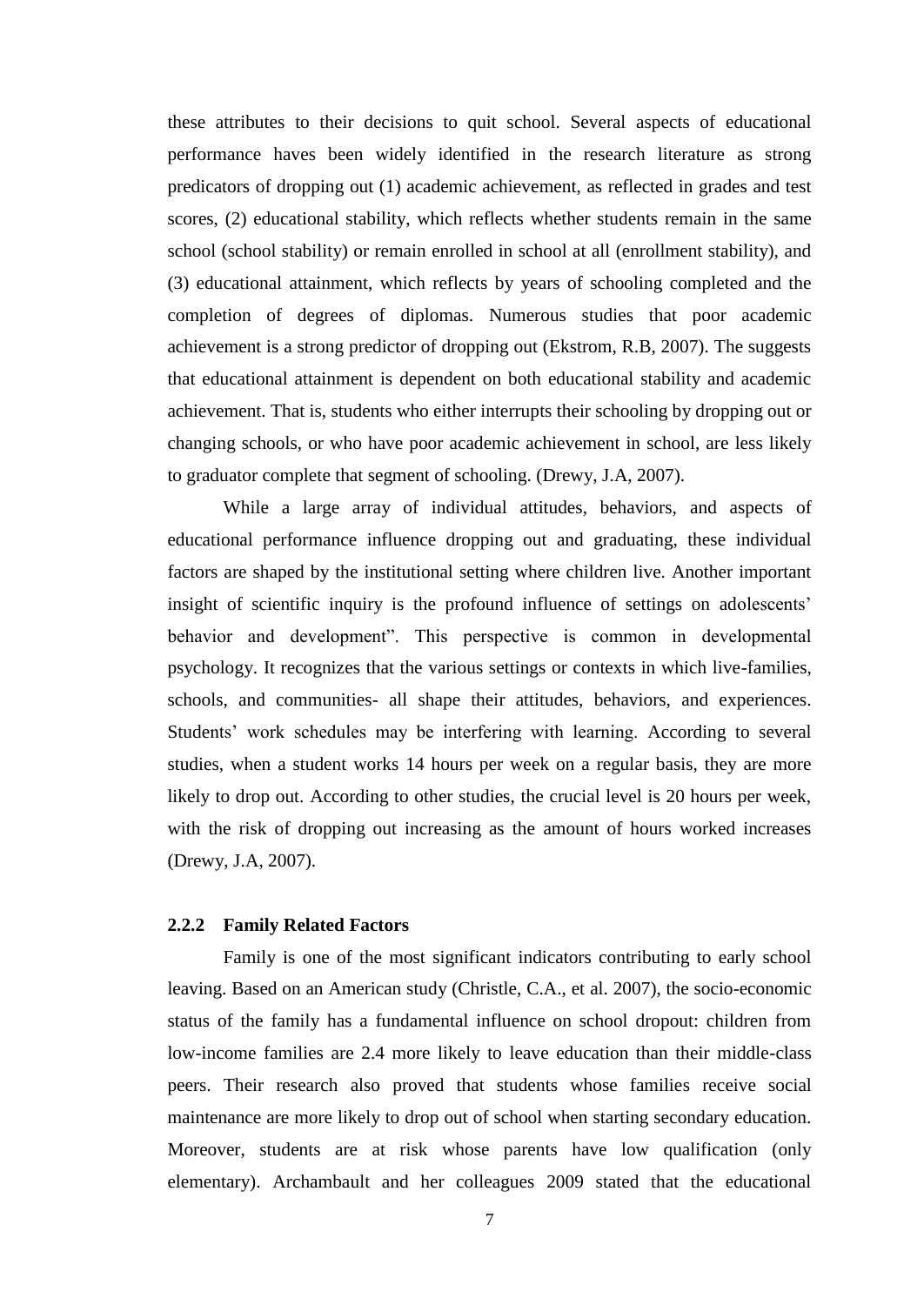methods of the parents whose children leave school early are usually not effective, and these parents have low requirements regarding school results. (Christle, C.A., et al. 2007)

#### **2.2.3 School as a Factor of Dropout**

The other significant factor is school. Failures that occur early period in a student's school career may serve as the start of a negative spiral, with the result of student"s weakening contacts to school, and this leads to school dropout. Christenson, S.L., et al. (2004) also think that school dropout is a long process unsuccessful school experience (learning or behavioral problems). Early school leaving generally happens in secondary education. At this age, a significant decrease in engagement towards school and learning can be seen, as peers become students' references: they follow them in communication, behavior, and decisions. However, early school leaving does not endanger all students.

Based on Christle, C.A., et al. (2007), several factors have a significant impact on school dropout. One is a student's academic achievements, while the other is school attendance – both of which have a negative link with dropout. Szabó, C. M. (2018) found that the way student started their secondary education has a significant impact on their school career. First-form students experience stress when they receive their first grades in secondary school. Although it is possible to overcome the shock of bad marks, not everybody success the half of the students who received ones at the beginning of their secondary school, failed at the end of the academic year.

Early non-success has variety of background factors, including parents' inability to provide adequate support for their children; teachers' lack of appropriate competencies to assist their students; students' weak mathematical and reading abilities; and impersonal school atmosphere where students got lost. Researchers stated if the student has school failures or they fail at the end of ninth school year or they are usually absent from school, these factors have a significant impact on the probability of being dropped out. Another important indicator of school failures and dropout is maladaptive or undesirable student behaviors.

Christle, C.A, et al. (2007) highlighted another important school factor: the quality of teacher-student relationship. Students who experience a bad relationship with their teacher are more likely to drop out than students who report a warm relationship – especially boys. Dropouts reported that conflicts with teachers were one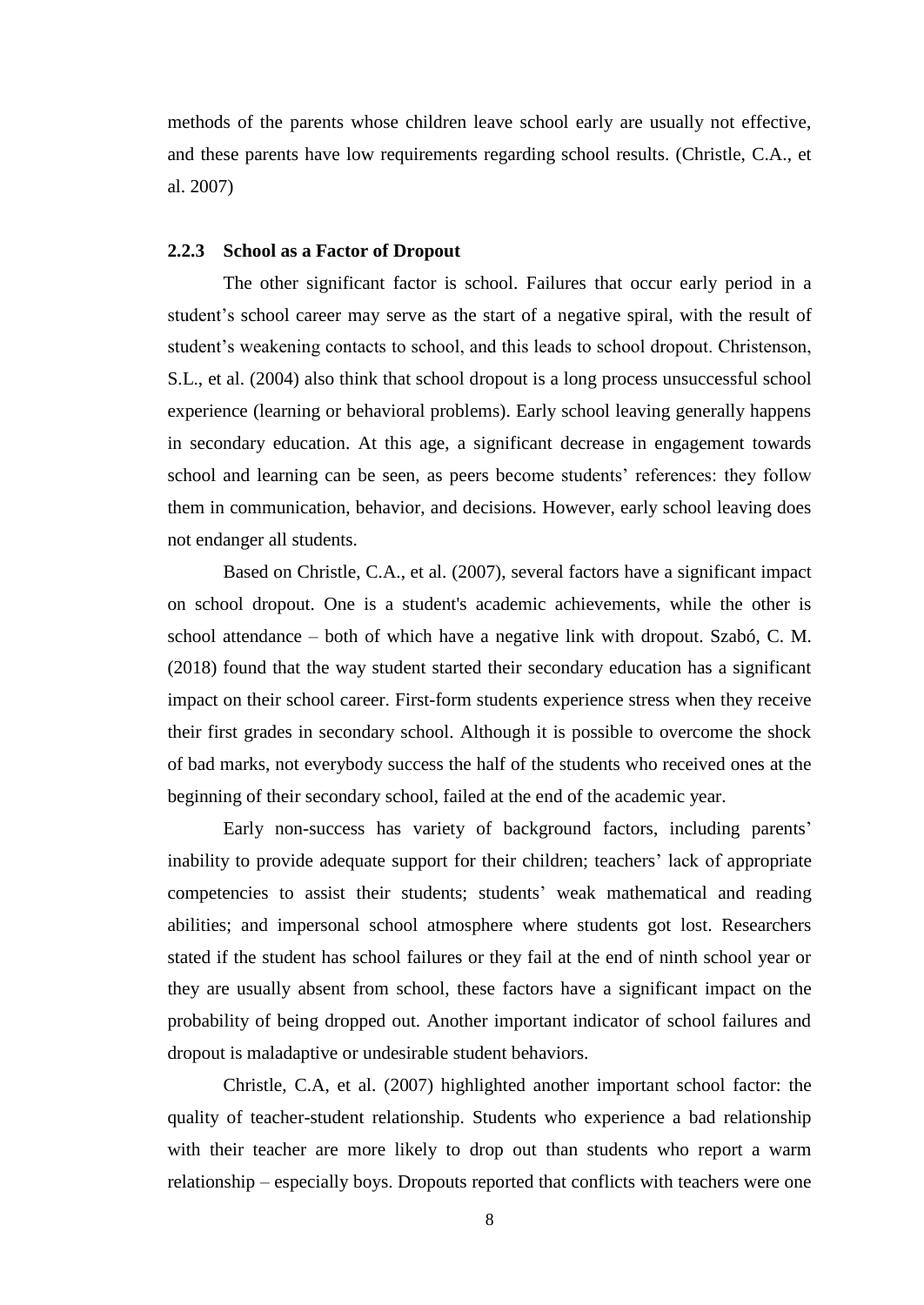of the causes motivating their decision to leave school before obtaining their qualification.

Moreover, teachers also perceived that relationship with their students influences students" school achievements. Another researcher notices that school culture has an important impact on early school leaving, teachers have an important social capital for their students. If students' social capital is mostly based on their teachers, it can decrease the possibility of dropout by 50%. They also stated that the physical environment of the school has an influence on early school leaving, in schools that were clean and neat and better equipped lower ratio of dropout could be identified.

### **2.2.4 Community Related Factors**

Communities and peer groups, in addition to families and schools, can impact students" withdrawal from school; differences in neighborhood features, apart from the influence of families, help explain disparities in dropout rates among communities. Some neighborhoods are communities of concentrated disadvantage with extremely high levels of joblessness, family instability, poor health, substance abuse, poverty welfare dependency, and crime. Disadvantaged communities may influence (Rumberger, R.W, 2001).

Rumberger, R. W, (2001) noted that students at-risk for dropping out had more friends who were dropouts and working and fewer friends who were in school. As discussed by Research has shown that a student may be more likely to drop out if he/she associates with other potential dropouts. This research state that youths that associate with other at-risk youths have a higher probability of dropping out due to the differential association factor.

In additional to the impact of a students' family poverty level, the poverty of the neighborhood also affects dropout. Ensminger, et al, (1996) found that neighborhood conditions directly affect the educational inclination of students relative to race. The neighborhood conditions directly affect the educational inclination of students relative to race. The neighborhoods in which students live affect boys more than girls, possibly because girls are more likely to have stricter curfews.

Over and above parental education and income, community residents may have an impact on parenting methods. Students in low-income communities are more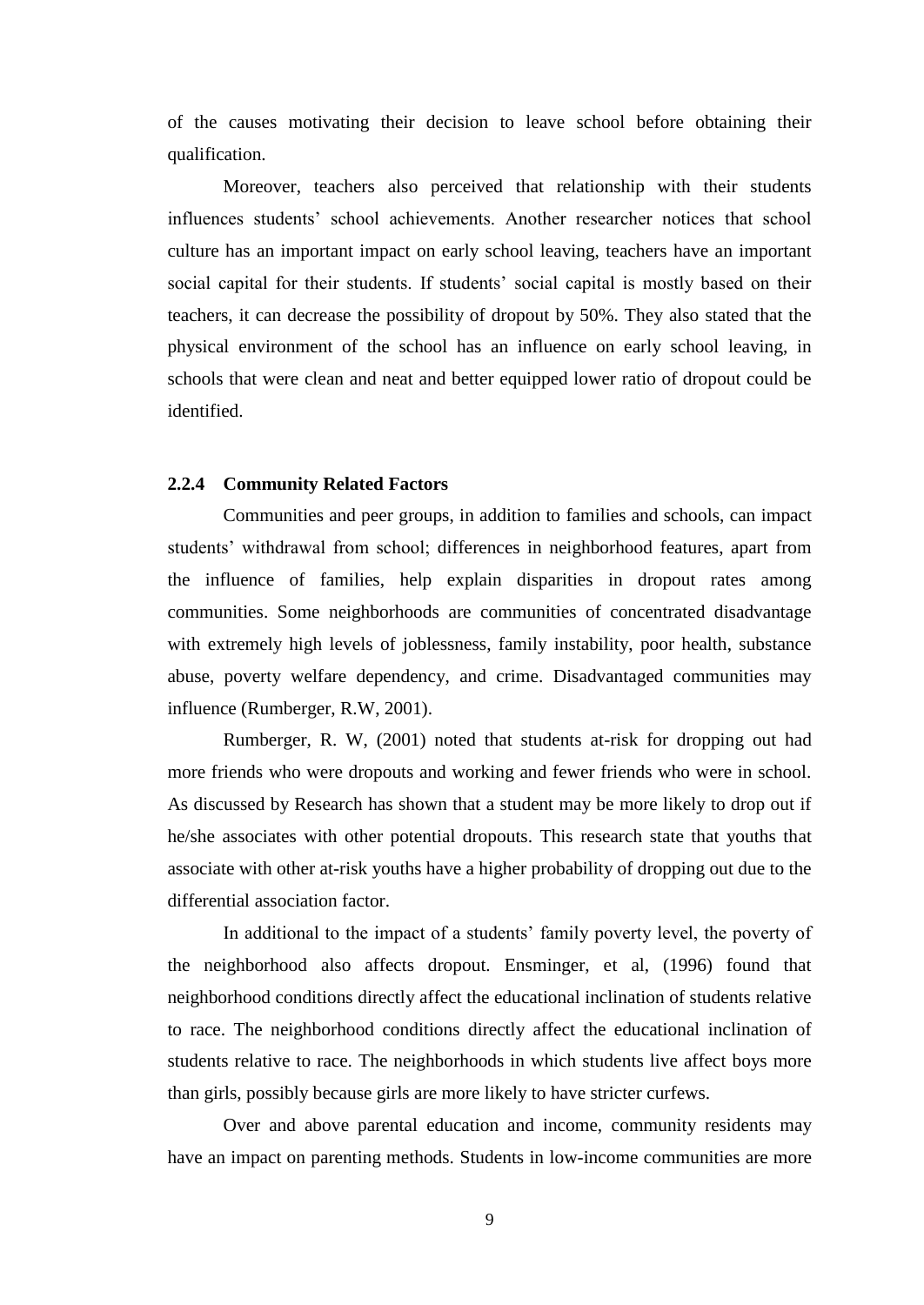likely to have dropouts as friends, which increase the likelihood of dropping out school,

Setting is important in influencing dropout behavior, but similar setting also affects individuals differently.

- (a) Large Cities: Students who live in big cities are more likely to drop out.
- (b) Poor communities: Students in low-income communities are more likely to drop out of school, low-income communities may impact the risk of dropping out because of a lack schools and peer influences.
- (c) Employment opportunities: Students are more likely to drop school if they have favorable work options (Rumberger, R. W, 2001).

### **2.3 Consequences of Early Leaving School**

In global perspective, it is an incontestable fact that the progress of a nation is highly dependent on the education of their citizens. Education plays a central role and has a cross cutting impact on all aspects of human life. It is a vital investment for human and economic development. Education is vital for economic development. According to Vision 2030, "Education is key component of economic growth because it has directly influence on entrepreneurship, productivity growth and then increases employment opportunities and women empowerment. (Walker, S.P.et al. 2007).

The problem of school dropout has been felt by almost if not all countries around the world. This social phenomenon has affected negatively on the children or the youth in the world. This has created a wide room where most children engage in economic activities like commercial vehicle assistance, selling on streets and other social vices involving the dealing of drugs, engaging in prostitution and early marriages. Those who drop out of school may tend to have children who have less aspiration for education for the whole life. (Walker, S.P.et al. 2007).

The first type is involuntary dropouts that are those who leave school as a consequence of personal crisis. Children are the leaders of their families and nations in future. Poverty has become the largest factor which causes school dropout. Furthermore, poverty appears to influence school demand, not only because it affects households' ability to pay school fees and other educational costs, but also because it is linked to a high opportunity cost of educating for children. Poverty is a societal blight that discourages and causes many youngsters to drop out of school (Walker, S.P., et al. 2007)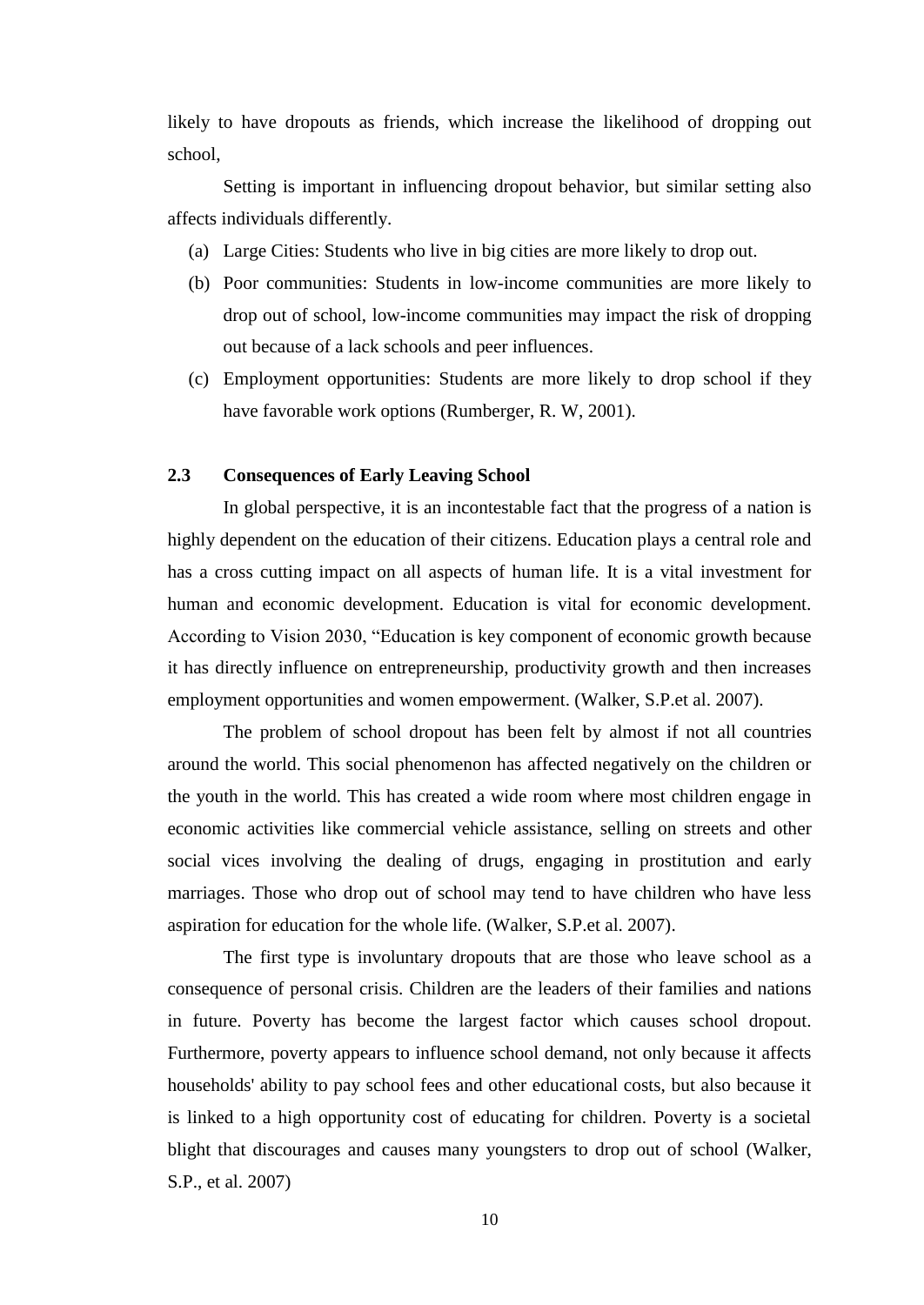The long-term economic implications of school dropout are and continue to be bleaker. The youth leaving the school without completion have brought negative bearing on their economic lives. In recent years, advancement in technology which has fueled the demand for a highly skilled labor force, transforming a high school education into a minimum requirement for entry into the labor market has worsened the economic insignificance of school dropouts (William., et al, 2015).

Besides, the unemployment rate for dropouts is very high as compared to the unemployment rate of high school graduates. Even when the dropouts are employed, they earn less salary. This eventually affects dropout youths who earn low-income and they are therefore not able to meet their daily needs making their economic life unbearable and unaffordable. Therefore, their future becomes shuttered where most youth engage in dubious activities to meet the necessities of daily life. (William., et al, 2015).

Again, the Human Capital Theory emphasizes the importance of investment in human capital, such as a high school education therefore determines "economic success in life." This however means that parents who have low human capital affect their children by also becoming young people with low human capital. Therefore, according to the Human Capital Theory, people with less educational investment would not do well in the economy as compare to people whose level of education is high (Ingrum, A. 2006).

Society or community is diversely being affected by the behavior and other social activities of the people residing in it. As indicated by Human Capital Theory, people with less educational investment would not do well in the economy as compare to people whose level of education is high (Ingrum, A. 2006). This implies that, the youth leaving the school without completion have negative bearing on their economic lives. Also, a community is not spared especially when the rates of school dropout were high; such a community experiences higher crime rate (Thornberry .et al, 1985).

The consequences of early school leaving are just as burden for the individual as for the society. Lower wages, unemployment prospects, and possibility of health issues are consequences.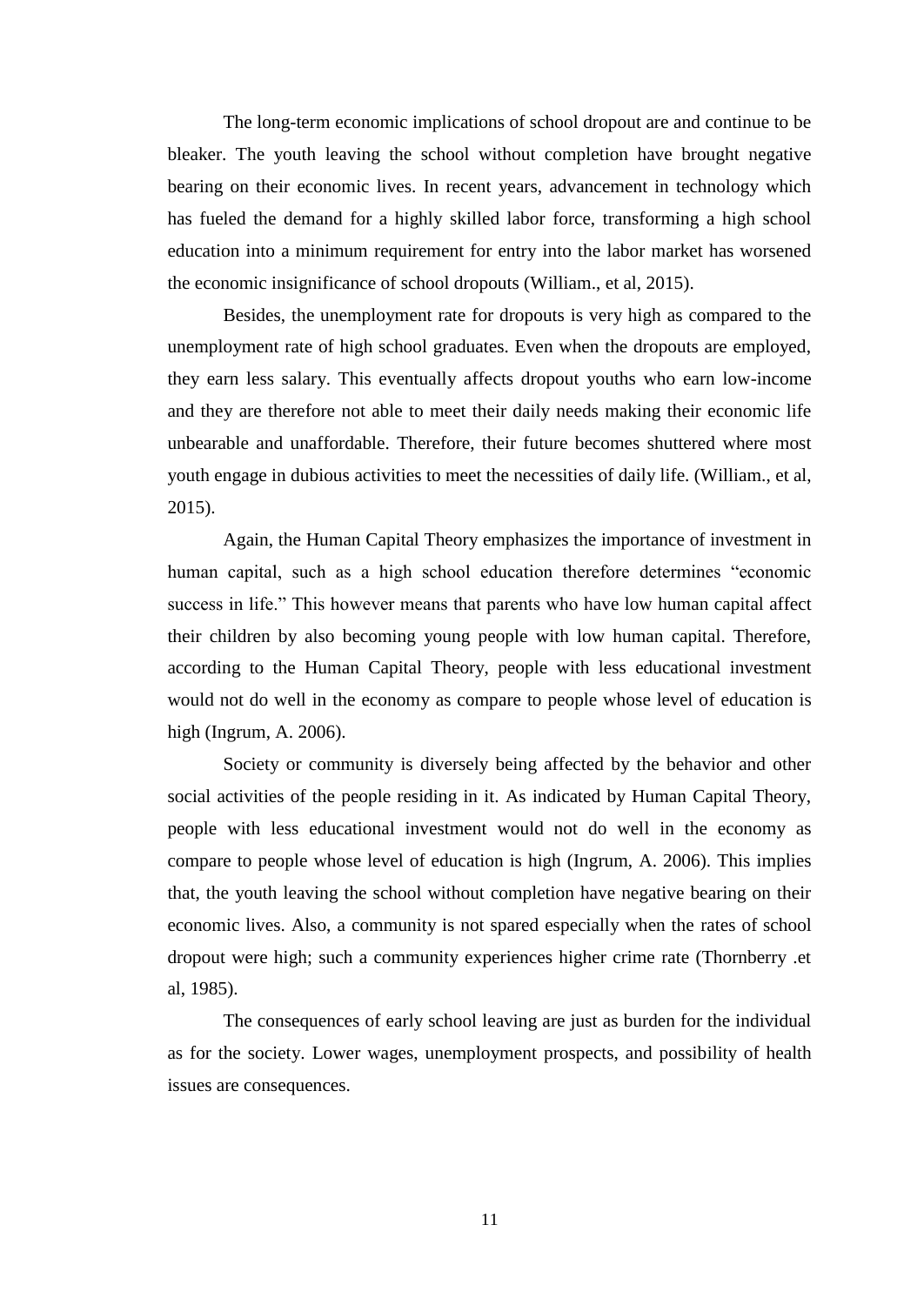### **2.4 Parents' Opinion**

Perception of parents about education of their children is very crucial to understand phenomenon of dropout. It is encouraging that majority of the parents want their child to get educated. But they are unable to assure good conditions for study in their homes as throughout the day, they are busy in earning their livelihood and cannot attend to their child. According to the scholars, their hopes, they felt, generally gets blurred due to unfavorable attitude of the child towards education. They do not know, how to, deal with such situation. They did not approach school authorities for support. Mothers seemed more inclined for re-joining of school by their wards, which is a good sign, but support from their spouses and teachers is not forthcoming.

O P Monga, et al, (2016), the study was conducted with two objectives: firstly to understand familial factors that contribute to the school dropouts; secondly, to know teachers" perception of school dropouts and strategies to deal with the problem of school dropouts. In-depth interviews were conducted with 50 students and their families from rural areas of Arki Development Block, District Solan, and Himachal Pradesh. The information on dropouts was gathered from school officials. The findings demonstrated that familial characteristics such as family environment, economic condition, and parents' socio-educational status, among others, play a significant role. Teachers perceived this issue as the result of unfavorable family environment, a lack of parental drive, insufficient follow-up by school official, and lack of commitment by the teachers. The teachers proposed and debated a variety of solutions for dealing with this issue.

Krishan S. (2009) pointed out parenting style seems more strongly predict school dropout than parental involvement. Furthermore, parenting style may mitigate the association between parental engagement and school dropout, but only in authoritative households; parental involvement reduces the likelihood of school dropout only in authoritative families. Furthermore, even when previous academic achievement was taken into account, adolescents from authoritative homes were less likely to drop out than adolescents from authoritarian and dictatorial families. These findings emphasize the importance of encouraging quality parent-child relationships to reduce the likelihood of school dropout. When adolescents drop out of school, the results are psychosocially and economically costly, for both the individual and society.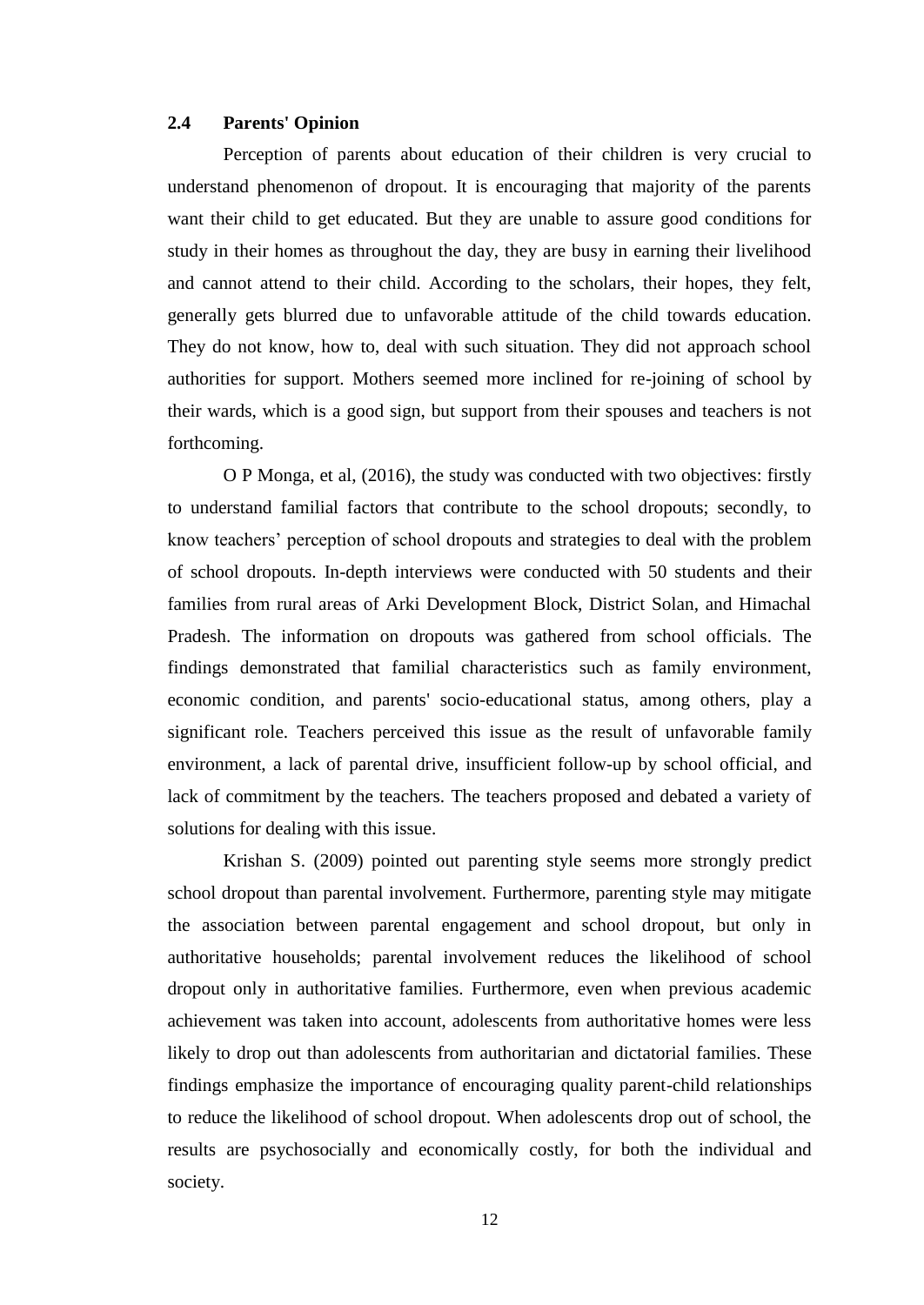Wells (1990) cited family histories of dropping out as a common element among early school leavers. Amstutz and Sheared (2000) noted the importance of a mother"s educational level as a variable in her children"s acquisition of basic academic skills. Green and Riddell (2001) also found that a mother's having less than elementary-level education significantly affected her children"s literacy skills in later years.

### **2.5 Review on Previous Studies**

Yumiko Yokozeki (1996) investigated the Causes, Processes and Consequences of Student Drop-out from Junior Secondary School (JSS) in Ghana such as the nature of student dropout from JSS in one district in the country in macro level, through a school survey of all 39 schools in the district; and an in-depth study of drop-outs from four schools in Ghana. According to his findings, the most common reason for drop-out was money for males and pregnancy for females, and parental divorce was common among both drop-outs. When language/ethnic group, or having a slight physical handicap were combined with poverty, the combination of the above factors could cause students to drop out. The majority of dropouts pursued economic activities after leaving school, with only a few wishing to return to school and practically all wishing to pursue an apprenticeship that would lead to selfemployment. Education may be a powerful instrument for empowering the underprivileged. However, in rural Ghana, education did not always meet the strategic needs of the poor. As a result, dropouts looked for new avenues to success, such as self-employment in microbusinesses.

Marion Terry (2003) studied about the adult literacy programs in Canada included 37 participants who exhibited a variety of reasons for dropping out as youths and young adults. Parents, siblings, and peers, both in and out of school, were the most powerful influences. The students in the study provided information about their family lives and the influences of their parents, siblings, in-school peers, and out-ofschool peers on their decisions to drop out of regular school while completing their composition and interview questions. The majority of regular school dropouts come from families with single or divorced parents (Bloch, 1991). The studied revealed that the schooling background of parents, including educational attainment levels and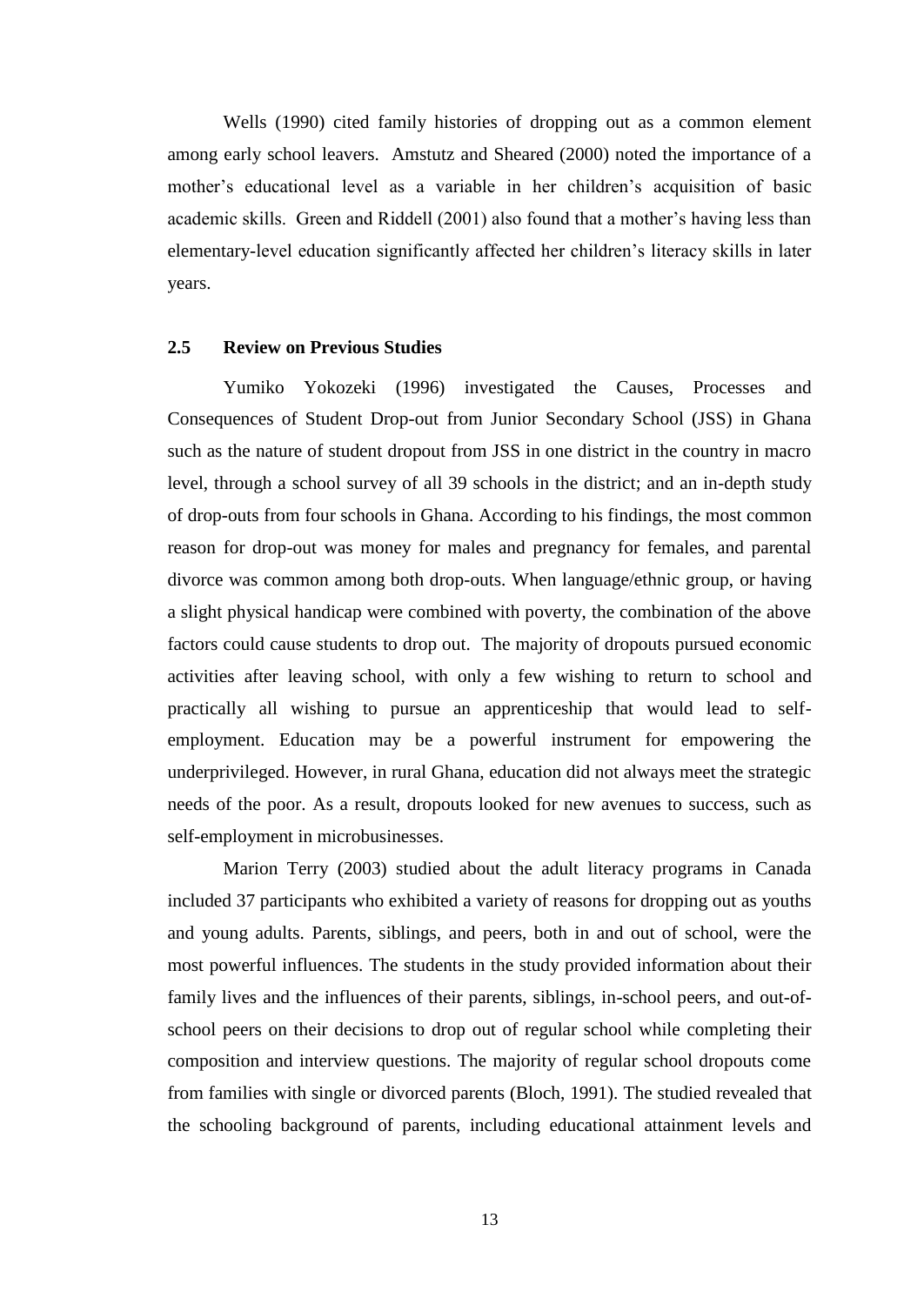degrees of satisfaction with their own schooling experiences, positively correlates with children's prognoses for high school completion.

Thirari Laban Michubu (2012) analyzed the reasons for dropout in Kenyan public primary schools. His research looked into the reasons for pupil dropout in public elementary schools in Kenya's Ndoleli division, Igembe North area. Descriptive survey design method was adopted in this study. The primary survey data were collected using class teachers' and pupils' questionnaires and headteachers' interview guide to gather information on the causes of school dropout. Poor performance, forced class repetition, indiscipline, influence of miraa farming and business, circumcision, marriage and pregnancy were the top causes of school dropout, according to the research. According to the study, the government and other stakeholders should address the issue of high school dropout rates and devise strategies to reduce them in order to avoid squandering school curriculum resources and facilities. Moreover, the government should reinforce policies regarding the expenditure of the Free Primary Education Fund, which is set aside to benefit all children in order to provide them with a high-quality education.

Khin Ma Ma Latt (2015) examined about the issue of primary education school dropouts in Hlaingtharyar Township during 2009 to 2013. The main objective of her study was to review the issue of primary school dropouts and ways to solve this problem and finding out the social life of marginalized primary school dropouts age between 10 and 13 years who are from migrant families stayed at Hlaingtharyar Township. The descriptive approach was used in her study. This study found that the needs of policy and behavior changes by all based on the awareness of Child Right, Labor Law, Universal Primary Education, MDG Goal and EFA Program to solve the primary education school dropout problems. The findings stated that Education for All (EFA) mandate should be applied country-wide and NFE program should be established to reduce the school dropout rate in Myanmar for poor families.

Tun Kyaw Oo (2015) explored about the factors affecting school dropout in Kyaukpadaung Township in Mandalay Region. According to the study, he reported that most of the dropout student were at Grade I, II, VIII and Grade XI in that township. In his study results, some factors such as desire to the privacy, lack of follow up of the family, work to help family were the highest percentage for dropping out. Before dropping out, the students encountered financial problem due to their parents' low income. The study also found that another factor for school dropout was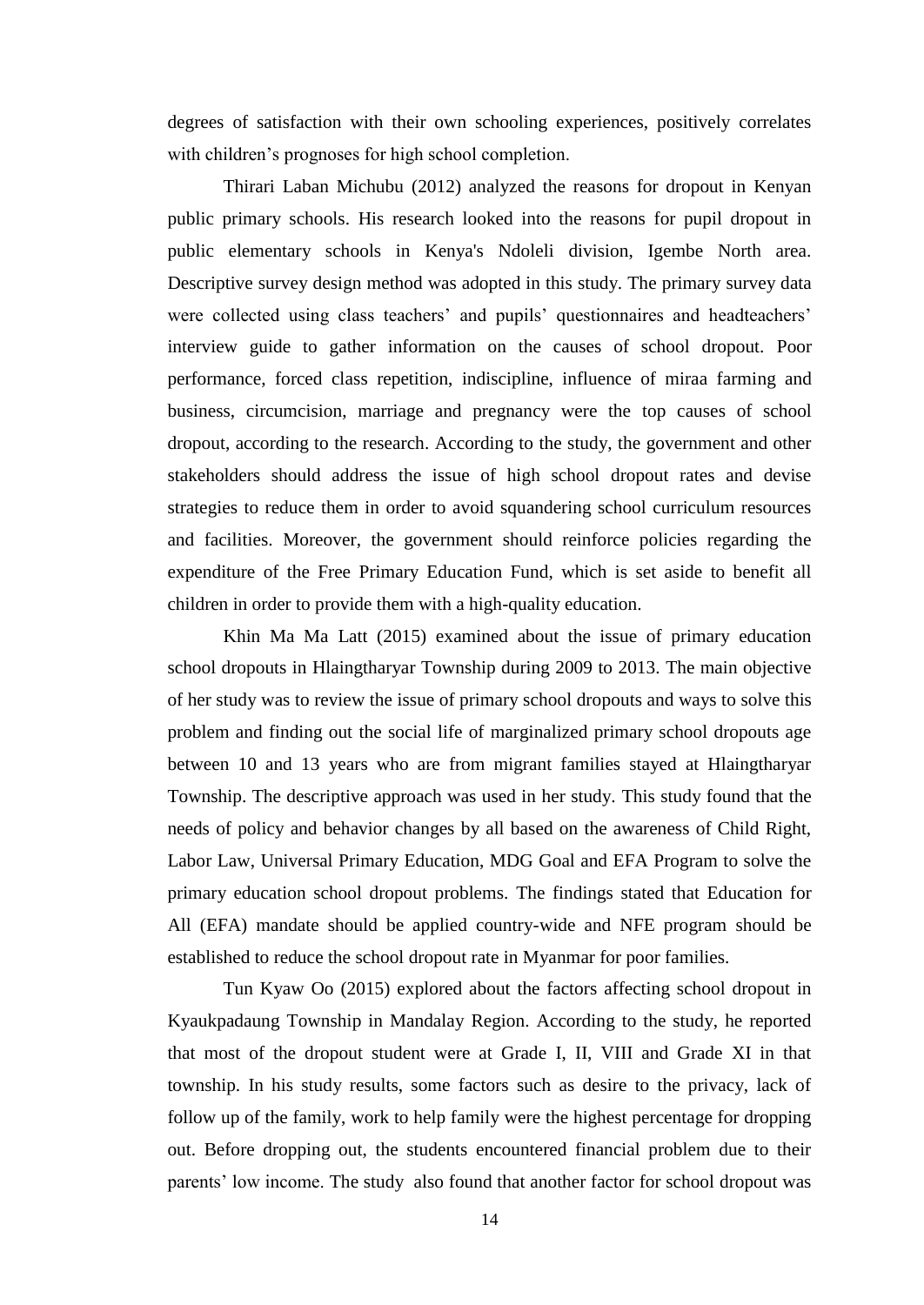their parents are illiterate and uneducated. As a result, the students want to leave from school in order to help their parents and another factor was the drop-out students satisfied with their work by helping their parents after dropping out but some students want to attend school again if they get opportunity for school life.This study concluded that lack of follow up of the family and lack of good study environment also cause the factors for not continuing to attend school.

Nu Nu Aung (2018) studied and explored about the influencing factors of outof-school children and non-formal primary education in Myanmar, a case study of NFPE in Dala Township. Her study explored the factors which influence out-ofschool children to participate in non-formal education by using qualitative and quantitative methods. Her studied highlighted the challenges faced by students for dropouts and the critical findings of her studies are the beneficial impact on personal well-being, the lack of financing, continued socio-economic hardships and poor infrastructure threaten the sustainability of these system and need to be critically examined or further improvement.

Htet Htet Ye Win (2018) analyzed about main challenges for the school dropout children and the effectiveness of pre-vocational education in implementing the alternative education for out-of-school children in Yangon Region. According to her study results, the school dropout occurred mainly due to the poor households that they are unable to pay for indirect cost of schooling, less interest in learning, look after the younger sibling forced the respondents to leave school early. She also examined that the household"s income generated by mother instead of the household head is one of the main factors for respondents to be out-of-school children. Her studied revealed that the young people are more motivated to study academic subjects alongside with vocational subjects for provision of future careers for their employability, returns for long-term life security.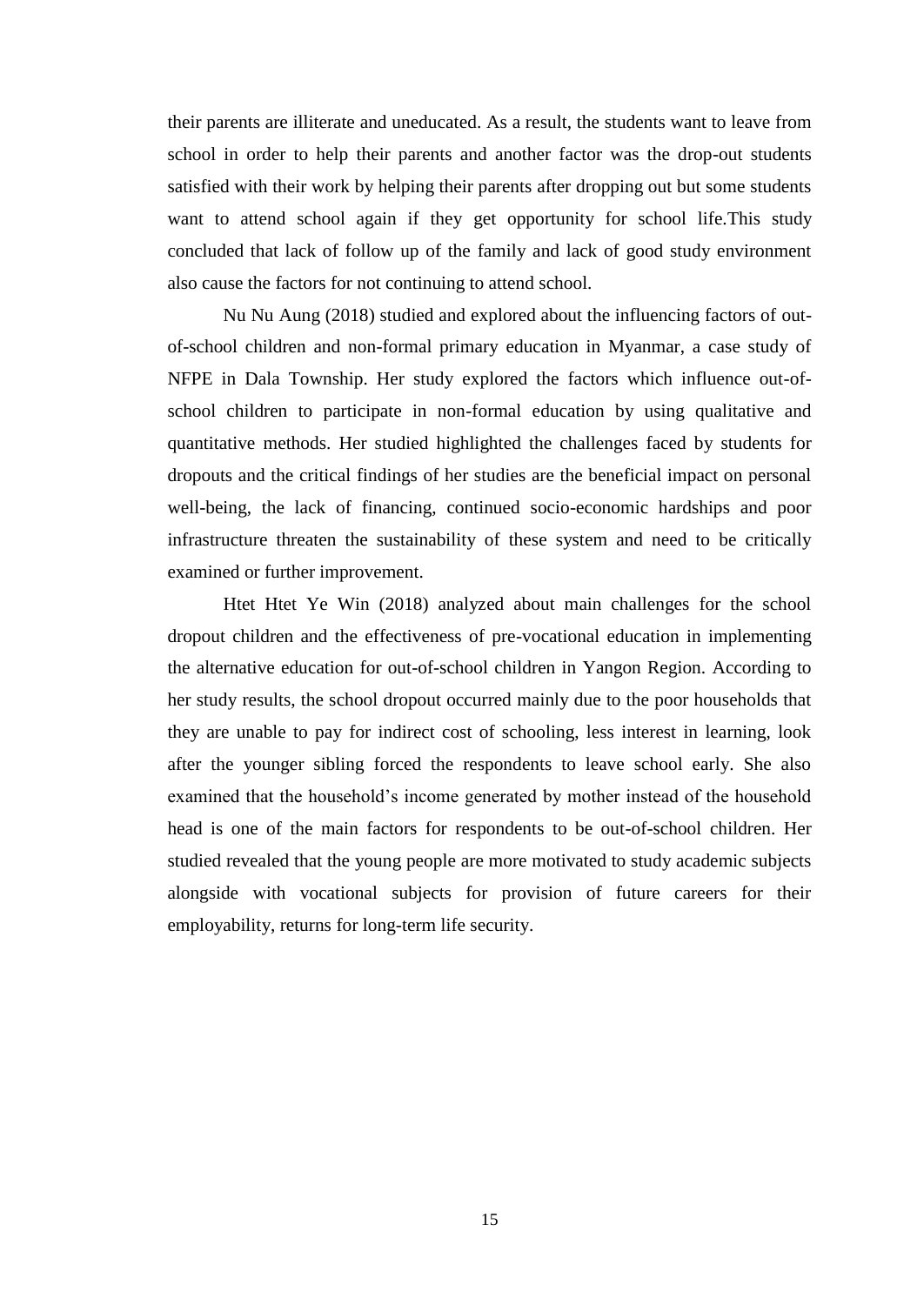### **CHAPTER III**

## **OVERVIEW ON THE BASIC EDUCATION SECTOR IN MYANMAR AND IN MINGALARDON TOWNSHIP**

### **3.1 Role of Basic Education Sector in Myanmar**

Education is a fundamental entitlement for children as well as a cornerstone to national growth and success. Myanmar has made significant progress in increasing children's access to education and improving educational quality, but many children remain out of school, and schools struggle to provide the best possible start in life for young people. Myanmar"s transformation from military dictatorship to civil society is by no means yet complete, but the momentum for political and social change is now stronger and the country is no longer a pariah state, shunned internationally because of its rejection of democratic institutions and a poor human rights record.

The Ministry of Education initiated a Comprehensive Education Sector Review (CESR) in February 2012, the purpose of which was to promote a "learning society capable of facing the challenges of the Knowledge Age". Though at an early stage of its functioning, the CESR is already of immense symbolic value because it gives hope that the State is becoming more committed to ensuring that every child in Myanmar should have the opportunity to complete a fully cycle of basic education of good quality.

The current basic education system in Myanmar comprises six years of primary (Grade 1 to Grade 6), three years of lower secondary (Grade 7 to Grade 9) and two years of upper secondary (Grade 10 and Grade 11) education. There are currently 47, 365 basic education schools in Myanmar with approximately 9.26 million students. The majority of these schools are managed by the Department of Basic Education under the Ministry of Education (MOE). In addition, a significant percentage of students access basic education through monastic, private, community and ethnic education schools. The official commencement date for schools in Myanmar is  $1<sup>st</sup>$  June every year.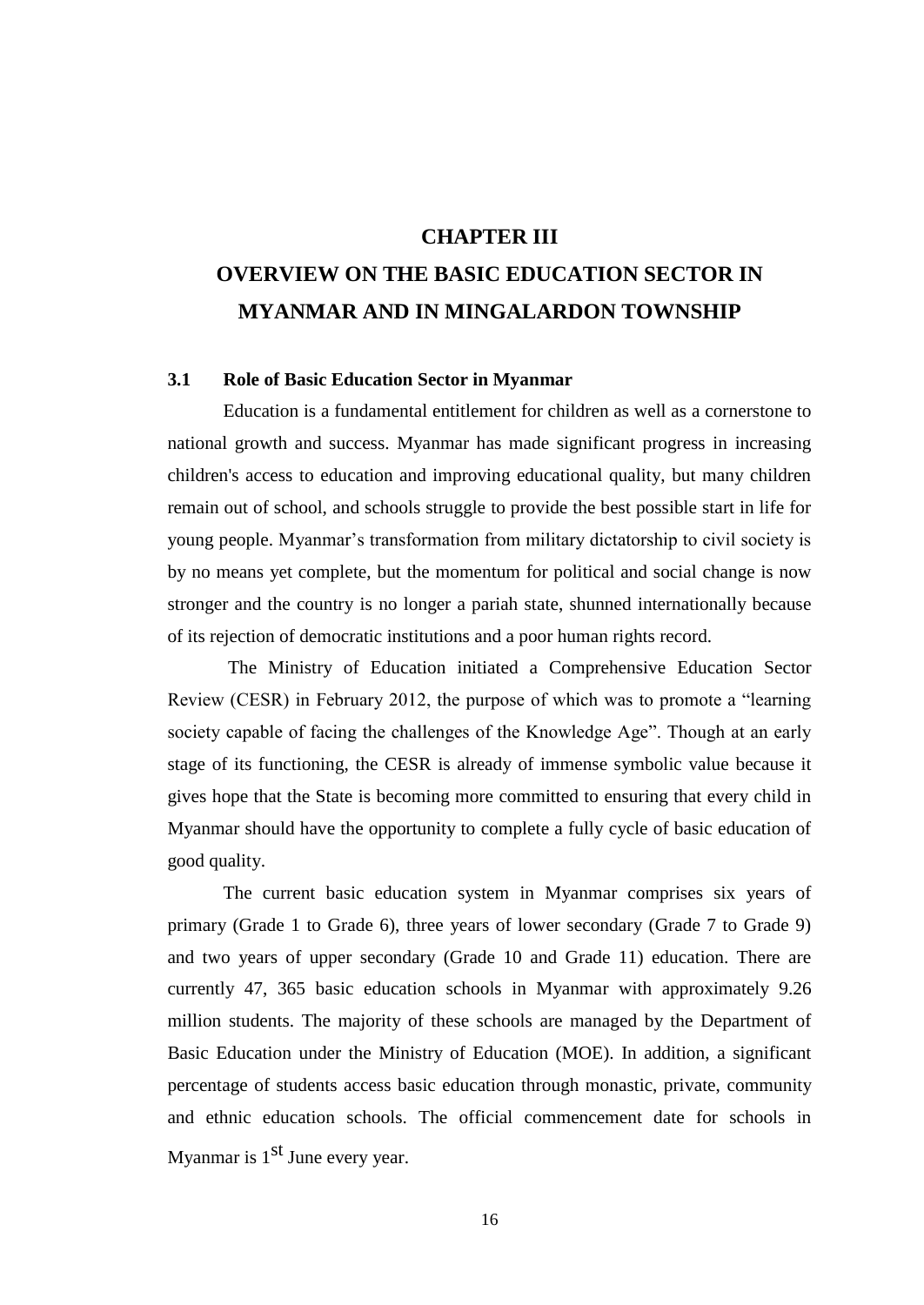Preschools are opened for children over 2 years and they are in extensive care or public systems. Kindergarten starts from the age of 5 (not younger than 4 Years and 8 months at the time of school's commencement date). Primary, Lower Secondary and Upper Secondary Schools in Myanmar are under the Department of Basic Education of the Ministry of Education. Primary education is the first stage of basic education and, in principle, is compulsory. Primary education lasts five years, including one year of pre- school education (kindergarten); it is organized in two cycles: lower and upper primary. The admission age is 5+. It lasts six years and to proceed to the secondary school, students must pass a comprehensive examination of basic subjects after Standard 4. KG starts at the age of 5 and actual teaching - learning process already begins in KG.

Secondary Schools are usually combined, comprising both middle and high schools. Secondary Middle Schools offer Standard 5 to Standard 8 (lower secondary level) whereas Secondary High Schools Standard 9 and Standard 10 (Matriculation) (upper secondary level). The first phase of secondary education takes place at Middle Schools, where students pass through Standard 5 to Standard 8 before they take their Standard 8 examinations. In High Schools, all students have to take Myanmar, English and Mathematics as compulsory subjects. Arts students major in Geography, History and Economics, while science students major in Chemistry, Physics and Biology. At the end of the two-year high school period, i.e. end of Standard 10 (Matriculation), students sit for their university entrance examinations (matriculation examinations) annually in March, administered by the Board of Examinations of the Ministry of Education. Students who achieve distinctions in five or more subjects (or a combined total of approximately 500 / 600 marks are generally guaranteed placement in one of technological and medical universities, the most selective of universities in Myanmar

### **3.2 Background History of Basic Education in Myanmar**

It presents an overview of the Burmese educational system in historical perspective, including monastic education during the Kingdom era, colonial education before independence (1945-1948), following independence (1948-1962), under military control (1962-1988), and on the wave of democratization (1988-2000). The survey showed that Burmese schools mostly used teacher-centered and subject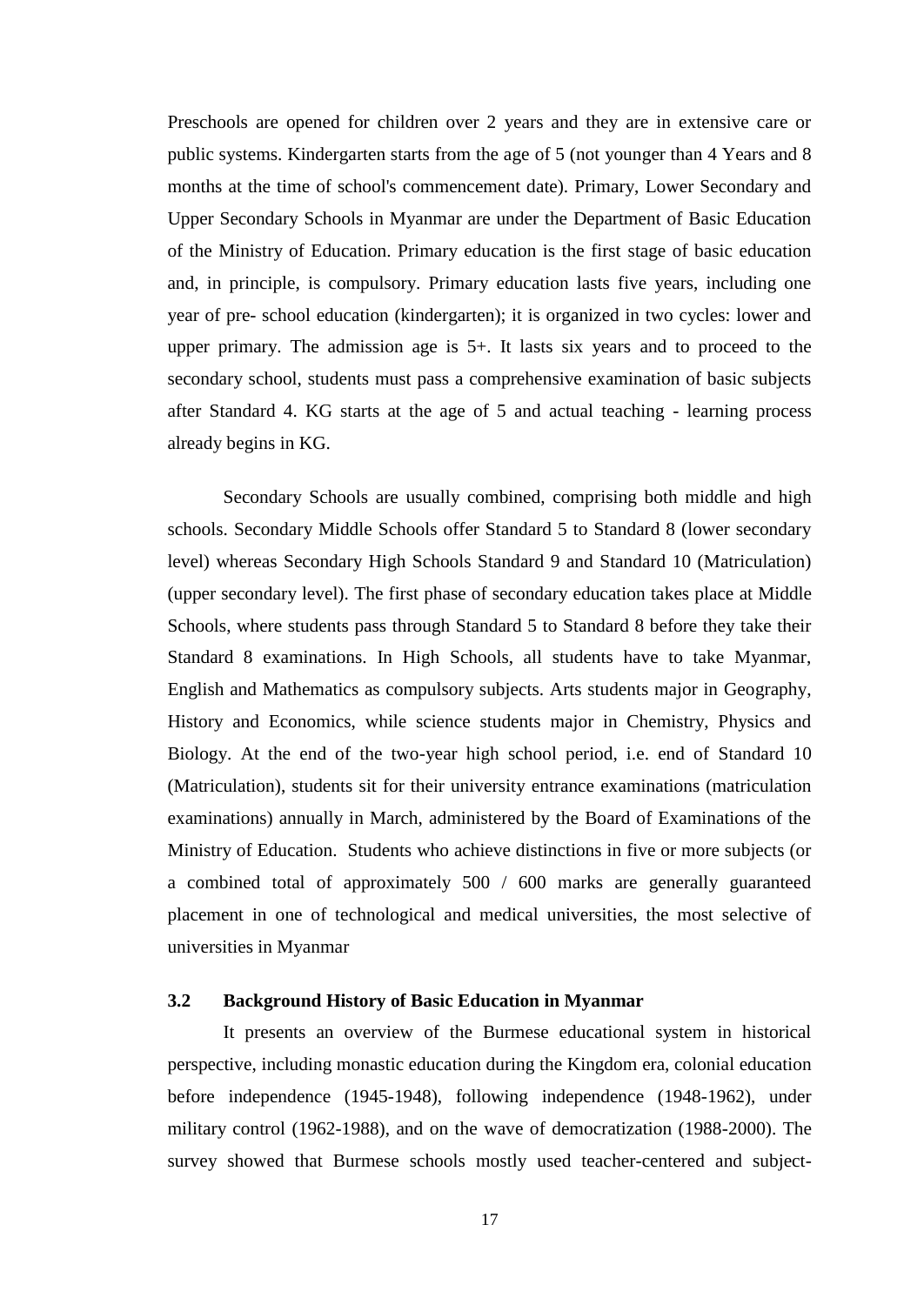oriented teaching and learning methods, as well as a lack of teacher training and a weak curriculum. Furthermore, indigenous people have little chance to promote their language and culture given the supremacy of the Burmese language. Despite the fact that Burma has been on a democratic path since 1988, the education system does not appear to be heading to democracy.

### **3.2.1 Kingdom Era**

In  $11<sup>th</sup>$  century, Buddha Saana spread throughout the kingdom and monastic education started and Buddhism in written form on palm leaves was introduced to Bagan by A Shin Arahan and King Anawratha. Monks were teachers and they taught knowledge and dhamma. From Pinya to Nyaung Yan dynasty, the monastic schools were developed to teach not only dhamma to well restrain in bodily, verbally and mentally to be good morality but also other subjects such as arithmetic, mathematics and history.

Ava dynasty was the golden era for Myanmar literacy that pedagogy of monastic schools were the best instructions for learners. Myanmar literacy education is originated in Buddhist monasteries since king era. Boys were traditionally educated at Buddhist Monastic Schools, where they learned Burmese and rudimentary mathematical skills between the ages of eight and 10. Under this system, few girls became educated people and they learned how to conduct households and domestic works. King Mindon (1853-1878) established modern education by constructing a school for an Anglican missionary.

Myanmar became a British colony following the defeat in the three successive Angloo-Burmese wars in 1824, 1852 and finally in 1885. The colonial education was initiated with the establishment of foreign Roman Catholic Churches to introduce modern educations in Myanmar and 204 churches in 1864. The government had opened three government schools in 1864. The Department of Education was formed in 1866 with an appointed director of public instruction and four circuit teachers. In 1921, the Ministry of Education was established and U Maung Gyi (MA) had become the first Education Minister in colonial period. The colonial education system was aimed to create educated people to support the colonial administration in Burma (Myanmar).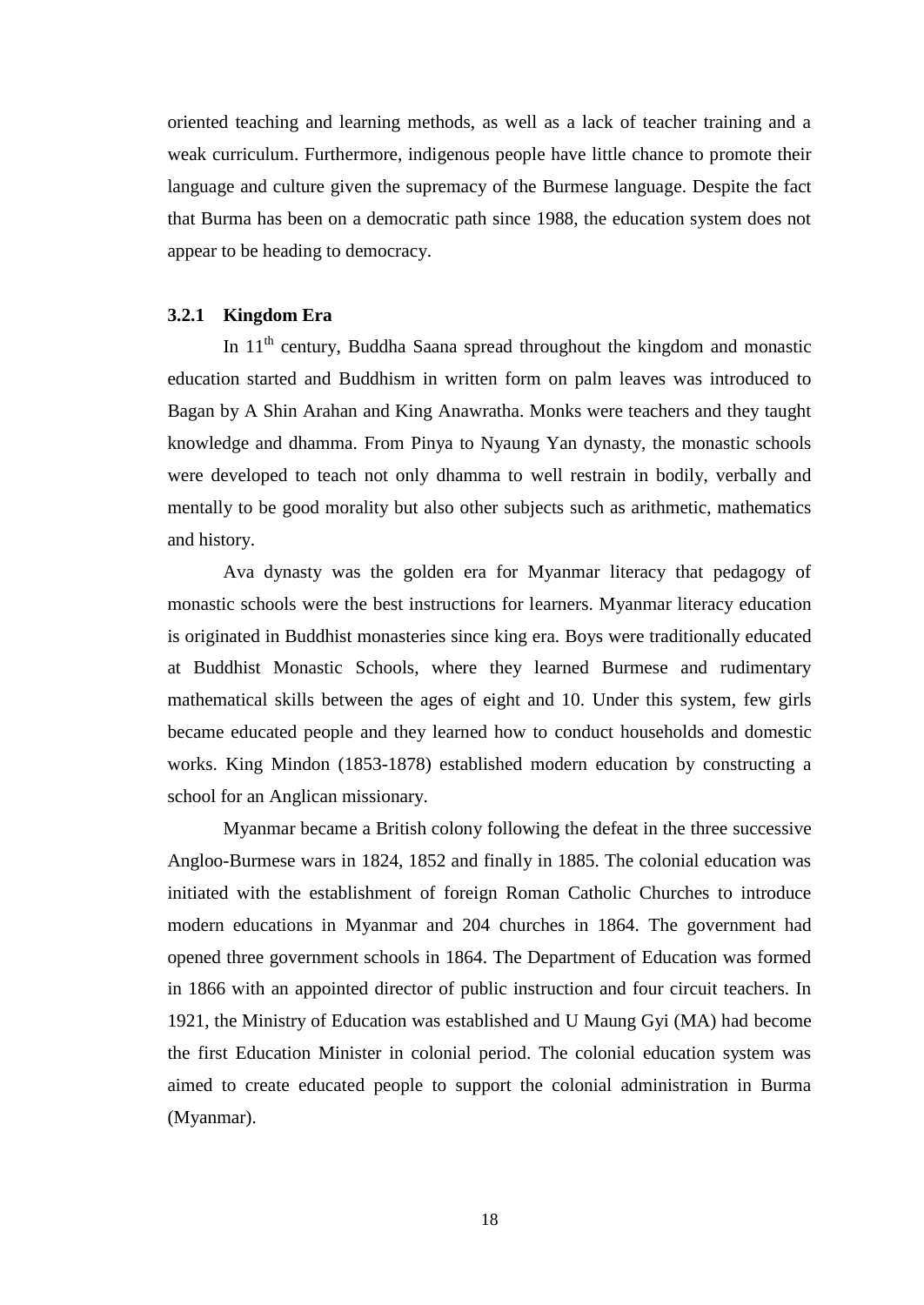#### **3.2.2 Before Independence (1945-1948)**

In July 1945, the Department of Education was established to carry out the Simla Scheme of Educational Rehabilitation, which was funded by the British military budget. Its main goal was to complete the various stages of the allied military campaign against the Japanese in Southeast Asia (Office of the SUPDT,1953). The Simla Scheme saw the opening of 42 post-primary institutions and 2,060 primary schools. The Education Rebuilding Committee, chaired by the Honorable Sir Htoon Aung Gyaw, reported in 1947 on an assessment of Burma's educational system and a proposal for its reconstruction based on the concept of a uniform school system (Office of the SUPDT, 1947).

 The association of the Buddhist clergy and other religious teachers in the spiritual guidance of children in all schools and recommended that religious instruction should be made a compulsory component of the secular curriculum. The reorganized system of schools consisted of:

- (a) Primary school (Standards I to V) for children aged 6 to 11 years old;
- (b) Post-primary school (Standards VI to IX) for children aged 11 to 15 years old;
- (c) Pre-university school (Standards X to XII) for children aged 15 to 18 years old.

Education in the primary and post-primary grades was free and in the preuniversity grade subsidized. It is proposed that curriculum be redesigned to give functional, realistic training connected to civil and occupational contexts, particularly in light of Burma's largely agricultural and rural nature. Primary schools learn subjects were religious instruction, language – reading and writing, arithmetic, geography, nature study, hygiene, handicrafts, physical education. Post-primary schools learn subjects were religious instruction, language – reading and writing, elementary mathematics, geography, history, science, handicrafts and practical subjects, physical education.

According to the 1953 government publication Education in Burma, before independence and after independence, it seems that there might have been a parallel committee. In 1946, an Educational Policy Enquiry Committee was formed and a comprehensive report covering most phases of post-war educational needs was submitted by the Committee.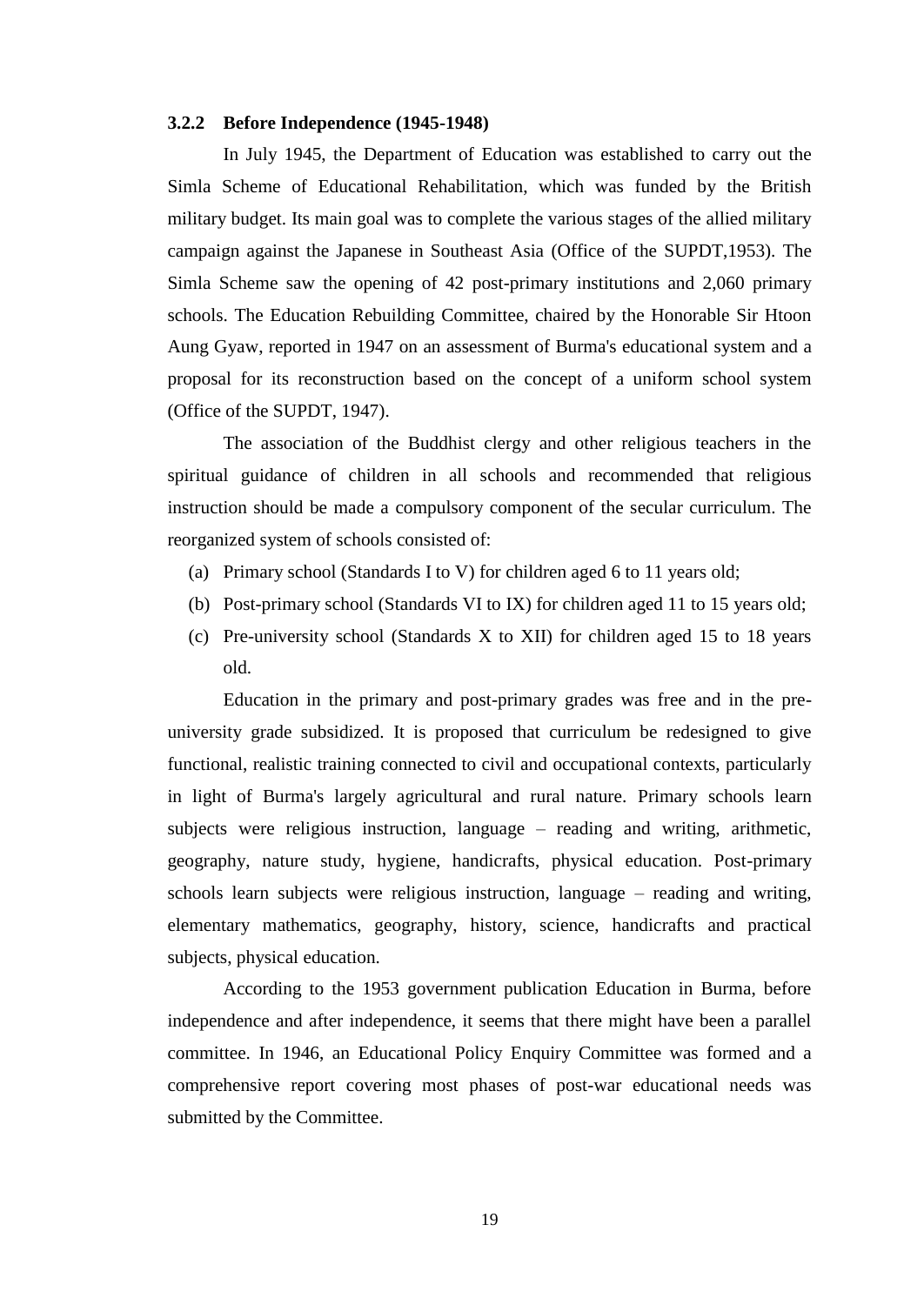#### **3.2.3 After Independence (1948-1962)**

On the  $4<sup>th</sup>$  January 1948, Burma gained independence and chose not to join the British Commonwealth. Soon after the declaration of independence on the 4th January 1948, the Government of the Union of Burma announced a statement of Educational Policy which was based upon the "Report of the Educational Policy Enquiry Committee and upon other reports previously considered by Government".

On 1 June 1950, a new policy was initiated for implementation. The salient features of the scheme initiated were:

- (a) Amalgamation of the post-primary and primary schools in places where the former exists, to form complete units teaching from the Infant to the Ninth Standard;
- (b) Revival of Middle Schools teaching from the Infant to the Seventh Standard;
- (c) Re-classification of primary schools" teaching from the Infant to the Fourth Standard;
- (d) Insistence on the use of the Vernacular (Burmese) as the medium of instruction;
- (e) Introduction of English as a Compulsory second language at the post-primary stage.

The new policy also initiated a scheme for free education for all pupils in state schools, from the primary to the university level. Private schools were allowed in their own school buildings under the registration of "Private Schools Act 1951". A pilot project for compulsory primary education was introduced in the suburbs of Rangoon for two years.

In 1953, the government launched the new education plan as one of the ten "Welfare Plans". The aims of the new education plan (also known as five fundamental principles) for the Welfare State were:

- (a) To ensure that every citizen of the Union of Burma shall have a basis foundation in the three R's;
- (b) To train an adequate number of technicians and technologists for the rehabilitation;
- (c) To train and equip young men and women so that they can shoulder their responsibilities as citizens of the Union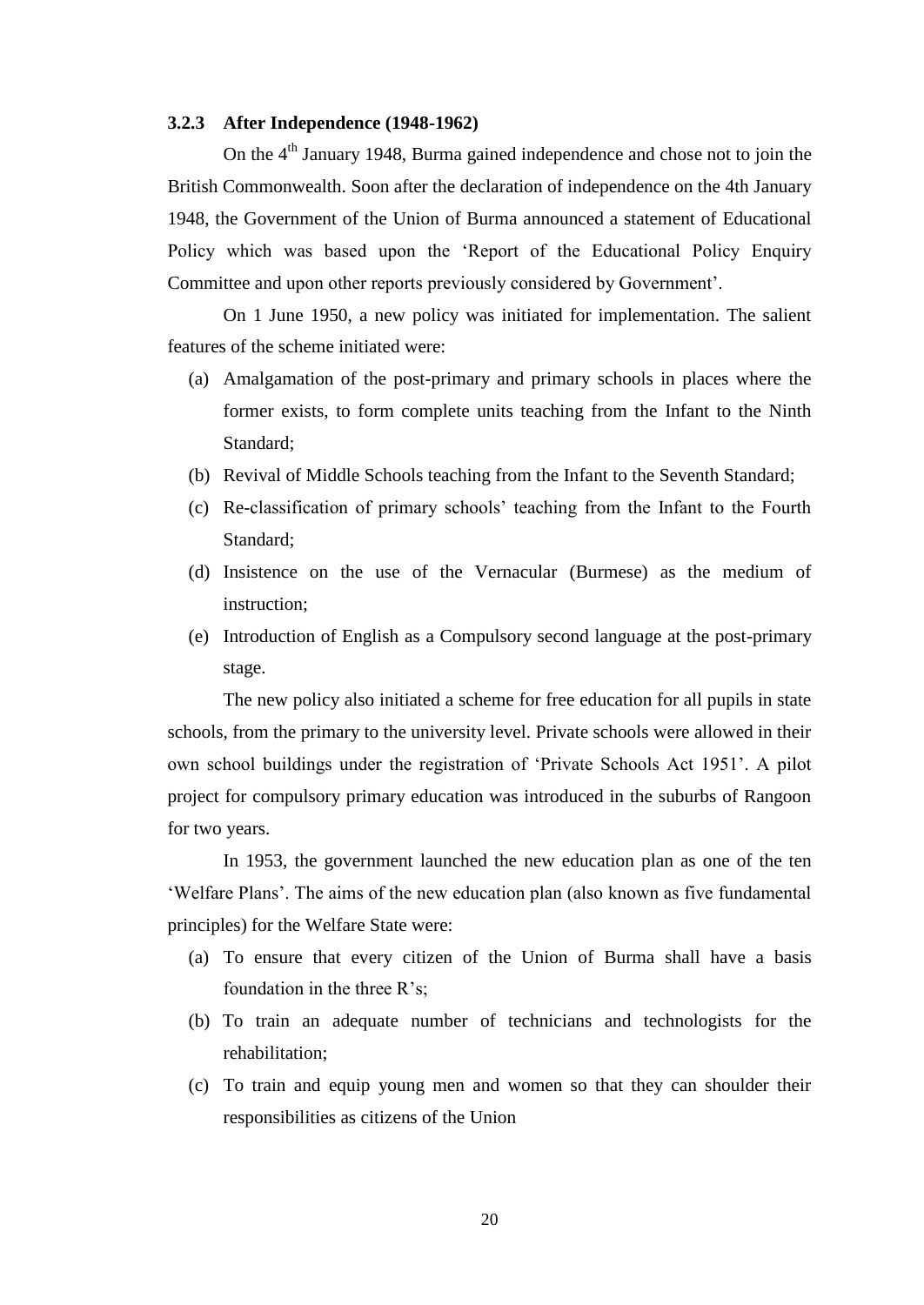- (d) To eradicate illiteracy and imbue all citizens of the Union with the five "Strengths" (National Health, National Education, National Wealth, National Character and National Unity); and
- (e) To perpetuate the principles and practice of democracy throughout the Union.

Amongst other educational matters the curriculum was also re-oriented in accordance with the new educational aims set forth in the education plan and graded for the primary, middle and high school stages, with emphasis upon practical and prevocational subjects and activity programs.

To inculcate the spirit of co-operative living and to make the school atmosphere congenial, the new plan gave greater attention to school gardening and arts and crafts while general science and practices of other kinds including organized games were equally important. The new plan also launched the establishment of teacher training schemes to deal with the urgent need for trained teachers of all grades. The organization of the school system in the new education plan was a 5-3-3 system that consisted of:

- (a) Nursery School for children aged 3 to 5 years old (Private Provision);
- (b) Primary School (Infant Class (Standard 0) to Standard IV) for children aged 5 to 10 years old;
- (c) Middle School (Standard V to Standard VII) for children aged 10 to 13 years old;
- (d) High School including Agriculture and Technical High Schools (Standard VIII to Standard X) for children aged 13 to 16 years old; and
- (e) Vocational and Technical Institutes and university for young people aged 16 onward.

In the middle schools, the following subjects were introduced: carpentry and technical and commercial subjects for urban schools; and animal husbandry and agricultural subjects for rural schools.

In the high schools, the following subjects were introduced in the curriculum to give a vocational bias in the ordinary high schools: In 1958, the Ministry of Education announced the policy on the medium of instruction that Burmese in schools and English was to be taught only from the Fifth Standard onwards (Union of Myanmar, 1992). However, a wide range of public, private, Christian and Buddhist monastic schools were legally operating throughout the country and private and Christian schools began teaching English in primary education.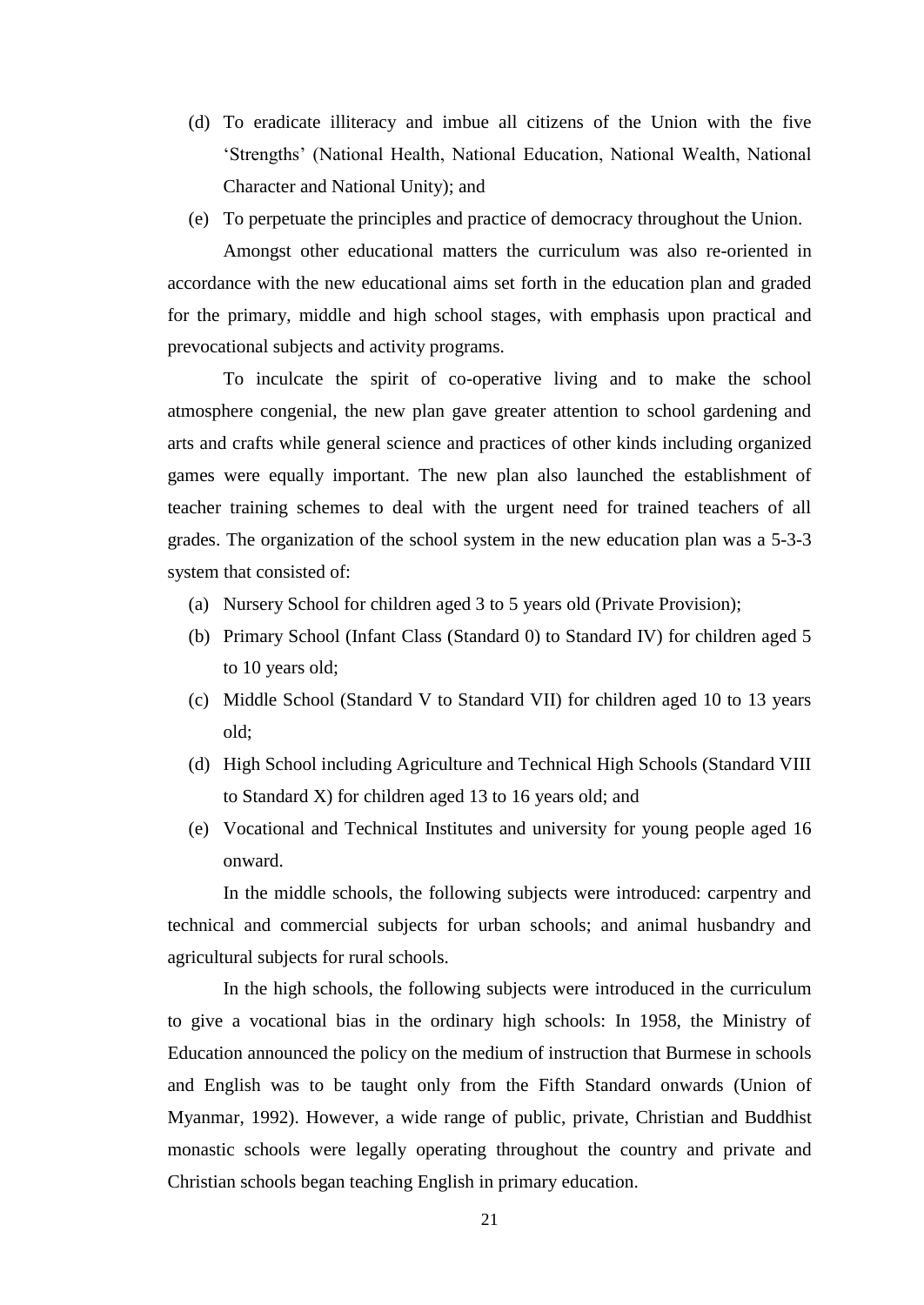#### **3.2.4 Under the Military Rule (1962-1988)**

In April 1962, the Revolutionary Council, which was founded by the junta commanded by General Ne Win, proclaimed its political programme entitled "The Burmese Way to Socialism", which included the policy on education as follows:

Education: The Revolutionary Council believes the existing educational system unequaled with livelihood will have to be transformed. An educational system founded on socialist moral ideals and equated with livelihood will be established; Science would take primacy in education.

Although the policy statement desired "an educational system equated with livelihood", which apparently seemed to prepare the children for the opportunities and experiences of adult life, it narrowly focused on 'science' rather than a balanced and broadly based curriculum. The education policy was based on socialist moral values, there was no equality of opportunity, given the precedence accorded to science subjects, as pupils were already divided into A-list and B-list students at the end of Standard VIII. Following the 1962 military coup, all schools were nationalized. There were no longer Christian school but Buddhist monastic schools could continue to function in rural areas.

In 1964, the system of education was reorganized. The structure of the "New System of Education" comprised: (a) Basic Education; (b) Technical, Agricultural and Vocational Education; and (c) Higher Education. In the Basic Education, school structure was changed from a 5-3-3 to a 5-4-2 system that consisted of:

- (a) Primary School (Standard 0 to Standard IV) for children aged 5 to 10 years old;
- (b) Middle School (Standard V to Standard VIII) for children aged 10 to 14 years old;
- (c) High School (Standard IX to Standard X) for children aged 14 to 16 years old.

According to article 152 of the 1974 constitution, "every citizen shall have the right to education" and "basic education" would be compulsory. The 1974 Educational Policies embraced the following areas: (a) Basic Education; (b) Technical, Agricultural and Vocational Education; (c) Higher Education; and (c) Educational Research. The curriculum for the Basic Education included only two subject routes: arts and science. There was no inclusion of vocational subjects into the Basic Education curricula. Skills acquired in technical, agricultural and vocational education are not relevant to the employment opportunities open to young persons (UN, 1998).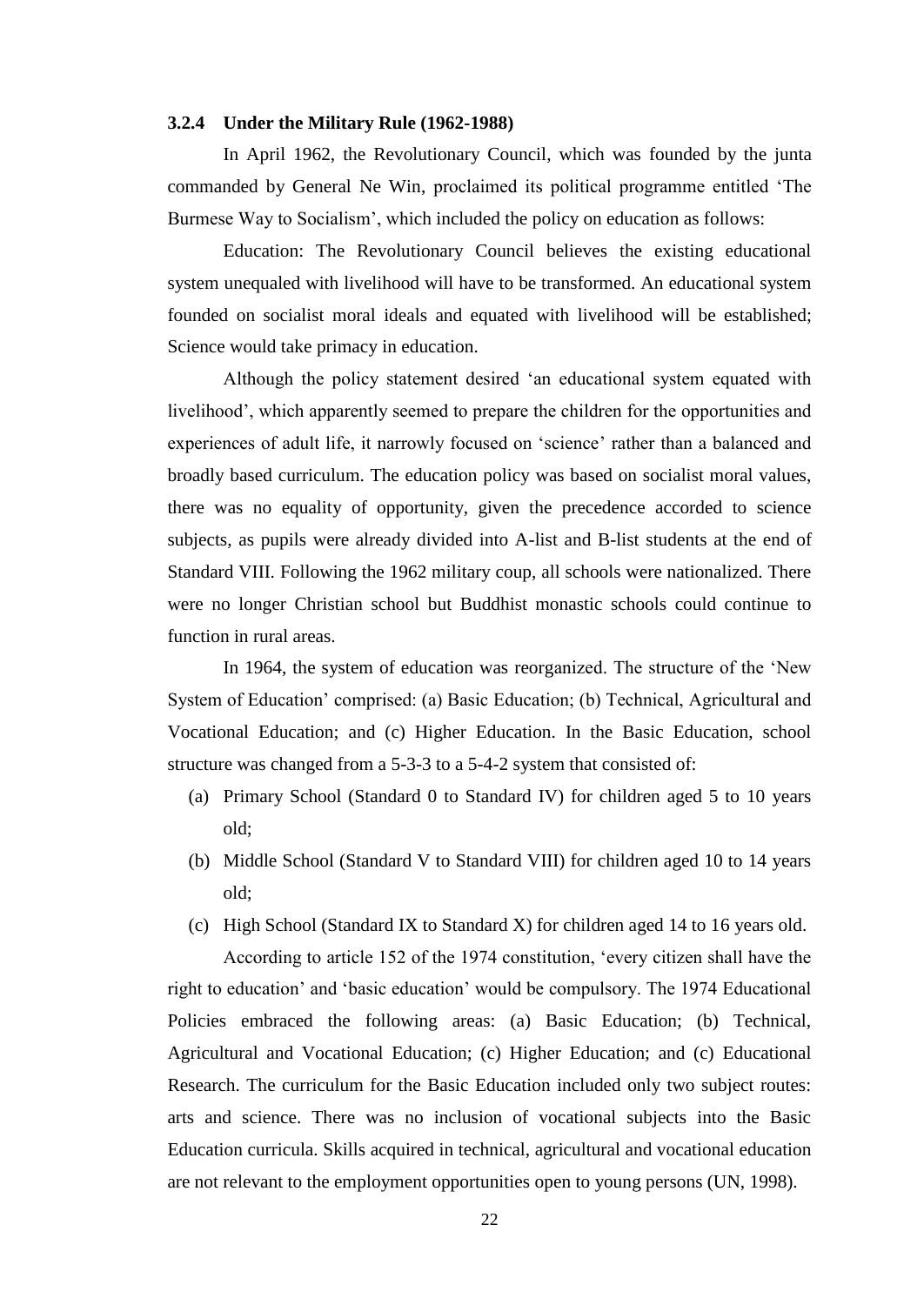#### **3.2.5 Education on the Wave of Democratization (1988 to 2000)**

In 1988, Burma changed from a constitutional dictatorship to absolute military rule again and the 1974 Constitution was abolished. The rulers promised to establish conditions for general elections. General Saw Maung, the then Head of State, said that education was not the military regime"s responsibility but that of the next elected government. At that time, the country was facing serious problems in education in terms of equity, quality and efficiency. According to a UNICEF report, about 40% of Burmese children never attend school and nearly three-quarters do not complete primary education (Khin Maung Kyi et al, 2000).

Burma's basic education enrolment during the period 1982 to 1988, the low retention rate in schools, particularly in rural areas, is the major weakness in the context of Burmese education. The population under 15 is 15.5 million and fewer than 5 are 5.5 million. Therefore, the school children population is 10 million. However, the government figure shows that there were 7 million children only in schools. It is obvious to everyone that 3 million children have no school and/or are not attending school. (UNESCO, 1998)

### **3.2.6 Current Situation of Basic Education in Myanmar**

As Myanmar's democracy grows, it is critical that all sectors be improved to satisfy the requirements of a democratic society. Myanmar's education reform began in 2011, when the country's political system transitioned from a military to a democracy, with the goal of strengthening human resources. Myanmar's new government has made education reform a national priority as well.

Since July 2012, the government has been conducting a Comprehensive Education Sector Review in partnership with development partners in order to discover answers to the difficulties and inadequacies in the current education system (CESR). Until now, the major education reforms have yielded notable results, such as an increase in the education budget, the release of a new education law, and the elimination of public school fees. Enrollment in high school classes has been free since the 2015-2016 academic year. Primary school enrolment became free in 2010- 2011, and middle school enrolment became free in 2013-2014. In addition, policies and laws have been laid down as part of the process of the education system reform. The most recently enacted laws are the National Education Law in 2014 and the Amendment of the National Education Law in 2015. In 2011, education policy was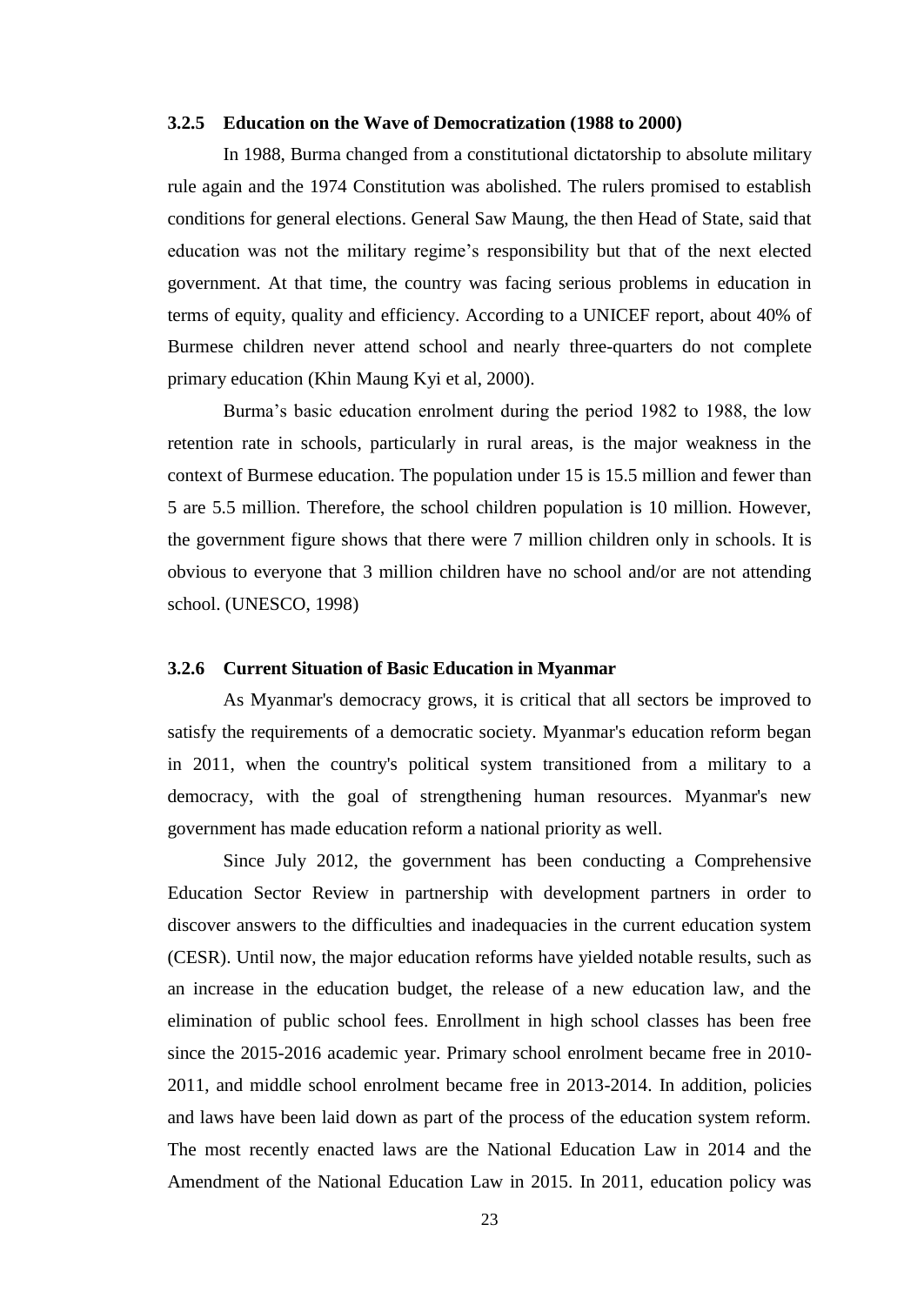established based on the prior president's recommendations. (Ministry of Education, 2015)

Many difficulties remain to be addressed due to the fact that meaningful reforms take time to implement. Although current education spending in Myanmar is more than in the past, it is still low when compared to neighboring nations. Furthermore, at both the elementary and secondary levels, pupil-to-teacher ratios in Myanmar are substantially higher than in adjacent countries such as Thailand. Myanmar's education system is likewise ineffective due to an outdated curriculum. The country did reform its curriculum once – between 1995 and 1999 – and that curriculum was used continuously up until the academic year 2015-2016.

Myanmar"s government is implementing long and short-term plans to improve the country"s education system. As the educated population and workforce are demanding economic growth and poverty reduction, the government of Myanmar has made many efforts to strengthen the education sector. Since 2011, the former president's civilian government has implemented nationwide reforms, particularly in the education sector, to improve human resources. Myanmar"s newly democratic government, which is formed in March 2016, has made reforming of the education system a national priority in order to fulfill the country's growing demand for human capital.

The Ministry of Education (MoE) is Myanmar's primary educational provider. The MoE is primarily responsible for the provision of the basic education sub-sector, which is separated into three levels: primary, lower secondary and upper secondary KG+12 (5-4-3).

The Ministry of Education established the Non-Formal Education (NFE) Program, to qualify for this NFE program, children aged 10-14 years who those are out of school and they should have willing to continue their primary education in public schools. But there were many constraints to implement for public school teachers. Reducing school dropout rate and increasing school enrollment will not only depends on the parents and guardians but also all stakeholders work together and provide their effort to continue the children education. School dropout issue in not only responsibility by government but also all society has responsibility for cooperation and awareness. (Ministry of Education, 2015)

The continuous education for school dropouts will be arranged as joint channel of Vocational Skill Training, income generating activities and lifelong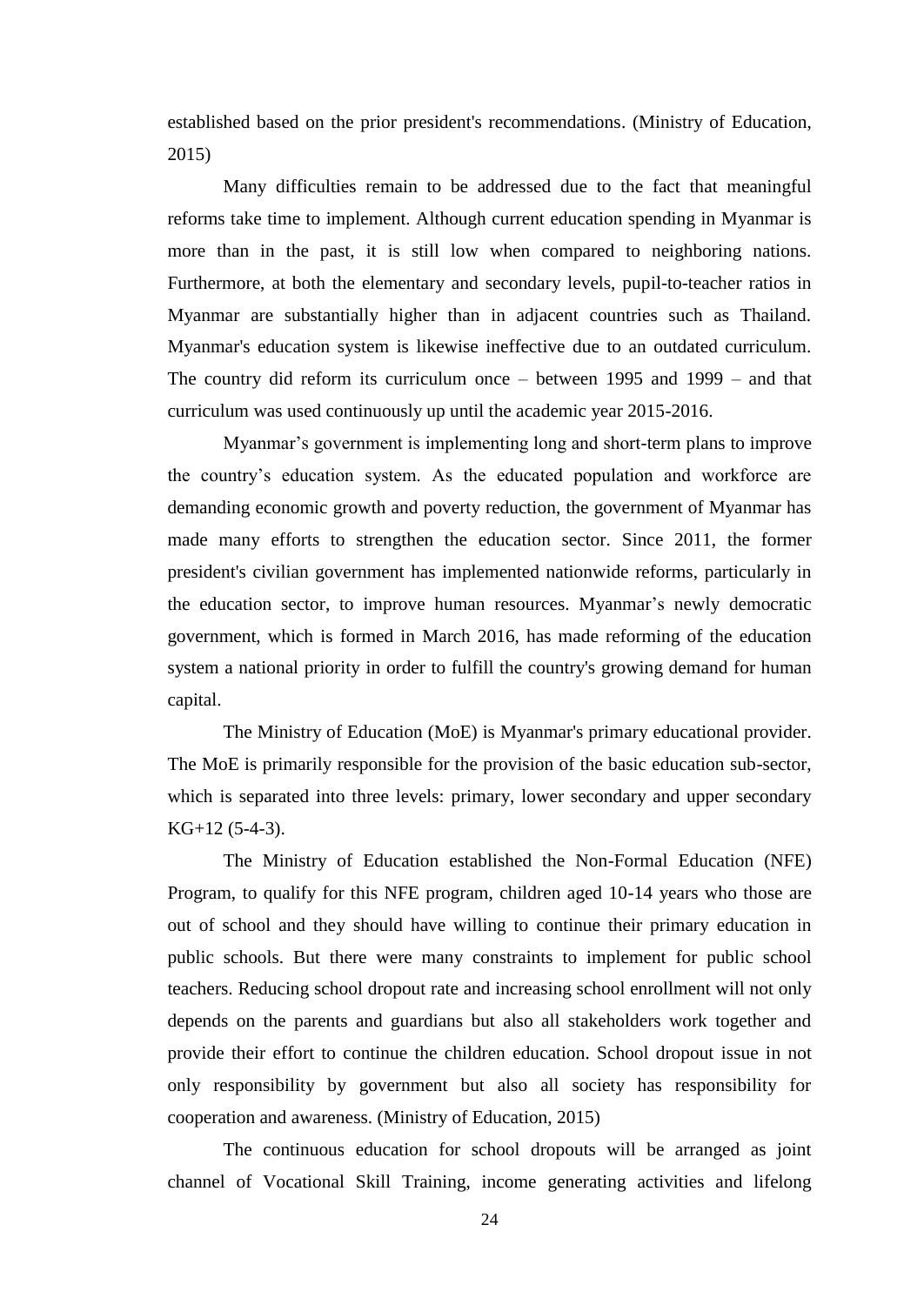learning program as National Plan. Teachers' capacity enhancement and community cooperation as well as policy maker need to consider to decentralizing decision making in Education sector as the chances to improving quality education in Myanmar.

Moreover, the Ministry of Education alone cannot secure quality education and improve national economy, only with the combined effort of academicians, researchers and associated stakeholders working in harmony, a holistic development in the education sector and the growth in our national economy will be achieved and the living standards of nationalities, poverty alleviation and the social, political stability for the whole country (Ministry of Education, 2015).

### **3.3 Basic Education Situation of in Yangon Region**

 Myanmar's present basic education system includes six years of primary school (Grade 1 to Grade 6), three years of lower secondary or middle school (Grade 7 to Grade 9) education, and two years of upper secondary or high school education (Grade 10 and Grade 11). The Ministry of Education introduced a new basic education structure of KG+12 (kindergarten plus 12 years in the Academic Year (AY) 2016-17 for the basic education reform. In order to conform to the basic education structure of other countries in the ASEAN region, the previous education structure (5- 4-2) (Grade 1 to 5 for primary level, Grade 6 to 9 for lower secondary level, and grade 10 to 11 for upper secondary level) was transformed into the KG+12 (5-4-3) structure since 2016. (Ministry of Education, 2017)

| Table $(3.1)$ | <b>Number of Schools, Teachers and Students in Myanmar</b> |
|---------------|------------------------------------------------------------|
|               | $(2017-2018)$ Academic Year                                |

| <b>Sr</b>      | <b>School Category</b>                     | Number of<br><b>Basic</b><br><b>Education</b><br><b>Schools</b> | Number of<br><b>Teachers</b> | Number of<br><b>Students</b> | <b>Student</b><br><b>Teacher</b><br><b>Ratio</b> |
|----------------|--------------------------------------------|-----------------------------------------------------------------|------------------------------|------------------------------|--------------------------------------------------|
| 1              | Upper<br>Secondary<br>(High Schools)       | 2,287                                                           | 40,157                       | 1,009,770                    | 1:25                                             |
| $\overline{2}$ | Lower<br>Secondary<br>(Middle)<br>Schools) | 3,936                                                           | 104,078                      | 2,935,984                    | 1:28                                             |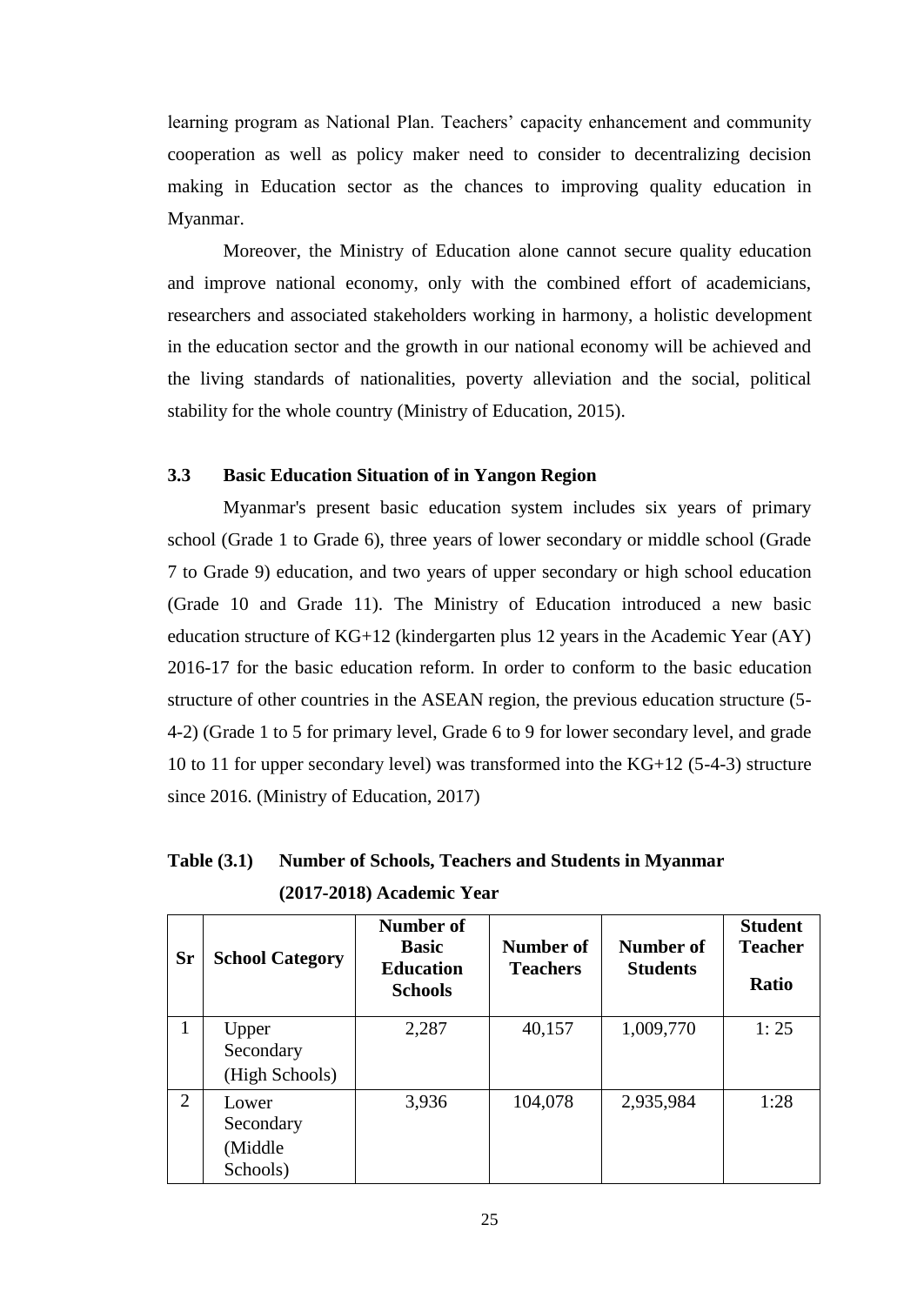| 3 | Primary<br>Schools     | 38,197 | 248,584 | 5,038,627 | 1:20 |
|---|------------------------|--------|---------|-----------|------|
| 4 | Monastic<br>Schools    | 1,557  | 16,043  | 36,0784   | 1:23 |
| 5 | <b>Private Schools</b> | 730    | 10,398  | 107,451   | 1:10 |
|   | Total                  | 46,707 | 419,260 | 9,452,615 |      |

Source: Ministry of Education, Myanmar

Table (3.1) shows the number of schools, teachers and students in Myanmar for (2017-2018) Academic Year. There are about 4,6707 primary, middle and high schools in Myanmar with approximately 9.45 million students in 2018. According to the CSO publication, the official entry age for primary education in Myanmar is 6 years. In academic year, 2017-2018 the number of children who attended primary school were 5,038,627, students attended middle school were 2,935,984 and 1,009,770 in high school respectively. For the union, the student-teacher ratio was 1:20 at the primary level, 1:28 at middle level, and 1:25 at high in 2017-2018 academic year. For monastic schools, student-teacher ratio is 1:23 and private schools is 1:10 respectively. Some students access basic education through monastic, private, community and ethnic education schools around the country. (Myanmar Statistical Year Book, 2019)

| <b>Academic</b><br>Year | <b>Union Total</b> |               |             | <b>Yangon Region</b> |               |             |
|-------------------------|--------------------|---------------|-------------|----------------------|---------------|-------------|
|                         | <b>Primary</b>     | <b>Middle</b> | <b>High</b> | <b>Primary</b>       | <b>Middle</b> | <b>High</b> |
| 2012-13                 | 36,354             | 2,245         | 1,343       | 2,273                | 259           | 183         |
|                         | $(100\%)$          | $(100\%)$     | $(100\%)$   | (6%)                 | (12%)         | (14%)       |
| 2013-14                 | 37,579             | 2,267         | 1,549       | 2,264                | 258           | 198         |
|                         | $(100\%)$          | $(100\%)$     | $(100\%)$   | (6%)                 | $(11\%)$      | (13%)       |
| 2014-15                 | 38,651             | 2,511         | 1,779       | 2,222                | 283           | 226         |
|                         | $(100\%)$          | $(100\%)$     | $(100\%)$   | (6%)                 | $(11\%)$      | (13%)       |
| 2015-16                 | 38,097             | 2,615         | 1,924       | 2,221                | 285           | 233         |
|                         | $(100\%)$          | $(100\%)$     | $(100\%)$   | (6%)                 | $(11\%)$      | (12%)       |

| Table $(3.2)$ | Number of Primary, Middle and High Schools in Yangon Region |
|---------------|-------------------------------------------------------------|
|               | $(2012-13 \text{ to } 2017-18)$ Academic Year               |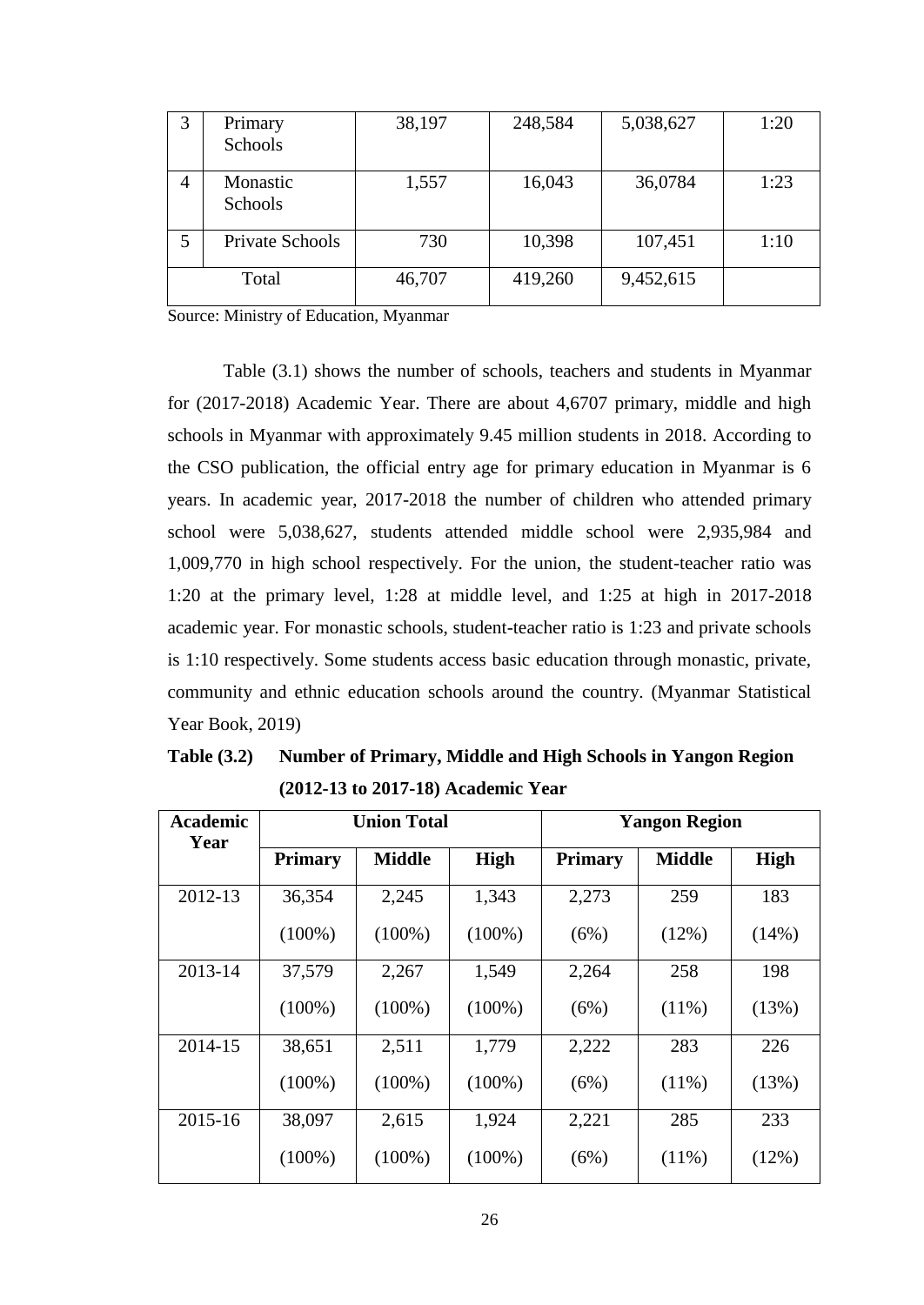| 2016-17 | 38,197    | 2,635     | 1,972     | 2,217 | 292      | 235      |
|---------|-----------|-----------|-----------|-------|----------|----------|
|         | $(100\%)$ | $(100\%)$ | $(100\%)$ | (6%)  | $(11\%)$ | (12%)    |
| 2017-18 | 37,422    | 3,936     | 2,287     | 2,196 | 309      | 244      |
|         | $(100\%)$ | $(100\%)$ | $(100\%)$ | (6%)  | (8%)     | $(11\%)$ |

Source: Central Statistical Organization, Statistical Year Books

Table (3.2) shows the number of primary, middle and high schools in Union Total and Yangon Region during 2012-13 to 2017-18 academic years. According to the data collected from statistical year books, there are 37,422 primary schools in union total and about (6%) 2,196 primary schools in Yangon region. For the middle schools, there are 3,936 schools in union total and only (8%) 309 middle schools in Yangon region. 2,287 high schools in union total and (11%) 244 high schools in Yangon region respectively in 2017-18 AY.

| Academic<br>Year | <b>Union Total</b> |               |             | <b>Yangon Region</b> |               |             |
|------------------|--------------------|---------------|-------------|----------------------|---------------|-------------|
|                  | <b>Primary</b>     | <b>Middle</b> | <b>High</b> | <b>Primary</b>       | <b>Middle</b> | <b>High</b> |
| 2012-13          | 184,743            | 67,883        | 27,200      | 17,931               | 10,758        | 4,349       |
|                  | $(100\%)$          | $(100\%)$     | $(100\%)$   | (6%)                 | (16%)         | (16%)       |
| 2013-14          | 187,327            | 69,212        | 28,817      | 18,020               | 10,532        | 4,446       |
|                  | $(100\%)$          | $(100\%)$     | $(100\%)$   | $(10\%)$             | (15%)         | (15%)       |
| 2014-15          | 197,124            | 80,660        | 33,924      | 17,288               | 10,875        | 4,820       |
|                  | $(100\%)$          | $(100\%)$     | $(100\%)$   | $(9\%)$              | (14%)         | (14%)       |
| 2015-16          | 234,605            | 97,455        | 39,051      | 19,785               | 10,471        | 5,154       |
|                  | $(100\%)$          | $(100\%)$     | $(100\%)$   | $(8\%)$              | $(11\%)$      | (13%)       |
| 2016-17          | 226,357            | 99,437        | 39,478      | 18,817               | 10,207        | 5,190       |
|                  | $(100\%)$          | $(100\%)$     | $(100\%)$   | $(8\%)$              | $(10\%)$      | (13%)       |
| 2017-18          | 248,584            | 104,078       | 40,157      | 18,740               | 10,398        | 5,167       |
|                  | $(100\%)$          | $(100\%)$     | $(100\%)$   | $(8\%)$              | $(10\%)$      | (13%)       |

**Table (3.3) Number of Primary, Middle and High Schools Teachers**

Source: Central Statistical Organization, Statistical Year Books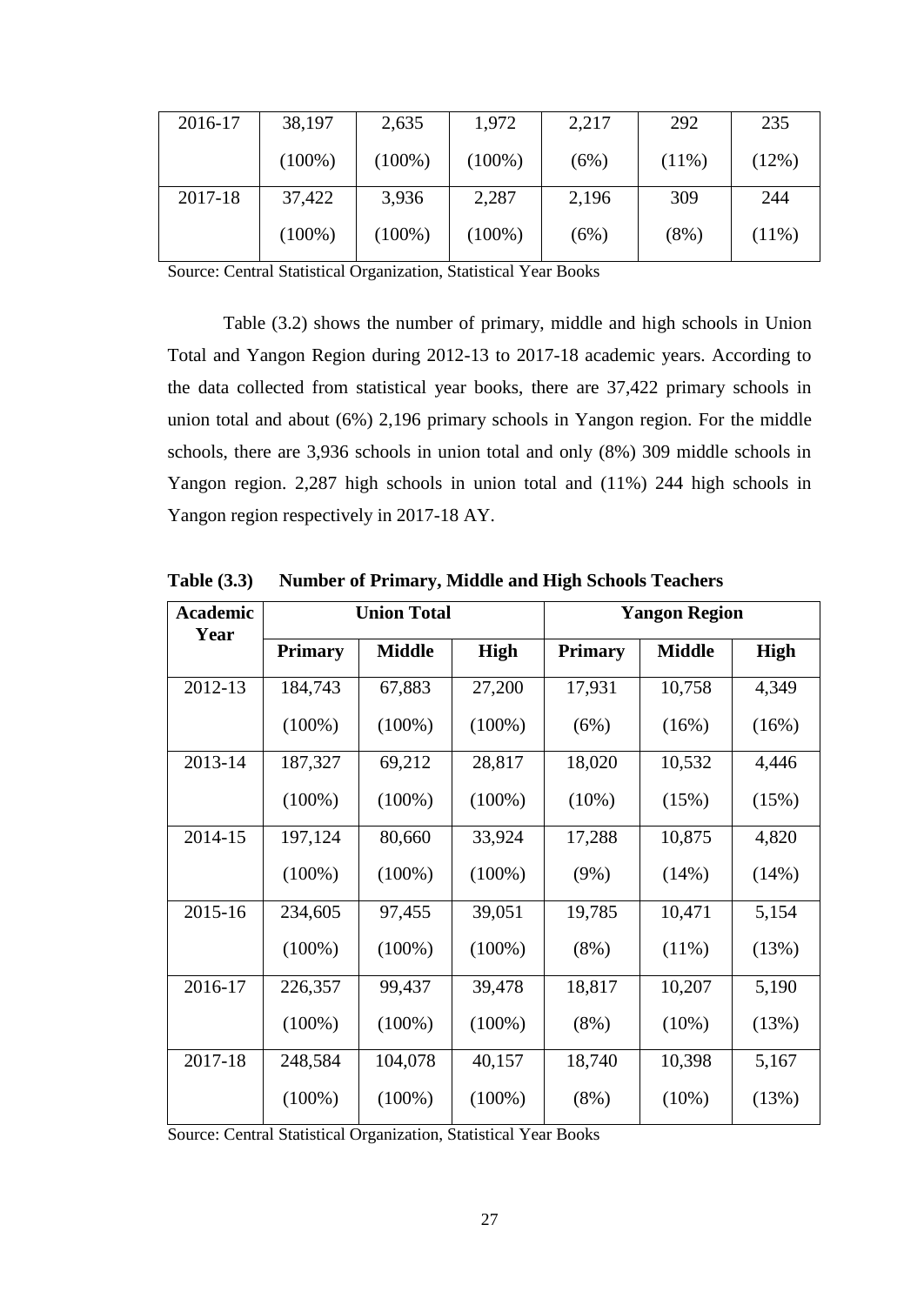Table (3.3) shows the number of primary, middle and high school teachers from 2012-13 to 2017-18 academic year in union and Yangon region. According to the table below, the number of primary, middle and high school teachers are increased year by years in union level. For the Yangon region, primary and high school teachers are increased from 6% to 8% due to newly appointed teachers but middle school teachers are slightly decreased from (16%) 10,758 in 2012-13 to (10%) 10,398 in 2017-18 academic year because some middle school teachers got retired and resigned from jobs for many reasons such as socio-economic and family affairs.

| Academic<br>Year | <b>Union Total</b> |               | <b>Yangon Region</b> |                |               |             |
|------------------|--------------------|---------------|----------------------|----------------|---------------|-------------|
|                  | <b>Primary</b>     | <b>Middle</b> | <b>High</b>          | <b>Primary</b> | <b>Middle</b> | <b>High</b> |
| 2012-13          | 5,139,632          | 2,370,861     | 669,056              | 559,591        | 340,678       | 123,832     |
|                  | $(100\%)$          | $(100\%)$     | $(100\%)$            | $(11\%)$       | (14%)         | (19%)       |
| 2013-14          | 5,166,317          | 2,542,830     | 730,866              | 540,916        | 352,348       | 127,584     |
|                  | $(100\%)$          | $(100\%)$     | $(100\%)$            | $(11\%)$       | (14%)         | (18%)       |
| 2014-15          | 5, 121, 203        | 2,687,801     | 792,670              | 527,303        | 359,014       | 127,342     |
|                  | $(100\%)$          | $(100\%)$     | $(100\%)$            | $(10\%)$       | (13%)         | (16%)       |
| 2015-16          | 5,071,458          | 2,730,879     | 840,706              | 518,325        | 356,014       | 126,369     |
|                  | $(100\%)$          | $(100\%)$     | $(100\%)$            | $(10\%)$       | (13%)         | (15%)       |
| 2016-17          | 5,139,305          | 2,843,363     | 925,410              | 524,864        | 361,237       | 131,068     |
|                  | $(100\%)$          | $(100\%)$     | $(100\%)$            | $(10\%)$       | (13%)         | (14%)       |
| 2017-18          | 5,038,627          | 2,935,984     | 1,009,770            | 523,053        | 364,978       | 144,284     |
|                  | $(100\%)$          | $(100\%)$     | $(100\%)$            | $(10\%)$       | (12%)         | (14%)       |

**Table (3.4) Students in Primary, Middle, and High Schools**

Source: Central Statistical Organization, Statistical Year Books

Table (3.4) shows the number of primary, middle and high schools pupils in union level and Yangon area, based on data collected from the statistical year books. In (2017-18) academic year, there are around 50 million primary students in union level and (10%) 0.5million in Yangon region. For the middle level, nearly 30 million students in union level and (12%) 0.36 million students in Yangon region and 1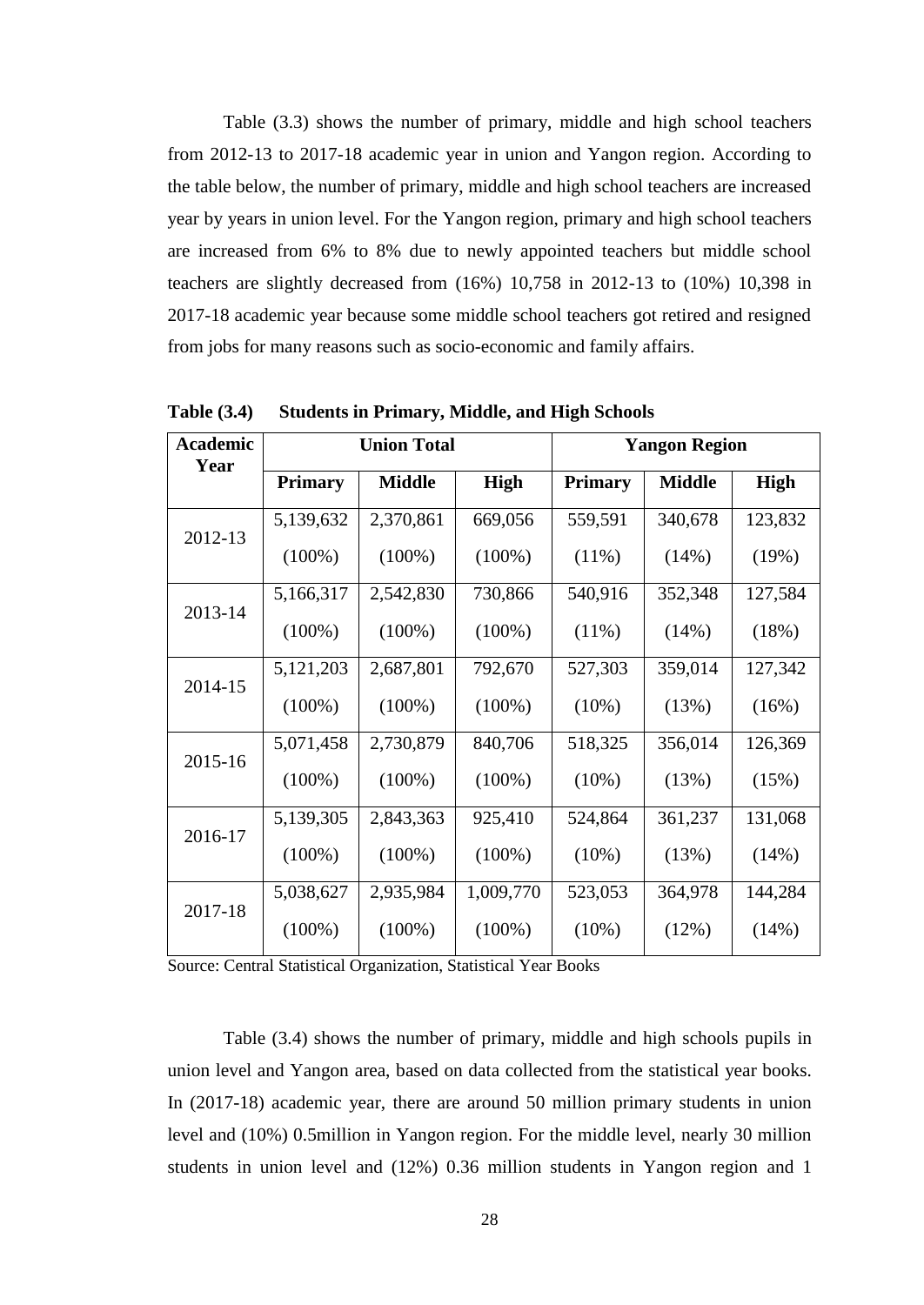million high school students in union level and only (14%) 0.144 million students in Yangon region respectively.

| <b>Academic Year</b> | <b>Primary</b> | <b>Secondary</b> | <b>High</b> |
|----------------------|----------------|------------------|-------------|
| 2010-11              | 1:30           | 1:34             | 1:32        |
| 2011-12              | 1:27           | 1:36             | 1:28        |
| 2012-13              | 1:28           | 1:35             | 1:25        |
| 2013-14              | 1:28           | 1:37             | 1:25        |
| 2014-15              | 1:26           | 1:33             | 1:23        |
| 2015-16              | 1:22           | 1:29             | 1:22        |
| 2016-17              | 1:22           | 1:36             | 1:26        |
| 2017-18              | 1:20           | 1:28             | 1:25        |

**Table (3.5) Teacher Student Ratio (2010-11 to 2017-18) AY (Average Value)**

Source: Central Statistical Organization, Statistical Year Books

Table (3.5) shows teacher-student ratios from 2010-11 to 2017-18 academic years. For the primary level, the ratio is decreased from 1:30 from 2010-11 to 1:20 in 2017-18 due to newly appointed teacher in primary level. At secondary level, the ratio is also decreased from 1:34 in 2010-11 to 1:28 in 2017-18 AY. For high school level, 1:32 in 2010-11 and increased into 1:25 in 2017-18 AY respectively. The reasons for changing average number of teacher year by year are due to newly appointed teachers, resigned from current position, retired, transfer, promotion and move to other works and some of the teachers passed away. (Department of Basic Education, 2018)

### **3.4 Situation of Basic Education in Mingalardon Township**

 In this study, the situation of basic education in Mingalardon Township such as the current school attendance by aged groups, the quantity changes of the teacherstudent ratio, youth literacy rates and drop-out rates in the primary, middle and high school levels were mainly studied. Quantity changes in basic education schools consists of the changes of the number of primary, middle and high schools, the changes of number of teachers, the number of students, teacher-student ratio, primary, middle and high school level of education completed in urban and rural in Mingalardon township, the number of drop-out students.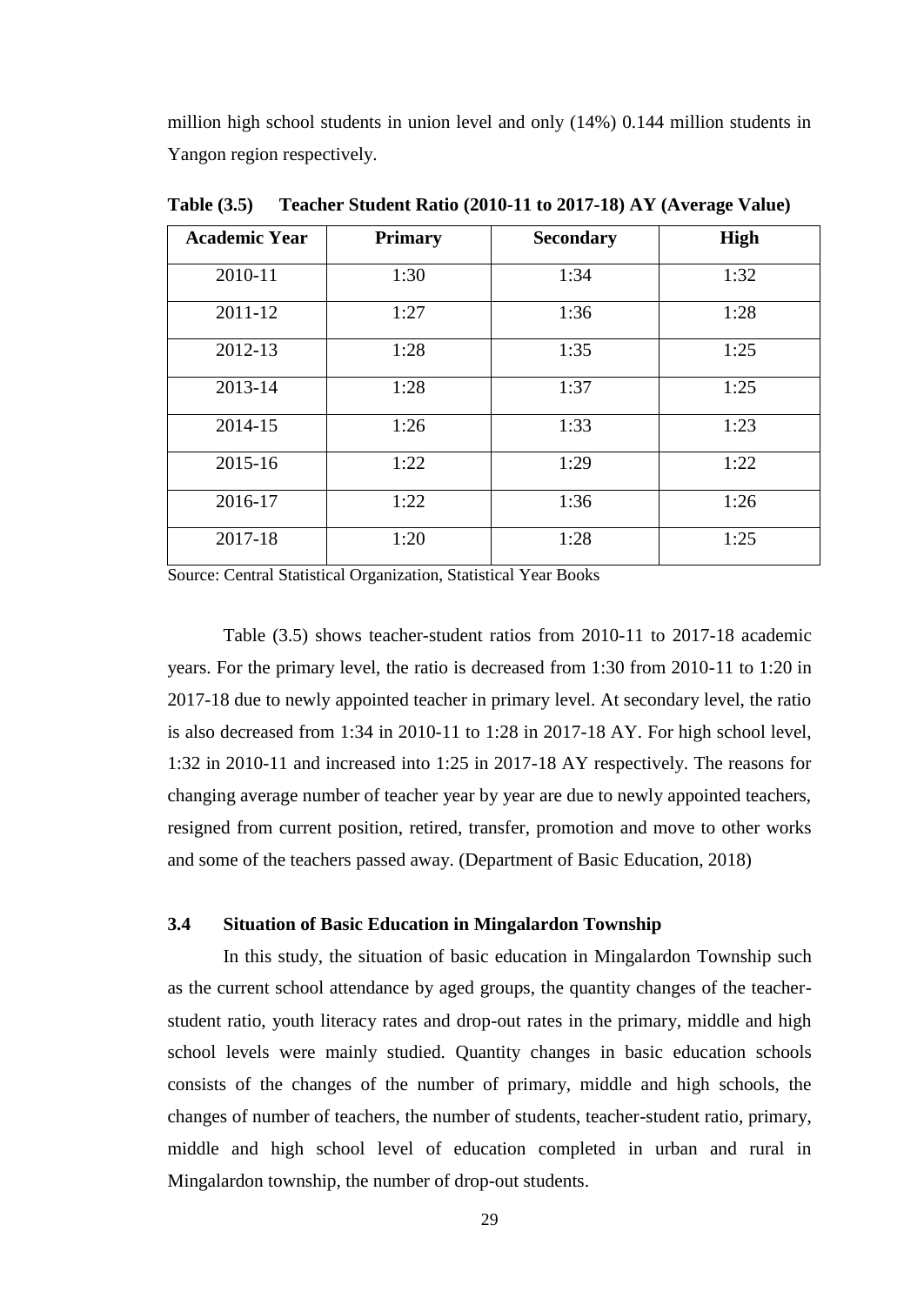| $\text{R}$ and $\text{R}$ |                      |                     |                   |  |
|---------------------------|----------------------|---------------------|-------------------|--|
| Category                  | <b>Primary Level</b> | <b>Middle Level</b> | <b>High Level</b> |  |
| Urban                     | 46                   | 22                  |                   |  |
| Rural                     |                      |                     |                   |  |
| Total                     | 59                   | 26                  |                   |  |

**Table (3.6) Number of Schools in Mingalardon Township (2018-2019 Academic Year)**

Source: Township Education Office (Mingalardon Township) (2018-2019)

**Figure (3.1) Number of Schools in Mingalardon Township (2018-2019 Academic Year)**



Source: Township Education Office (Mingaladon Township)

Table (3.6) and figure (3.1) shows the number of primary, middle and high schools in Mingalardon township in 2018-19 academic year. There are 46 primary level schools in urban and only 13 in rural. For the middle school level, 22 schools in urban and 4 in rural area. Total number of high school are 19 and only 3 in rural and 16 in urban area of the Mingalardon township.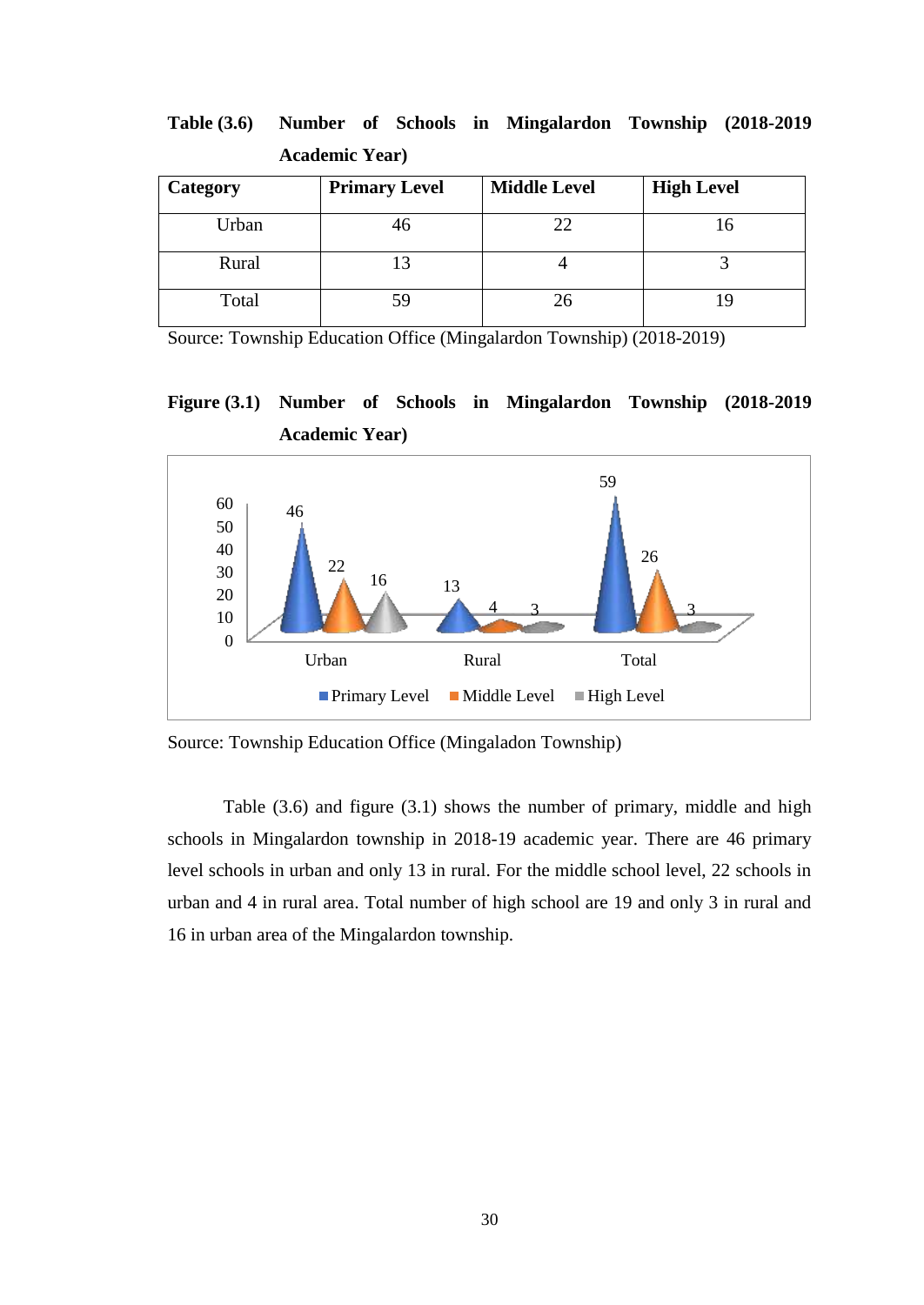| Category | <b>Primary Level</b> | <b>Middle Level</b> | <b>High Level</b> |
|----------|----------------------|---------------------|-------------------|
| Urban    | 330                  | 447                 | 219               |
| Rural    | 127                  | 59                  | 27                |
| Total    | 457                  | 506                 | 246               |

**Table (3.7) Number of Teachers in Mingalardon Township (2018-2019 Academic Year)**

Source: Township Education Office (Mingalardon Township) (2018-2019)





Source: Township Education Office (Mingalardon Township) (2018-2019)

Table (3.7) and Figure (3.2) shows the number of primary, middle and high school teachers in Mingalardon township in 2018-19 academic year. There are 330 primary level teachers in urban and 127 in rural thus the total number of primary teachers are 457. For the middle level, 447 teachers in urban and only 59 in rural area. The number of high school teachers are 219 in urban and only 27 in rural and total number is 246.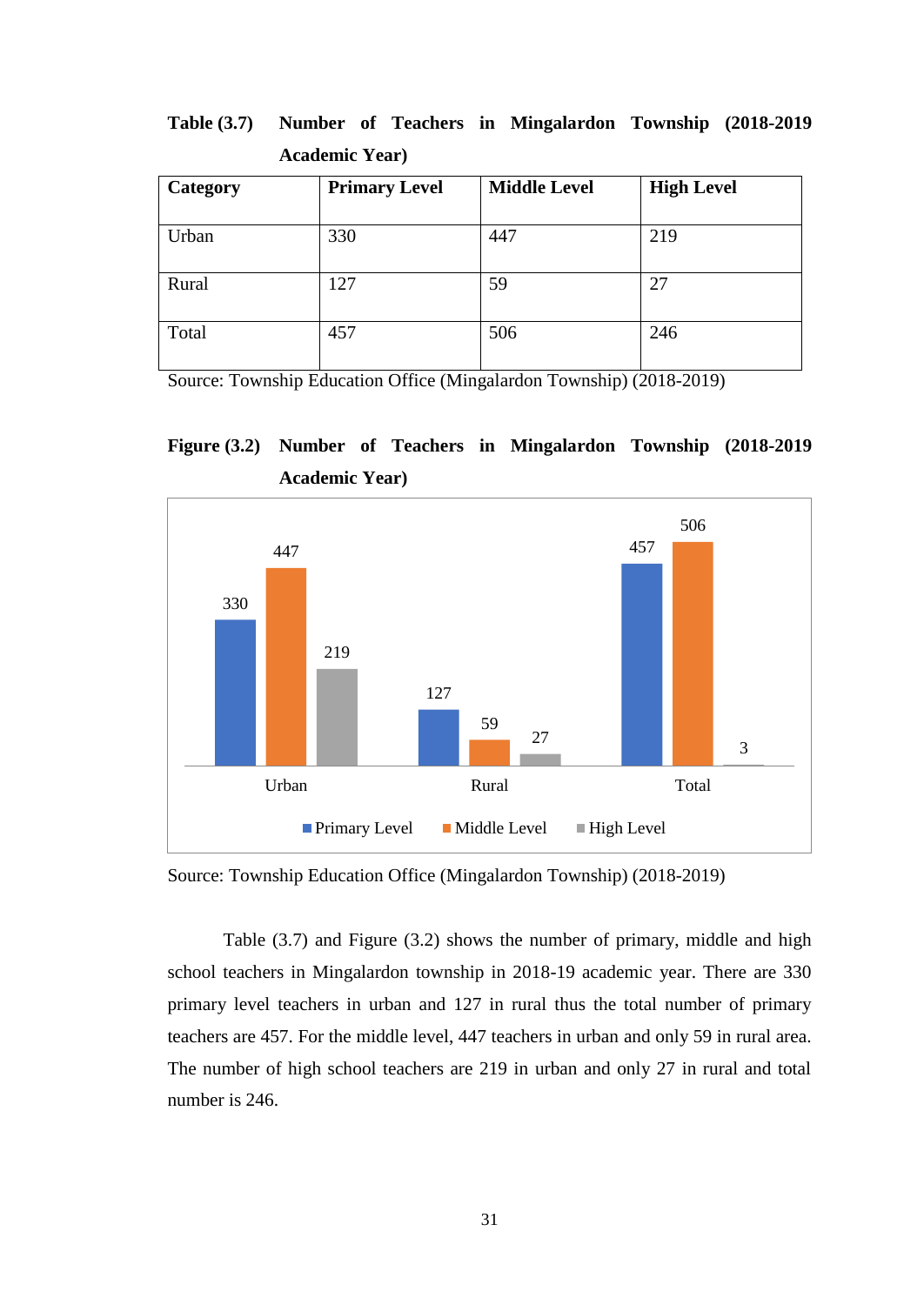## **3. 5 Youth Literacy Rate in Mingalardon Township**

 The percentage of people aged 15 to 24 who can read and write simple statements about their daily lives is known as the youth literacy rate (UNESCO 2018). In 2016-2017 academic year, Myanmar"s youth literacy rate was 84.8 %.

## **Table (3.8) Youth Literacy Rate (15-24 Age Groups) in Mingalardon Township in 2014**

| <b>Sex</b> | <b>Total Population</b> | <b>Literacy Rate</b> |
|------------|-------------------------|----------------------|
|            | $(15-24$ age groups)    | $(15-24$ age groups) |
| Males      | 25,579                  | 98.8%                |
| Females    | 30,020                  | 98.7%                |
| Total      | 55,599                  | 98.8%                |

Source: The 2014 Myanmar population and Housing Census, Mingalardon Township Report

## **Figure (3.3) Youth Literacy Rate (15-24 Age Groups) in Mingalardon Township in 2014**



Source: The 2014 Myanmar population and Housing Census, Mingalardon Township Report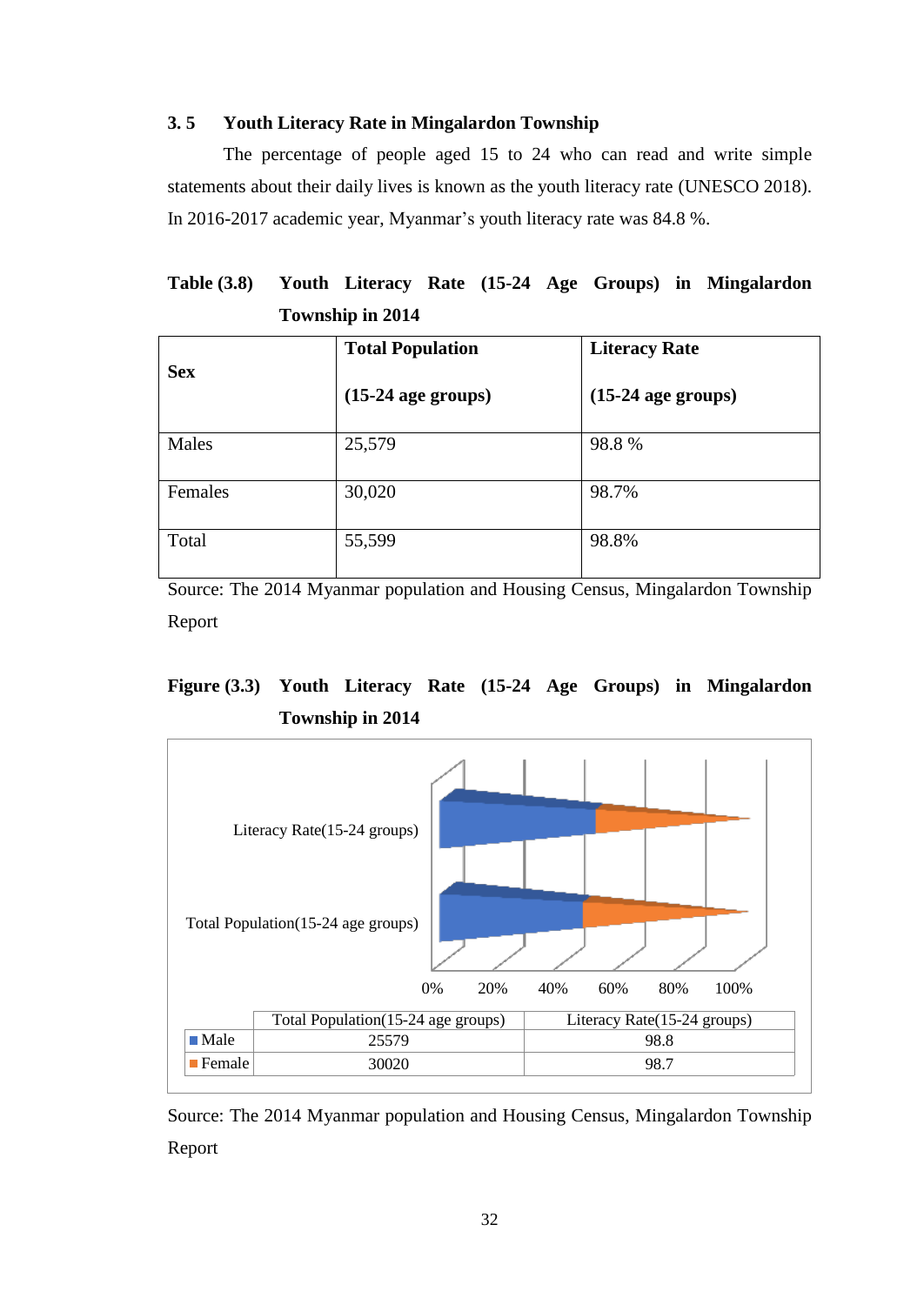Table (3.8) and Figure (3.3) shows the youth literacy rate for 15-24 age groups in Mingalardon township in 2014. The literacy rate of youth 15-24 age groups in Mingalardon township is 98.8 per cent with 98.7 per cent for females and 98.8 per cent for males according to the 2014 census data.

#### **3.6 Primary School Level in Mingalardon Township**

Everyone is required to complete primary school education. This level is the initial step toward obtaining a basic education for all students. It lasts five years, and pupils must pass a comprehensive examination on basic courses in order to continue into secondary school. The children can attend the KG at age five at the primary schools and they can continue to join the lower and upper primary level after finished the KG standard.

## **3.6.1 The Teacher-Students Ratio in Primary School Level in Mingalardon Township**

 The student-to-teacher ratio is the number of students for each teacher in a classroom. This ratio indicates the workload of the instructor as well as their availability to provide teaching services and care to their students in class. The teacher-student ratio is important factor of the resources devoted to education. Teacher-student ratio measure the effectiveness to teaching for the different levels of primary, middle and high school levels. This ratio is often used to evaluate teaching and learning performance at the elementary school level. The Ministry of Education recognized teacher-student ratio in primary level that the lowest ratio of teacherstudent is 1:32, the highest ratio of teacher-student is 1:45 respectively. The teacherstudent ratio in primary school level is calculated that the number of primary enrolment students are divided by the number of primary teachers.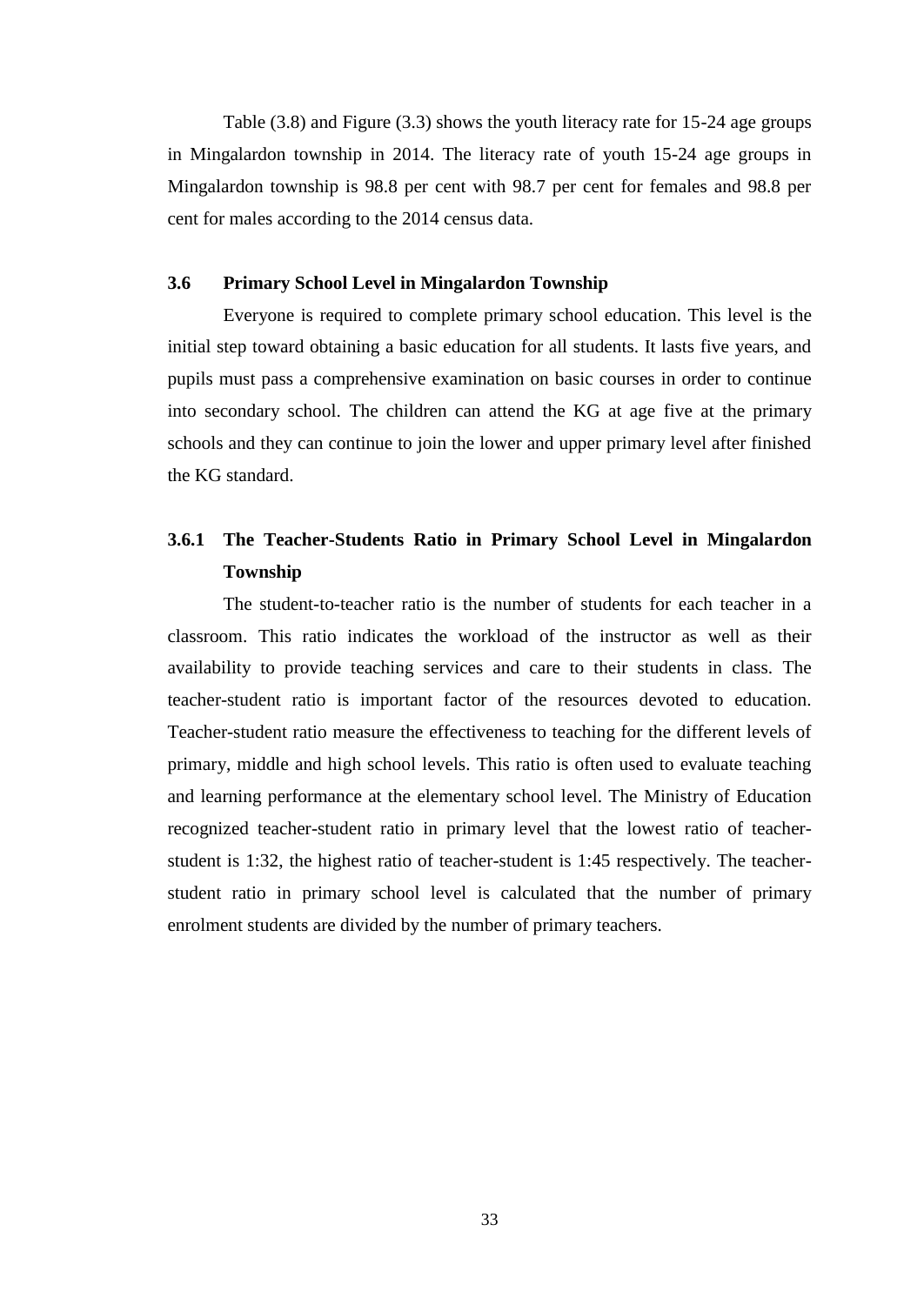**Table (3.9) The Teacher-Student Ratio of Primary School Level in Mingalardon Township**

| <b>Academic Year</b> | <b>of</b><br><b>Number</b><br><b>Teachers</b> | Number of<br><b>Students</b> | <b>Teacher-Students</b><br><b>Ratio</b> |
|----------------------|-----------------------------------------------|------------------------------|-----------------------------------------|
| 2015-2016            | 432                                           | 20,317                       | 1:47                                    |
| 2016-2017            | 455                                           | 20,907                       | 1:46                                    |
| 2017-2018            | 463                                           | 20,900                       | 1:45                                    |
| 2018-2019            | 457                                           | 20,651                       | 1:45                                    |

Source: Township Education Office (Mingalardon Township), Monthly Reports of Teachers and Students List





Source: Township Education Office (Mingalardon Township), Monthly Reports of Teachers and Students List

Table (3.9) and Figure (3.5) shows the number of teacher-student ratio in primary school level in Mingalardon Township from 2016-17 to 2018-19 academic year. According to the monthly reports of teacher and students list from township education office in this township, the teacher-students ratio in primary level were 1:47 in 2015-2016 academic year. In 2017-2018 and 2018-2019 academic years, the teacher-students ratio at primary level decreased to 1:45.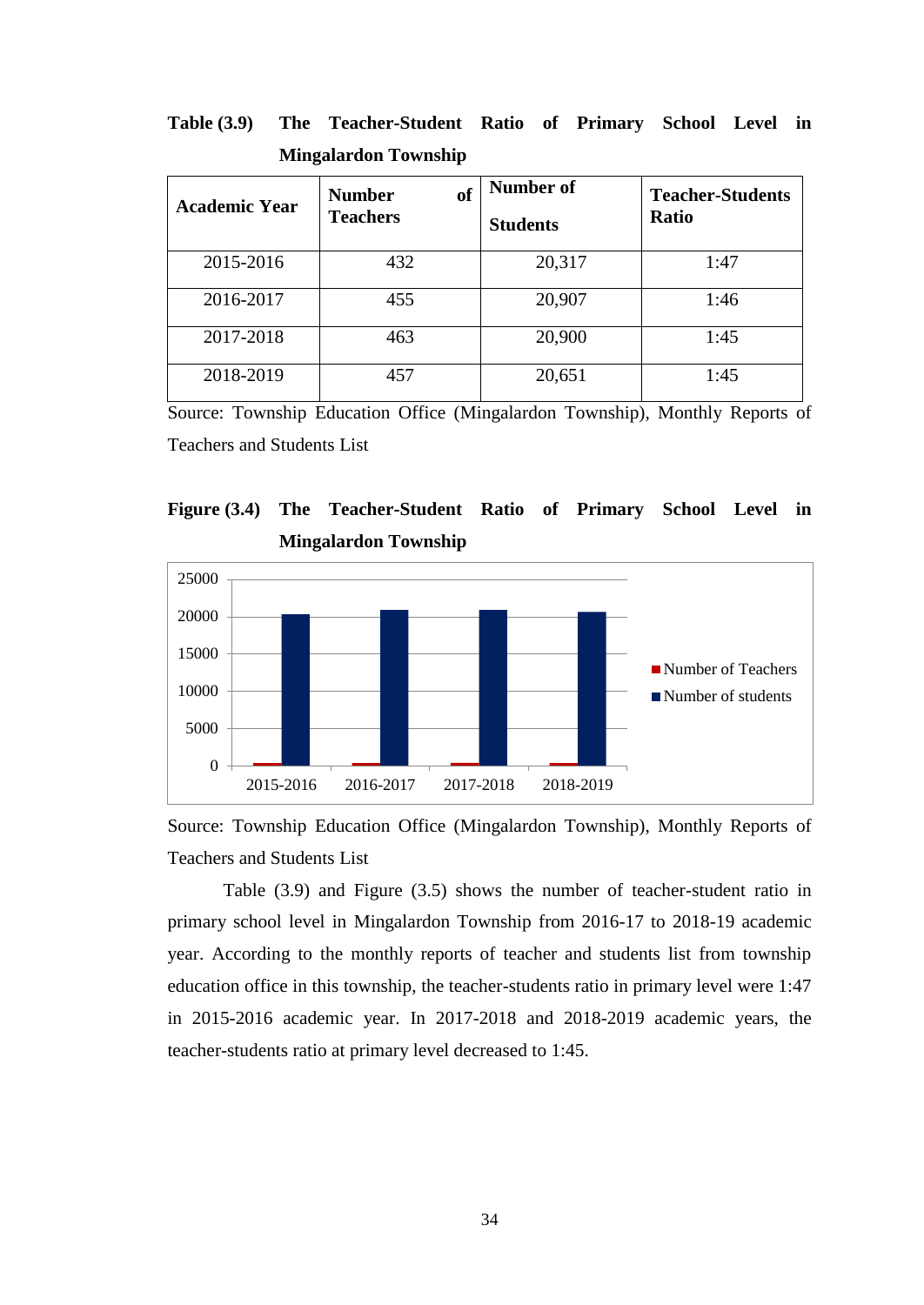## **3.6.2. The Teacher-Students Ratio in Middle School Level in Mingalardon Township**

 To measure the effectiveness of teaching in the schools, the teacher-student ratio is important in the basic education level to measure the effectiveness of teaching and learning for educational standard of the country. Less the teacher-student ratio will be more effective teaching in school. In Myanmar, different teacher-student ratios among the level of basic education schools in rural and urban area around the country. According to the Ministry of Education recognization, the lowest teacher-student ratio is 1:20 and the highest ratio is 1:30 in high school level. The teacher-student ratio is calculated by the number of students is divided by the number of teachers in each level.

**Table (3.10) The Teacher-Student Ratio in Middle School Level in Mingalardon Township**

| <b>Academic</b><br>Year | Number of<br><b>Teachers</b> | <b>Number of Students</b> | <b>Teacher-Student</b><br><b>Ratio</b> |
|-------------------------|------------------------------|---------------------------|----------------------------------------|
| 2015-2016               | 518                          | 15,182                    | 1:29                                   |
| 2016-2017               | 527                          | 15,249                    | 1:29                                   |
| 2017-2018               | 519                          | 15,599                    | 1:30                                   |
| 2018-2019               | 506                          | 15,375                    | 1:30                                   |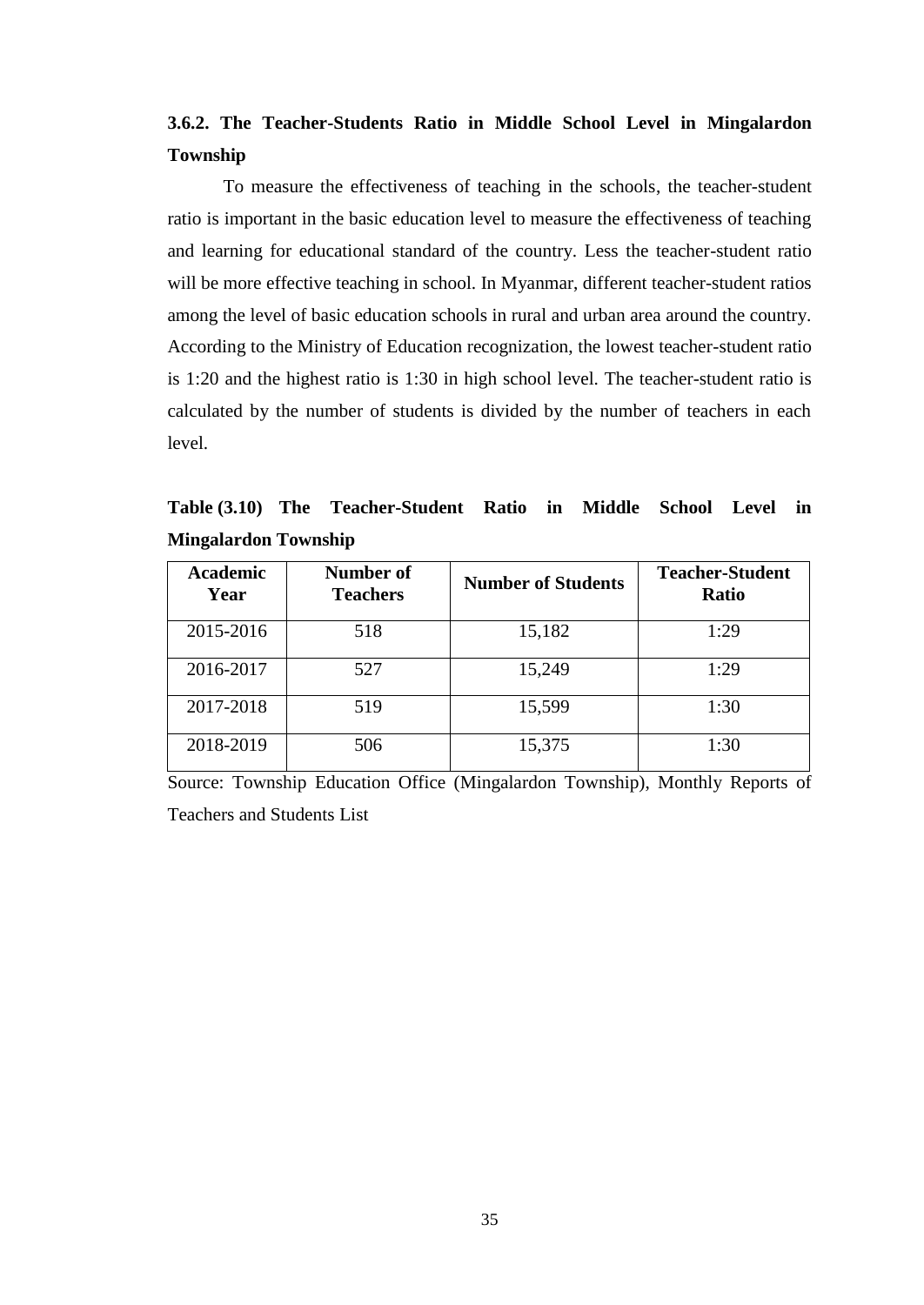**Figure (3.5) The Teacher-Student Ratio in Middle School Level in Mingalardon Township**



Source: Township Education Office (Mingaladon Township)

Table (3.10) and Figure (3.5) shows the number of teacher-student ratio in middle school level in Mingaladon Township from 2015-16 to 2018-19 academic year. During the study period, the teacher-student ratios changed from 1:29 to 1:30.

### **3. The Teacher-students Ratio of High School Level in Mingalardon Township**

 In Mingalardon Township, the teacher-student ratios in high school level did not changed from the 2015-2016 to 2016-2017 academic years. From 2016-2017 to 2017-2018 academic years, the teacher-student ratio at high level increased from 1:29 to 1:30 due to the number of teachers increased from 234 to 248.

**Table (3.11) The Teacher-Student Ratio in High School Level in Mingalardon Township**

| <b>Academic</b><br>Year | Number of<br><b>Teachers</b> | Number of<br><b>Students</b> | <b>Teacher-Student</b><br><b>Ratio</b> |
|-------------------------|------------------------------|------------------------------|----------------------------------------|
| 2015-2016               | 231                          | 6,684                        | 1:29                                   |
| 2016-2017               | 234                          | 6,739                        | 1:29                                   |
| 2017-2018               | 248                          | 7,321                        | 1:30                                   |
| 2018-2019               | 246                          | 7,171                        | 1:29                                   |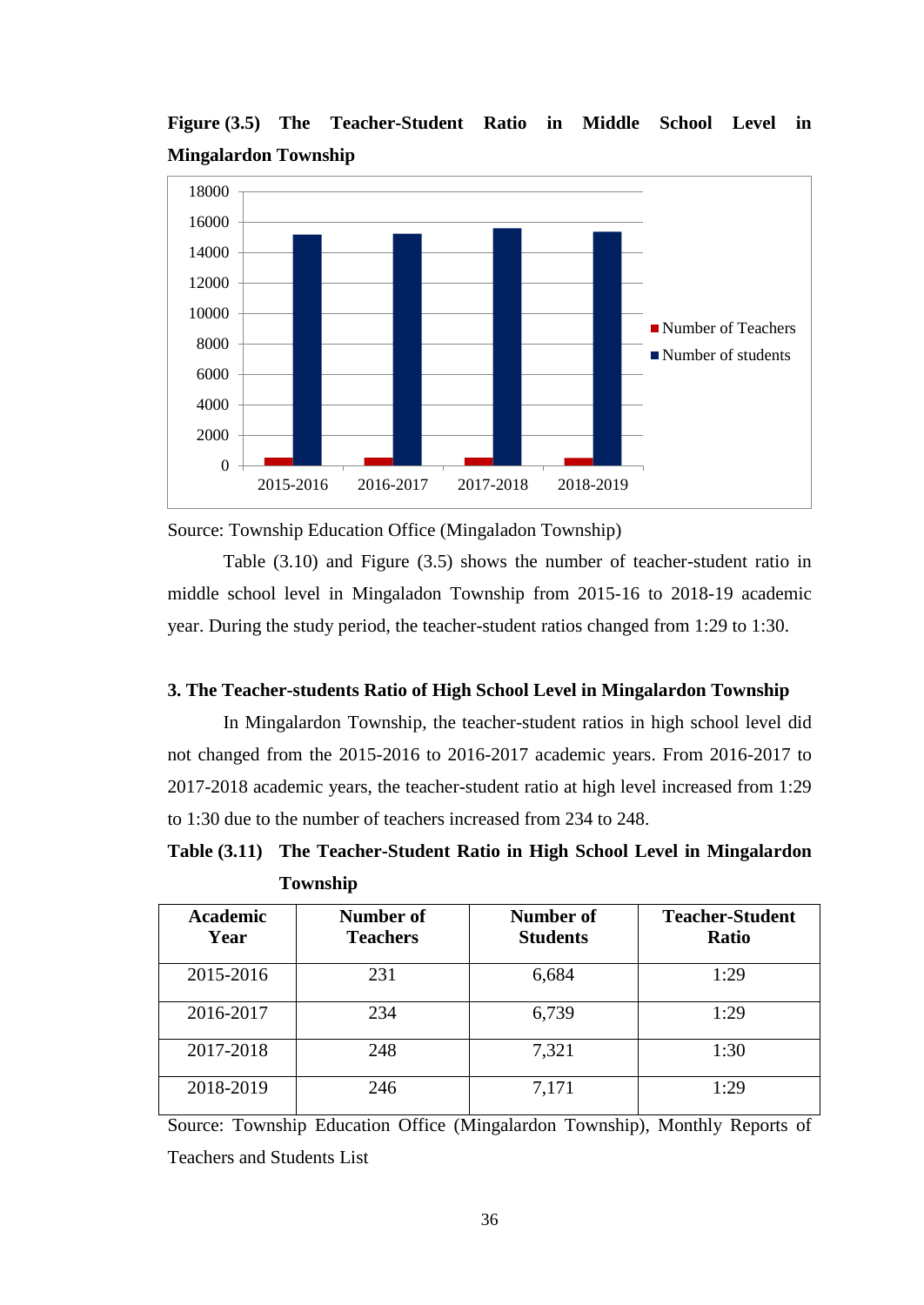**Figure (3.6) The Teacher-Student Ratio in High School Level in Mingaladon Township**



Source: Township Education Office (Mingalardon Township), Monthly Reports of Teachers and Students List

According to Table (3.11) and Figure (3.6) shows the number of teacherstudent ratio in high school level in Mingalardon Township from 2015-2016 to 2018- 2019 academic years.

## **3.7 Number of Drop-Out Rate in Basic Education in Mingalardon Township**

 The number of drop-out rate is important to measure the attainable of basic education and youth literacy rate for a country.

| <b>Academic</b><br>Year | Number of<br><b>Enrolment</b> | Number of<br><b>Appeared</b> | Number of<br>Drop-out | Percentage of<br>Drop-out $(\% )$ |
|-------------------------|-------------------------------|------------------------------|-----------------------|-----------------------------------|
| 2015-2016               | 20,387                        | 20,317                       | 70                    | 0.37                              |
| 2016-2017               | 21,005                        | 20,907                       | 98                    | 0.47                              |
| 2017-2018               | 20,987                        | 20,900                       | 87                    | 0.41                              |
| 2018-2019               | 2,0729                        | 20,651                       | 78                    | 0.38                              |

**Table (3.12) Number of Drop-Out in Primary School Level in Mingalardon Township (2015-16 to 2018-19AY)**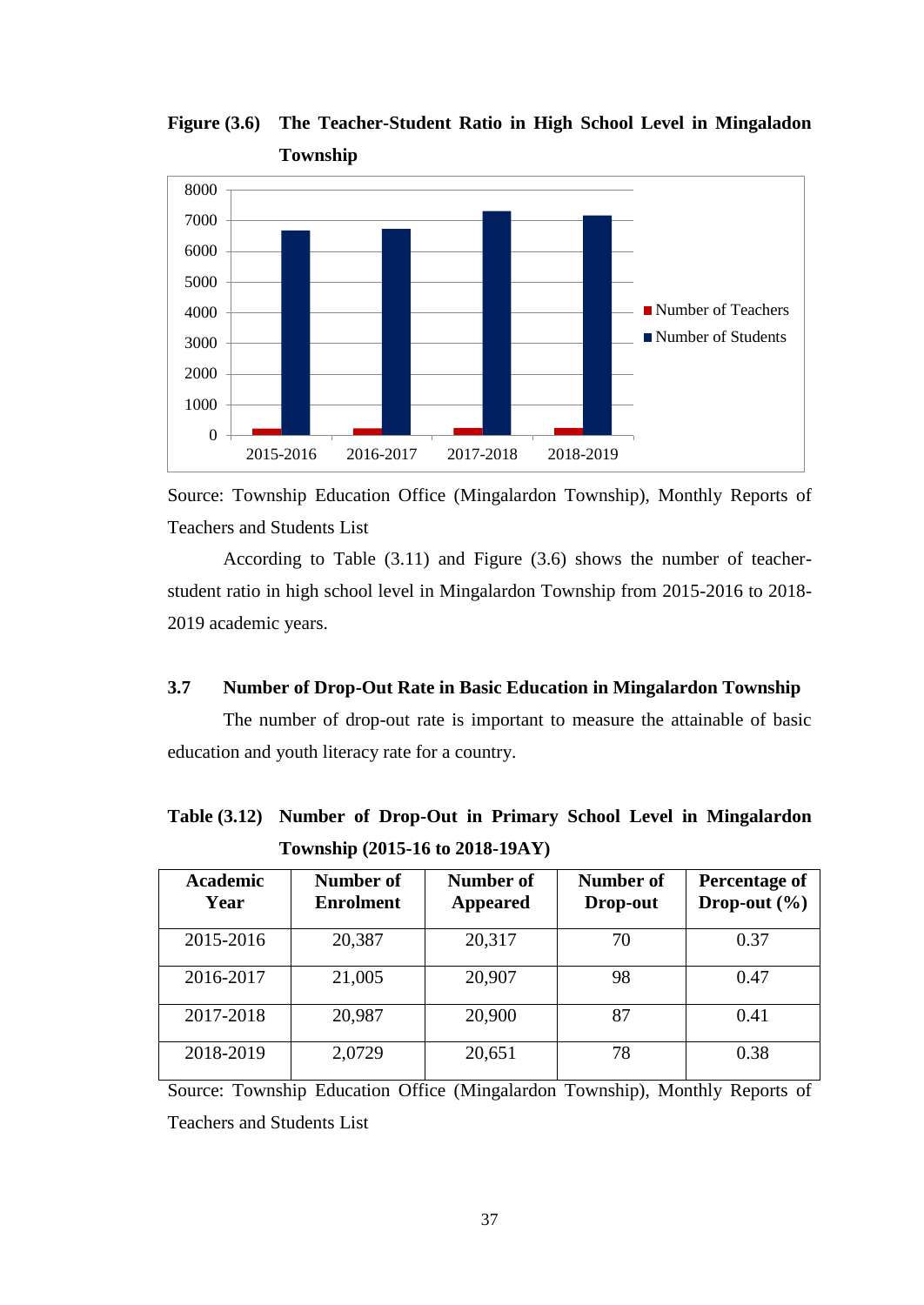**Figure (3.7) Number of Drop-Out in Primary School Level in Mingalardon Township**



Source: Township Education Office (Mingalardon Township)

Table (3.12) and Figure (3.7) shows the number of drop-out in primary school level in Mingalardon township from 2015-2016 AY to 2018-2019AY. During the study periods, the number of drop-out rate in primary level in 2015-2016 AY, the number of drop-out students was 70 and the drop-out rate was 0.37% of the total number of enrollment students. The number of drop-out students in primary level increased to 98 in 2016-2017 academic year because some students transferred to schools in another township due to their parents' movement to another township. In 2018-2019 academic year, drop-out rate was decreased to 0.38 %.

| <b>Academic</b><br>Year | <b>Number</b><br>of<br><b>Enrolment</b> | <b>Number</b><br>of<br><b>Appeared</b> | of<br><b>Number</b><br>Drop-out | Percentage of<br>Drop-out $(\% )$ |
|-------------------------|-----------------------------------------|----------------------------------------|---------------------------------|-----------------------------------|
| 2015-2016               | 15,247                                  | 15,182                                 | 65                              | 0.43                              |
| 2016-2017               | 15,298                                  | 15,249                                 | 49                              | 0.32                              |
| 2017-2018               | 15,651                                  | 15,599                                 | 52                              | 0.33                              |
| 2018-2019               | 15,429                                  | 15,375                                 | 54                              | 0.35                              |

**Table (3.13) Number of Drop-Out in Middle School Level in Mingalardon Township**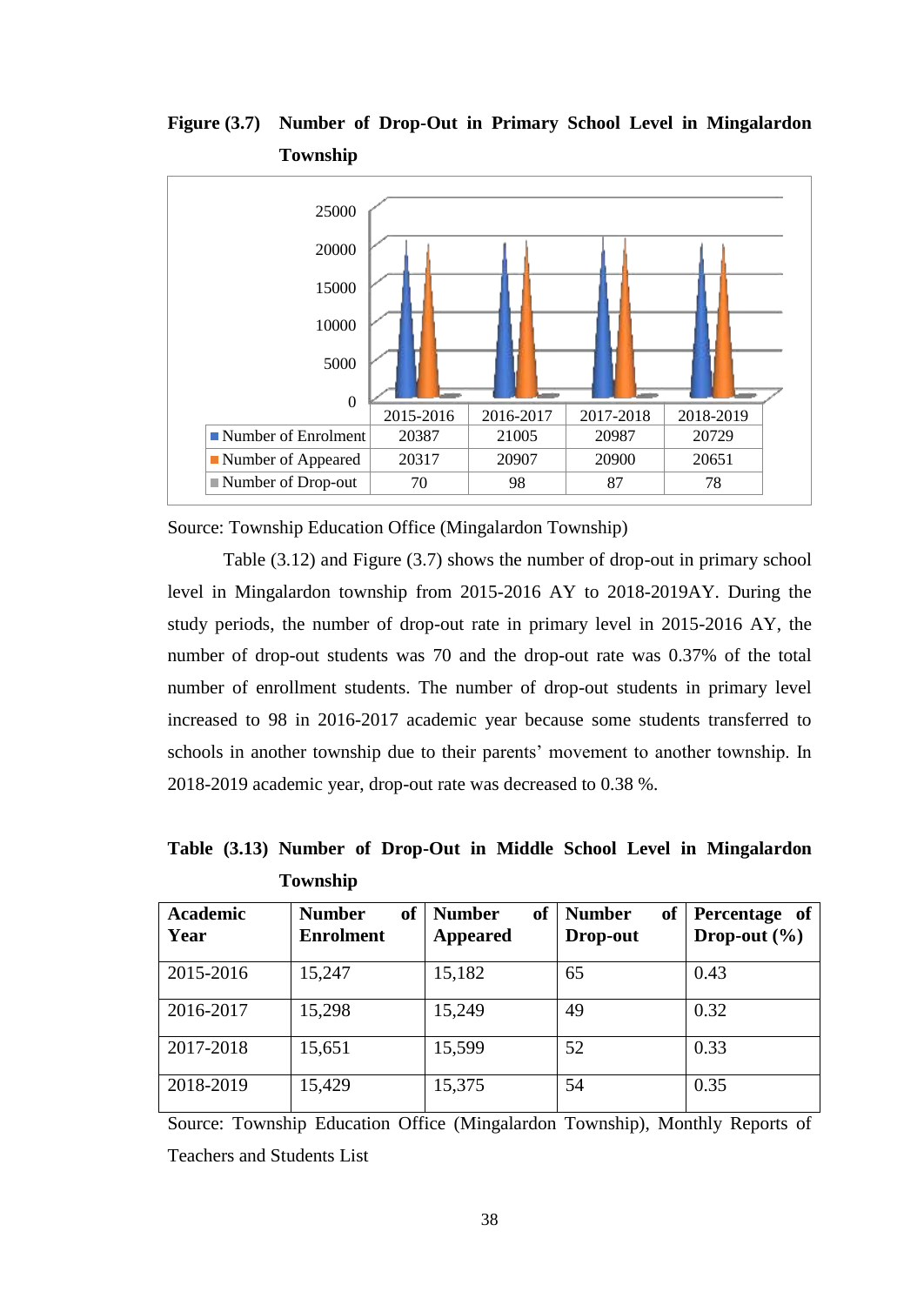**Figure (3.8) Number of Drop-Out in Middle School Level in Mingalardon Township**



Source: Township Education Office (Mingalardon Township)

Table (3.13) and Figure (3.8) shows the number of drop-out in middle school level in Mingalardon township. According to the data, the number of drop-out students increased in 2015-2016 academic year because some student transferred to the private schools and the percentage of drop-out rate was 0.43%. In 2016-2017, the number of drop-out students declined into 49 due to schools" preservation student program for the middle level in basic education and the drop-out rate was 0.32% in that academic year. The percentage of drop-out in 2018-2019 academic year was 0.35% and the number of drop-out students was increased to 54 in that year.

The high school level is very important for the students because after completing this level, the students can join the colleges, universities at higher education level when the students passed the matriculation exam.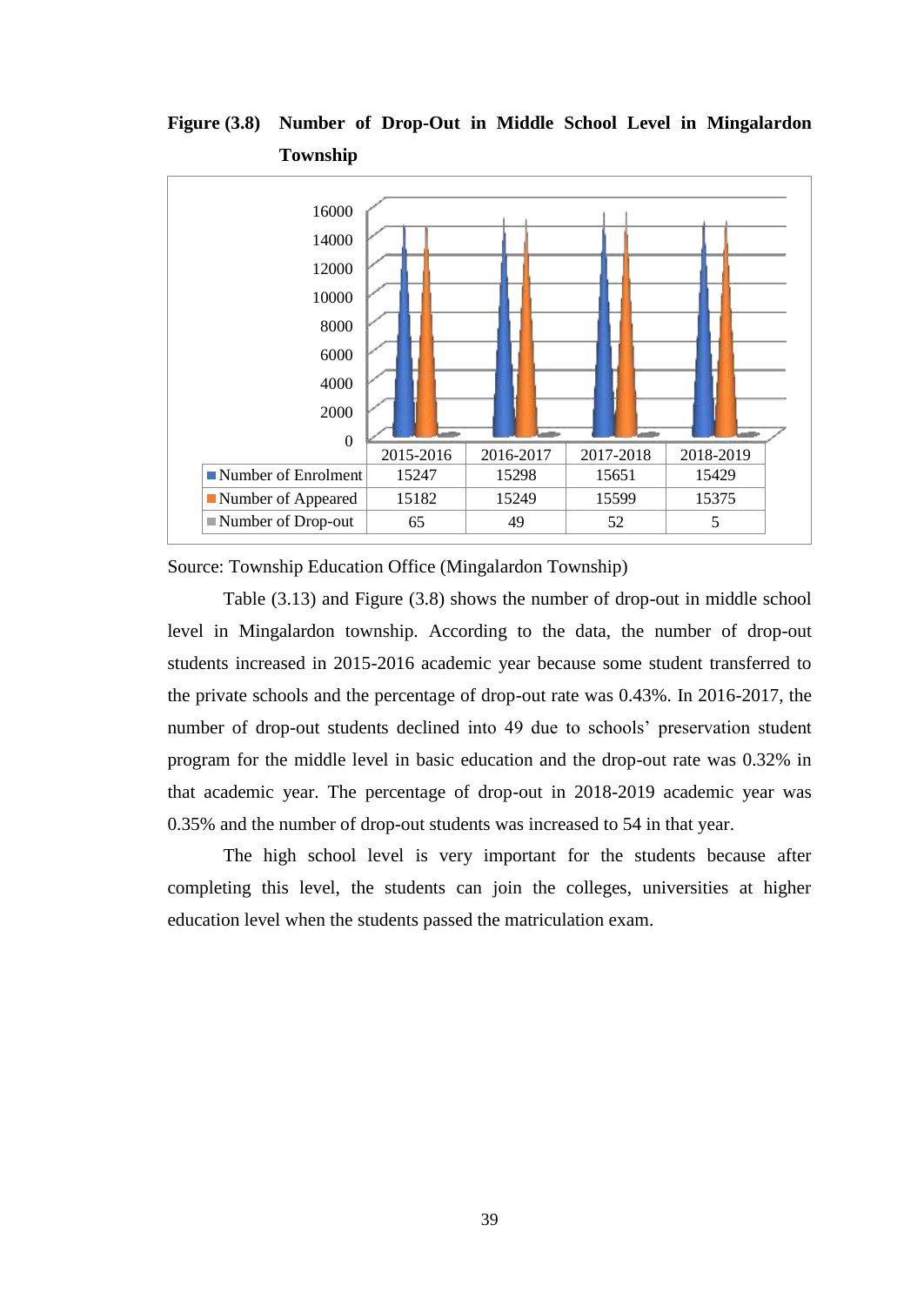| <b>Academic</b><br>Year | <b>Number</b><br><sub>of</sub><br><b>Enrolment</b> | <b>of</b><br><b>Number</b><br>Appeared | <b>of</b><br><b>Number</b><br>Drop-out | Percentage of<br>Drop-out $(\% )$ |
|-------------------------|----------------------------------------------------|----------------------------------------|----------------------------------------|-----------------------------------|
| 2015-2016               | 6,747                                              | 6,684                                  | 63                                     | 0.93                              |
| 2016-2017               | 6,798                                              | 6,739                                  | 59                                     | 0.86                              |
| 2017-2018               | 7,376                                              | 7,321                                  | 55                                     | 0.75                              |
| 2018-2019               | 7,242                                              | 7,171                                  | 71                                     | 0.98                              |

**Table (3.14) Number of Drop-Out in High School Level in Mingalardon Township** 

Source: Township Education Office (Mingalardon Township), Monthly Reports of Teachers and Students List





Source: Township Education Office (Mingalardon Township)

Table (3.14) and Figure (3.9) shows the number of drop-out in high school level in Mingalardon Township. In 2015-2016 academic year, the number of drop-out students was 63 and the percentage of drop-out was 0.93%.

In 2016-2017 academic year, the number of drop-out declined to 59 and the drop-out rate was 0.86% of the total number of enrolments. In 2017-2018 academic year, the number of drop-out students declined to 55 due to schools" preservation student program. In 2018-2019 academic year, the drop-out students increased into 71 and the percentage of drop-out was 0.98% because of appearing the private schools in the townships and many students transferred to private schools.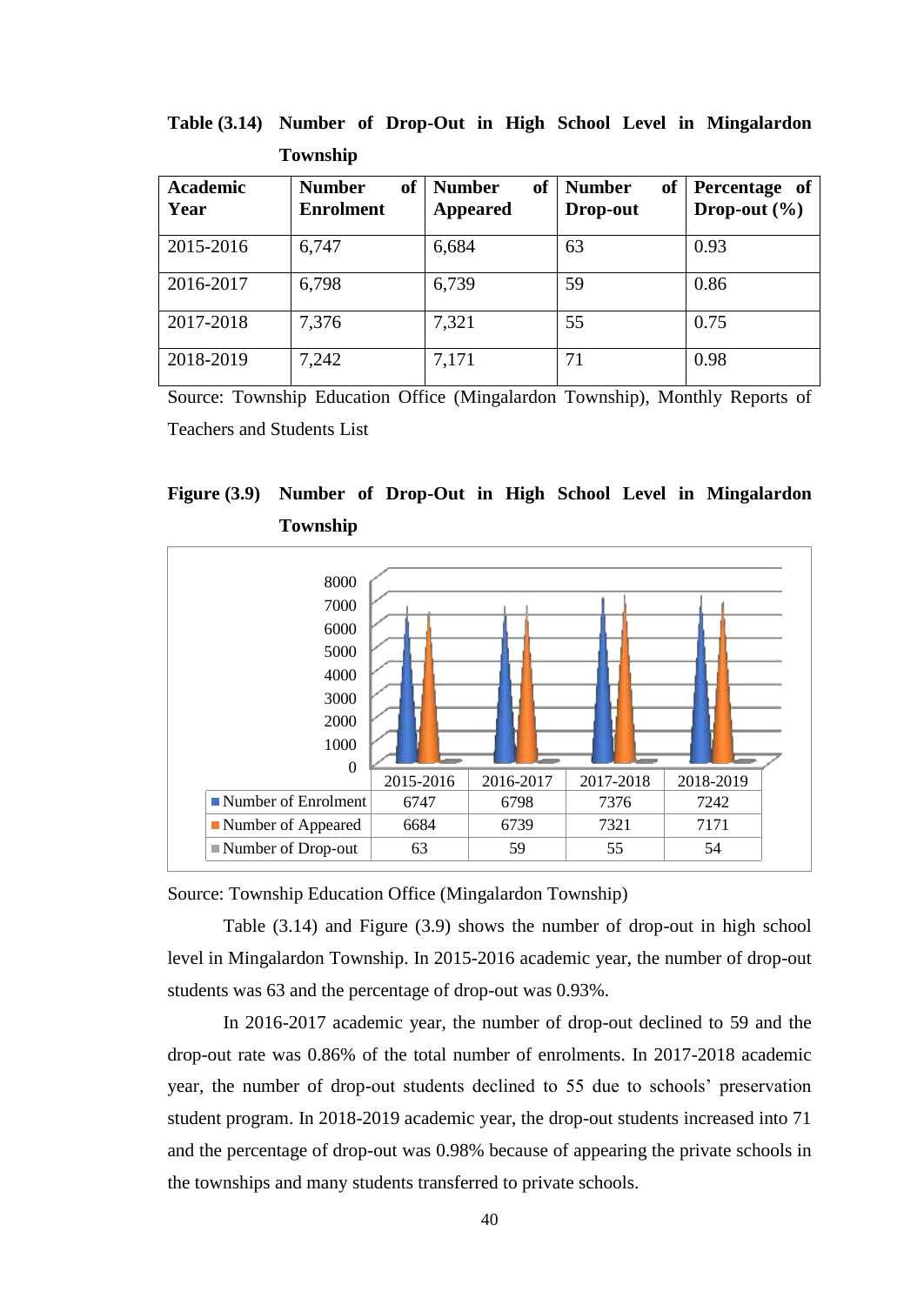# **CHAPTER IV ANALYZE ON MIDDLE SCHOOL DROP-OUT IN MINGALADON TOWNSHIP**

## **4.1 Survey Profile**

Mingalardon Township is the largest township inside Yangon City, with 27 wards and 5 village tracts. It is located in the northernmost portion of Yangon. Mingalardon Township covers 106.97 square kilometers, shared by 33.16 square kilometres (30.99) percent of recreational area, 18.62 square kilometres (17.41) percent institutional area including cantonment area.

It is bordered on the north by Hmawbi Township, on the east by North Okkalapa Township, on the west by Insein Township and Shwepyitha Township, and on the south by Mayangone Township. Mingalardon is still a developing town with little municipal services. The Yangon International Airport and the Hlawgar National Park are also located in this township. All highway buses to all major cities and towns in the country stop at the Aung Mingalar Bus Terminal. The Yangon University of Computer Studies, one of the greatest universities in the country, is located in the township's western section, as is the Defense Services Institute of Nursing and Paramedical Science.

#### **1. Climate**

The Mingaladon township lies on 24m above sea level and it has a tropical climate and located at 16°54"26"N and 96°08"0"E. When compared with winter, the summers have much more rainfall in this township. The average annual temperature is about 27.3  $\degree$ C (81.1 $\degree$ F) and precipitation is approximately 2430 mm (95.7 inch) per year. Average rail fail is about 535mm and the township receives significant amount of rainfall from the Southwest Monsoon and severe weather disturbances, but lesser than other stations closer to the coast. The average daytime temperature is experienced in March (36.6°C) and April (37.4°C). The average nighttime temperature is (21.2°C) in March and (23.7°C) in April respectively.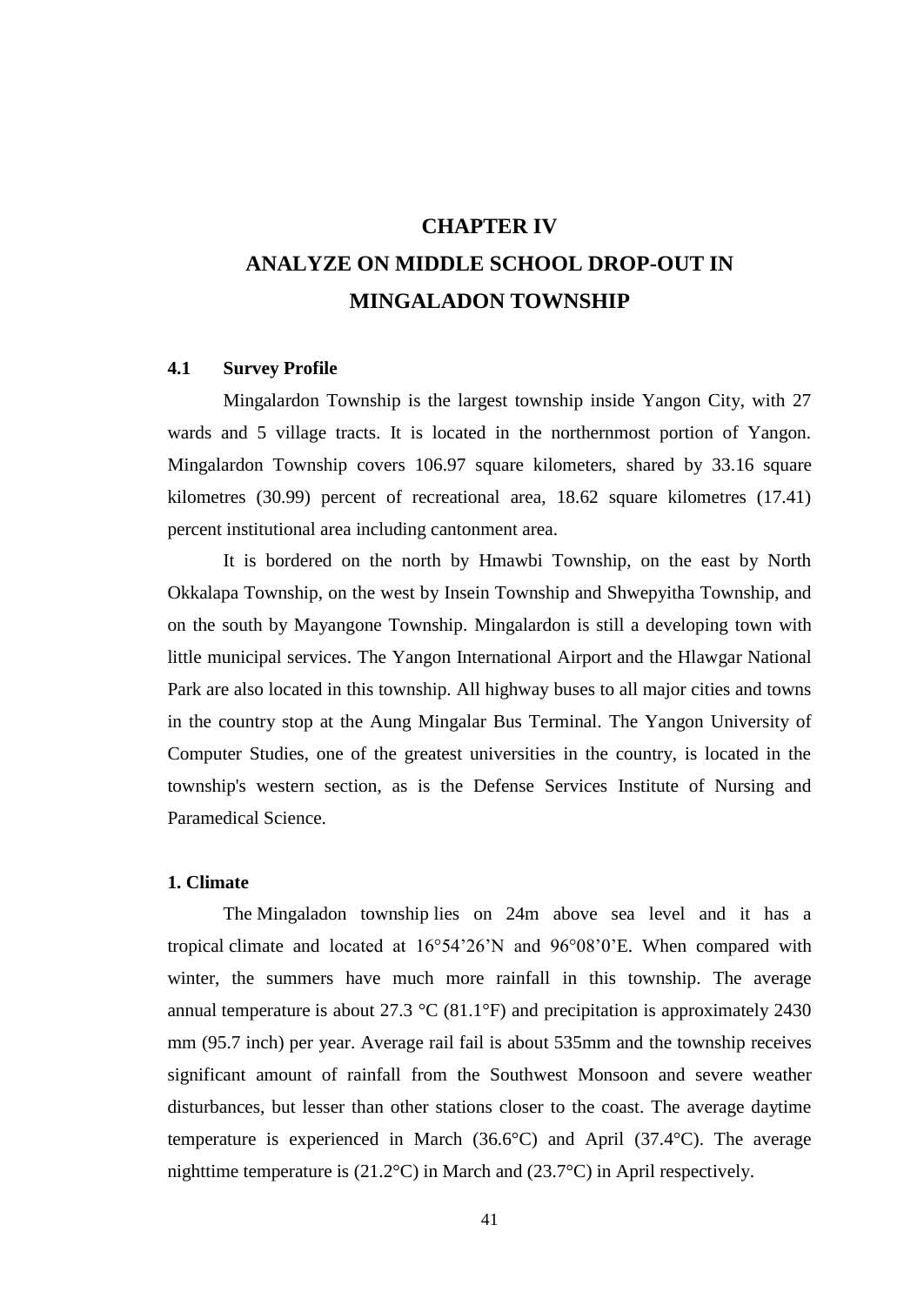## **2. Population**

Total population is approximately 332000 in 2014 (census data) and the area is 108 square kilometer. In Mingaladon township, 59.8% of population live in urban area and the population density is about 3,071 person per square kilometer.

## **Table (4.1) Population and Number of Conventional Households by Sex by Ward and Village Tract in Mingalardon Township (North District, Yangon Region) (2014 census data)**

| Sr.            | <b>Ward / Village</b>          | No. of<br><b>Conventional</b> | <b>Population</b> |                |              |  |
|----------------|--------------------------------|-------------------------------|-------------------|----------------|--------------|--|
|                |                                | <b>Households</b>             | <b>Males</b>      | <b>Females</b> | <b>Total</b> |  |
| $\mathbf{1}$   | Htauk Kyant (South)            | 725                           | 1,671             | 1,891          | 3,562        |  |
| $\overline{2}$ | Htauk Kyunt (North)            | 1,764                         | 3,816             | 4,119          | 7,935        |  |
| 3              | Pa-San-Pya                     | 130                           | 237               | 330            | 567          |  |
| $\overline{4}$ | Du-San-Pya                     | 547                           | 959               | 1,214          | 2,173        |  |
| 5              | Ye Su (South)                  | 1,934                         | 4,006             | 4,531          | 8,537        |  |
| 6              | <b>Baw Lone Kwain</b>          | 342                           | 782               | 929            | 1,711        |  |
| $\tau$         | Aye ka Rit                     | 527                           | 1,208             | 1,260          | 2,468        |  |
| 8              | <b>Bago</b> Lane               | 280                           | 676               | 703            | 1,379        |  |
| 9              | Ti Law Kar Yon                 | 616                           | 1,481             | 1,762          | 3,243        |  |
| 10             | Lan Son Paing                  | 122                           | 226               | 336            | 562          |  |
| 11             | Zay Paing                      | 183                           | 496               | 541            | 1,037        |  |
| 12             | Ywa Ma Paing                   | 1,337                         | 2,873             | 3,198          | 6,071        |  |
| 13             | Htauk<br>Kyunt<br>Toe<br>Cheit | 1,900                         | 4,141             | 4,904          | 9,045        |  |
| 14             | Kyan khin Su                   | 2,111                         | 4,879             | 5,115          | 9,994        |  |
| 15             | Ah Nan Pin                     | 1,715                         | 4,321             | 4,098          | 8,419        |  |
| 16             | Chit Tee Kone                  | 1,939                         | 6,149             | 5,471          | 11,620       |  |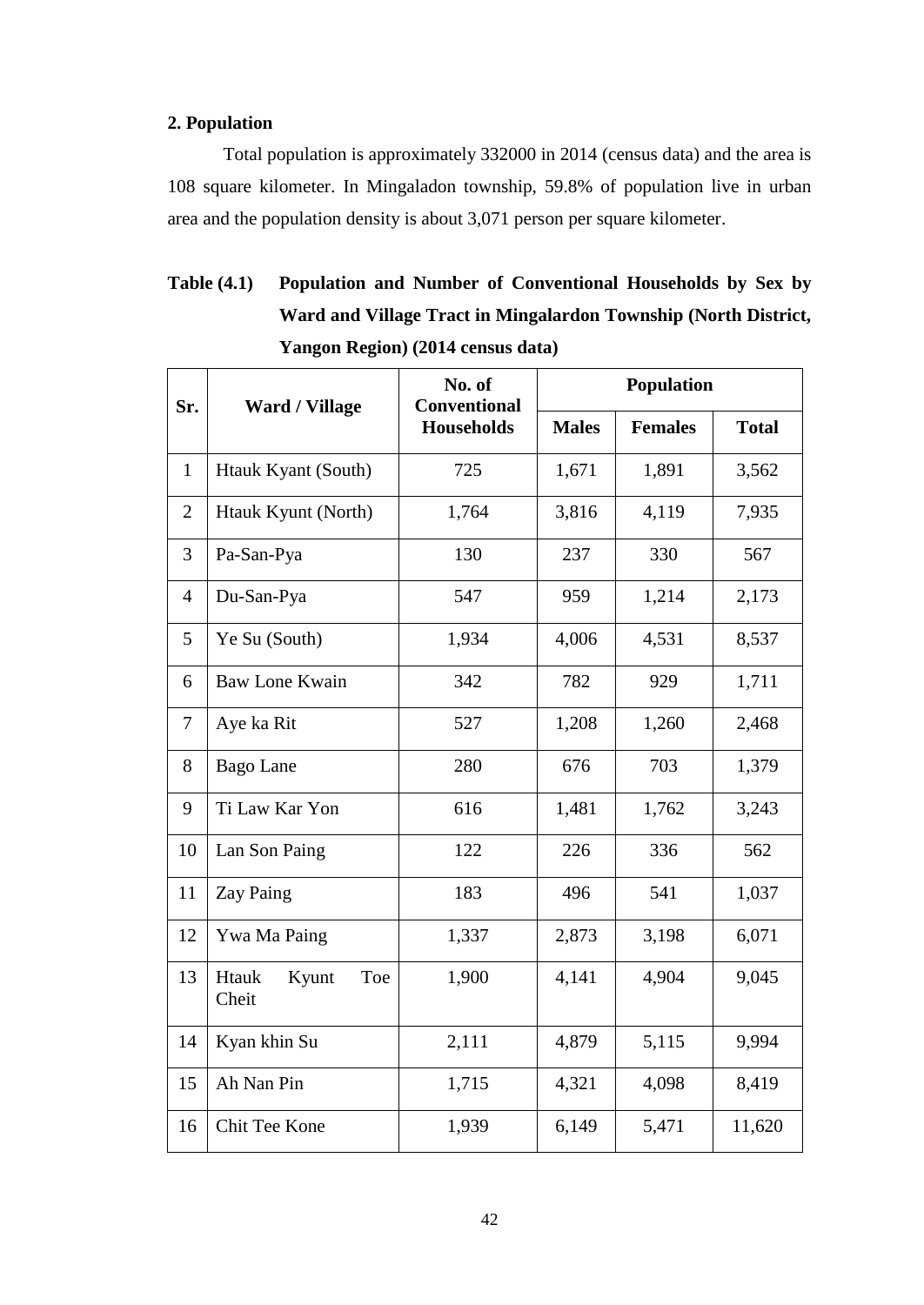| 17 | No (2) Ka                       | 1,082  | 2,426   | 2,936   | 5,362   |
|----|---------------------------------|--------|---------|---------|---------|
| 18 | $No(2)$ Kha                     | 623    | 1,384   | 1,535   | 2,919   |
| 19 | No(3) Ka                        | 382    | 600     | 729     | 1,329   |
| 20 | No(3) Kha                       | 976    | 1,972   | 2,543   | 4,515   |
| 21 | San Gyi Wa                      | 2,278  | 4,512   | 5,252   | 9,764   |
| 22 | Tat Ma Daw San Pya              | 164    | 306     | 381     | 687     |
| 23 | Pauk Kone                       | 6,765  | 13,864  | 15,965  | 29,829  |
| 24 | Min Ga Lar Don Zay              | 4,442  | 12,974  | 10,614  | 23,588  |
| 25 | Pyan Lei Nay Yar Cha<br>Htar Ye | 5,704  | 12,244  | 14,006  | 26,250  |
| 26 | Pyi Taw Thar                    | 2,009  | 5,096   | 5,269   | 10,365  |
| 27 | Taw Thaik                       | 1,094  | 2,515   | 2,950   | 5,465   |
| 28 | Nwe Khway                       | 3,266  | 6,805   | 7,354   | 14,159  |
| 29 | Kone Ta La Paung                | 4,575  | 9,977   | 12,690  | 22,667  |
| 30 | <b>Shwe Nant Thar</b>           | 6,945  | 19,371  | 20,618  | 39,989  |
| 31 | Pyin Ma Pin                     | 3,091  | 7,042   | 6,983   | 14,025  |
| 32 | Thin Gan Kyun Gyi               | 6,785  | 19,250  | 23,100  | 42,350  |
|    | <b>Total</b>                    | 66,303 | 158,259 | 173,336 | 331,586 |

Source: Myanmar population and Housing Census, Mingalardon Township Report (2014)

According to the 2014 census data, the literacy rate (persons aged 15 and over) was 97.9%, male literacy rate was 99% and female literacy rate was 97.1% respectively. Table (4.1) shows the population and number of conventional households by sex in Mingalardon township in Yangon region, by ward and village tract.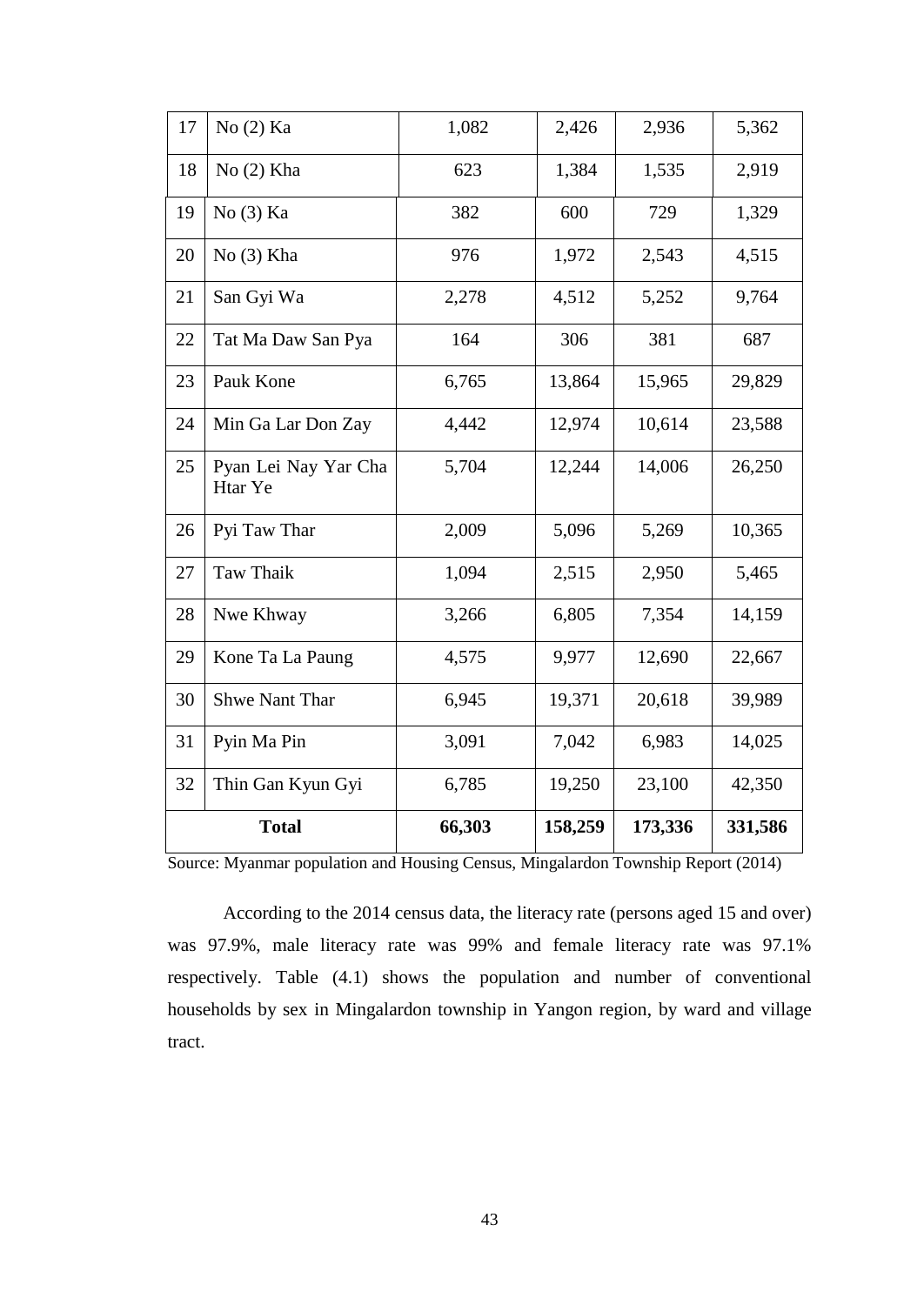#### **4.2 Survey Design**

This study was conducted by asking individual face to face interview through structured questionnaires and key informant interview (KII) with selected respondents to analyze the socio-demographic characteristics of the respondents such as teachers, parents and drop-out students and reasons, causes and consequences of the middle school drop-out students from Mingalardon township.

The primary and secondary data are collected from various sources during 2021. The primary data are collected by using survey questionnaires. The survey questionnaires were designed with three parts. Part I is related socio-demographic characteristics of the respondents including gender, age group, educational background, working experiences, marital status, family income.

Part II consists of the questions about factors contribution to dropout of students, these questions will be answered on fivepoint Likert-type scale ranging from 1 to 5, each domain has an average range from Strongly Disagree, Disagree, Neutral, Agree to Strongly Agree. Part III consists of reasons, causes, perceptions, challenges and suggestions for the drop-out problems. Key informant interview (KII) was conducted with selected respondents such as township education officer, middle school teachers and affiliated middle school teachers from Mingalardon Township, middle school drop-out students and their parents from survey area.

#### **4.3 Survey Results**

The survey result presents as the socio-demographic characteristics of respondents such as middle school teachers and middle school dropout students and their parents. The survey data were analyzed by using SPSS (Statistical Packages for Social and Scientific) Software and Microsoft Excel. The results obtained from the survey are presented by each part as follows.

#### **4.3.1 Socio-Demographic Characteristics of Respondents (Teachers)**

Table 4.3 showed the gander, age group, qualification, position and working experiences of the respondents teachers from Mingalardon Township.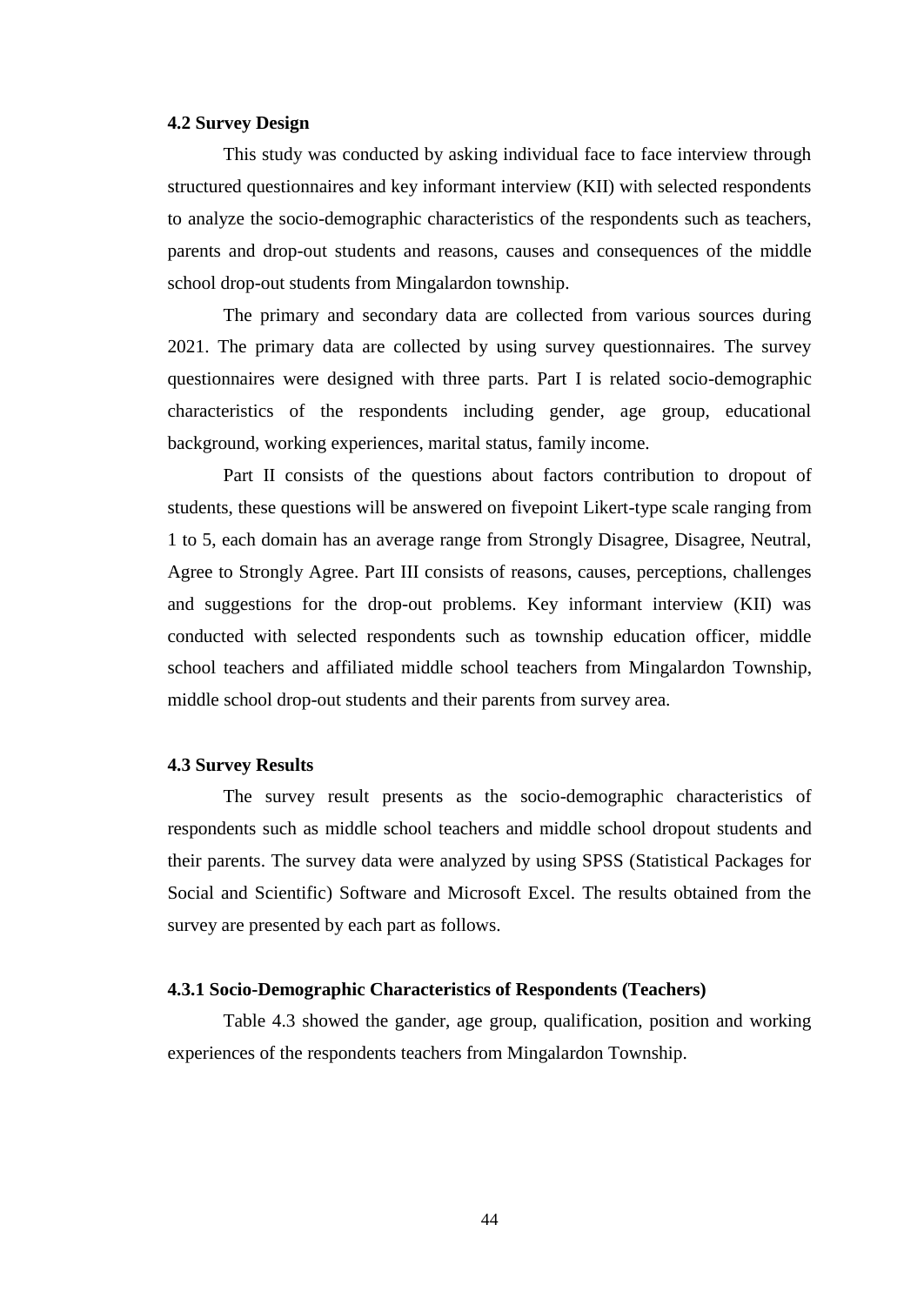| <b>Characteristics</b>   |                                                                       | Frequency        | Percent |
|--------------------------|-----------------------------------------------------------------------|------------------|---------|
| Gender                   | Male                                                                  | $\overline{10}$  | 67%     |
|                          | Female                                                                | $\overline{5}$   | 33%     |
|                          | Total                                                                 | 15               | 100%    |
| Age group                | Below 25 years                                                        | $\boldsymbol{0}$ | 0%      |
|                          | $25-30$ years                                                         | $\sqrt{6}$       | 40%     |
|                          | 31-35 years                                                           | $\overline{4}$   | 27%     |
|                          | 36-40 years                                                           | $\overline{2}$   | 13%     |
|                          | 41-45 years                                                           | $\overline{2}$   | 13%     |
|                          | 46-50 years                                                           | $\mathbf{1}$     | 7%      |
|                          | <b>Total</b>                                                          | $\overline{15}$  | 100%    |
| Qualification            | BA                                                                    | $\mathbf{1}$     | 7%      |
|                          | <b>BSc</b>                                                            | $\mathbf{1}$     | 7%      |
|                          | MA                                                                    | $\overline{4}$   | 27%     |
|                          | MSc                                                                   | $\sqrt{5}$       | 33%     |
|                          | ${\bf BEd}$                                                           | $\overline{4}$   | 27%     |
|                          | <b>Total</b>                                                          | $\overline{15}$  | 100%    |
| Position                 | <b>Basic Education</b><br>Middle School<br>Teachers                   | $\overline{10}$  | 67%     |
|                          | <b>Affiliated Basic</b><br><b>Education Middle</b><br>School Teachers | $\overline{4}$   | 27%     |
|                          | <b>Township Education</b><br>Officer                                  | $\,1\,$          | 6%      |
|                          | <b>Total</b>                                                          | $\overline{15}$  | 100%    |
| Total working experience | $1-5$ yrs                                                             | $\overline{4}$   | 27%     |
|                          | $6-10$ yrs                                                            | $\overline{4}$   | 27%     |
|                          | 11-15 yrs                                                             | $\overline{3}$   | 20%     |
|                          | 16-20 yrs                                                             | $\overline{2}$   | 13%     |
|                          | Over 20 yrs                                                           | $\overline{2}$   | 13%     |
|                          | <b>Total</b>                                                          | 15               | 100%    |

| Table (4.2) Socio-demographic Characteristics of Respondents (Teachers) |  |
|-------------------------------------------------------------------------|--|
|                                                                         |  |

Source: Survey data (2021)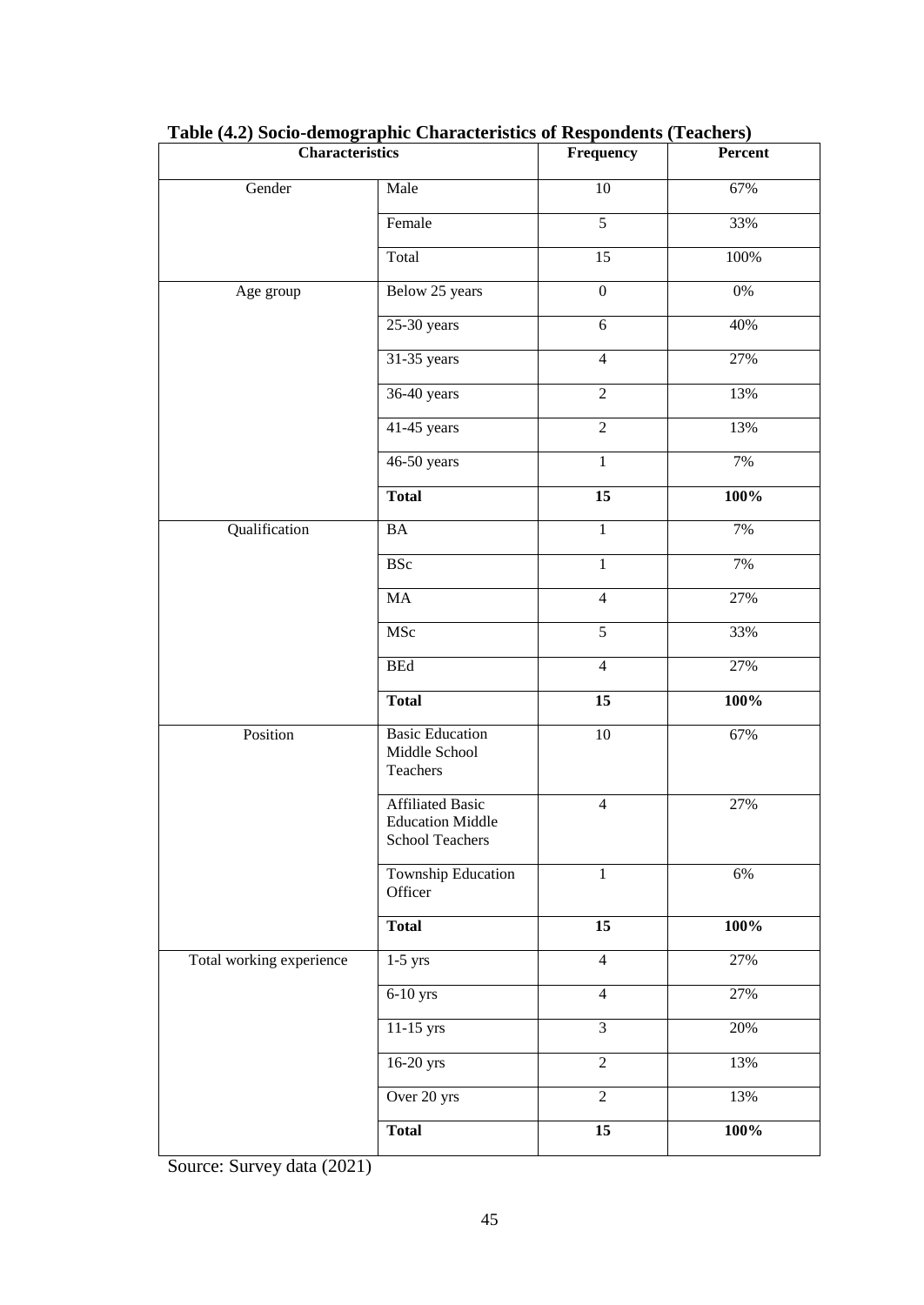According to the survey result, 67% are male and 33% are female teachers. For the age group, 40 % of respondents are between 25-30 years, 27% are 31-35 years, 13 % are between 36-40 years and 41-45 years and only 7% are 46-50 year of age respectively. Among 15 respondents middle school teachers, 33% got MSc degree, 27% obtained MA degree and BEd degree holder are 27 % and both BA and BSc degree holder are the same percentage 7 %. Positions of the respondents are township education officer (6%), Affiliated BEMS teachers are (27%) and BEMS teachers are 67 % respectively. For the working experiences of the respondents are, 13% are over 20 years and 16-20 years, 20 % are between 11-15 years and 27 % are between 6-10 years and another 27% are only 1-5 years of working experiences.

| Sr | <b>Economic Status</b> | Frequency | Percent |
|----|------------------------|-----------|---------|
|    | High                   |           | 7%      |
|    | Medium                 | O         | 40%     |
| 3  | Low                    | ð         | 53%     |
|    | Total                  | 15        | 100%    |

**Table (4.3) Economic Status of Drop-out Parents**

Source: Survey data (2021)

In every country, development of education sector is directly affected by the economic status of families and society. Some students left the school because of poverty. Table 4.4 shows the economic status of drop-out parents. Most of them are Low level of economic status approximately 53 %, 40 % are medium level and only 7% is high level.

## **Table (4.4) Difficult for education expenditure such as buy school uniform, text book and necessary things**

| Answer | Frequency | Percent |
|--------|-----------|---------|
| Yes    |           | 87%     |
| No     |           | 13%     |
| Total  | 15        | 100%    |

Source: Survey data (2021)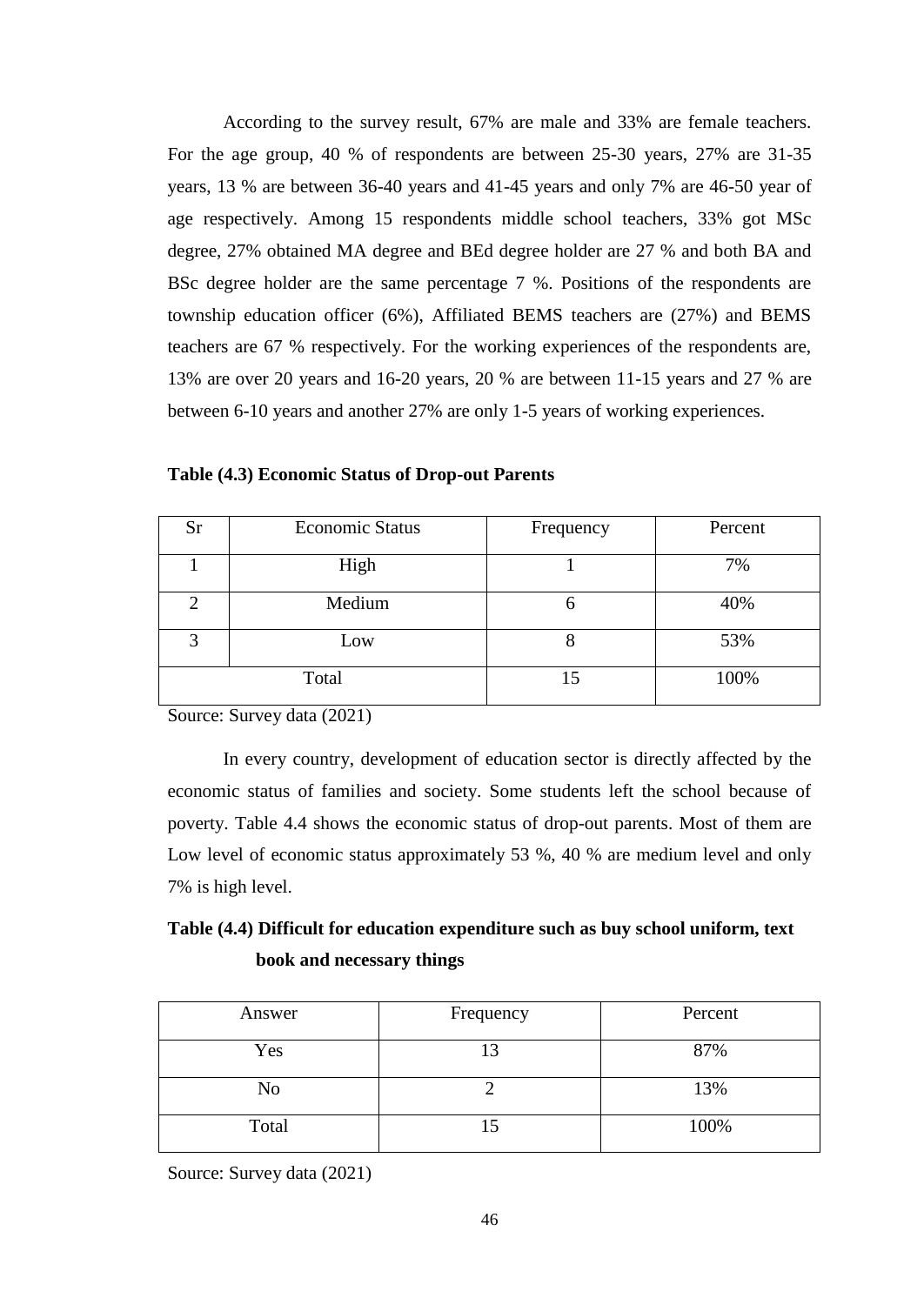According to survey result, 87 % of parents faced difficultly for education expenditure for their children. Only 13 % replied that not difficulty for education expenditure. Table 4.6 shows teachers' perception about satisfaction of daily attendance. Only 47 % replied that they have satisfaction of daily attendance and 53 % are not satisfied due to absent of the students.

**Table (4.5) Teachers' Perception about Satisfaction of Daily Attendance**

| Question                            | Yes    | No     | Total       |
|-------------------------------------|--------|--------|-------------|
| Satisfaction of<br>Daily Attendance | 7(47%) | 8(53%) | $15(100\%)$ |

Source: Survey data (2021)

Table 4.7 shows teachers' perception about the causes and consequences of dropouts. For this part of survey questionnaire, the responses are analyzed by using five-point Likert scale, values are calculated based on frequency of responses divided into 5 scales such as Strongly disagree  $= 1$ , Disagree  $= 2$ , Neutral  $= 3$ , Agree  $= 4$  and Strongly Agree = 5 respectively. The mean value for poverty is 4.92, Child labour is 4.36, Negligence by parents is 4.01 forced repetition and harsh punishment are 3.13 and 3.67 respectively, poor performance of student is 4.52, conflict with teacher is 3.83 and uninteresting curriculum is 4.67 respectively.

The average mean value (over all mean value) is calculated to analyze the respondents' perception about the cause and consequences of middle school students' dropout problems. The overall mean value is 4.14. This result means that all the respondents agree for most of the factors are causes of dropout problems of students such as poverty is the most important factor for this problem.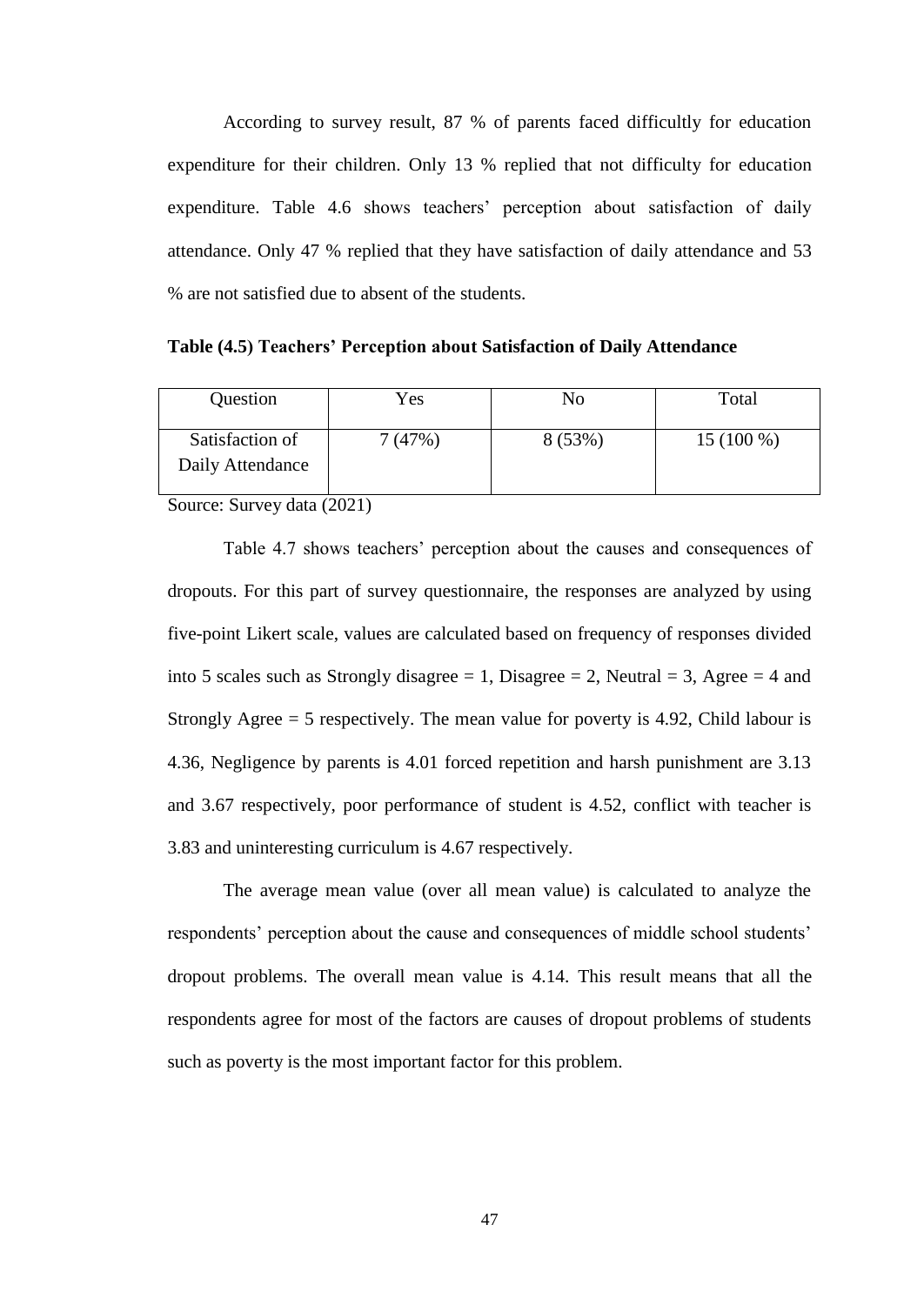| Item                           | Minimum        | Maximum        | Mean | <b>Std Deviation</b> |
|--------------------------------|----------------|----------------|------|----------------------|
| Poverty                        | $\overline{2}$ | 5              | 4.92 | 0.704                |
| <b>Child Labour</b>            | $\overline{2}$ | $\overline{4}$ | 4.36 | 0.594                |
| Negligence by parents          | $\overline{2}$ | 5              | 4.01 | 0.852                |
| <b>Forced Repetition</b>       | 3              | $\overline{4}$ | 3.13 | 0.352                |
| Harsh punishment               | $\overline{2}$ | $\overline{4}$ | 3.67 | 0.743                |
| Poor performance of<br>student | 2              | 5              | 4.53 | 0.655                |
| Conflict with teacher          | 3              | 4              | 3.83 | 0.795                |
| Uninteresting curriculum       | 3              | 4              | 4.67 | 0.688                |
| Overall mean                   | 4.14           |                |      |                      |

**Table (4.6) Teachers' Perception about the causes and consequences of dropouts**

Source: Survey data (2021)

## **4.3.2 Socio-Demographic Characteristics of Respondents (Dropout students and Parents)**

Table (4.8) shows socio-demographic characteristics of respondents (middle school dropout students and their parents) such as gender, age groups, father's education, mother"s education and family income level. For gender of respondents, 60 % are male dropout students and 40 % are female. 33 % of the respondents are 18 years and above, 27 % are between 16-18 years, 20 % are 14-16 years, 13 % are 12- 14 years and 7 % are only 10-12 years age group. For the educational standard of their parent, 40 % of fathers are high school level, 33 % are middle school level, 20 % are undergraduate and only 7 % is graduated. For mother's education, 27 % are middle school level, 33 % are high school level and also 33 % are under graduate and 7% is graduated.

Marital status of parents / guardian are as follows, 54 % are married, 20 % are divorced, 13 % are widowed and also 13% are separated. 60 % of middle school dropout students live with their family, 27 % live with their relatives and only 13 % live alone.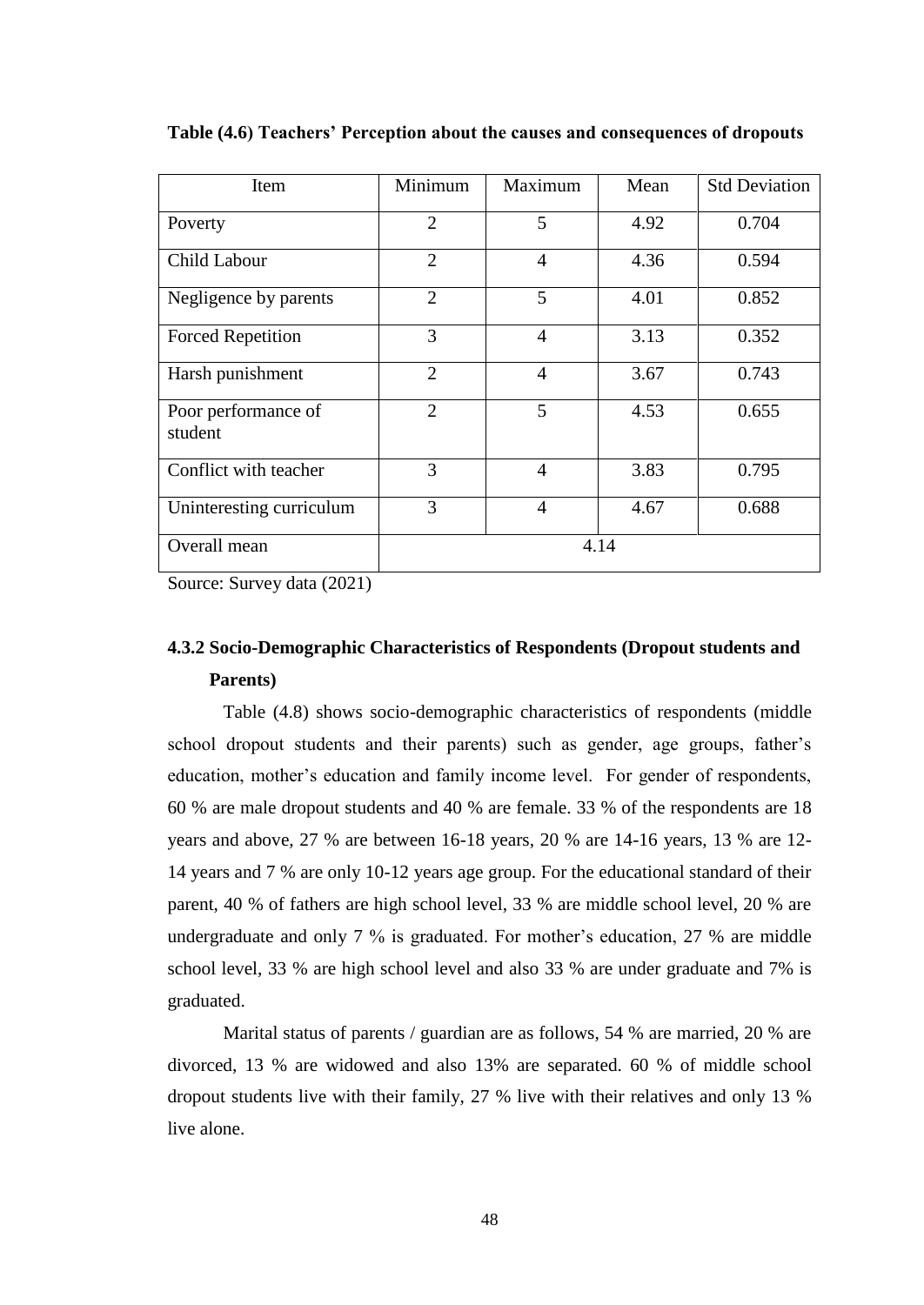Family income level is one of the important factors for students. According to survey result, most of the dropouts students' family monthly income are low and medium levels. 47 % are between 100,001 – 200,000 kyats and 53 % are between 200,001 to 300,000 kyats.

|                    | Characteristics     | Frequency      | Percent |
|--------------------|---------------------|----------------|---------|
| Gender             | Male                | 9              | 60 %    |
| (dropout students) | Female              | 6              | 40 %    |
|                    | <b>Total</b>        | 15             | 100 %   |
| Age group          | 10-12 yrs           | $\mathbf{1}$   | 7%      |
| (dropout students) | 12-14 yrs           | $\overline{2}$ | 13%     |
|                    | 14-16 yrs           | $\overline{3}$ | 20%     |
|                    | 16-18 yrs           | $\overline{4}$ | 27%     |
|                    | 18 and above        | 5              | 33%     |
|                    | <b>Total</b>        | 15             | 100 %   |
| Father's Education | Middle school level | 5              | 33 %    |
|                    | High school level   | 6              | 40 %    |
|                    | Undergraduate       | $\overline{3}$ | 20 %    |
|                    | Graduate            | $\mathbf{1}$   | 7 %     |
|                    | <b>Total</b>        | 15             | 100 %   |
| Mother's Education | Middle school level | $\overline{4}$ | 27 %    |
|                    | High school level   | 5              | 33 %    |
|                    | Undergraduate       | $\overline{5}$ | 33 %    |
|                    | Graduate            | $\mathbf{1}$   | 7 %     |
|                    | <b>Total</b>        | 15             | 100 %   |

**Table (4.7) Socio-demographic Characteristics of Respondents (Dropout students and Parents)**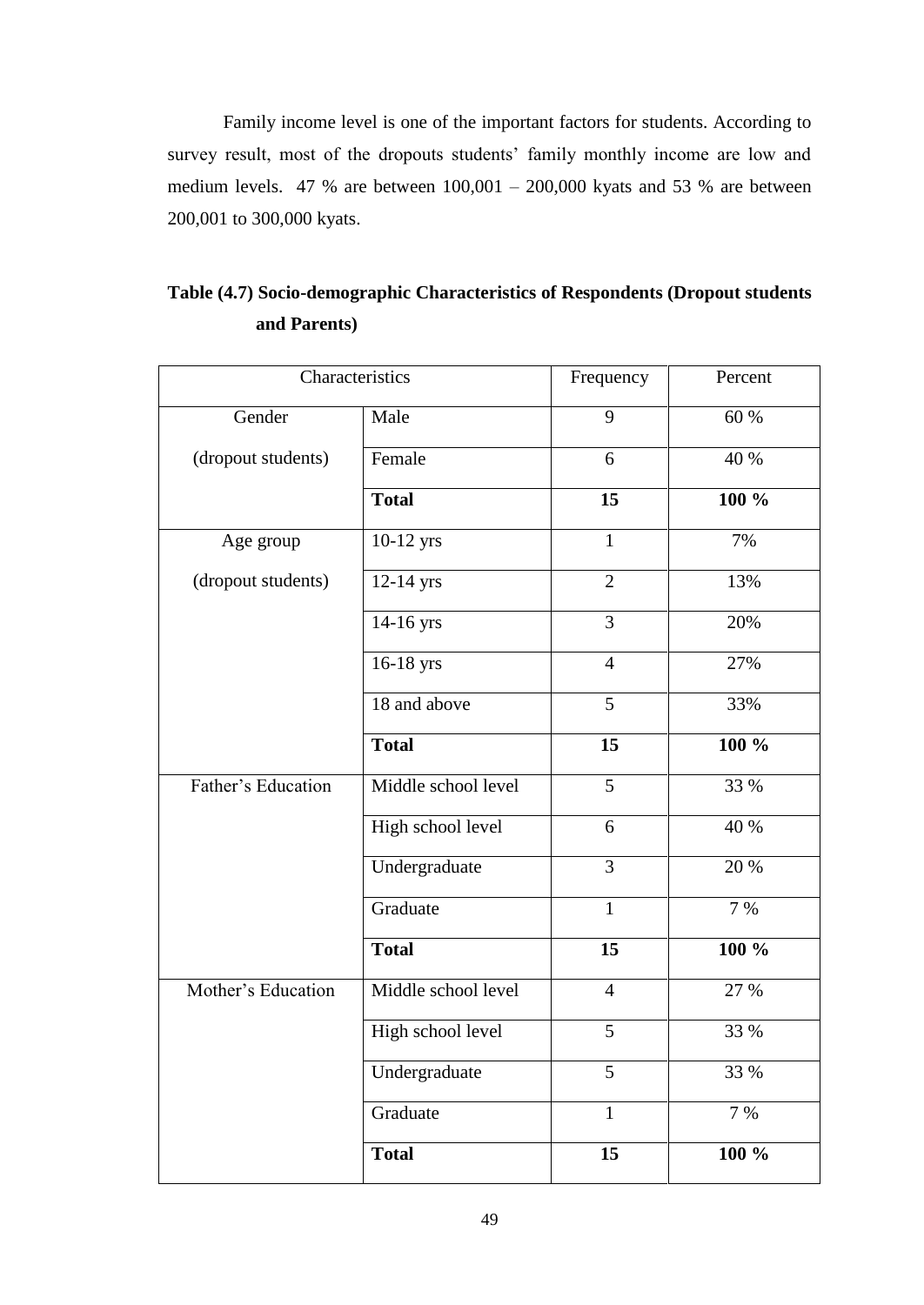| <b>Marital Status of Parents</b> | Married                | 8                | 54 %  |
|----------------------------------|------------------------|------------------|-------|
| / Guardian                       | Divorced               | $\overline{3}$   | 20 %  |
|                                  | Widowed                | $\overline{2}$   | 13 %  |
|                                  | Separated              | $\overline{2}$   | 13 %  |
|                                  | Total                  | 15               | 100 % |
| Live with                        | Family                 | 9                | 60%   |
|                                  | Relative               | $\overline{4}$   | 27%   |
|                                  | Alone                  | $\overline{2}$   | 13%   |
|                                  | <b>Total</b>           | 15               | 100 % |
| Family Income                    | Less than 100,000 ks   | $\boldsymbol{0}$ | $0\%$ |
| (monthly)                        | $100,001 - 200,000$ ks | $\overline{7}$   | 47 %  |
|                                  | $200,001 - 300,000$ ks | 8                | 53 %  |
|                                  | Above 300,000 ks       | $\boldsymbol{0}$ | 0%    |
|                                  | <b>Total</b>           | 15               | 100 % |

Source: Survey data (2021)

Table 4.9 shows the middle school dropout students' participation in extracurricular activities such as football team, spot clubs during their previous school time. Only 20 % replied "yes" for this question and 80 % said "no".

## **Table (4.8) Did you participate in any extra-curricular activities or after school programs, football team, sport clubs, etc.?**

| Item  | Frequency | Percent |
|-------|-----------|---------|
| Yes   |           | 20%     |
| No    |           | 80%     |
| Total |           | 100%    |

Source: Survey data (2021)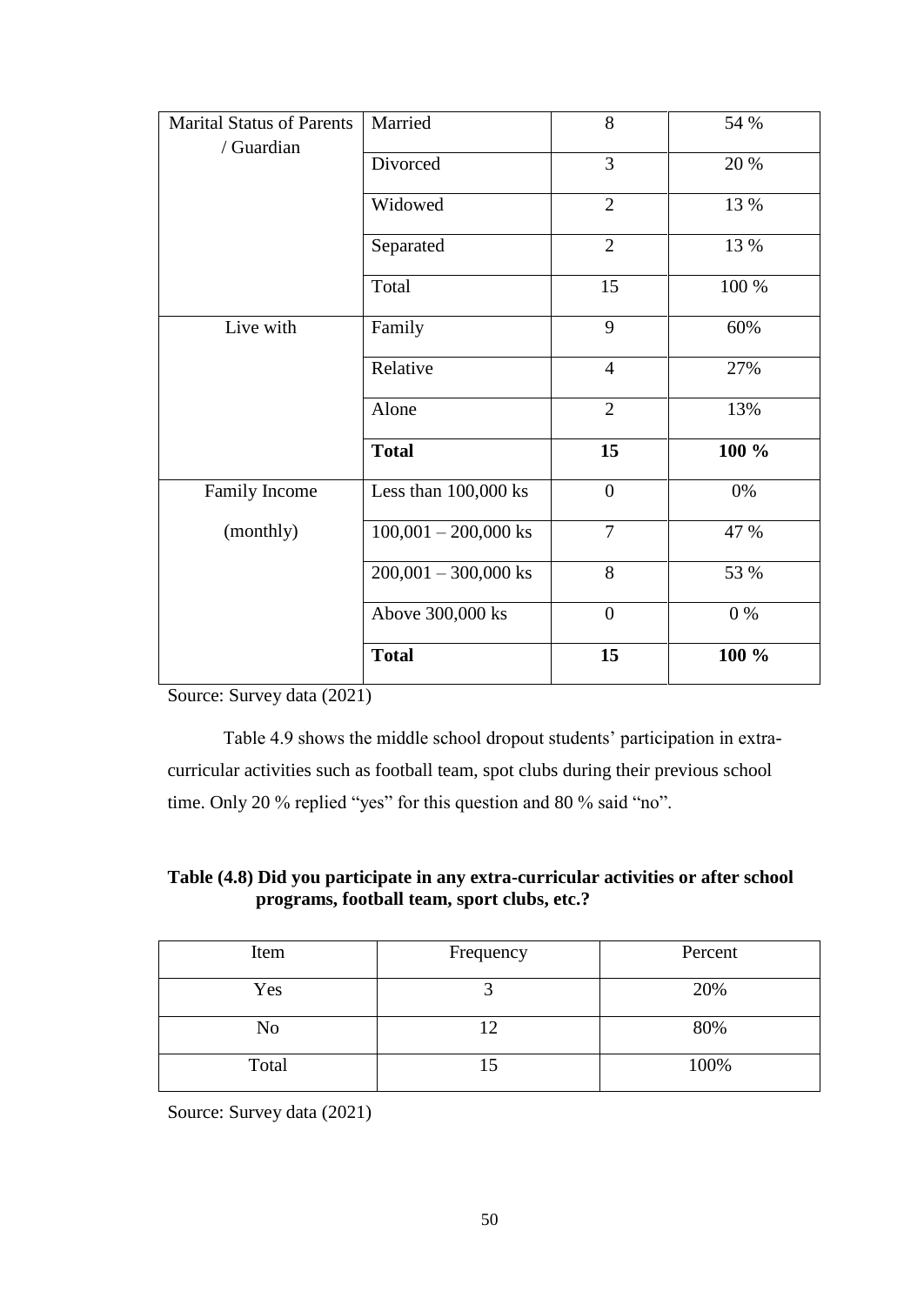The following table (4.10) shows the major reasons for the middle school dropouts. According to survey results, there are various reasons for school dropouts such as family related reasons and school related reasons. Among the respondents, 80 % replied that their family financial problem is major reason of dropout from school, 20 % said "no" for this reason. About 33 % of students out if school due to their parents moved away from school or migration. 60 % replied that they were not interested in schooling, only 26 % said that due to heath problem of their family, 20 % said that they have to take care of younger sibling and 40 % replied that school is too fare away from their home.

| <b>Sr</b>      | Major reasons                             | Yes            | N <sub>o</sub> | Total     |
|----------------|-------------------------------------------|----------------|----------------|-----------|
| $\mathbf{1}$   | Family's financial problem                | 12             | 3              | 15        |
|                |                                           | (80 %)         | (20%)          | $(100\%)$ |
| $\overline{2}$ | My parents moved away from school         | 5              | 10             | 15        |
|                |                                           | (33%)          | (67%)          | $(100\%)$ |
| 3              | I (child) was not interested in schooling | 9              | 6              | 15        |
|                |                                           | (60%)          | (40%)          | $(100\%)$ |
| $\overline{4}$ | Health problem of family or myself        | $\overline{4}$ | 11             | 15        |
|                |                                           | (26%)          | (73%)          | $(100\%)$ |
| 5              | Taking care of younger siblings           | 8              | 7              | 15        |
|                |                                           | (53%)          | (47%)          | $(100\%)$ |
|                |                                           |                |                |           |
| 6              | Parents are not aware of value of         | $\overline{3}$ | 12             | 15        |
|                | education                                 | (20%)          | (80%)          | $(100\%)$ |
| $\overline{7}$ | School is too far away from home          | 6              | 9              | 15        |
|                |                                           | (40%)          | $(60\%)$       | $(100\%)$ |

#### **Table (4.9) Major reasons for school dropout**

Source: Survey data (2021)

Table (4.11) show the middle school dropout students' employment conditions. 47 % are employed one day during the school, 26 % are employed two days, 7 % are employed three days and 20 % are not employed during school life.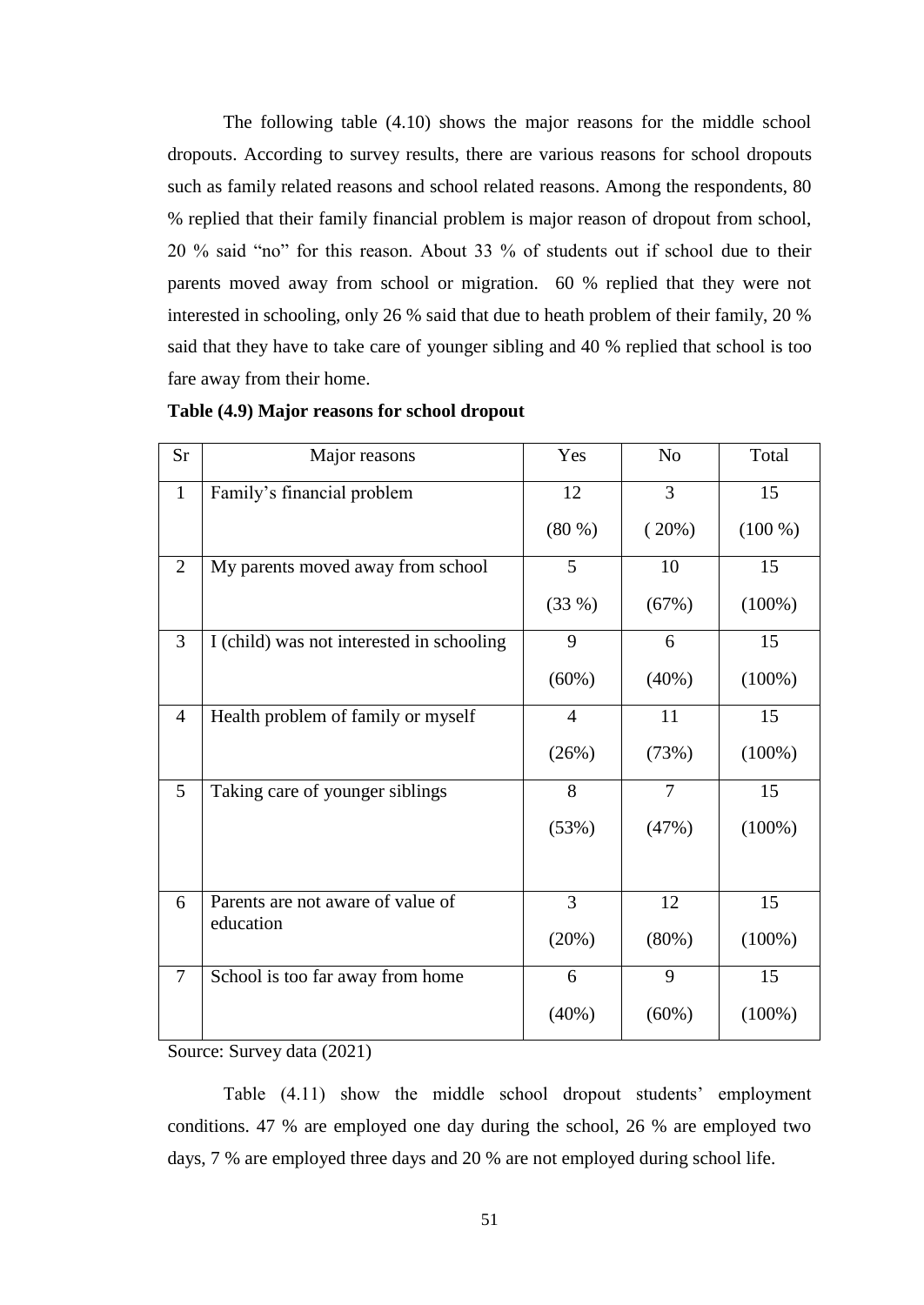| Employed during the<br>school            | 0<br>Frequency | Percent |
|------------------------------------------|----------------|---------|
| One day                                  | 7              | 47 %    |
| Two days                                 | 4              | 26%     |
| Three days                               |                | 7%      |
| I was not employed during<br>school life | 3              | 20 %    |
| Total                                    | 15             | 100%    |



Source: Survey data (2021)

Table (4.12) shows the survey result about the psychological feeling of dropout students such as feeling about their school result, their teacher, their classmate and their school in general. According to the survey data result, 73% of respondents are not very happy with their school result, 20 % are very happy and only 7% is not very happy at all. About their teacher, 47 % are not very happy,33 % are very happy and 20 % are not happy at all. For the classmate, 40 % are very happy and another 40 % are not very happy and 20 % are not happy at all. 46% of middle school dropout students are not very happy with their school in general, only 27 % are very happy and another 27 % are not happy at all respectively. Thus, it can be concluded that school and their environment is one of the factors of dropout.

| Item                   |                  | Frequency | Percent |
|------------------------|------------------|-----------|---------|
| How are you happy with | Very happy       | 3         | 20 %    |
| Your school result?    | Not very happy   | 11        | 73 %    |
|                        | Not happy at all | 1         | 7%      |
|                        | <b>Total</b>     | 15        | 100 %   |
| How are you happy with | Very happy       | 5         | 33 %    |
| Your teachers?         | Not very happy   | 7         | 47 %    |
|                        | Not happy at all | 3         | 20 %    |
|                        | <b>Total</b>     | 15        | 100 %   |

|  |  | Table (4.11) How are you happy with your school environment? |
|--|--|--------------------------------------------------------------|
|  |  |                                                              |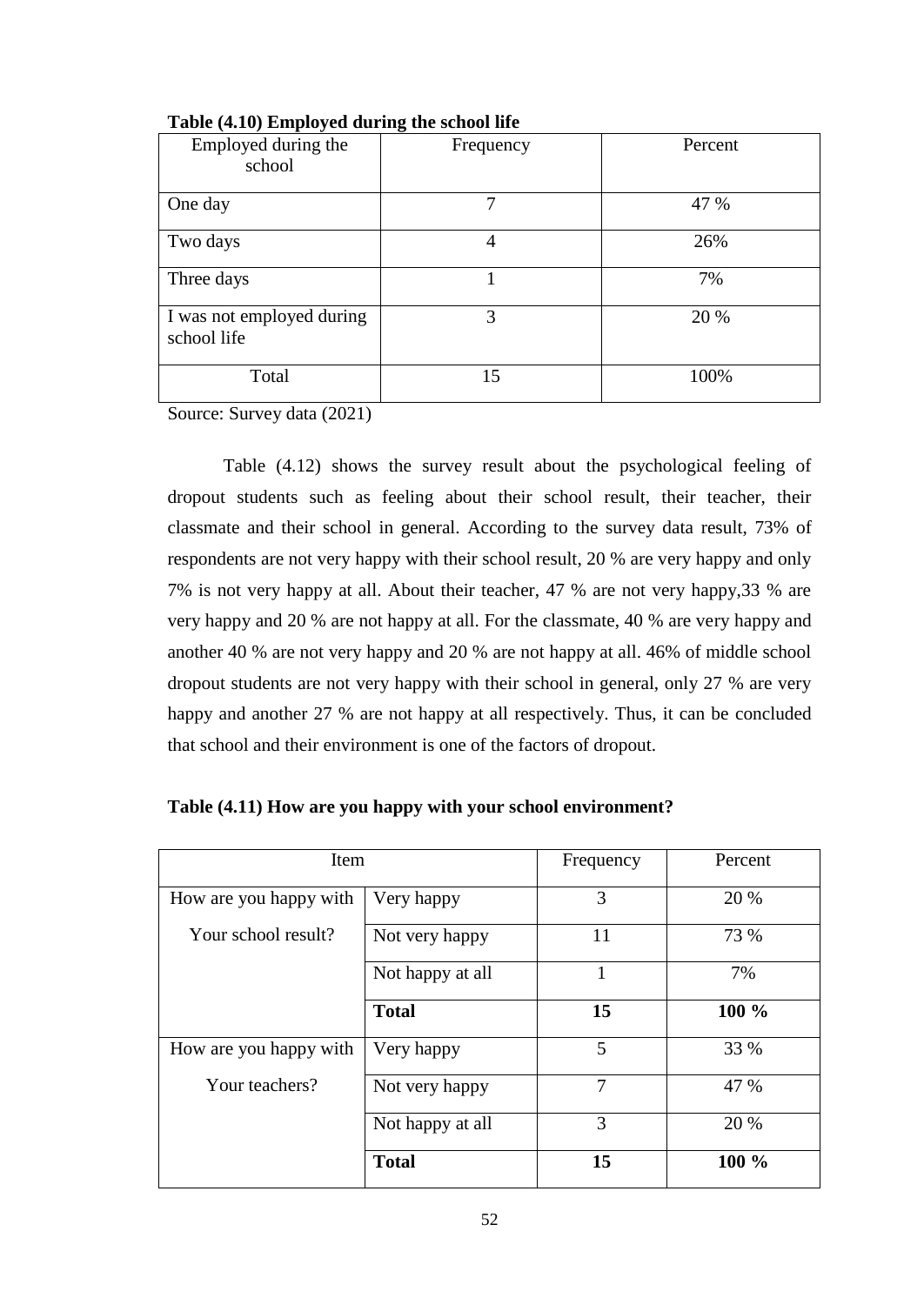| How are you happy with  | Very happy       | 6              | 40 %  |
|-------------------------|------------------|----------------|-------|
| Your class mate?        | Not very happy   | 6              | 40 %  |
|                         | Not happy at all | 3              | 20 %  |
|                         | <b>Total</b>     | 15             | 100 % |
| How are you happy with  | Very happy       | $\overline{4}$ | 27 %  |
| Your school in general? | Not very happy   | 7              | 46 %  |
|                         | Not happy at all | $\overline{4}$ | 27%   |
|                         | <b>Total</b>     | 15             | 100 % |

Source: Survey data (2021)

### **4.4 Test Reliability**

Reliability of the measures was assessed with the use of Cronbach"s alpha allows us to measure the reliability of the different categories. It consists of estimates of how much variation in scores of different variables is attributable to chance or random errors (Selltzm, et al, 1976). As a general rule, a coefficient greater than or equal to 0.5 is considered acceptable and a good indication of construct reliability (Nunnally,1978). The overall Cronbach"s alpha which is 0.714.

### **4.5 Students' Perception on Dropouts factors**

According to literature review from previous studies, 11 items (statement) are selected to evaluate the perception of the dropout students. Each statement is measured by five point Likert scale such as Strongly Disagree for 1, Disagree for 2, Neutral for 3, Agree for 4 and Strongly Agree for 5 respectively. According to the Sekaram and Bougie (2016), the mean value for the student's perception can be classified as lower level (less than 2), moderate level (between 2 and 3.5) and high level of perception (3.5 and above)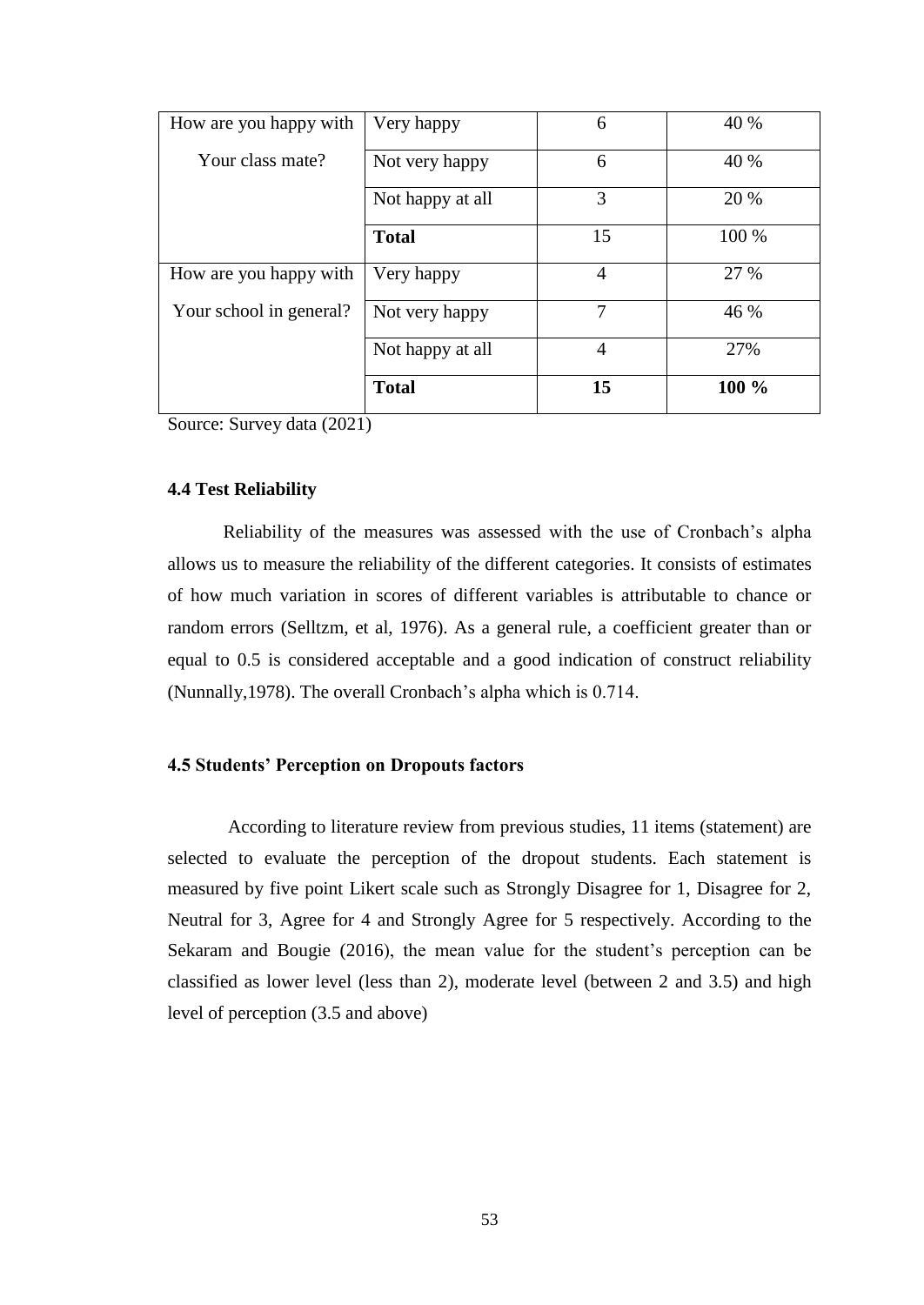| Statement                                                         | Minimum        | Maximum        | Mean | Std<br>Deviation |
|-------------------------------------------------------------------|----------------|----------------|------|------------------|
| I would have stayed in school if I<br>had support from my parents | $\overline{2}$ | 5              | 4.37 | 0.516            |
| I would have stayed in school if I<br>had support from my teacher | 3              | $\overline{4}$ | 3.84 | 0.676            |
| I was sexually assaulted on<br>school premises                    | $\mathbf{1}$   | $\overline{2}$ | 1.60 | 0.594            |
| If I moved closer to school, I<br>wouldn't have to drop-out       | $\overline{2}$ | $\overline{4}$ | 4.27 | 0.743            |
| Alcohol and drugs caused me to<br>dropout of school               | $\overline{2}$ | $\overline{4}$ | 3.93 | 0.704            |
| I left because I started working                                  | $\overline{2}$ | 4              | 4.28 | 0.632            |
| I had to work to support myself                                   | 1              | 4              | 4.47 | 1.063            |
| I had to work to support my<br>family                             | $\overline{2}$ | 5              | 4.50 | 0.915            |
| I didn't find the school to add<br>value in my life               | $\overline{2}$ | 3              | 2.27 | 0.799            |
| I left school to concentrate on arts<br>/ sports                  | $\overline{2}$ | 3              | 2.73 | 0.458            |
| I found homework and<br>coursework to be very happy               | $\overline{2}$ | $\overline{4}$ | 3.57 | 0.653            |
| <b>Overall mean</b>                                               | 3.62           |                |      |                  |

## **Table(4.12) Students Perception on Dropouts Factors**

Source: Survey data (2021)

According to the Table (4.12) the respondents strongly agree the statements such as "I would have stayed in school if I had support from my parents" (mean value  $=4.37$ ), "If I moved closer to school, I wouldn't have to drop-out" (mean value = 4.27), " I left because I started working" (mean value =4.28), "I had to work to support myself" (mean value =4.47) and "I had to work to support my family" (mean value 4.50). They did not agree the statement "I was sexually assaulted on school premises" (mean value  $= 1.6$ ). The overall mean value is 3.62 that indicate the respondents highly agreed that the factors are the students" perception about the causes of dropouts.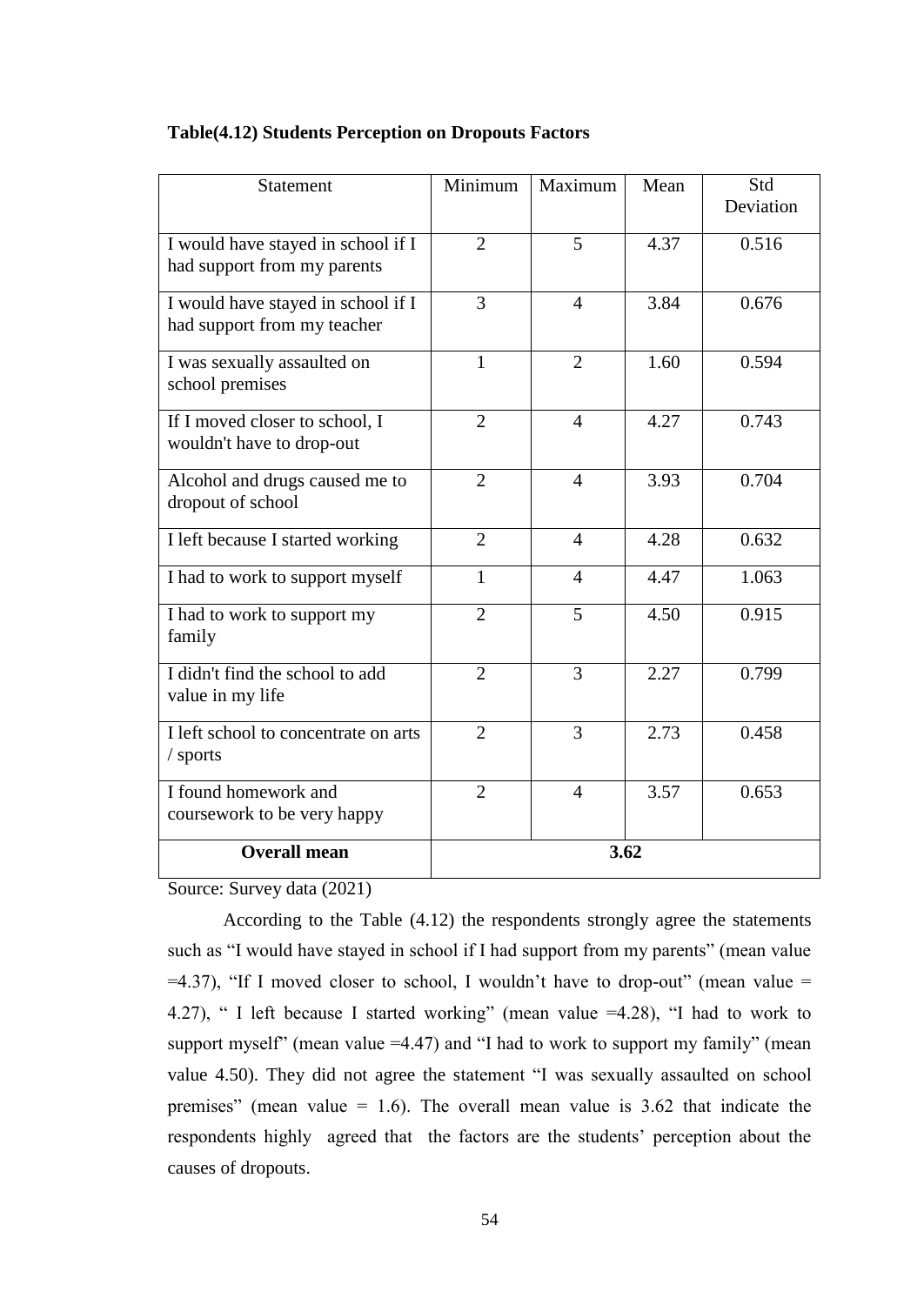#### **4.6 Analysis on Qualitative Result**

This study approached to assessed through qualitative survey questionnaire of respondents" perception of dropout problems and causes and consequences of middle school dropouts in Mingalardon township by using key informant interview method. The respondents were selected based on factors such as dropout students and their parents who live and work in Mingaladon townships and the township education officer, middle school teachers from the study area. For the Key Informant Interview (KII) section, one Mingaladon Township Education Officer, four Middle School Teachers from BEMS (3) Mingaladon Township, three Middle School Teachers from BEHS (4) Mingaladon Township, two Middle School Teachers from BEHS (4) Mingaladon Township and, five A Middle School Teachers from BEMS (5) Mingaladon Township are selected to interview. To get the information concerned with the causes and consequences of the middle school dropout problems in Mingaladon Township from dropout parents, five parents are selected to interview.

According to the answers from the key informant interview result, most of the middle school dropout problems are due to "family related reason such as poverty, family financial problems" and most of the dropout students are "not interested in schooling". "Helping parents, working for extra income" are also reasons for dropouts. And there have "family income level, father"s education and mother"s education" are also important factors.

The summary of the key informant interview result are as follows. The main causes for out-of-school children and middle school dropout problems in Mingaladon Township are "parents" poor education, low income, earn their incomes mainly from daily wage labor or small businesses, place little or no value in education and unable to send their children to school". Parents and children stated similar reasons for both "not been able to attend school and dropping out of school". Although the ministry of education states that "all children at age five are compulsory to enroll in primary school and all school fees are free of charge, some poor parents cannot afford to provide school uniform, tuition fees and other educational related expenses for the whole year". Moreover, some poor parents prefer "their elder children to work outside to get extra income for their family due to insufficient monthly income level for the family".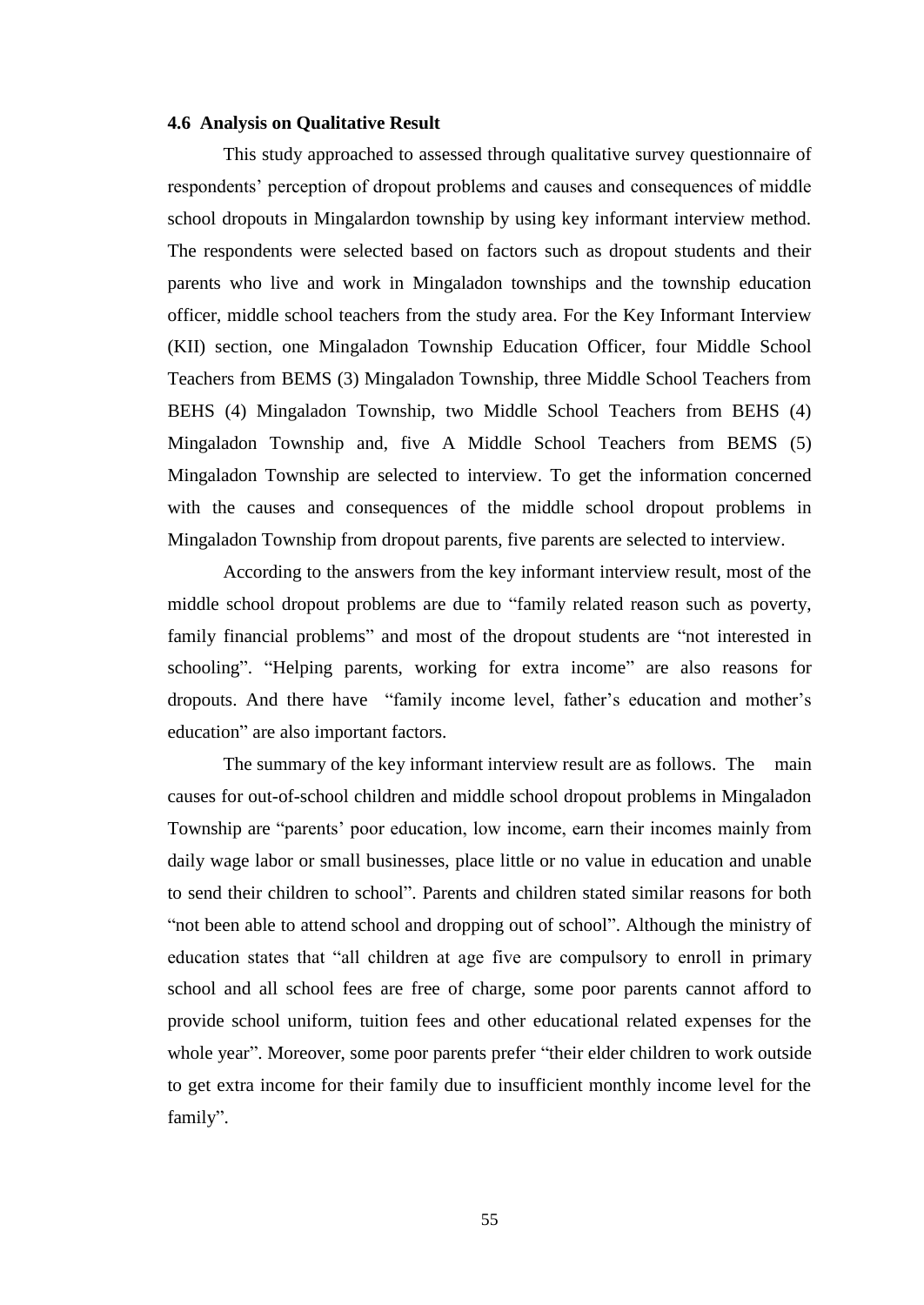# **CHAPTRER V CONCLUSION**

#### **5.1 Findings**

This paper studied about the state of basic education in Mingalardon Township, including current school attendance by aged groups, the quantity changes of the teacher-student ratio, youth literacy rates and drop-out rates in the primary, middle and high school levels and cause and consequences of middle school drop problems.

According to the study result, quantity changes in basic education schools consists of the changes of the number of primary, middle and high schools, the changes of number of teachers, the number of students, teacher-student ratio, the number of drop-out students and drop-out rate in basic education, primary, middle and high school level of education completed in urban and rural in Mingalardon township.

The ratio of teacher-student is also important for the basic education level to evaluate the teaching and learning performance. The Ministry of Education recognized teacher-student ratio in primary level that the lowest ratio of teacherstudent is 1:32, the highest ratio of teacher-student is 1:45 respectively. According to the monthly reports of teacher and students list from township education office in this township, the teacher-students ratio in primary level were 1:47 in 2015-2016 academic year. In 2017-2018 and 2018-2019 academic years, the teacher-students ratio at primary level decreased to 1:45.

The number of drop-out rate is important to measure the attainable of basic education and youth literacy rate for a country. During the study periods, the number of drop-out rate in primary level in 2015-2016 academic year was 0.37% of the total number of enrollment students. In 2018-2019 academic year, the drop-out students increased into 71 and the percentage of drop-out was 0.98% because of appearing the private schools in Mingalardon townships because many students transferred to private schools.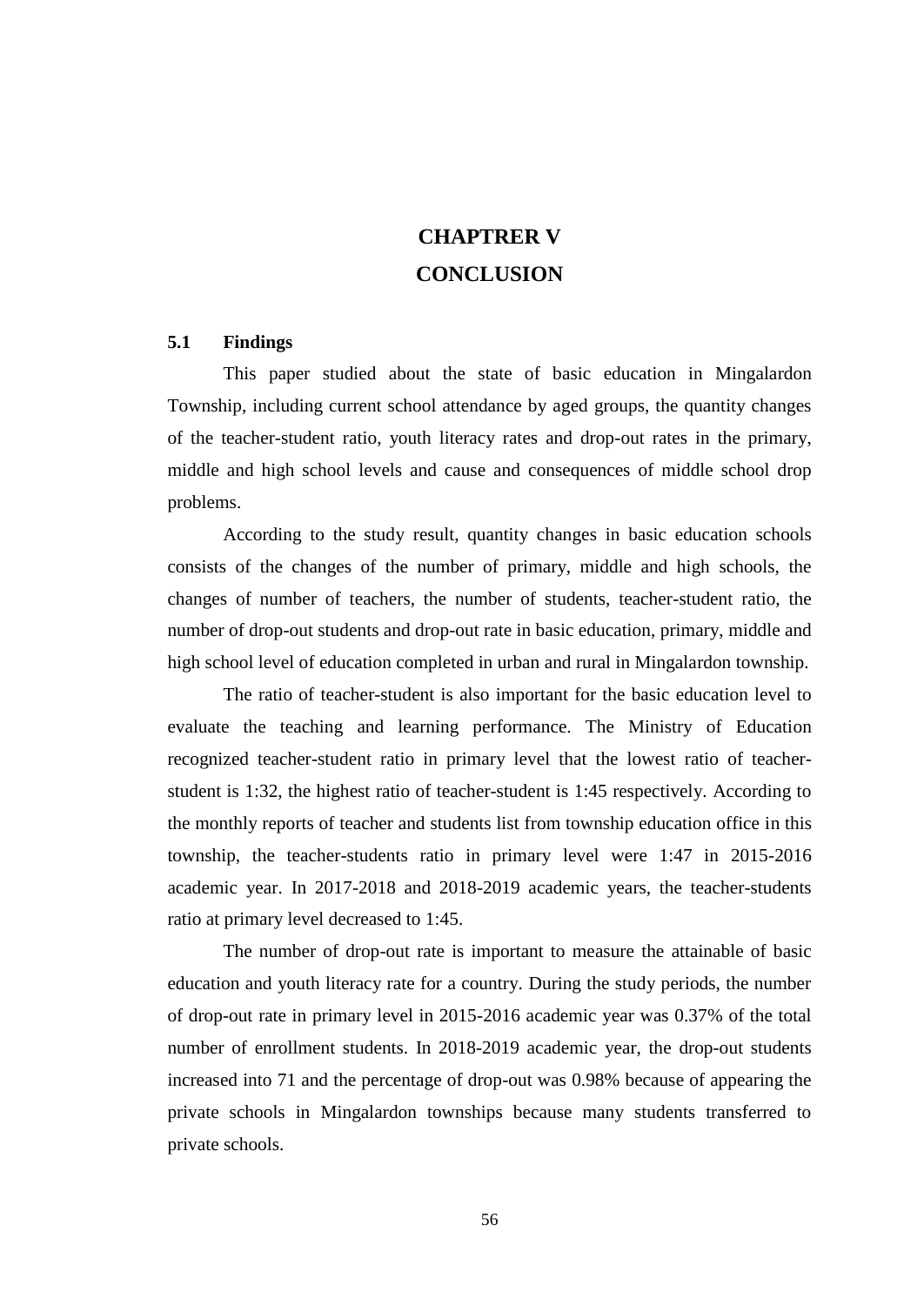In every country, development of education sector is directly affected by the economic status of families and society. Some students left the school because of poverty. As a survey result, most of family of the middle school dropout students are low level of economic status approximately 53 %, 40 % are medium level and only 7% is high level. In addition, schools and their environment is one of the factors of dropout and all the respondents agree that there are many causes of dropout problems of students, poverty is the most important factor for this problem.

According to the interview and key informant interview results, the main causes for out-of-school children and middle school dropout problems in Mingalardon Township are "parents" lower education level, low income and earn their incomes mainly from daily wage labor or small businesses, place little or no value in education also unable to send their children to school". In addition, some poor parents prefer "their elder children to work outside to get extra income for their family due to insufficient monthly income level for the family".

## **5.2 Suggestion**

 The school dropout issue is one of the most significant problems in almost all countries. Every year, Myanmar suffers from a high rate of school dropout. More than one million of Myanmar children are now estimated to be out of school, over 500,000 at primary and over 250,000 at lower secondary levels. In fact, understanding the root causes leading students" dropout will lead to the prevention of dropout.

Although government encourages students for basic education completion many, students form nationwide face at home and in their communities' resources deficits associated with low achievement and dropout risk. Early school dropout is a considerable problem both for the individual and the family, as well as the school and the society as a whole.

Students who leave school without qualification have much worse opportunities in the future, regarding career, income, promotion, health conditions. Some students with many siblings and from poor income family may be dropouts to help their young to continue their school smoothly and become workers in lowincome jobs.

Moreover, the role of the teachers and the relationship with their students influences students" school achievements. And the teachers have an important social capital for their students. The teachers are also the physical environment of the school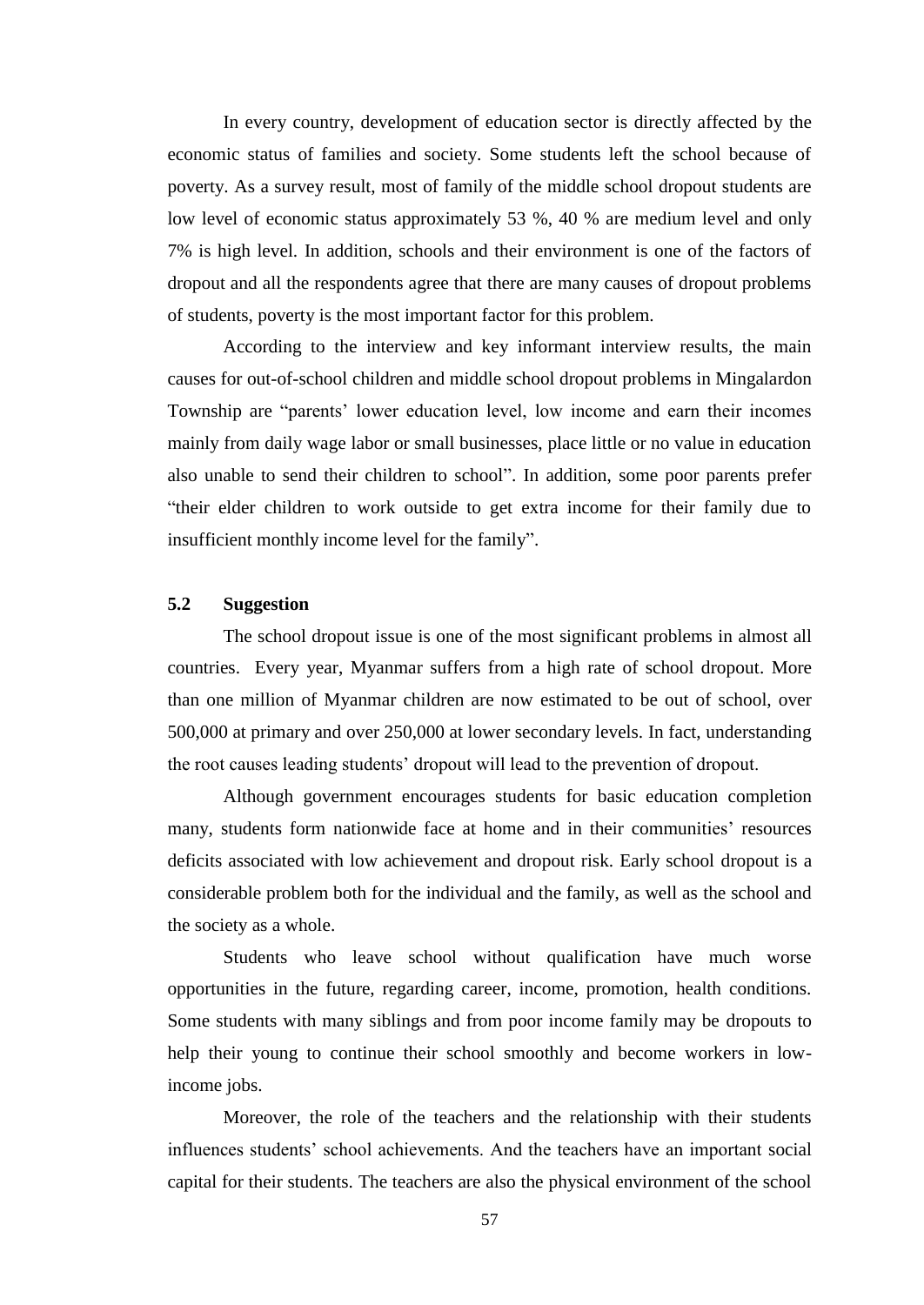has an influence on early school leaving in schools that were clean and better equipped lower ratio of dropout could be identified. As a result, student dropout is a severe problem in any country.

The basic education level is the most important for the foundation of education sector for the future human resource development to create and generate well trained educated and skilled workforce for the development of Myanmar. The children in Myanmar are the resources for future development skills and creativities of workers, citizens and future leaders for the foundation of the developed nation. For the above reasons, the number of drop-out students and drop-out rate should be decreased.

The government and stakeholders should work together to ensure the successful implementation of Universal Primary Education and a resource allocation framework through effective education policies and programme for primary education more available, affordable and accessible. Need to increase the youth literacy rate to achieve and continued efforts in order to achieve universal ability to read and write among the new generation to generate the workforce for the nation's development.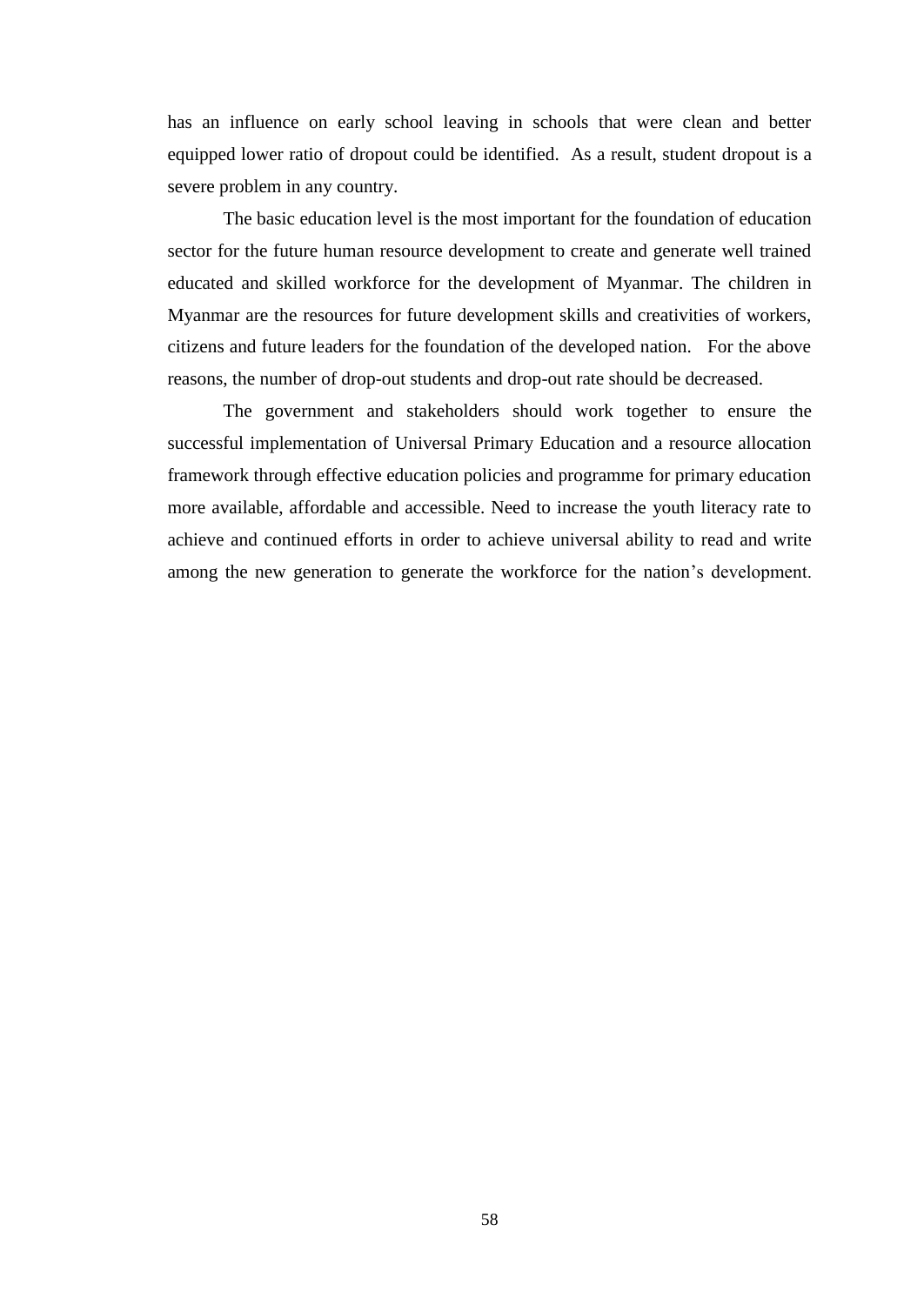### **REFERENCES**

- Acharya, P., & Krishan, S. (2010). An Experiment in Nationalist Education: Satyavadi School in Orissa (1909-26). Economic and Political Weekly, 71- 78.
- Bella, N., & Mputu, H. (2004). Dropout in Primary and Secondary School: A Global Issue and an Obstacle to the Achievement of the Education for All Goals. *International Journal on School Disaffection*, 2(1), 6-14.
- Christle, C. A., Jolivette, K., & Nelson, C. M. (2007). School characteristics related to high school dropout rates. Remedial and Special education, 28(6), 325- 339.
- Davalos, D. B., Chavez, E. L., & Guardiola, R. J. (2005). Effects of perceived parental school support and family communication on delinquent behaviors in latinos and white non-latinos. Cultural Diversity and Ethnic Minority Psychology, 11(1), 57.
- Drewry, J. A. (2007). High school dropout experiences: A social capital perspective (Doctoral dissertation, Virginia Tech).
- Education, M. O. (2004). Development of Education in Myanmar. The Government of the Union of Myanmar.
- Education, M. O. (March, 2014). *Education for All 2015 National Review Report*. Myanmar. The Government of the Republic of the Union of Myanmar.
- Education, M. O. (n.d.). National Education Strategic Plan 2016-2021. Myanmar: The Government of the Republic of the Union of Myanmar.
- Ensminger, M. E., Lamkin, R. P., & Jacobson, N. (1996). School leaving: A longitudinal perspective including neighborhood effects. Child development, 67(5), 2400-2416.
- Gumus, S. (2014). The effects of community factors on school participation in Turkey: A multilevel analysis. International Review of Education, 60(1), 79-98.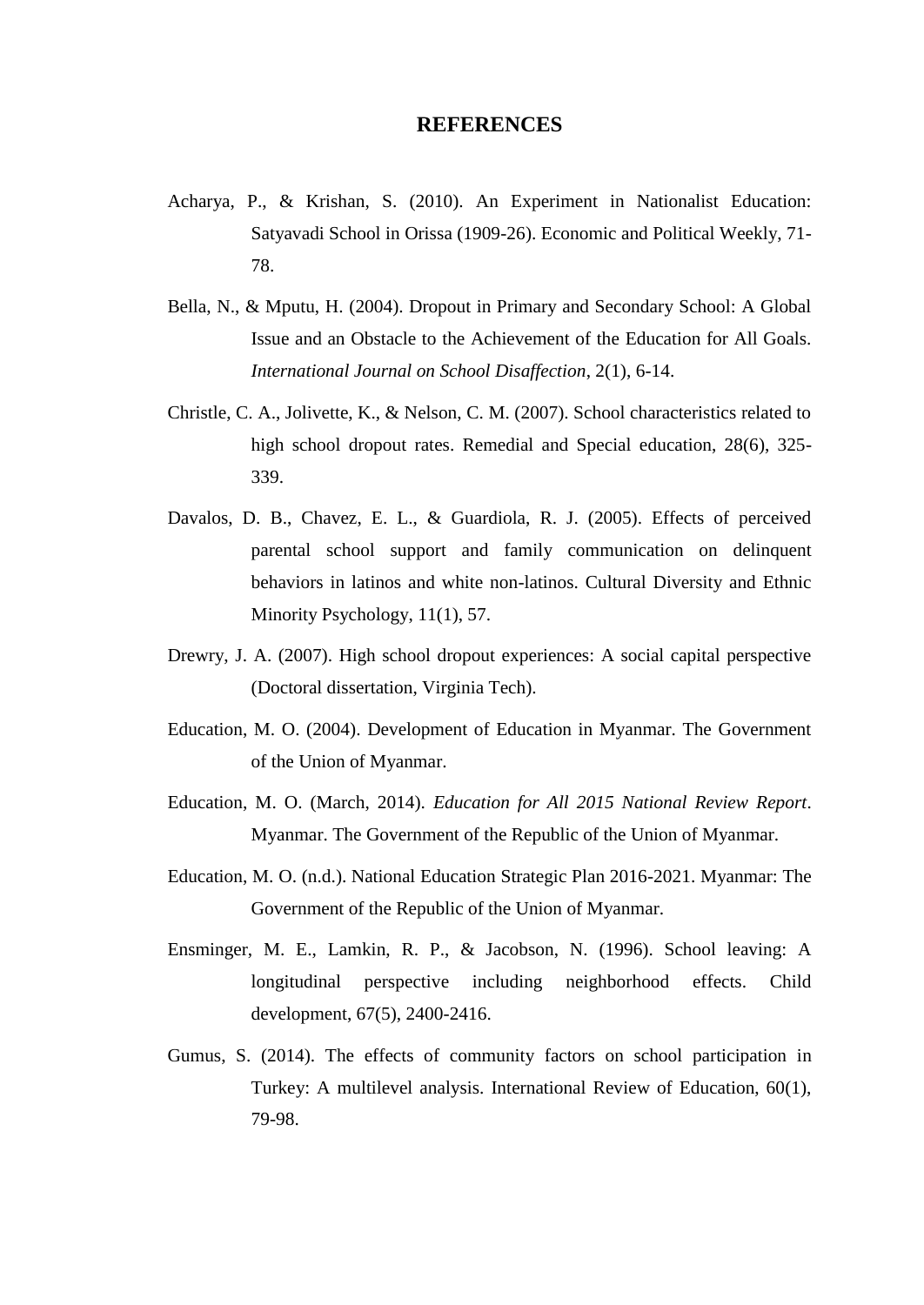- Hammond, C., Linton, D., Smink, J., & Drew, S. (2007). *Dropout Risk Factors and Exemplary Programs: A Technical Report*. National Dropout Prevention Center/Network (NDPC/N).
- Htet Htet Ye Win (2018). "A Study on Alternative Education for Out-of-School Children in Myanmar", Unpublished Master Thesis, Master of Public Administration Programme, Yangon University of Economics, Yangon, Myanmar.
- Ingrum, A. (2006). High school dropout determinants: The effect of poverty and learning disabilities. The Park Place Economist, 14(1), 72-79.
- Khin Ma Ma Latt (2015). "A Study on the Issue of Primary Education School Dropouts, Case Study in Hlaing Tharyar Township", Unpublished Master Thesis, Master of Public Administration Programme, Yangon University of Economics, Yangon, Myanmar.
- Lwin, T. (2000). Education in Burma (1945–2000). Thinking Classroom Foundation. Chiang Mai, Thailand. Available online at http://www. thinkingclassroom. org/uploads/4/3/9/0/43900311/lwin\_t. \_2000. \_education\_in\_burma\_1945- 2000. pdf.
- McLaren, S. V. (1997). Value Judgements: Evaluating Design: A Scottish Perspective on a Global Issue. *International journal of technology and design education*, 7(3), 259-278.
- Ministry of Education. [MoE]. (2014). *National EFA Review Report*.
- Monga, O. P., Monga, A., Monga, A., Monga, O. P., & Hill, S. (2016). Globalization and Education in India: The Issue of Higher Education. *American International Journal of Research in Humanities*, Arts and Social Sciences, 16, 170.
- Nu Nu Aung (2018), "A Study on Non-Formal Primary Education in Myanmar, Case Study of NFPE in DALA Township", Unpublished Master Thesis, Master of Development Studies Programme, Yangon University of Economics, Yangon, Myanmar.
- Rumberger, R. W. (2001). Why students drop out of school and what can be done.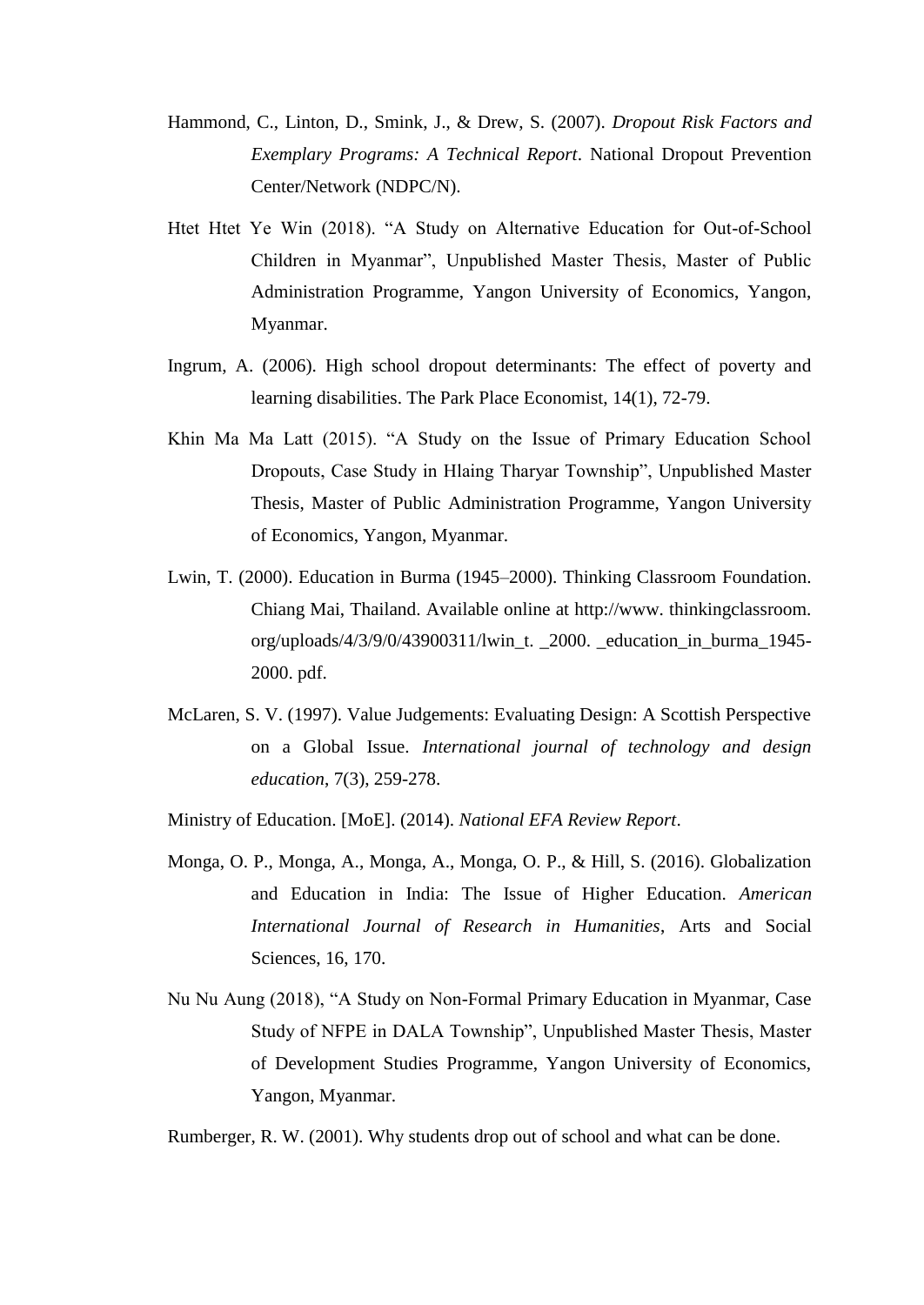- Terry, M. (2008). The Effects that Family Members and Peers Have on Students' Decisions to Drop out of School. Educational Research Quarterly, 31(3), 25-38.
- Thornberry, T. P., Moore, M., & Christenson, R. L. (1985). The effect of dropping out of high school on subsequent criminal behavior. Criminology, 23(1), 3-18.
- Tun Kyaw Oo (2015). "A Study of Factors Affecting School Dropout in Kyaukpadaing Township", Unpublished Master Thesis, Master of Public Administration Programme, Yangon University of Economics, Yangon, Myanmar.
- United Nations Guide Line 2008.
- Walker, S. P., Wachs, T. D., Gardner, J. M., Lozoff, B., Wasserman, G. A., Pollitt, E., ... & International Child Development Steering Group. (2007). Child development: risk factors for adverse outcomes in developing countries. The lancet, 369(9556), 145-157.

## **Websites**

http://en.wikipedia.org/wiki/Monastic schools-in-Myanmar/Accessed Date (9.8.2020) http://www.moe.gov.mm/The Ministry of Education/ Accessed Date (6.10.2020) <https://www.uopeople.edu/blog/10-reasons-why-is-education-important/> Accessed Date (7.7.2021)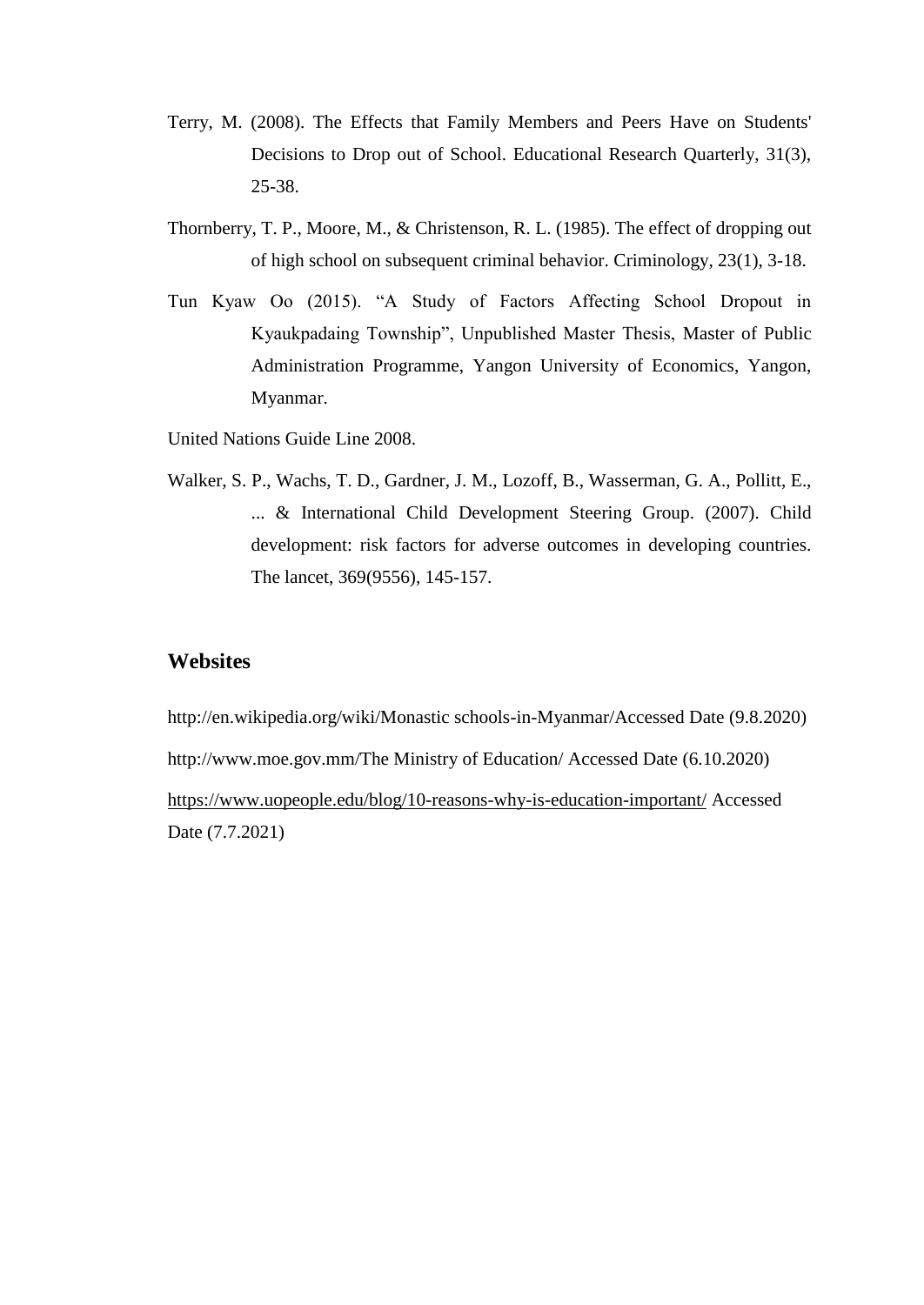# **APPENDIX (A)**

**Table (1): Number of Primary, Middle and High Schools in Yangon Region (2020-2021) Academic Year**

| Township                 | <b>Primary</b> | <b>Middle</b>  | <b>High</b>    | <b>Total</b> |
|--------------------------|----------------|----------------|----------------|--------------|
| <b>Northern District</b> | 135            | 246            | 621            | 1,002        |
| Insein                   | 8              | 12             | 30             | 50           |
| Mingaladon               | 12             | 15             | 25             | 52           |
| Hmawbi                   | 15             | 34             | 95             | 144          |
| Hlegu                    | 21             | 53             | 111            | 185          |
| Taikkyi                  | 24             | 80             | 203            | 307          |
| Htantabin                | 19             | 29             | 101            | 149          |
| Shwepyitha               | 9              | 17             | 31             | 57           |
| Hlaingthaya              | 27             | 6              | 25             | 58           |
| <b>Eastern District</b>  | 86             | 97             | 288            | 471          |
| Thingangyun              | $\overline{7}$ | 9              | 30             | 46           |
| Yankin                   | $\overline{2}$ | $\overline{7}$ | 11             | 20           |
| South Okkala             | 5              | 8              | 30             | 43           |
| North Okkala             | 11             | 8              | 45             | 64           |
| Tharketa                 | 6              | $\overline{7}$ | 45             | 58           |
| Dawbon                   | $\mathbf{1}$   | $\overline{4}$ | 12             | 17           |
| Tamwe                    | $\overline{7}$ | $\overline{4}$ | 28             | 39           |
| Pazundaung               | $\overline{4}$ | $\overline{3}$ | 28             | 39           |
| Botataung                | $\overline{7}$ | $\mathbf{1}$   | 5              | 13           |
| MingalaTaungnyunt        | 6              | $\overline{7}$ | 17             | 30           |
| Dagaonmyothit (Noth)     | $\overline{5}$ | $\overline{2}$ | 24             | 42           |
| Dagonmyothit (East)      | 6              | 11             | 16             | 33           |
| Dagonmyothit (South)     | 12             | $\overline{4}$ | 12             | 42           |
| Dagonmyothit (Seikkan)   | $\overline{7}$ | 8              | $\overline{4}$ | 19           |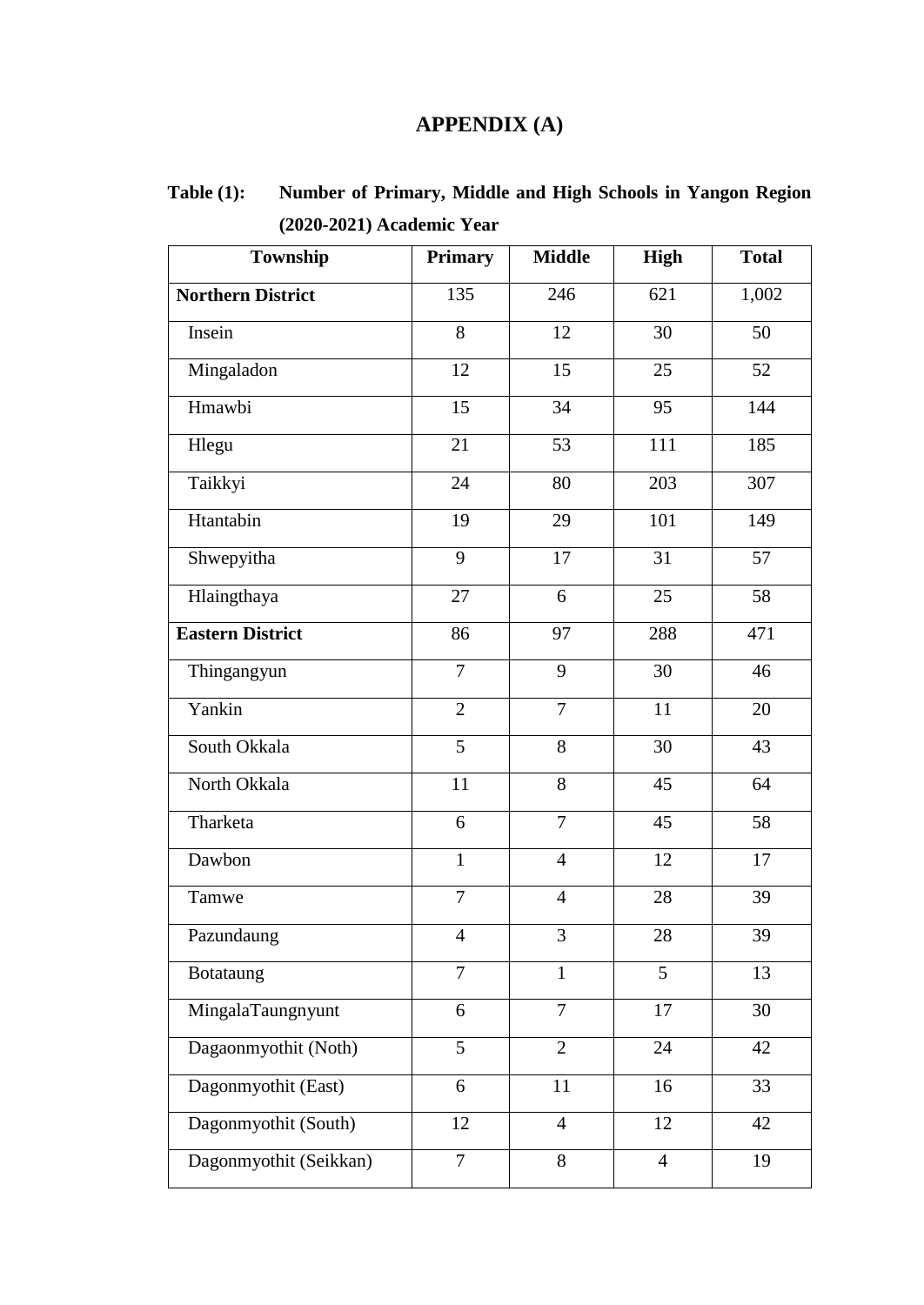| Southern District       | 137            | 272            | 656              | 1,065          |  |  |
|-------------------------|----------------|----------------|------------------|----------------|--|--|
| Thanlyin                | 14             | 33             | 33               | 80             |  |  |
| Kyauktan                | 16             | 39             | 77               | 132            |  |  |
| Township                | <b>Primary</b> | <b>Middle</b>  | <b>High</b>      | <b>Total</b>   |  |  |
| Thongwa                 | 20             | 28             | 98               | 146            |  |  |
| Khayan                  | 18             | 42             | 84               | 144            |  |  |
| Twante                  | 24             | 61             | 130              | 215            |  |  |
| Kungyangon              | 12             | 15             | 98               | 125            |  |  |
| Kawhmu                  | $18\,$         | 32             | 79               | 129            |  |  |
| Dala                    | 11             | 18             | 47               | 76             |  |  |
| Seikkyi Kanaungto       | $\overline{3}$ | $\overline{4}$ | 10               | 17             |  |  |
| Cocokyun                | $\mathbf{1}$   | $\overline{0}$ | $\boldsymbol{0}$ | $\mathbf{1}$   |  |  |
| <b>Western District</b> | 49             | 44             | 123              | 216            |  |  |
| Kyauktada               | $\mathbf{1}$   | $\mathbf{1}$   | 5                | $\overline{7}$ |  |  |
| Latha                   | $\mathbf{2}$   | $\mathbf{1}$   | $\mathbf{2}$     | $\tau$         |  |  |
| Pabedan                 | 3              | $\overline{2}$ | 3                | 8              |  |  |
| Ahlon                   | $\tau$         | $\mathbf{1}$   | 6                | 14             |  |  |
| Lanmadaw                | $\overline{2}$ | $\mathbf{1}$   | $\overline{4}$   | $\overline{7}$ |  |  |
| Kyimyindaing            | $\tau$         | 9              | $\overline{7}$   | 23             |  |  |
| Sanchaung               | $\overline{4}$ | $\overline{2}$ | 18               | 24             |  |  |
| Kamayut                 | 5              | $\mathbf{1}$   | $11\,$           | 17             |  |  |
| Hlaing                  | 6              | 11             | 21               | 38             |  |  |
| Mayangon                | 6              | 8              | 25               | 39             |  |  |
| Bahan                   | $\overline{3}$ | $\overline{4}$ | 17               | 24             |  |  |
| Dagon                   | $\overline{3}$ | $\overline{3}$ | $\overline{4}$   | 10             |  |  |
| <b>Total</b>            | 407            | 659            | 1,688            | 2,754          |  |  |

Source: Department of Basic Education. Yangon Region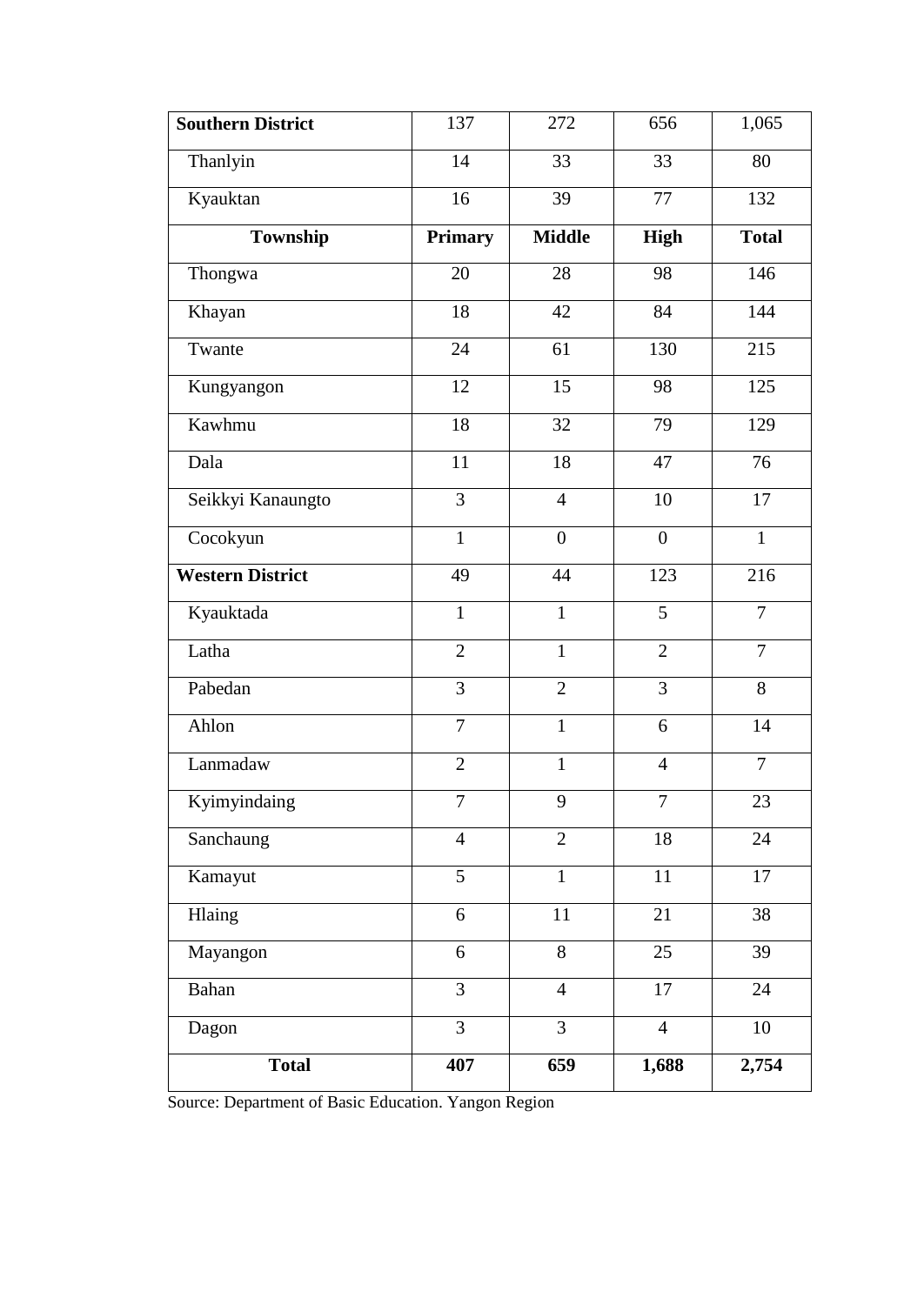| <b>Township</b>          | KG     | $G-1$  | G <sub>2</sub> | G <sub>3</sub> | G5     | <b>Total</b> |
|--------------------------|--------|--------|----------------|----------------|--------|--------------|
| <b>Northern District</b> | 35,747 | 38,406 | 40,276         | 47,715         | 40,126 | 202,270      |
| Insein                   | 2,883  | 3,363  | 3,420          | 4,058          | 3,395  | 17,119       |
| Mingaladon               | 3,686  | 3,888  | 4,027          | 4,752          | 4,070  | 20,423       |
| Hmawbi                   | 3,847  | 4,076  | 4,388          | 5,515          | 4,406  | 22,232       |
| Hlegu                    | 4,287  | 4,388  | 4,706          | 5,629          | 4,967  | 23,977       |
| Taikkyi                  | 4,782  | 5,160  | 5,354          | 7,255          | 5,700  | 28,251       |
| Htantabin                | 3,220  | 3,443  | 3,475          | 4,278          | 3,936  | 18,352       |
| Shwepyitha               | 4,347  | 4,738  | 5,060          | 5,530          | 4,813  | 24,488       |
| Hlaingthaya              | 8,695  | 9,350  | 9,846          | 10,698         | 8,839  | 47,428       |
| <b>Eastern District</b>  | 23,894 | 25,713 | 26,309         | 31,483         | 25,946 | 133,345      |
| Thingangyun              | 2,326  | 2,413  | 2,481          | 2,840          | 2,403  | 12,463       |
| Yankin                   | 363    | 508    | 537            | 624            | 557    | 2,589        |
| South Okkala             | 1,176  | 1,309  | 1,272          | 1,510          | 1,301  | 6,568        |
| North Okkala             | 3,646  | 3,728  | 3,850          | 4,686          | 3,824  | 19,734       |
| Tharketa                 | 2,155  | 2,213  | 2,323          | 2,792          | 2,221  | 11,704       |
| Dawbon                   | 933    | 945    | 1,013          | 1,173          | 862    | 4,926        |
| Tamwe                    | 966    | 1,043  | 1,060          | 1,303          | 1,054  | 5,426        |
| Pazundaung               | 236    | 235    | 283            | 311            | 273    | 1,338        |
| Botataung                | 580    | 1,008  | 1,032          | 1,138          | 971    | 4,729        |
| MingalaTaungnyunt        | 909    | 1,001  | 1,014          | 1,200          | 963    | 5,087        |
| Dagaonmyothit<br>(Noth)  | 1,583  | 1,774  | 1,776          | 2,256          | 1,880  | 9,269        |
| Dagonmyothit<br>(East)   | 2,090  | 2,234  | 2,229          | 2,746          | 2,203  | 11,502       |
| Dagonmyothit<br>(South)  | 4,589  | 4,807  | 4,906          | 5,921          | 4,980  | 25,203       |

**Table (2): Number of Primary School Students in Yangon Region (2020-202) Academic Year**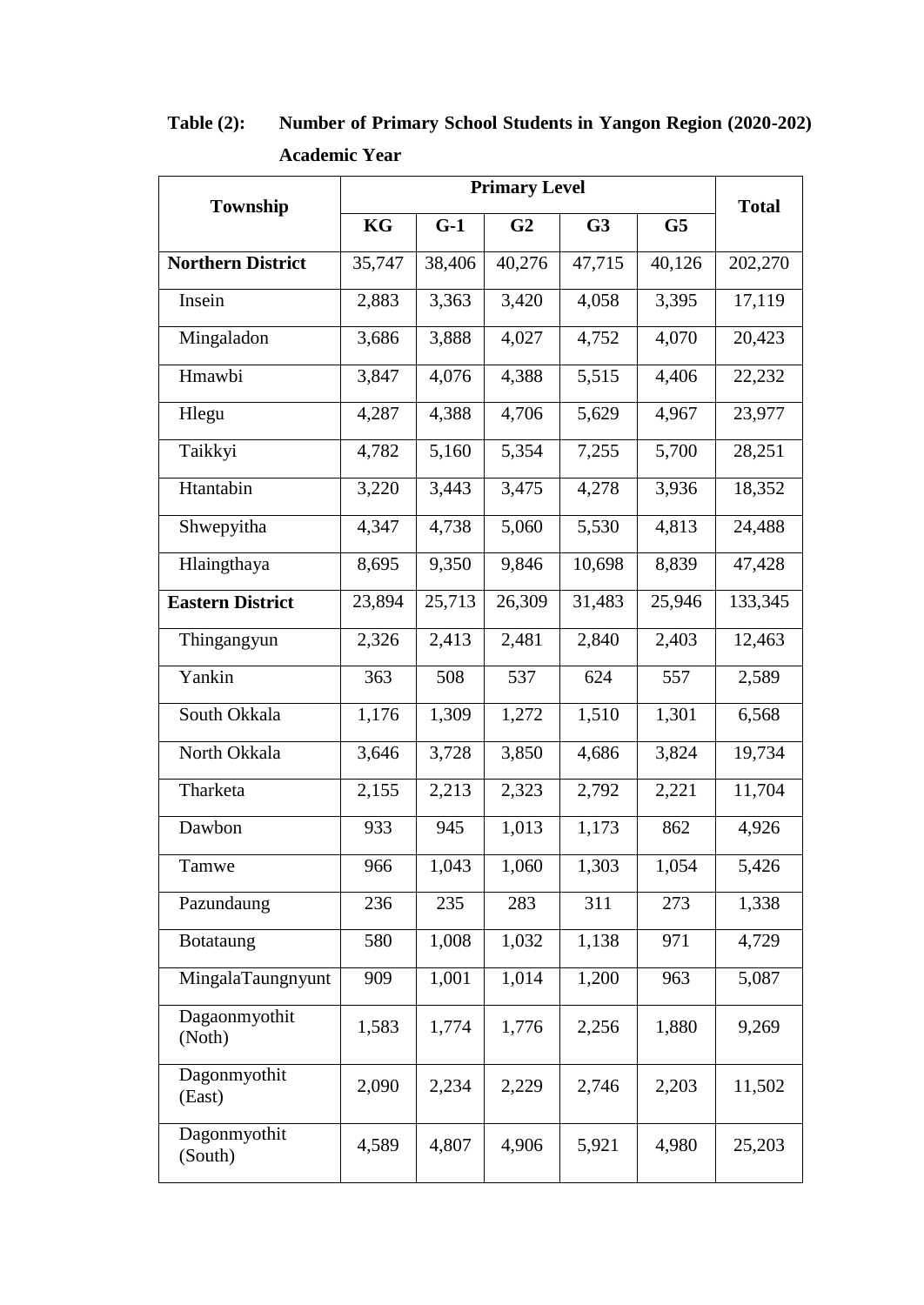| Dagonmyothit<br>(Seikkan) | 2,342 | 2,495 | 2,533 | 2,983 | 2,454 | 12,807 |
|---------------------------|-------|-------|-------|-------|-------|--------|
|                           |       |       |       |       |       |        |

| <b>Southern District</b> | 22,106 | 24,237 | 25,110 | 29,332  | 25,415 | 126,200 |
|--------------------------|--------|--------|--------|---------|--------|---------|
| Thanlyin                 | 3,424  | 3,946  | 4,075  | 4,533   | 3,967  | 19,945  |
| Kyauktan                 | 2,481  | 2,742  | 2,745  | 3,272   | 2,807  | 14,047  |
| Thongwa                  | 2,410  | 2,564  | 2,560  | 3,033   | 2,907  | 13,474  |
| Khayan                   | 2,503  | 2,846  | 2,974  | 3,296   | 3,241  | 14,860  |
| Twante                   | 4,161  | 4,394  | 4,760  | 5,819   | 4,554  | 23,688  |
| Kungyangon               | 1,741  | 1,909  | 2,007  | 2,239   | 2,063  | 9,959   |
| Kawhmu                   | 1,801  | 2,108  | 2,148  | 2,709   | 2,253  | 11,019  |
| Dala                     | 2,880  | 3,068  | 3,102  | 3,618   | 2,848  | 15,516  |
| Seikkyi Kanaungto        | 680    | 644    | 718    | 794     | 753    | 3,589   |
| Cocokyun                 | 25     | 16     | 21     | 19      | 22     | 103     |
| <b>Western District</b>  | 6,885  | 7,764  | 8,243  | 9,534   | 8,163  | 40,589  |
| Kyauktada                | 123    | 121    | 134    | 142     | 111    | 630     |
| Latha                    | 170    | 292    | 365    | 360     | 347    | 1,534   |
| Pabedan                  | 182    | 137    | 162    | 203     | 138    | 822     |
| Ahlon                    | 433    | 467    | 476    | 528     | 477    | 2,381   |
| Lanmadaw                 | 112    | 104    | 102    | 138     | 119    | 575     |
| Kyimyindaing             | 1,029  | 1,094  | 1,057  | 1,408   | 1,031  | 5,619   |
| Sanchaung                | 522    | 576    | 606    | 677     | 592    | 2,973   |
| Kamayut                  | 589    | 693    | 705    | 879     | 763    | 3,629   |
| Hlaing                   | 986    | 1,003  | 1,008  | 1,089   | 971    | 5,053   |
| Mayangon                 | 1,729  | 1,752  | 1,876  | 2,156   | 1,871  | 5,384   |
| Bahan                    | 514    | 731    | 815    | 901     | 822    | 3,783   |
| Dagon                    | 496    | 794    | 937    | 1,057   | 921    | 4,205   |
| <b>Total</b>             | 88,632 | 96,120 | 99,938 | 118,064 | 99,650 | 502,404 |

Source: Department of Basic Education. Yangon Region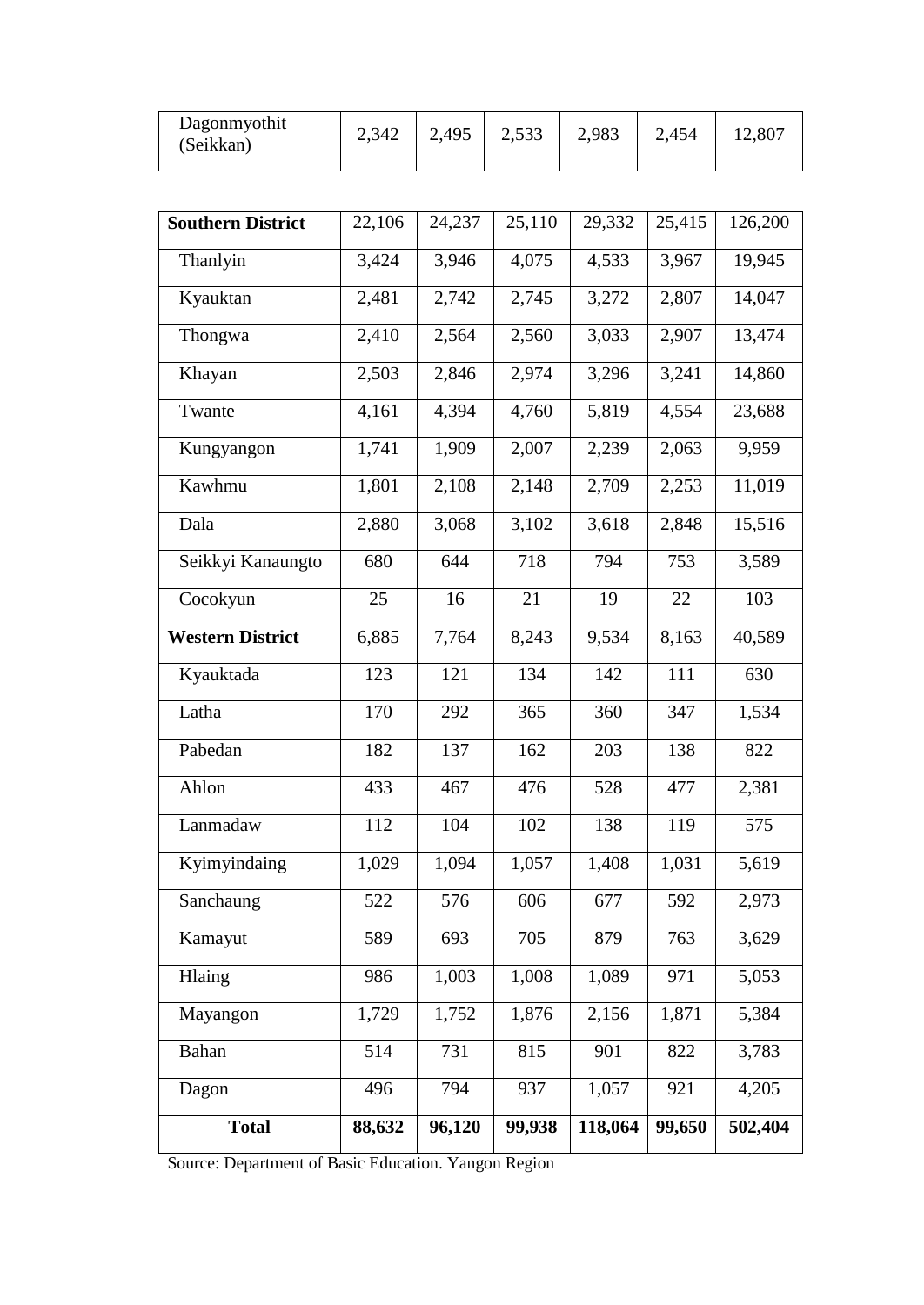#### **Table (3) Educational Infrastructure in Mingaladon Township**

| <b>Types of Education Infrastructure</b>      | <b>Urban</b>                | <b>Rural</b> | <b>Total</b> |
|-----------------------------------------------|-----------------------------|--------------|--------------|
| <b>Basic Education High School</b>            | 6                           |              |              |
| Sub/Affiliated Basic Education High<br>School |                             |              |              |
| <b>Affiliated Education Middle School</b>     |                             | 3            |              |
| <b>Basic Education Middle School</b>          | 6                           |              | 6            |
| <b>Post Primary School</b>                    | $\mathcal{D}_{\mathcal{A}}$ |              | 2            |
| <b>Basic Education Primary School</b>         | 20                          | 5            | 25           |

## **(2019-2020 AY)**

Source: Township Education Office (Mingaladon Township)

# **Table (4) Number of Primary School Students in Mingaladon Township (2019- 2020) Academic Year**

| Category | KG    | Grade 1 | Grade | Grade | Grade<br>4 | Grade | <b>Total</b> |
|----------|-------|---------|-------|-------|------------|-------|--------------|
| Urban    | 2,651 | 2,752   | 2,861 |       | 3,414      | 2,953 | 14,631       |
| Rural    | 1,035 | 1,136   | 1,166 |       | 1,338      | 1,117 | 5,792        |
| Total    | 3,686 | 3,888   | 4,027 |       | 4,752      | 4,070 | 20,423       |

Source: Township Education Office (Mingaladon Township)

# **Table (5) Number of Middle School Students in Mingaladon Township (2019- 2020) Academic Year**

| Category | Grade 6 | Grade 7 | Grade 8 | Grade 9 | <b>Total</b> |
|----------|---------|---------|---------|---------|--------------|
| Urban    | 3,392   | 3,268   | 3,268   | 3,195   | 13,123       |
| Rural    | 650     | 584     | 535     | 580     | 2,349        |
| Total    | 4,042   | 3,852   | 3,803   | 3,775   | 15,472       |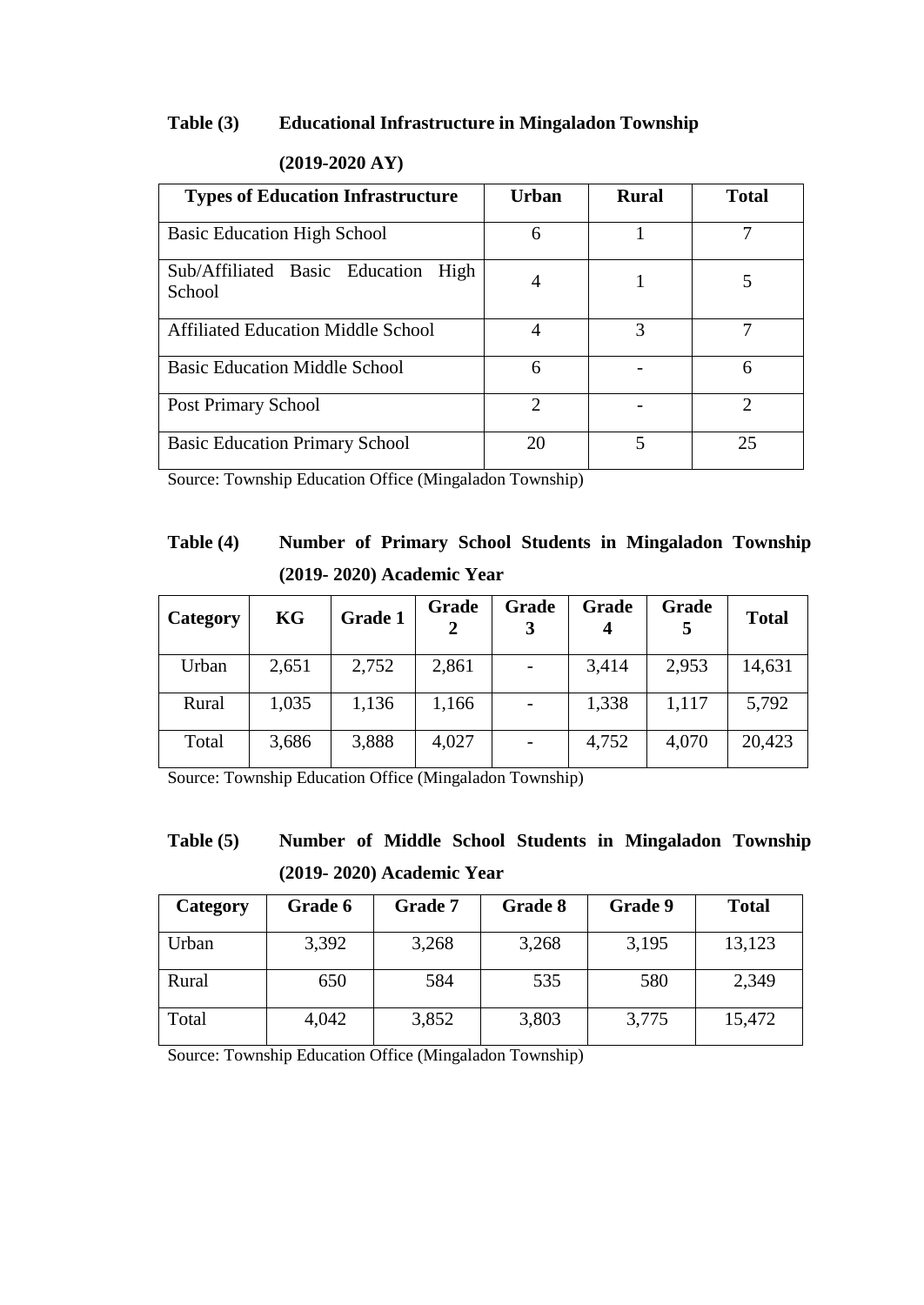| Table $(6)$ |                           |  |  | Number of High School Students in Mingaladon Township |  |
|-------------|---------------------------|--|--|-------------------------------------------------------|--|
|             | (2019-2020) Academic Year |  |  |                                                       |  |

| Category | Grade 10 | Grade 11 | <b>Total</b> |
|----------|----------|----------|--------------|
| Urban    | 3370     | 2822     | 6192         |
| Rural    | 362      | 240      | 602          |
| Total    | 3732     | 3062     | 6794         |

Source: Township Education Office (Mingaladon Township)

# **Table (7) Number of Primary, Middle and High School Students in Mingaladon Township (2019- 2020) Academic Year**

| Category | <b>Primary</b> | <b>Middle</b> | <b>High</b> | <b>Total</b>  |
|----------|----------------|---------------|-------------|---------------|
| Urban    | 14,631         | 13,123        | 6,192       | 33,946 (100%) |
|          | (43%)          | (39%)         | (18%)       |               |
|          | 5,792          | 2,349         | 602         | 8,743         |
| Rural    | (66%)          | (27%)         | (7%)        | $(100\%)$     |
|          | 20,423         | 15,472        | 6,794       | 42,689        |
| Total    | (48%)          | (36%)         | (16%)       | $(100\%)$     |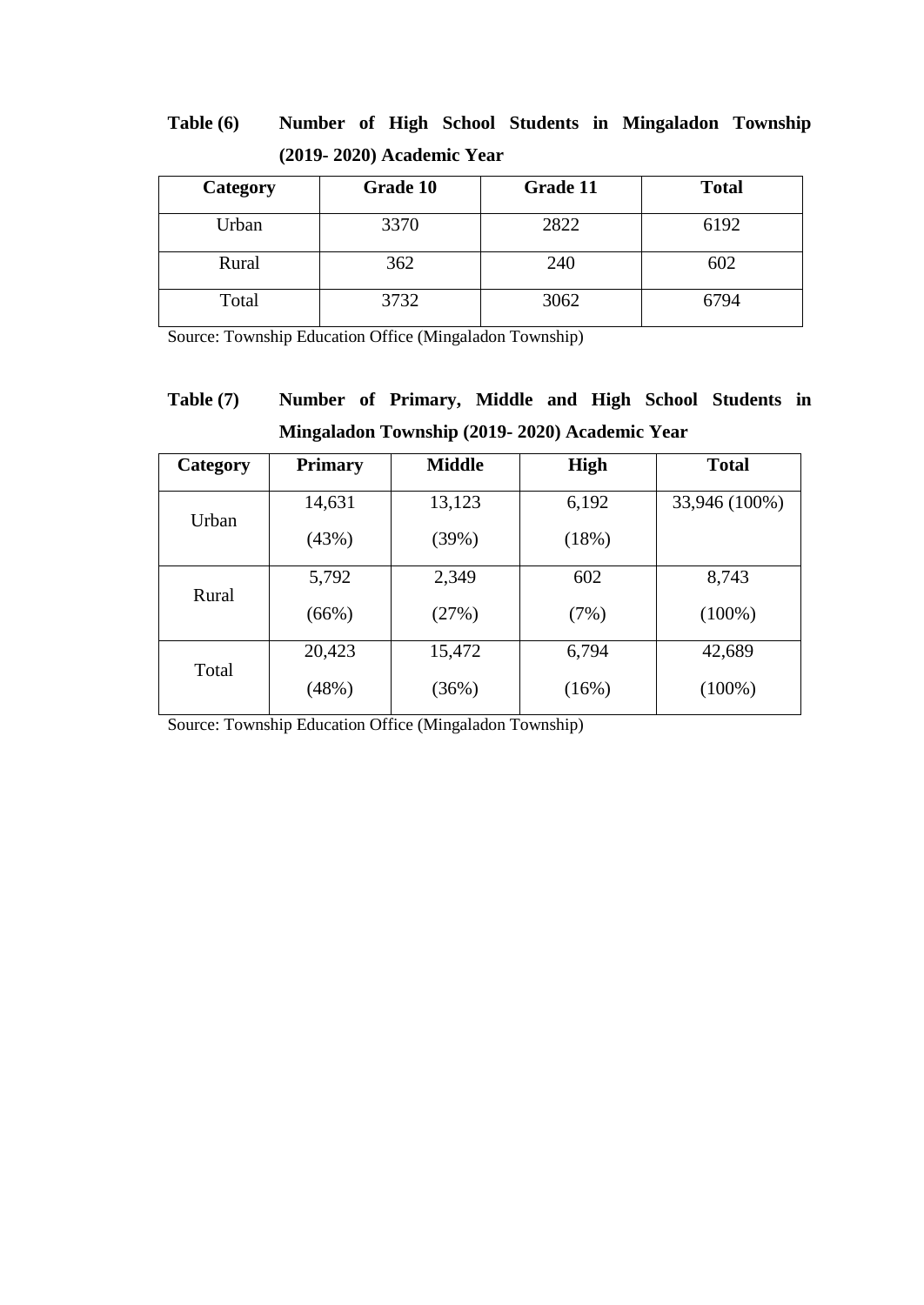| Category         |                |                 |                                      | Urban          |                          |                          |                              |                              |                          | <b>Rural</b>                 |                          |                              |
|------------------|----------------|-----------------|--------------------------------------|----------------|--------------------------|--------------------------|------------------------------|------------------------------|--------------------------|------------------------------|--------------------------|------------------------------|
| <b>Public</b>    |                | <b>Teachers</b> |                                      |                | <b>Students</b>          |                          |                              | <b>Teachers</b>              |                          |                              | <b>Students</b>          |                              |
| <b>Schools</b>   | $\mathbf{M}$   | $\mathbf F$     | <b>Total</b>                         | $\mathbf M$    | $\mathbf F$              | <b>Total</b>             | $\mathbf{M}$                 | $\mathbf F$                  | <b>Total</b>             | M                            | $\mathbf{F}$             | <b>Total</b>                 |
|                  | $\overline{4}$ | 238             | 242                                  | 2,338          | 2,157                    | 4,495                    | $\qquad \qquad \blacksquare$ | 47                           | 47                       | 1,345                        | 1,752                    | 3097                         |
| Primary          | $(2\%)$        |                 | $(98%)$ (100%)                       | (52%)          | (48%)                    | $(100\%)$                |                              | $(100\%)$                    | $(100\%)$                | (43%)                        | (57%)                    | $(100\%)$                    |
| Middle           | $\,8\,$        | 293             | 301                                  | 4,401          | 4,158                    | 8,559                    | $\overline{2}$               | 36                           | 38                       | 1,224                        | 1,109                    | 2333                         |
|                  | (3%)           |                 | $(97%)$ (100%) (51%)                 |                | (49%)                    | $(100\%)$ (5%)           |                              | (95%)                        | $(100\%)$                | (52%)                        | (48%)                    | $(100\%)$                    |
| High             | 13             | 442             | 455                                  | 10,753         | 10,899                   | 21,652                   | $\overline{4}$               | 103                          | 107                      | 1,861                        | 1,770                    | 3631                         |
|                  | (3%)           |                 | $(97\%)$ (100%) (50%)                |                | $(50\%)$                 | $(100\%)$ (4%)           |                              | (96%)                        | $(100\%)$                | (51%)                        | (49%)                    | $(100\%)$                    |
| Monastic Schools |                |                 |                                      |                |                          |                          |                              |                              |                          |                              |                          |                              |
|                  | $\overline{4}$ | 33              | 37                                   | 499            | 517                      | 1,016                    |                              |                              |                          |                              |                          |                              |
| Primary          |                |                 | $(11\%)$ (89%) (100%)                | (49%)          | $(51\%)$                 | $(100\%)$                |                              |                              |                          |                              |                          |                              |
| Middle           | 31             | 270             | 301                                  | 4,439          | 5,281                    | 9,720                    | $\blacksquare$               | $\overline{a}$               | $\overline{\phantom{a}}$ | $\qquad \qquad \blacksquare$ |                          |                              |
|                  |                |                 | $(10\%)$ $(90\%)$ $(100\%)$ $(46\%)$ |                | (54%)                    | $(100\%)$                |                              |                              |                          |                              |                          |                              |
| High             | $\blacksquare$ | $\blacksquare$  | $\overline{\phantom{a}}$             | $\blacksquare$ | $\overline{\phantom{m}}$ | $\overline{\phantom{a}}$ | ÷                            | $\qquad \qquad \blacksquare$ | $\overline{\phantom{a}}$ | $\qquad \qquad \blacksquare$ | $\overline{\phantom{a}}$ | $\qquad \qquad \blacksquare$ |
| Private Schools  |                |                 |                                      |                |                          |                          |                              |                              |                          |                              |                          |                              |
| Primary          |                |                 |                                      |                |                          |                          |                              |                              |                          |                              |                          |                              |
|                  | ÷,             | 11              | 11                                   | 204            | 183                      | 387                      | $\overline{a}$               |                              |                          |                              |                          |                              |
| Middle           |                | (100)<br>$%$ )  | $(100\%)$ (53%)                      |                | (47%)                    | $(100\%)$                |                              |                              |                          |                              |                          |                              |
|                  | 69             | 152             | 221                                  | 22,378         | 1,975                    | 24,353                   | ÷,                           |                              |                          | ۰                            |                          |                              |
| High             |                |                 | $(31\%)$ (69%) (100%) (92%)          |                | (8%)                     | $(100\%)$                |                              |                              |                          |                              |                          |                              |

# **Table (8) Number of Teachers and Students in Mingaladon Township (2018-2019) Academic Year**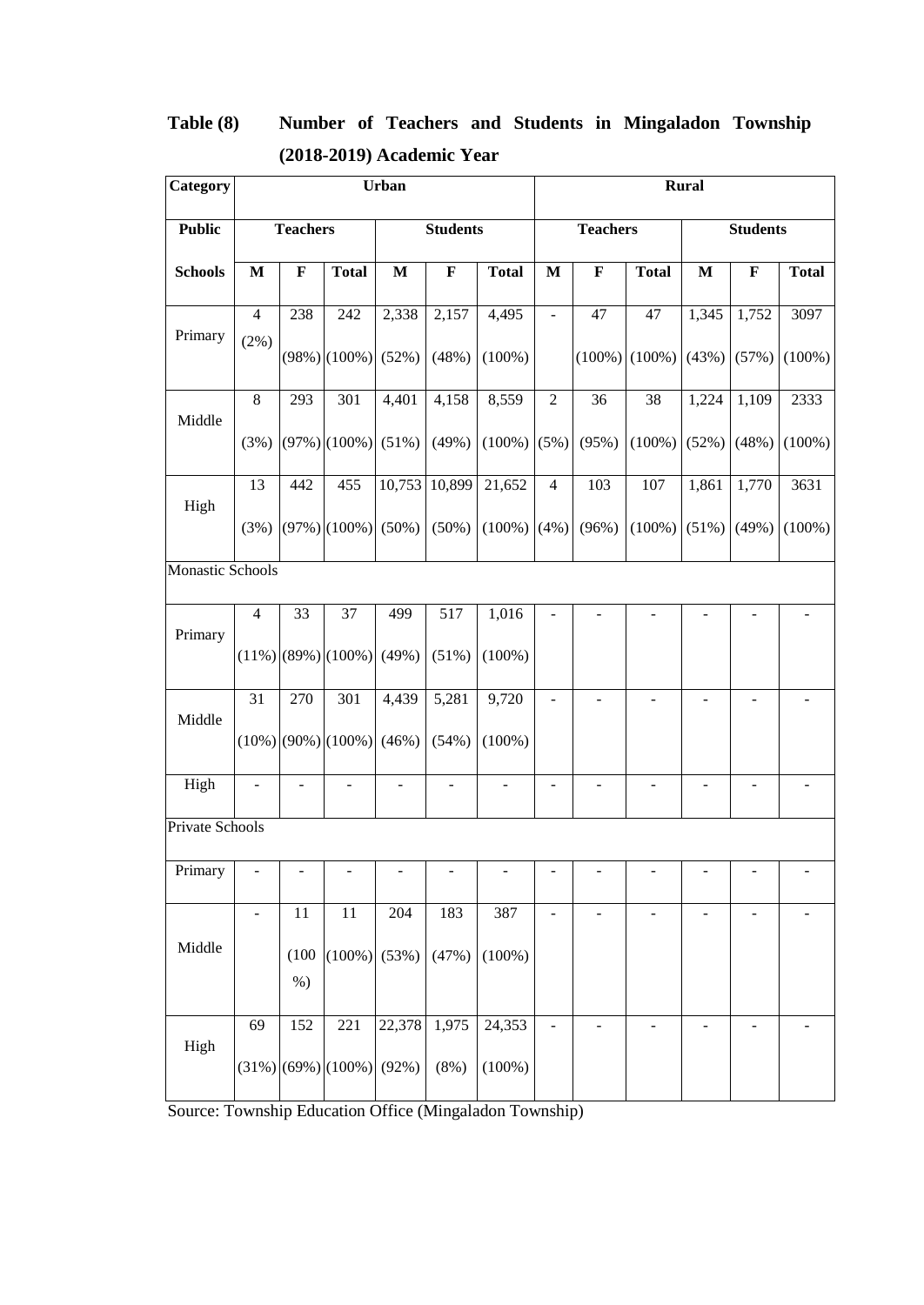| KG<br>Age      |                          | Grade 1                  |              | Grade 2                  |                   | Grade 3          |                          | Grade 4         |                 | Grade 5        |              |             |
|----------------|--------------------------|--------------------------|--------------|--------------------------|-------------------|------------------|--------------------------|-----------------|-----------------|----------------|--------------|-------------|
| (Year)         |                          |                          |              |                          |                   |                  |                          |                 |                 |                |              |             |
|                | M                        | $\mathbf F$              | $\mathbf{M}$ | $\mathbf F$              | $\mathbf{M}$      | $\mathbf F$      | M                        | F               | M               | $\mathbf F$    | $\mathbf{M}$ | $\mathbf F$ |
| 5              | 1538                     | 1527                     |              |                          |                   |                  |                          |                 |                 |                |              |             |
| 6              | 404                      | 318                      | 1818         | 1665                     | $\blacksquare$    |                  | ۰                        |                 |                 |                |              |             |
| $\overline{7}$ | ۳                        | $\overline{\phantom{a}}$ | 261          | 268                      | ۰                 | $\overline{a}$   | 1736                     | 1866            | ۰               | -              |              |             |
| 8              | $\overline{\phantom{0}}$ | $\overline{\phantom{0}}$ | ۰            | $\overline{\phantom{0}}$ | $\qquad \qquad -$ | $\overline{a}$   | 736                      | 422             | 1717            | 1669           | -            |             |
| 9              |                          | ۰                        |              | ۳                        | ۰                 | ۰                | ۰                        | $\qquad \qquad$ | 358             | 295            | 1664         | 1678        |
| 10             | -                        | $\overline{a}$           |              | $\overline{\phantom{0}}$ | $\qquad \qquad -$ | -                | $\overline{\phantom{0}}$ | ۰               | $\qquad \qquad$ | $\overline{a}$ | 381          | 295         |
| Total          | 1942                     | 1845                     | 2079         | 1933                     | $\boldsymbol{0}$  | $\boldsymbol{0}$ | 2472                     | 2288            | 2075            | 1964           | 2045         | 1973        |

**Table (9) Number of Primary Students by Age in Mingaladon Township (2019- 2020) Academic Year**

Source: Township Education Office (Mingaladon Township)

| Table $(10)$ | Number of Middle Students by Age in Mingaladon Township |  |
|--------------|---------------------------------------------------------|--|
|              | $(2019-2020)$ Academic Year                             |  |

| Age    | Grade 6      |              | Grade 7     |              | Grade 8 |             | Grade 9      |             |
|--------|--------------|--------------|-------------|--------------|---------|-------------|--------------|-------------|
| (Year) | $\mathbf{M}$ | $\mathbf{F}$ | $\mathbf M$ | $\mathbf{F}$ | M       | $\mathbf F$ | $\mathbf{M}$ | $\mathbf F$ |
| 10     | 1536         | 1447         |             |              |         |             |              |             |
| 11     | 479          | 444          | 1474        | 1457         |         |             |              |             |
| 12     |              |              | 501         | 454          | 1574    | 1409        |              |             |
| 13     |              |              |             |              | 319     | 473         | 1585         | 1491        |
| 14     |              |              |             |              |         |             | 383          | 379         |
| Total  | 2015         | 1891         | 1975        | 1911         | 1893    | 1882        | 1968         | 1870        |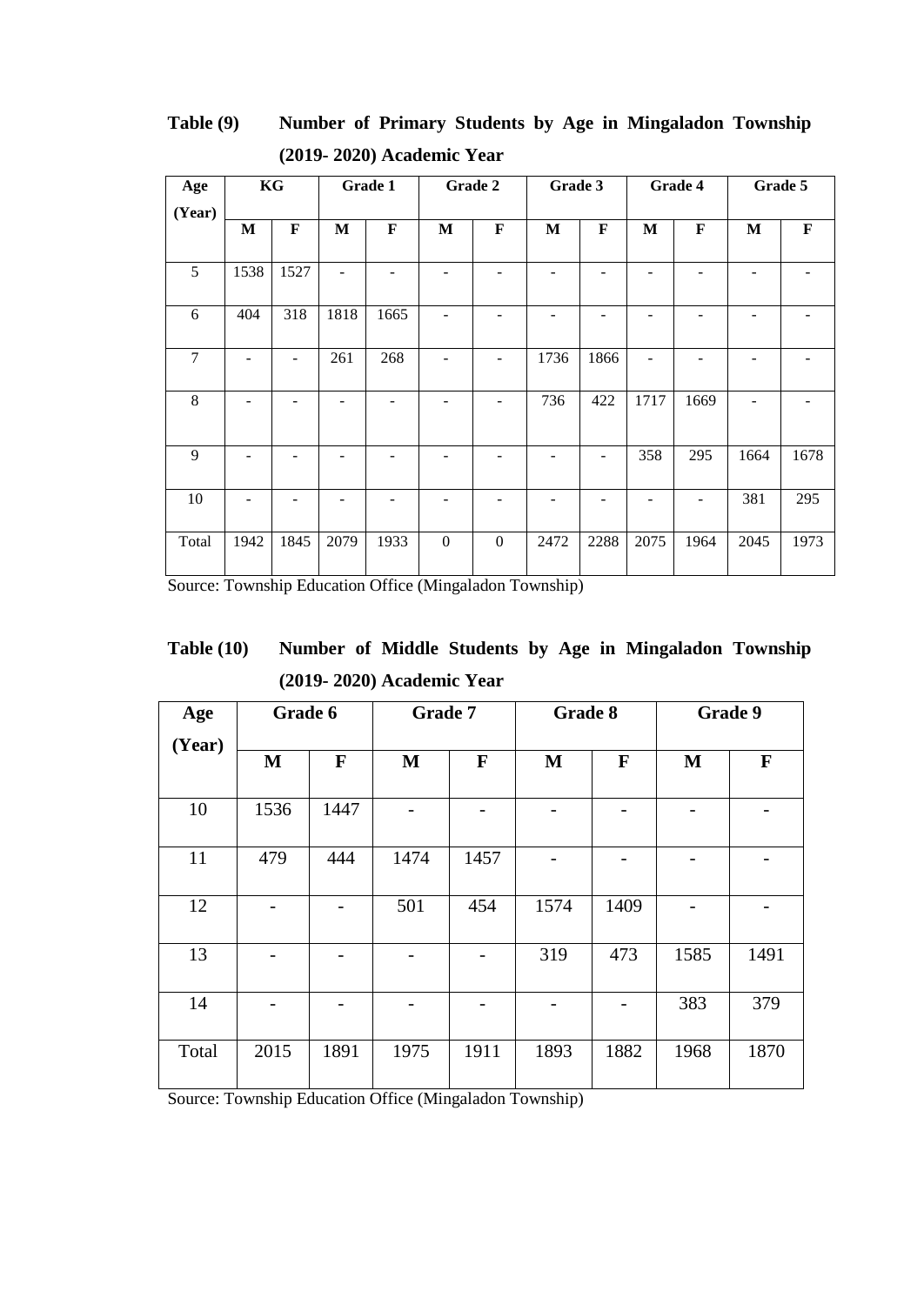## **Table (11) Number of High School Students by Age in Mingaladon Township (2019- 2020) Academic Year**

| Age<br>(Year) | Grade 10 |      | Grade 11 |             | Grade 12 |   |  |
|---------------|----------|------|----------|-------------|----------|---|--|
|               | M        | F    | M        | $\mathbf F$ | M        | F |  |
| 14            | 1405     | 1503 |          |             |          |   |  |
| 15            | 448      | 457  | 1138     | 1345        |          |   |  |
| 16            |          |      | 477      | 364         |          |   |  |
| Total         | 1853     | 1960 | 1615     | 1709        | -        |   |  |

Source: Township Education Office (Mingaladon Township)

## **Mingaladon Township Facts and Figure**

| <b>Total population</b>                           | 331,586 *                |                  |         |  |  |  |  |
|---------------------------------------------------|--------------------------|------------------|---------|--|--|--|--|
| Males                                             | 158,259                  |                  |         |  |  |  |  |
| Females                                           | 173,327                  |                  |         |  |  |  |  |
| Sex ratio                                         | 91 males per 100 females |                  |         |  |  |  |  |
| Percentage of urban population                    | 59.8%                    |                  |         |  |  |  |  |
| Area (Km <sup>2</sup> )                           | $108.0$ **               |                  |         |  |  |  |  |
| Population density (persons per Km <sup>2</sup> ) | 3,070.7 persons          |                  |         |  |  |  |  |
| Number of wards                                   | 27                       |                  |         |  |  |  |  |
| Number of village tracts                          | 5                        |                  |         |  |  |  |  |
|                                                   | Total                    | Urban            | Rural   |  |  |  |  |
| Population in conventional households             | 291,904                  | 184,625          | 107,279 |  |  |  |  |
| Number of conventional households                 | 66,303                   | 41,641<br>24,662 |         |  |  |  |  |
| Mean household size                               | 4.4 persons ***          |                  |         |  |  |  |  |

. In Mingaladon Township, there are more females than males with 91 males per 100 females.

• In Mingaladon Township, 59.8 per cent of population live in urban areas.

· The population density of Mingaladon Township is 3,071 persons per square kilometre.

There are 4.4 persons living in each household in Mingaladon Township. This is equal to the Union ۰ average.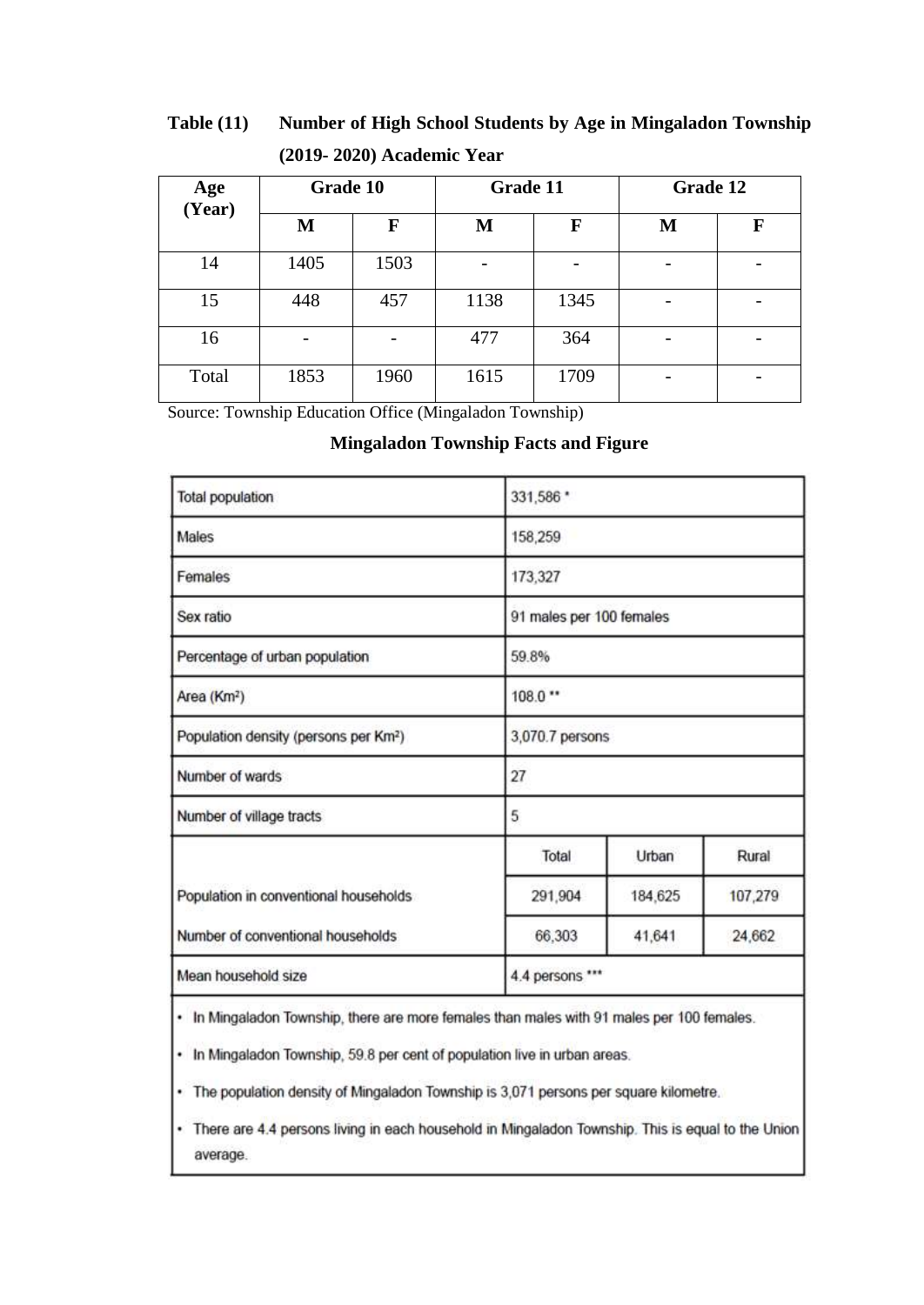

**Figure: Literacy Rate, Yangon Region (aged 15 and over)**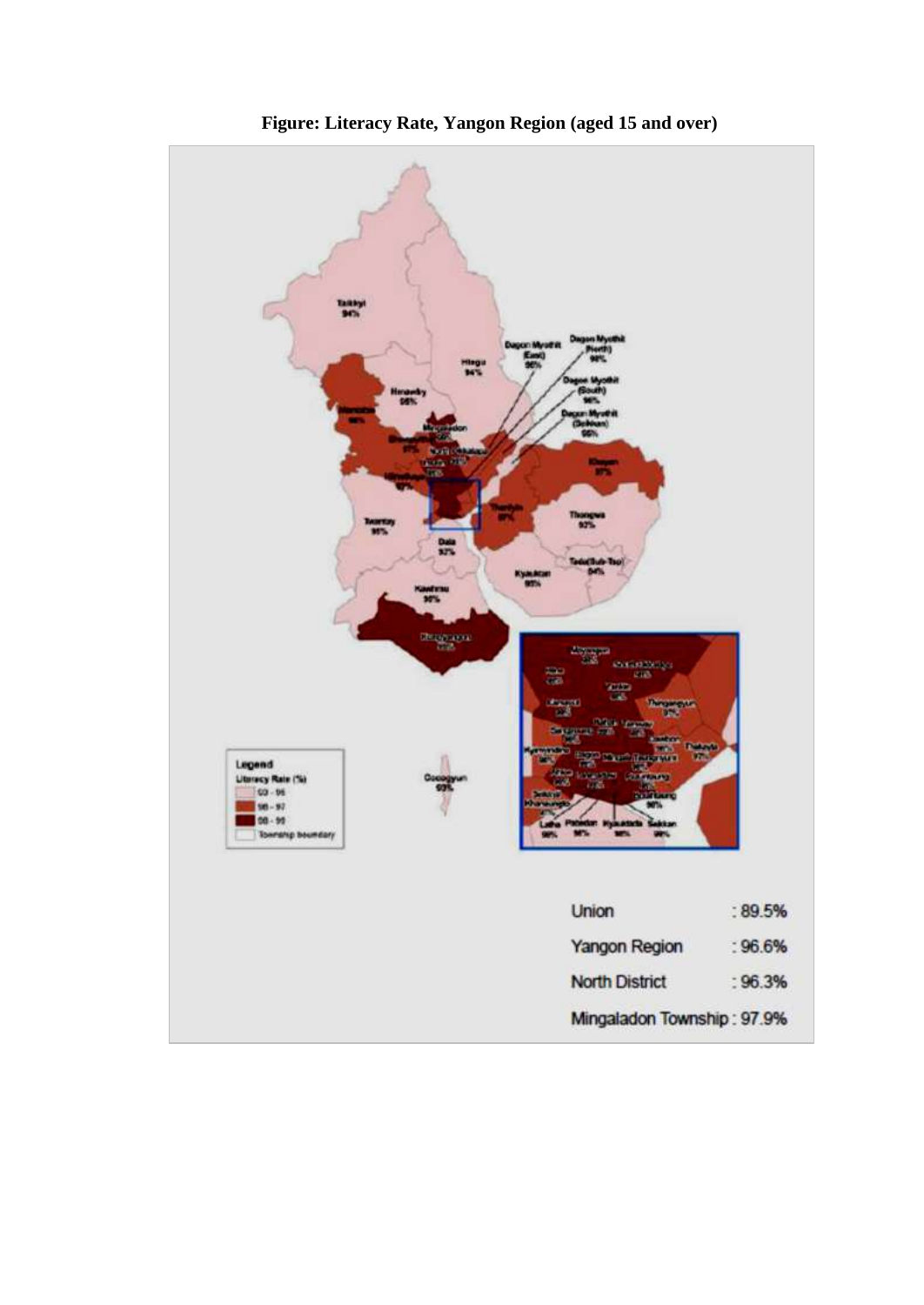## **The KG + 12 Education System**

The KG + 12 Education System has been introduced in Myanmar since 2016 in Basic Education System and by 2023 when the first batch of students who are nurtured under the programme of KG + 12 Basic Education System. (The Ministry of Education)

| တာသင်နှစ်           | KG | $G-1$ |             | $G-2$ $G-3$    | $G-4$ |                | $G-5$ $G-6$ | $G-7$          | $G-8$ | $G-9$          | G-<br>10       | $G-11$         | $G -$<br>12    |
|---------------------|----|-------|-------------|----------------|-------|----------------|-------------|----------------|-------|----------------|----------------|----------------|----------------|
|                     |    | A1    | $\Lambda$ 2 | A <sub>3</sub> | A4    | A5             | A6          | A <sub>7</sub> | A8    | A9             | A10            | AII            |                |
| ၂၀၁၆ ၂၀၁၇           | BI |       | A١          | A2             | A3    | A4             | A5          | A6             | A7    | A8             | A9             | A10            |                |
| 1000 1000           |    | BI    |             | AI             | A2    | A3             | A4          | A5             | A6    | A7             | A8             | A9             |                |
| 900/900             |    |       | BT          |                | Al    | A <sub>2</sub> | A3          | A4             | A5    | A6             | A7             | A8             |                |
| <b>91.91/8001</b>   |    |       |             | BI             |       | A١             | 42          | A3             | A4    | A5             | A <sub>6</sub> | A7             |                |
| dol/ofor            |    |       |             |                | BI    |                | ٨١          | 42             | A3    | A4             | A5             | A6             |                |
|                     |    |       |             |                |       | BI             |             | Āł             | A2    | A <sub>3</sub> | A <sub>4</sub> | A5             |                |
| <b>Hol/Tol</b>      |    |       |             |                |       |                | BI          |                | AI    | A2             | A <sub>3</sub> | A4             | A5             |
| <b>Jols/2016</b>    |    |       |             |                |       |                |             | B1             |       | M              | A <sub>2</sub> | A <sub>3</sub> | A <sub>4</sub> |
| Grof/5for           |    |       |             |                |       |                |             |                | B1    |                | AI             | A2             | A <sub>3</sub> |
| <b>dol/crof</b>     |    |       |             |                |       |                |             |                |       | <b>B1</b>      |                | AI             | A <sub>2</sub> |
| rel <sub>1017</sub> |    |       |             |                |       |                |             |                |       |                | <b>B1</b>      |                | Al             |
| Joly/Jolo           |    |       |             |                |       |                |             |                |       |                |                | BI             |                |
| <b>John</b> ofof    |    |       |             |                |       |                |             |                |       |                |                |                | BI             |

Source: The Ministry of Education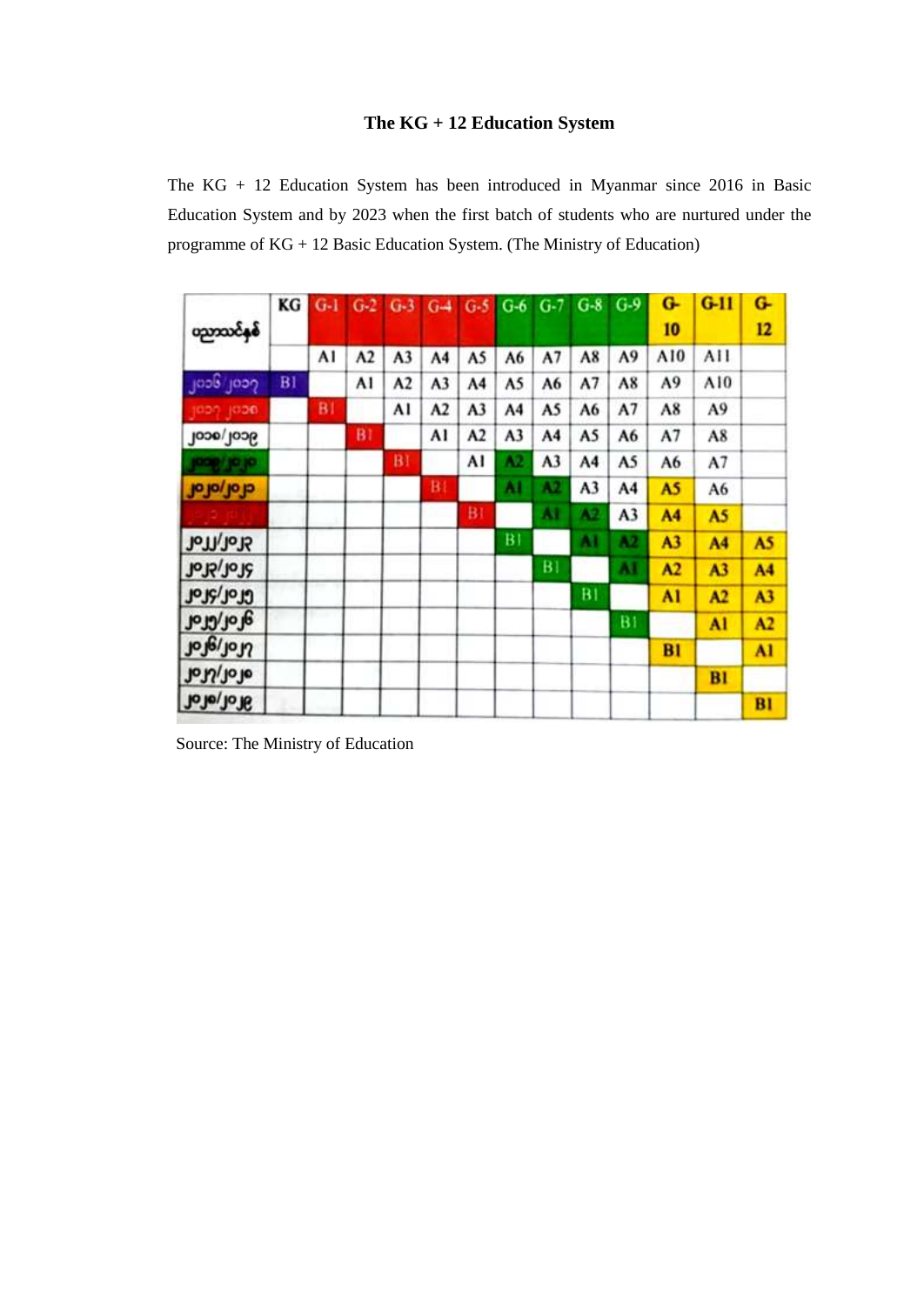#### **APPENDIX (II)**

Questions for Key Informants Interview (KII) with selected teachers and parents

- 1. What are the causes of school dropout?
- 2. What are the consequences of school dropout?
- 3. Do distance of school and family background effect school dropout?
- 4. Do the family background affects the drop out?
- 5. What may be the practical measures to reduce the dropout?

Respondents List of Key Informants

- 1. Mingalardon Township Education Officer: 1
- 2. Affiliated Education Middle School Teacher from Mingalardon township: 4 respondents
- 3. Basic Education Middle School Teacher from Mingaladon townwship: 10 respondents
- 4. Drop-out student"s Parent from Mingaladon township: 5 respondents
- 5. Drop-out students: 6 students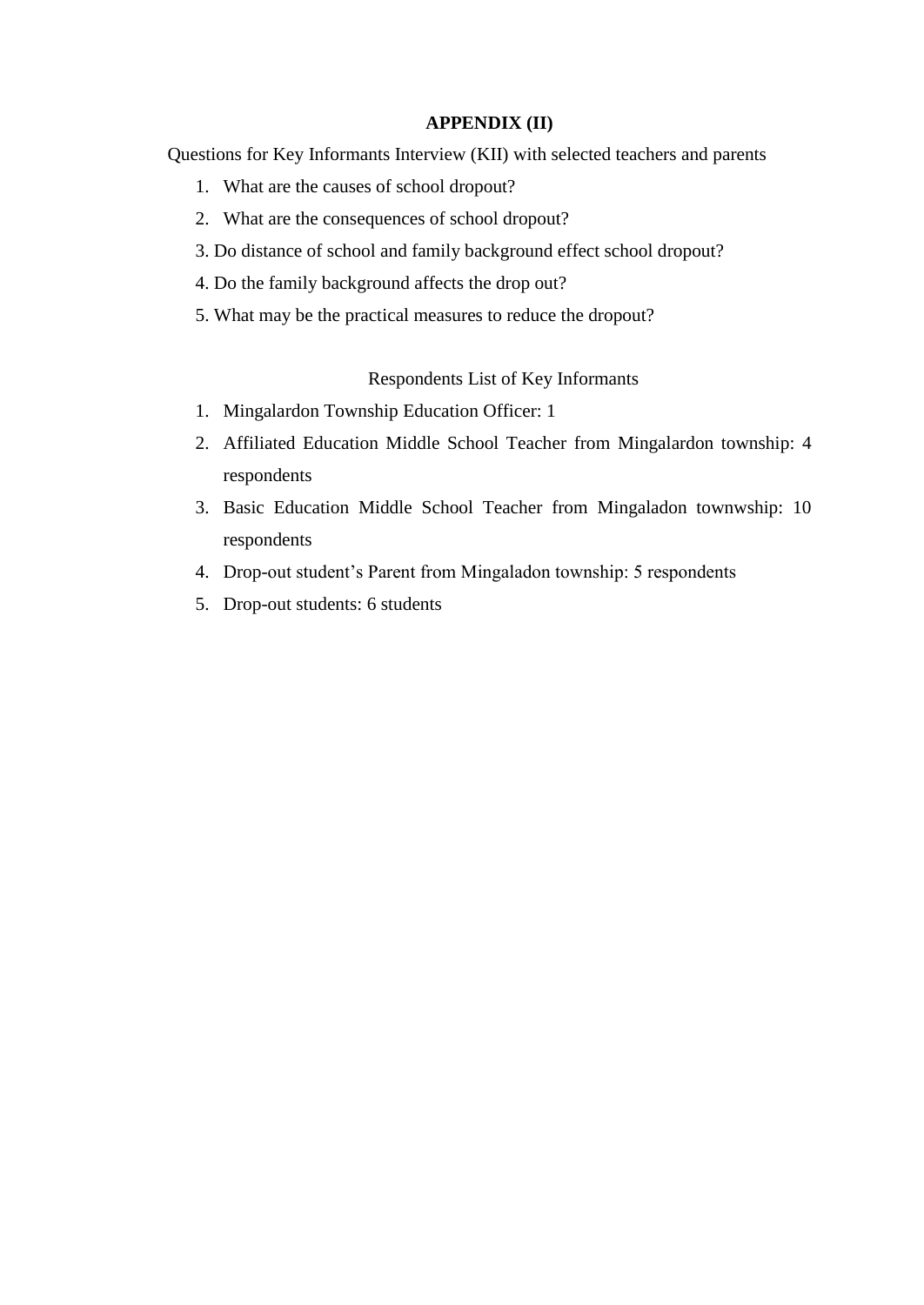#### **QUESTIONNAIRE FOR TEACHERS**

 This questionnaire is designed to help the researcher find out the factors contributing to dropout of pupils from public middle schools, information you provide will be used for research purpose only, and it will be treated with utmost confidentiality. To this end, do not write your name or that of your school. Please respond to all the items in the questionnaire as correctly and honestly as possible.

#### **SECTION A: DEMOGRAPHIC INFORMATION**

1. What is your gender? Please tick where appropriate.

□ Male

□ Female

2. What is your age bracket?

| $\Box$ Below 25 years | $\Box$ 25 - 30 years | $\Box$ 31-35        | $\Box$ 36-40 |
|-----------------------|----------------------|---------------------|--------------|
| $\Box$ 41-45          | $\Box$ 46-50         | $\Box$ 51 and above |              |

3. indicate your present professional qualifications.

□ BA □ BSc □ MA □ MSc □ BEd □ MEd

|                       | 4. For how long have you been teaching? |                   |
|-----------------------|-----------------------------------------|-------------------|
| $\Box$ Below one year | $\Box$ 1 -5 years                       | $\Box$ 6-10 years |

| $\Box$ 11-15 years | $\Box$ 16-20 years | $\Box$ Over 20 years |
|--------------------|--------------------|----------------------|
|                    |                    |                      |

5. Please indicate how long you have taught in your current school.

| $\Box$ Less than a year | $\Box$ 1-5 years   | $\Box$ 6-10 years    |
|-------------------------|--------------------|----------------------|
| $\Box$ 11-15 years      | $\Box$ 16-20 years | $\Box$ Over 20 years |

6. Are you trained in guidance and counseling?

 $\square$  Yes  $\square$  No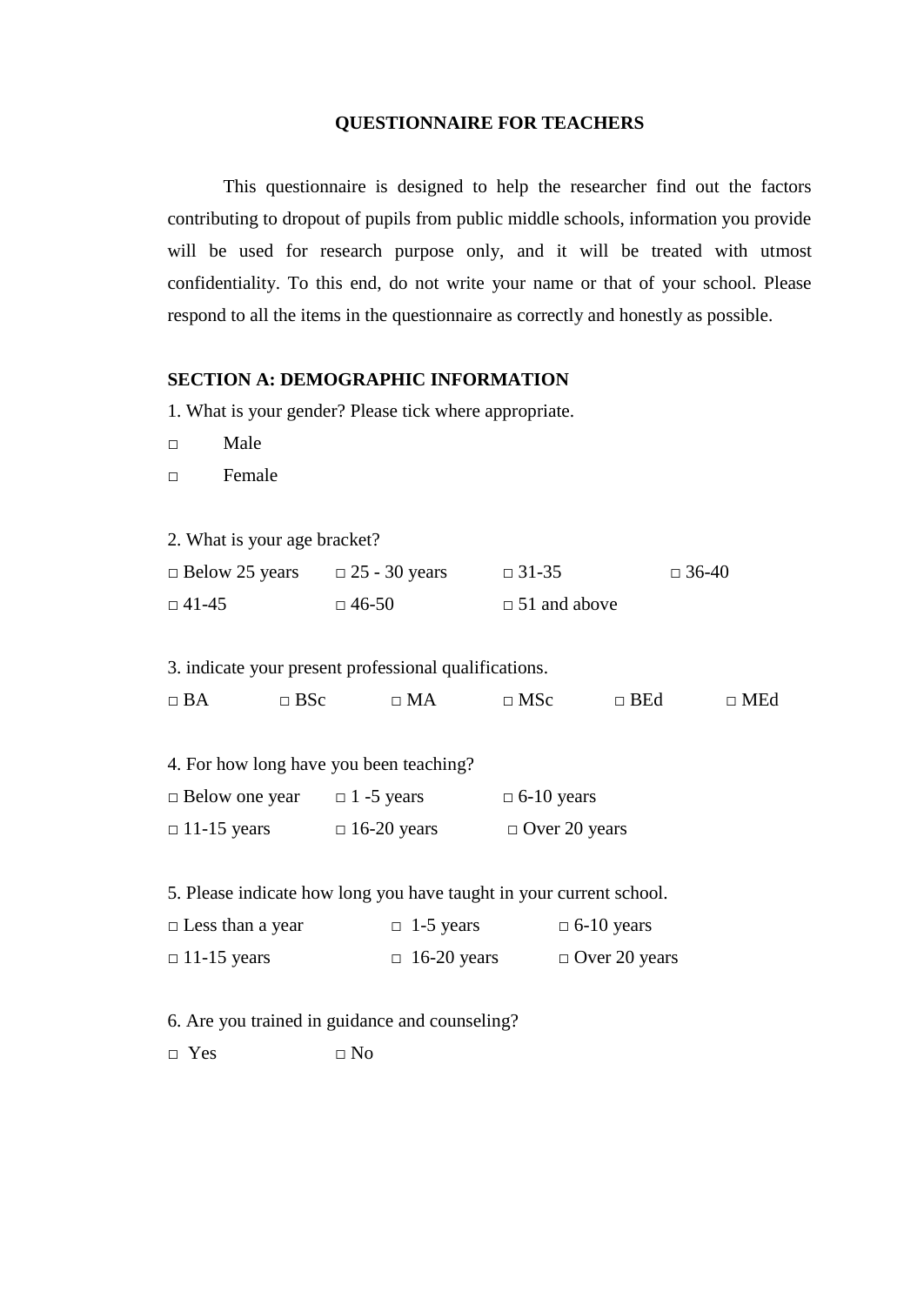## **SECTION B: Factors contribution to Dropout of pupils.**

8. How would you rate the Daily attendance of pupils in your class? Please tick where appropriate.

□ Very good □ Satisfactory

9. If satisfactory or

 $\Box$  Good

□ Poor

10. How many pupils have left your class in the last one year? Male............................... Female.........................

11. What are the reasons for pupil dropout? …………………………………………..

12. How would you rate the economic status of a majority of the parents?  $\Box$  High  $\Box$  Medium  $\Box$  Low

13. What is the source of livelihood of a majority of parents?

 $\Box$  Big business  $\Box$  Large scale farming  $\Box$  Salaried employment □ Trade □ Small scale farming

Other (specify) ..........:......................................................

14. Does majority of parents find it difficult to buy school provisions such as uniform and reading materials for their children?  $\Box$  Yes  $\Box$  No

15. (a) Are there other activities (sports, music, etc) that may make a pupil dropout of school?  $\Box$  Yes  $\Box$  No

(b) If yes, please list down these activities.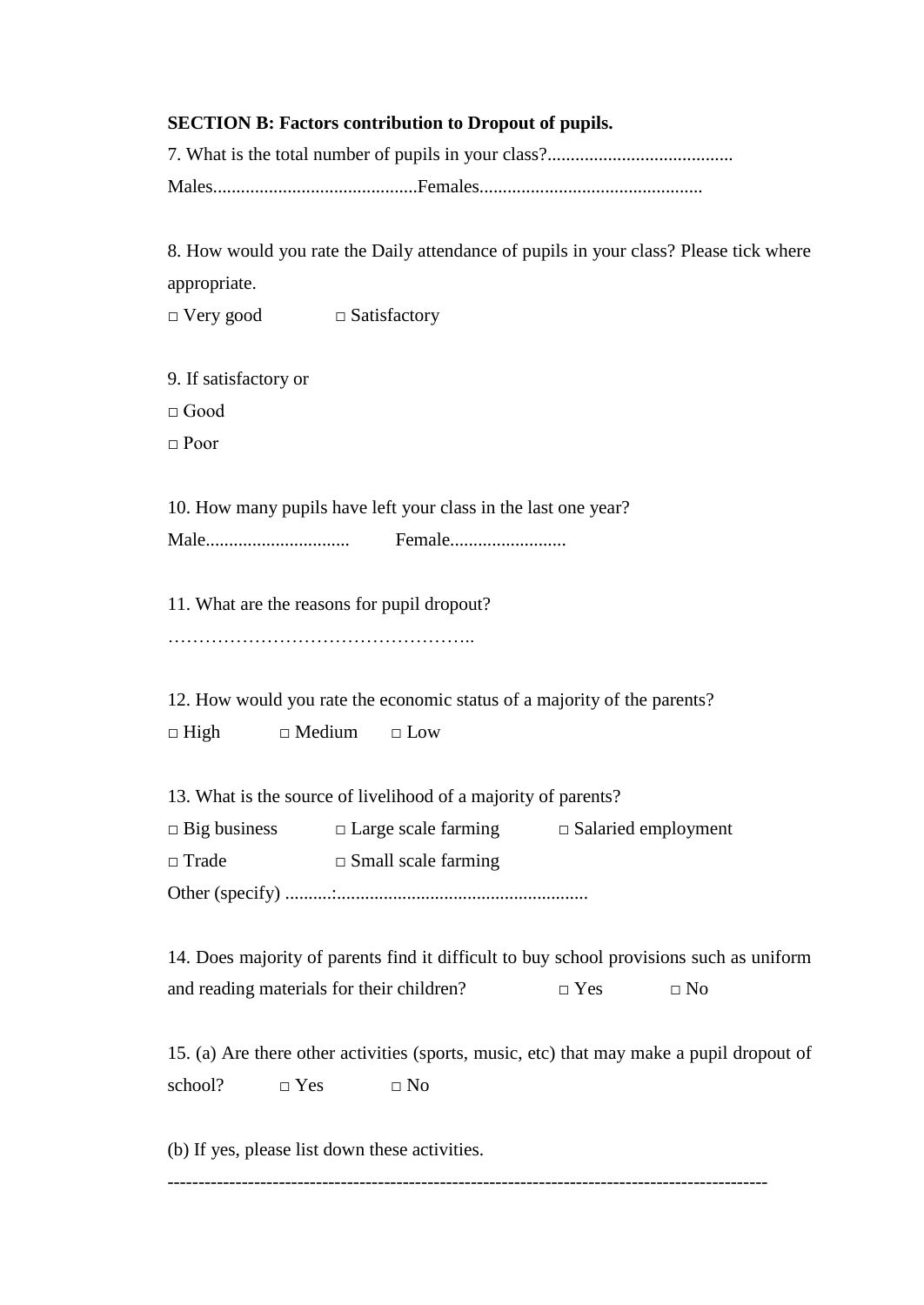16. Which gender is more likely to drop out

□ Male □ Female

 $\Box$  Yes  $\Box$  No

(b) If yes, explain.....................................................................................

18. Indicate how each of the following factors may contribute to dropout of pupil from school. Please tick (V) where appropriate.

| Factors       | Strongly | Disagree | Neutral | Agree | Strongly |
|---------------|----------|----------|---------|-------|----------|
|               | Disgree  |          |         |       | Agree    |
| Poverty       |          |          |         |       |          |
| Child labour  |          |          |         |       |          |
| Negligence by |          |          |         |       |          |
| parents       |          |          |         |       |          |
| Forced        |          |          |         |       |          |
| Repetition    |          |          |         |       |          |
| Harsh         |          |          |         |       |          |
| punishment    |          |          |         |       |          |
| Poor          |          |          |         |       |          |
| Performance   |          |          |         |       |          |
| Conflict with |          |          |         |       |          |
| teachers      |          |          |         |       |          |
| Uninteresting |          |          |         |       |          |
| curriculum    |          |          |         |       |          |

<sup>17. (</sup>a) Do you think parents are the cause of school dropout in your school?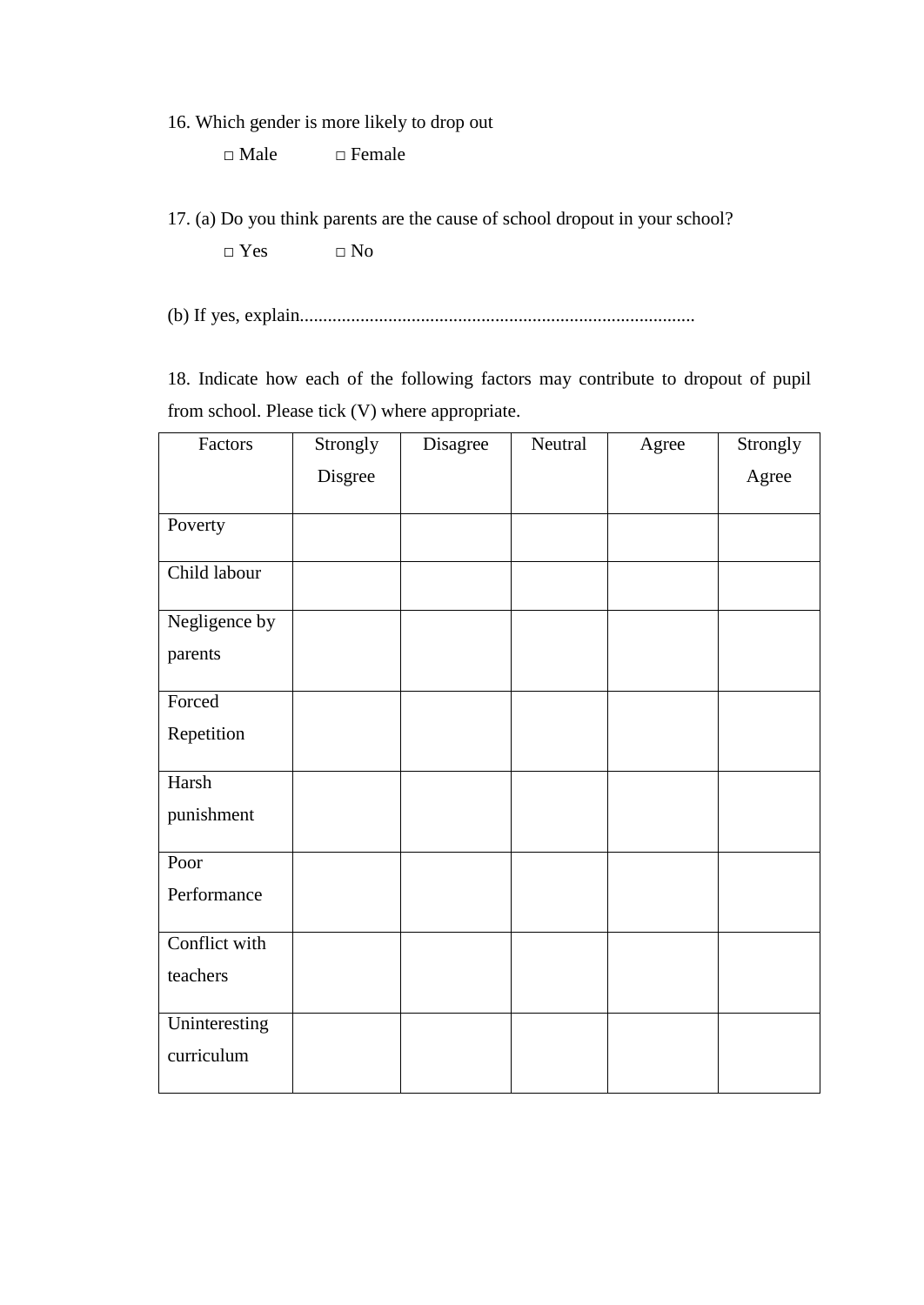19. Suggest ways of preventing pupil dropout in primary education.

Thank you for participating in the study.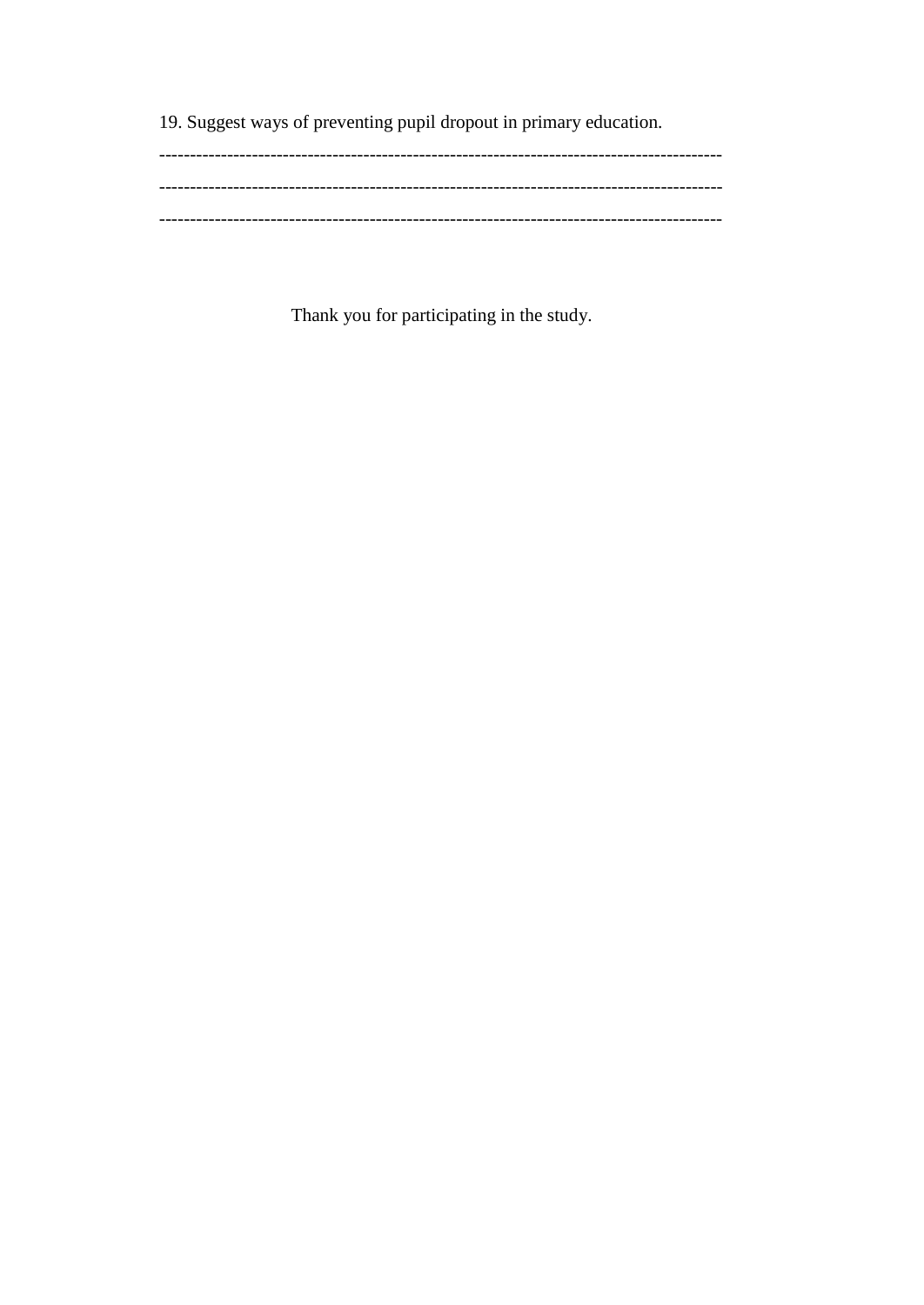## **A STUDY ON MIDDLE SCHOOL DROPOUT IN YANGON REGION (Case Study- Mingalardon Township)**

#### **Questionnaire Form**

#### **Part I: Demographic Information of Respondent (Demographic Factors)**

- 1. What is your gender?
- Male
- Female

2.What is your age?

- 10-12 years old
- $\degree$  12-14 years old
- 14-16 years old
- 16-18 years old
- 18 years and over

3. What is the highest grade level you have completed?

- 5th grade
- **6th** grade
- 7th grade
- 8th grade

## 4. You live with:

- Family
- Relatives
- C Alone
- Others
- 5. Parents" education (Father)
- Primary School level
- Middle School level
- High School level
- Undergraduate
- Graduate
- Others

#### 6. Parents" education (Mother)

- Primary School level
- Middle School level
- **High School level**
- Undergraduate
- **G**raduate
- Others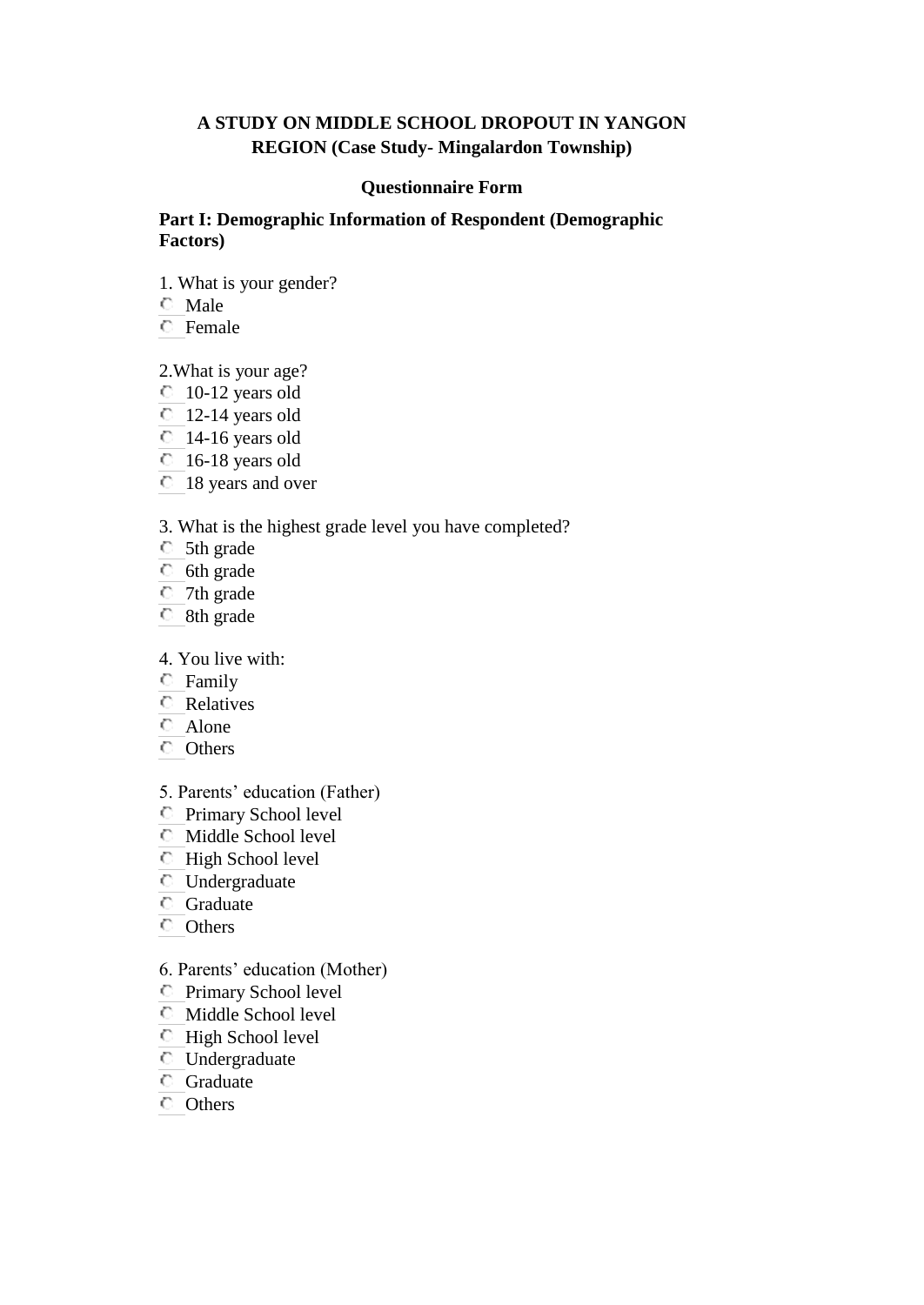- 7. What is the marital status of your parents/guardians?
- Married
- Divorced
- Single
- Widowed
- Separated

8. Parents" Occupation (Father) ---------------------

- 9. Parents" Occupation (Mother) ---------------------
- 10. What is the monthly income level of your family?
- $\degree$  less than 100,000 Ks
- $100,001$  Ks 200,000 Ks
- 200,001 Ks 300,000 Ks
- C 300,000 Ks -400,000 Ks
- $\degree$  400,001 Ks 500,000 Ks
- above 500,000 Ks

## **Part II. Reasons for drop out of school (Socio-economic Factors)**

11. Please mention the **reasons** that caused you to drop out of school:

- Family"s financial problem
- $\circ$   $\circ$  My parents moved away from school.
- $\bullet$  My parents got divorced so I had to move
- $\bullet$  I (child) was not interested in schooling
- Parents are not aware of value of education
- Taking care of younger siblings
- $\bullet$  Health problem of family or parents
- $\bullet$  I joined a vocational program
- $\bullet$  I had to leave due to work

12.Did you participate in any extra curricular activities or after school programs, football team, sport clubs, etc.?

- Yes
- No

13. If you were employed during the school, how many days a week did you work?

- One day
- Two days
- Three days
- More than three days
- $\bullet$  I was not employ during school life